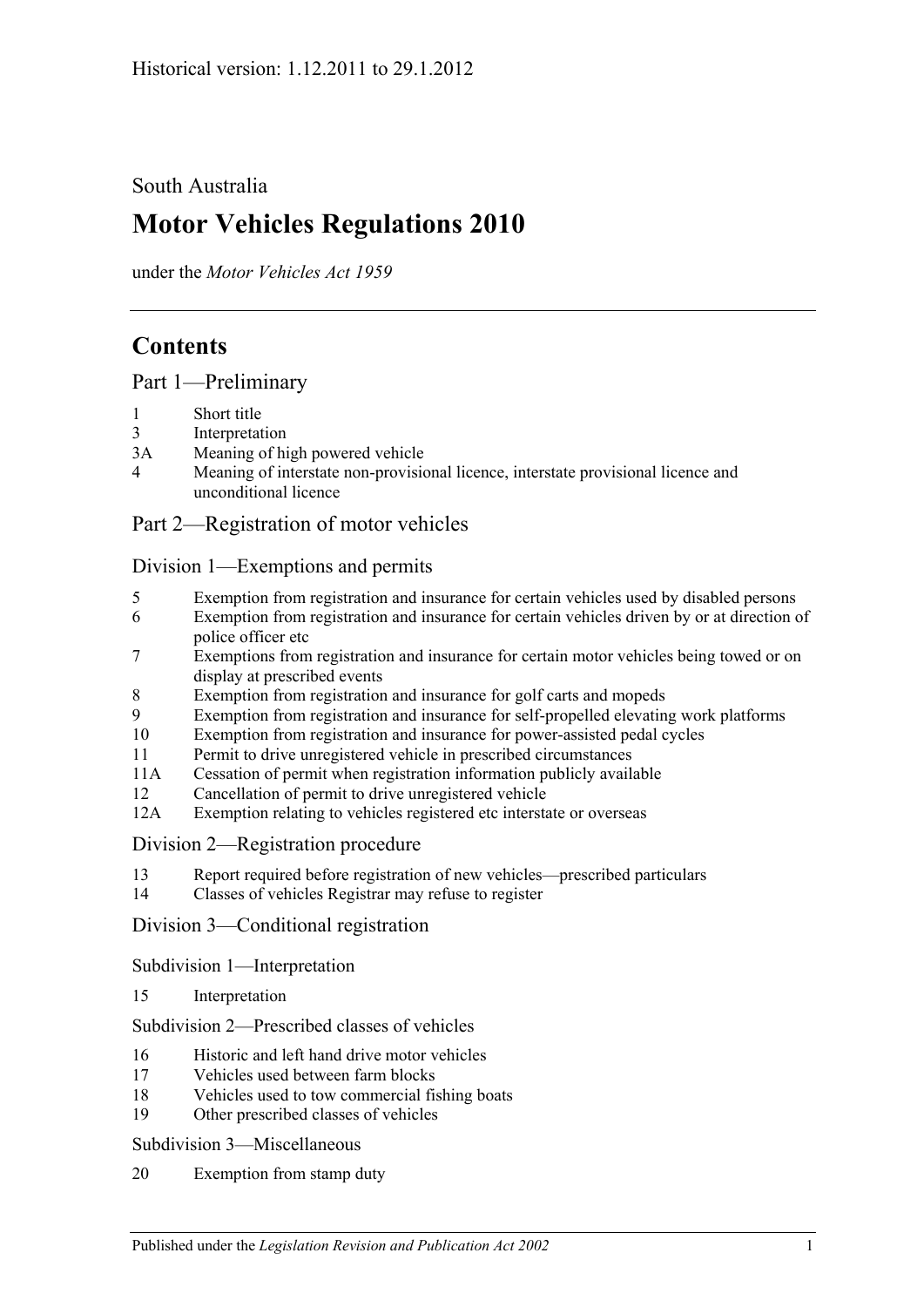- [Duration of registration](#page-16-2)
- [Transfer of registration](#page-16-3)

#### [Division 4—Duty to notify alterations or additions to vehicles](#page-16-4)

[Duty to notify alterations or additions to vehicles](#page-16-5)

#### [Division 5—Numbers and number plates](#page-18-0)

- [Carriage of number plates](#page-18-1)
- [Exemptions from duty to carry number plates](#page-18-2)
- [Return or recovery of number plates—exceptions](#page-20-0)
- [Exemptions from section 47D of Act](#page-20-1)

#### [Division 6—Suspension, cancellation and transfer of registration](#page-21-0)

 [Exemption from section 56\(b\)\(ii\) of Act where motor vehicle dealer etc acting](#page-21-1) as delegate [of Registrar, transfers registration of vehicle sold by dealer](#page-21-1)

#### [Division 7—Trade plates](#page-21-2)

- [Purposes for which trade plates may be issued and used](#page-21-3)
- [Trade plate label and certificate of issue of trade plate](#page-24-0)
- [Carriage of trade plate and trade plate label](#page-24-1)
- [Offences](#page-25-0)
- [Replacement of lost trade plate](#page-25-1)

#### [Division 8—Registration labels](#page-25-2)

- [Heavy vehicles for which a registration label is not required to be issued](#page-25-3)
- [Carriage of registration labels and permits](#page-26-0)

### [Division 9—Miscellaneous](#page-27-0)

- 35A [Registration details certificate](#page-27-1)
- 35B [Prescribed documents](#page-28-0)
- [Offences](#page-28-1)

# [Part 3—Heavy vehicles speeding control scheme](#page-30-0)

- [Interpretation](#page-30-1)
- [Corresponding laws declared for purposes of scheme](#page-30-2)
- [Prescribed classes of heavy vehicles](#page-30-3)
- [Prescribed speeds for different classes of heavy vehicles](#page-30-4)
- [Speeding offences not to be registered under section](#page-30-5) 71D of Act

# [Part 4—Driver's licences and learner's permits](#page-32-0)

#### [Division 1—Classification of licences](#page-32-1)

[Classification of licences](#page-32-2)

#### [Division 2—Driver's licences and learner's permits](#page-32-3)

- [Exemption from certain requirements for qualified supervising drivers](#page-32-4)
- [Duty of applicant for licence or permit to supply specimen signature etc](#page-32-5)
- [Exemptions from duty to hold licence, learner's permit or particular class of licence](#page-33-0)
- [Examination of applicant for licence or learner's permit](#page-34-0)
- [Prescribed matters for the purposes of section 79A of Act](#page-35-0)
- 47A [Exemption from section 79B of Act](#page-35-1)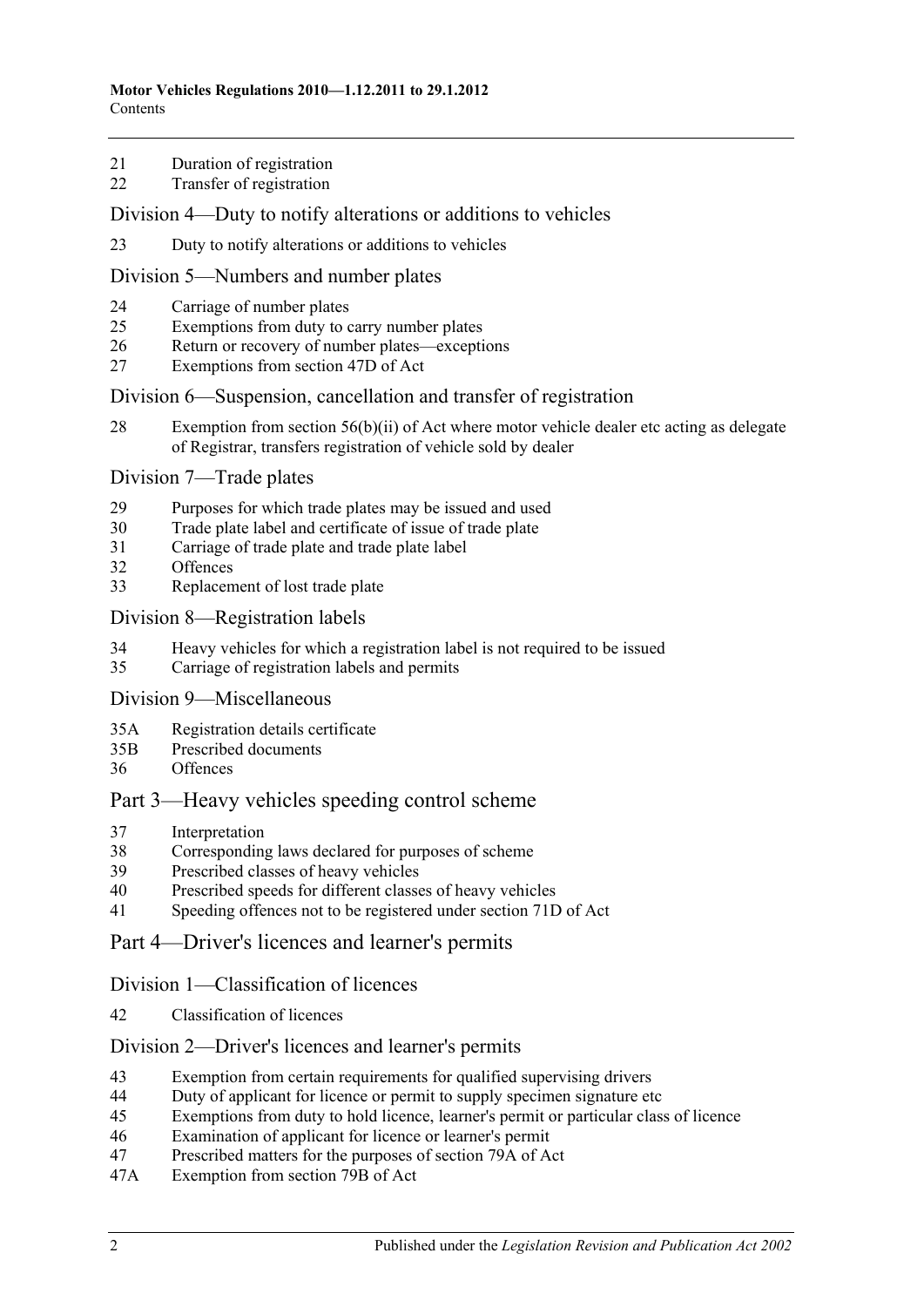- 48 [Power to refuse practical driving test where undue danger to any person](#page-36-0)
- 49 [Certain practical driving tests not to be taken again within 13](#page-36-1) day period
- 50 [Learner's permits—display of L plates](#page-36-2)
- 51 [Display of P plates](#page-37-0)
- 52 [Exemptions for police officer or police cadet with provisional licence](#page-37-1)
- 54 [Exemption from requirement to undertake hazard perception test](#page-37-2)
- 55 [Prescribed classes of applicants](#page-38-0)
- 55A [Application for high powered vehicle exemption](#page-38-1)
- 55AB [Issue of certificate of high powered vehicle exemption](#page-38-2)
- 55B [Issue of duplicate certificate of high powered vehicle exemption](#page-38-3)
- 55C [Surrender of high powered vehicle certificate on surrender of licence](#page-38-4)
- 55D [Requirement to produce certificate of high powered vehicle exemption](#page-39-0)
- 55E [Duty to carry certificate of high powered vehicle exemption](#page-39-1)
- 55F [Cancellation of high powered vehicle exemption granted in error](#page-39-2)
- 55G [High powered vehicle exemption falsely obtained is void](#page-39-3)
- 55H [Certificate of high powered vehicle exemption unlawfully altered or damaged is void](#page-40-0)
- 56 [Attendance at lectures by holder of learner's permit etc who contravenes probationary](#page-40-1)  [conditions or incurs 4 or more demerit points](#page-40-1)
- 56A [Manner of giving Registrar notice of decision to enter into Safer Driver Agreement](#page-40-2)
- 57 [Exemption from section 81BB\(7\)\(a\) of Act](#page-40-3)
- 58 [Exemption from duty to carry and produce probationary licence or provisional licence for](#page-41-0)  [police officers and police cadets](#page-41-0)
- 59 [Cancellation of motor driving instructor's licence on surrender](#page-41-1)
- 60 [Endorsement of conditions on driver's licences and learner's permits](#page-41-2)

#### [Division 3—Alcohol interlock schemes](#page-41-3)

- 61 [Circumstances in which licence not subject to mandatory alcohol interlock scheme](#page-41-4)  [conditions](#page-41-4)
- 62 [Testing of alcohol interlocks](#page-41-5)
- 63 [Counselling requirements applicable to holders of licence subject to voluntary alcohol](#page-42-0)  [interlock scheme conditions](#page-42-0)

#### [Part 5—Motor driving instructors' licences](#page-44-0)

- 64 [Applicant for licence to supply photographs to Registrar](#page-44-1)
- 65 [Applicant for licence to pay fees before proficiency tests](#page-44-2)
- 66 [Exemption from duty to hold motor driving instructor's licence for approved motor](#page-44-3) bike [training courses](#page-44-3)

#### [Part 6—Demerit points scheme](#page-46-0)

- 67 [Demerit points for offences](#page-46-1)
- 68 [Demerit points for offences interstate—corresponding laws](#page-46-2)
- 69 [Manner of giving Registrar notice of election under section](#page-46-3) 98BE of Act
- 70 [Notification of demerit points to interstate licensing authorities](#page-47-0)

#### [Part 7—Written-off vehicles](#page-48-0)

- 71 [Interpretation](#page-48-1)
- 72 [Meaning of written-off motor vehicle for purposes of section](#page-50-0) 145(8) of Act
- 73 [Application of Part](#page-50-1)
- 74 [Registrar to be given notice of, and notices to be affixed to, written-off vehicles](#page-50-2)
- 75 [Offence to drive written-off vehicle on road](#page-52-0)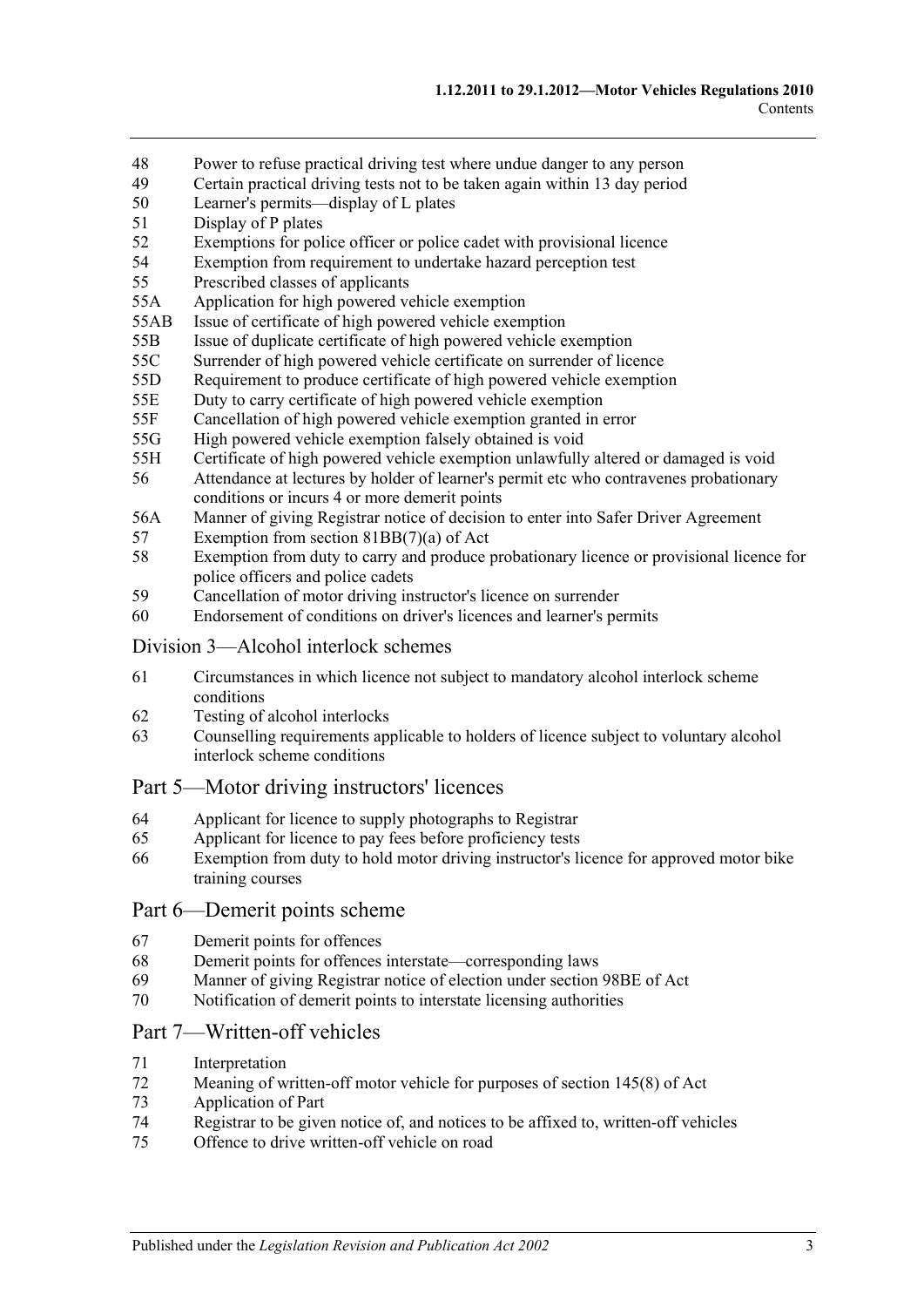#### [Part 8—Fees](#page-54-0)

- 76 [Fees](#page-54-1)
- 77 [Reduced registration fees—prescribed amounts](#page-54-2)
- 78 [Concession card holders](#page-55-0)
- 79 [Exemption from section 41\(2\) of Act](#page-55-1)
- 79A [Reduction of fee—temporary configuration certificate](#page-55-2)
- 80 [Additional amount payable where certain vehicles are altered or added to](#page-56-0)
- 81 [Refund on cancellation of registration](#page-56-1)
- 82 [Refund on surrender of trade plate](#page-57-0)
- 83 [Refund on surrender of licence](#page-57-1)
- 84 [Refund of part of licence fee on eligibility for reduced fee](#page-57-2)
- 85 [No refund of administration fees](#page-57-3)
- 86 [Registrar not required to make certain refunds or recover certain unpaid fees](#page-57-4)
- 87 [Calculation of fees and refunds to nearest 10 cents or whole dollar](#page-57-5)
- 88 [Exemption from practical driving test fees](#page-58-0)
- 89 [Administration fee for licence subject to alcohol interlock scheme conditions](#page-58-1)
- 90 [Remission and reduction of fees](#page-58-2)

### [Part 9—Miscellaneous](#page-60-0)

- 90A [Proof by statutory declaration and prescribed circumstances](#page-60-1)
- 91 [Offence to alter, deface etc permits, labels or certificates](#page-60-2)<br>92 Forms determined by the Minister
- [Forms determined by the Minister](#page-61-0)
- 93 [Appointment of authorised examiners](#page-61-1)
- 93A [Exemption from requirements as to display of disabled person's parking permit](#page-61-2)
- 94 [Application for review under Part 3E of Act](#page-62-0)<br>94A Prescribed documents
- [Prescribed documents](#page-62-1)
- 95 [Manner of giving Registrar notice of change of name, address etc under section](#page-62-2) 136 of Act
- 96 [Power of Registrar to require destruction of a document or thing issued or renewed in](#page-62-3)  [consequence of a void transaction](#page-62-3)
- 97 [Places at which receipt of notice of disqualification may be personally acknowledged](#page-62-4)
- 98 [Guidelines for disclosure of information](#page-63-0)<br>99 Corresponding laws declared for purpose
- Corresponding laws declared for purposes of section  $141(2)$  of Act
- 99A [Prescribed form of notice for Schedule 1 clause 3](#page-66-0)
- 100 [Expiation of alleged offences](#page-66-1)

[Schedule 1—Fees](#page-68-0)

Part 1—Fees under *Motor Vehicles Act 1959* and these regulations

Part 2—Fees under Commonwealth *Interstate Road Transport Act 1985*

[Schedule 2—Classification of driver's licences](#page-78-0)

1 [Classification of licences](#page-78-1)

# [Schedule 3—Conditions of driver's licences and learner's permits](#page-82-0)

1 [Endorsement of conditions of licences and permits](#page-82-1)

# [Schedule 4—Demerit points](#page-84-0)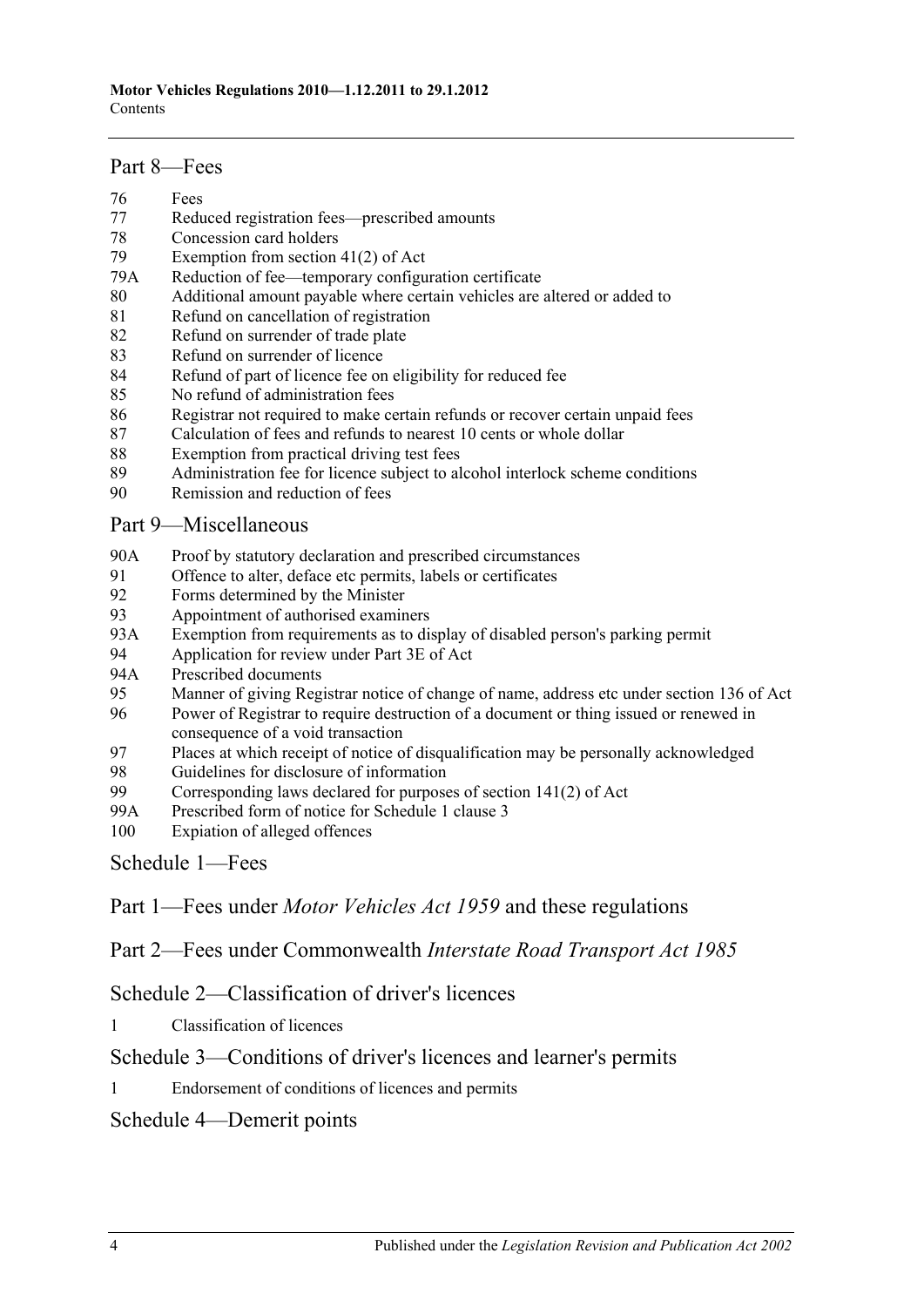# Part 1—Demerit points within the national scheme

- 1 [Offences against](#page-84-1) *Road Traffic Act 1961*
- 2 Offences against *[Australian Road Rules](#page-85-0)*
- 3 Offences against *[Road Traffic \(Heavy Vehicle Driver Fatigue\) Regulations](#page-89-0) 2008*

# Part 2—Demerit points peculiar to South Australia

- 4 [Offences against](#page-90-0) *Road Traffic Act 1961*
- 5 Offences against *[Australian Road Rules](#page-91-0)*
- 6 Offences against *[Road Traffic \(Road Rules—Ancillary and Miscellaneous Provisions\)](#page-94-0)  [Regulations](#page-94-0) 1999*
- 7 Offences against *[Motor Vehicles Act](#page-95-0) 1959*

### [Schedule 5—Expiation fees](#page-96-0)

- 1 Offences against *[Motor Vehicles Act](#page-96-1) 1959*
- 2 [Offences against these regulations](#page-99-0)

# [Schedule 6—Transitional provisions](#page-100-0)

# Part 2—Transitional provisions

- 2 [Transitional provision relating to licence classifications](#page-100-1)
- 3 [Transitional provision relating to licence conditions](#page-100-2)
- 4 [Transitional provisions relating to certain licences](#page-101-0)

# [Legislative history](#page-102-0)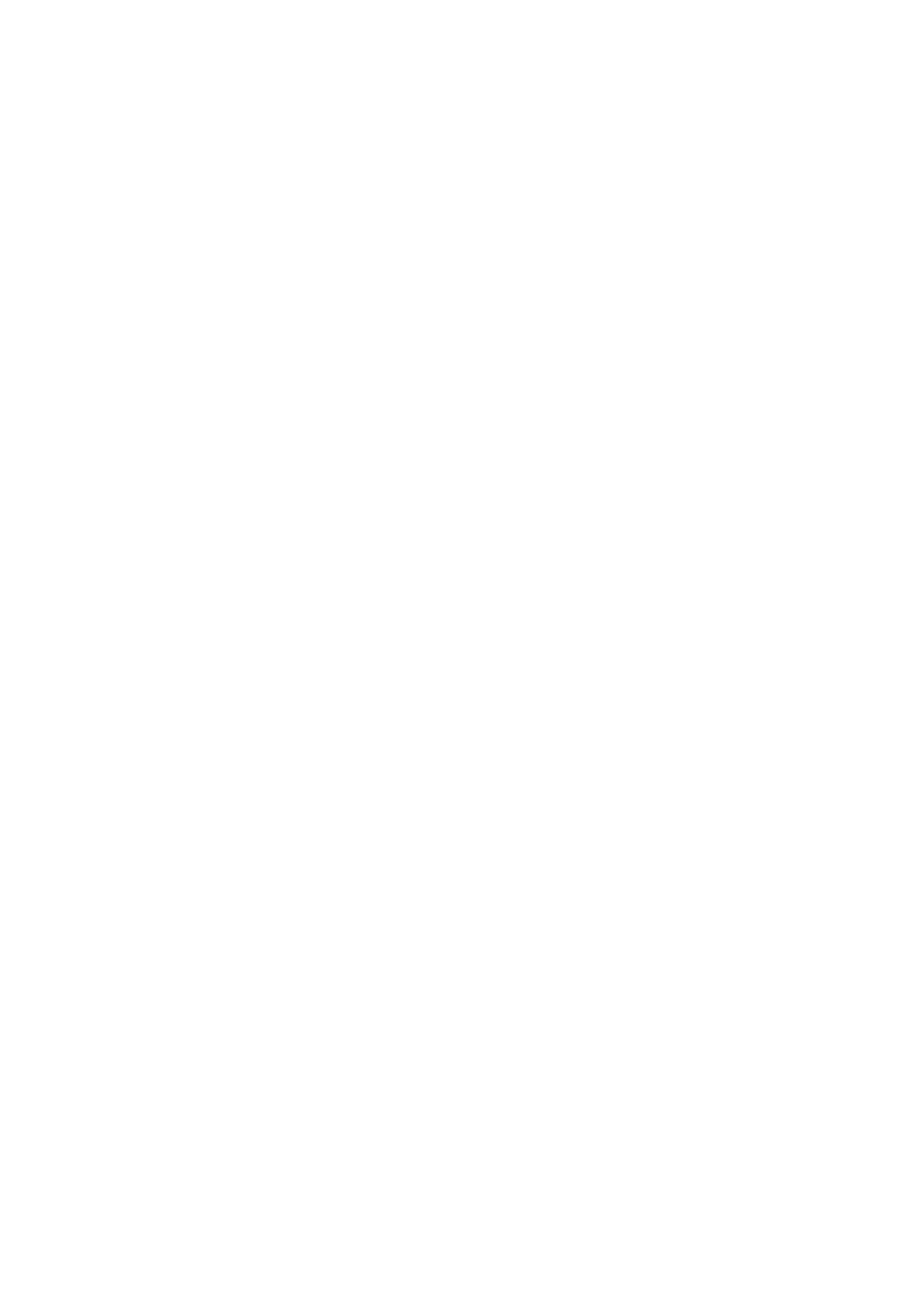# <span id="page-6-0"></span>**Part 1—Preliminary**

# <span id="page-6-1"></span>**1—Short title**

These regulations may be cited as the *Motor Vehicles Regulations 2010*.

# <span id="page-6-2"></span>**3—Interpretation**

(1) In these regulations, unless the contrary intention appears—

*Act* means the *[Motor Vehicles Act](http://www.legislation.sa.gov.au/index.aspx?action=legref&type=act&legtitle=Motor%20Vehicles%20Act%201959) 1959*;

*articulated bus* means a bus consisting of more than 1 rigid section with passenger access between the sections and the sections connected to one another so as to allow rotary movement between the sections;

*articulated motor vehicle* means a motor vehicle consisting of a prime mover and a trailer that is pivoted to and superimposed on the prime mover (a semi-trailer);

*B-double* means an articulated motor vehicle that has a further semi-trailer superimposed on the semi-trailer that forms part of the articulated motor vehicle;

*bike rack* means a device that—

- (a) is designed or adapted for attachment to the rear of a motor vehicle (other than a motor bike or motor trike); and
- (b) is designed or adapted for the carriage of 1 or more pedal cycles, motor bikes, wheelchairs or other similar ride-on vehicles (whether self-propelled or propelled by the rider);

*bus* means a motor vehicle—

- (a) designed for the principal purpose of carrying passengers; and
- (b) designed to carry more than 12 seated adult persons;

*converter dolly* means a trailer with 1 axle group or single axle and a fifth wheel coupling designed to convert a semi-trailer into a dog trailer;

*current registration details certificate*, in relation to a motor vehicle, means—

- (a) the most recent registration details certificate issued on the Registrar's own initiative in relation to the motor vehicle; or
- (b) a registration details certificate issued on application by the owner of the motor vehicle since the registration of the vehicle was last renewed;

*dog trailer* means a trailer (including a trailer consisting of a semi-trailer and converter dolly) with—

- (a) 1 axle group or single axle at the front that is steered by connection to the towing vehicle by a drawbar; and
- (b) 1 axle group or single axle at the rear;

*fifth wheel coupling* means a device, other than the upper rotating element and the kingpin (which are parts of a semi-trailer), used with a prime-mover, semi-trailer or a converter dolly to permit quick coupling and uncoupling and to provide for articulation;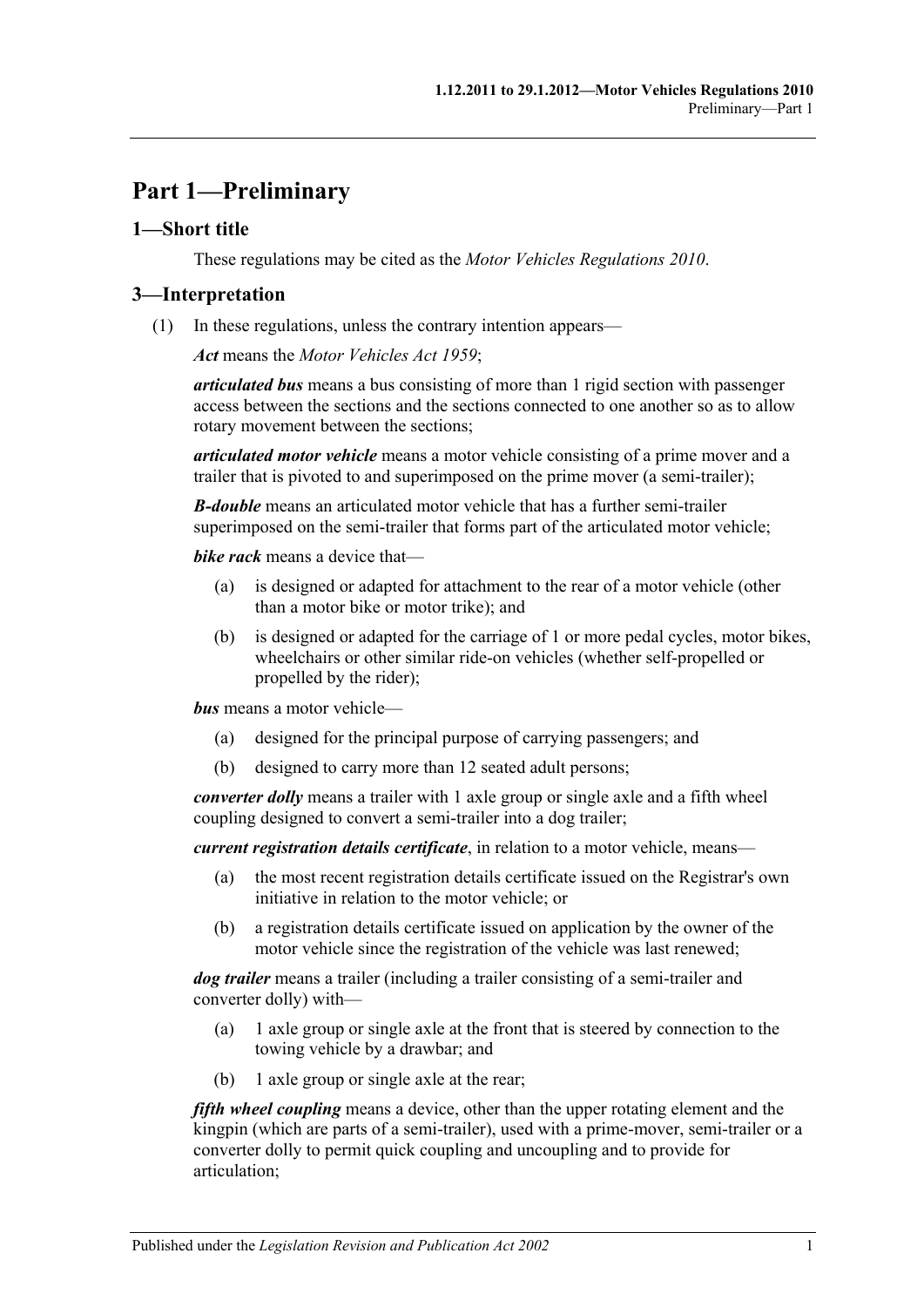*golf cart* means a motor vehicle designed for the purpose of transporting a person or persons who are playing golf around a golf course;

*golf course* includes—

- (a) land (including land used for car parking) used for the purposes of, or in conjunction with, a golf course; and
- (b) 2 golf courses that are adjacent to one another and are managed by the same club or authority;

*government-registered motor vehicle* means a motor vehicle in respect of which the Registrar has issued number plates of the class established by the Registrar under section 47A of the Act as *Class 8—Government Vehicle Number Plates*;

*high powered vehicle exemption* means an exemption from section 81A(16) of the Act granted to the holder of a P1 or P2 licence under section  $81A(17)$  of the Act;

*low loader* means a gooseneck semi-trailer with a loading deck no more than 1 metre above the ground;

*low loader dolly* means a mass distributing device that—

- (a) is usually coupled between a prime mover and a low loader; and
- (b) consists of a gooseneck rigid frame; and
- (c) does not carry any load directly on itself; and
- (d) is equipped with 1 or more axles, a kingpin and a fifth wheel coupling;

*L plate*—see [regulation](#page-36-2) 50;

*Metropolitan Adelaide* has the same meaning as in the *[Development Act](http://www.legislation.sa.gov.au/index.aspx?action=legref&type=act&legtitle=Development%20Act%201993) 1993*;

*moped* means a 2 or 3 wheeled motor vehicle (other than a power-assisted pedal cycle) that—

- (a) is propelled by—
	- (i) an internal combustion engine with a capacity not exceeding 50 millilitres; or
	- (ii) a motor other than an internal combustion engine; and
- (b) is capable of a speed not exceeding 50 kilometres per hour;

*motor trike* means a motor vehicle with 3 wheels, but does not include—

- (a) a 2 wheeled motor vehicle with a sidecar attached to it and supported by a third wheel; or
- (b) a motor vehicle with 3 wheels that has a body type commonly known as, or similar to, a sedan, station wagon, coupe, convertible, roadster, utility, tray top or van;

*notifiable vehicle*—see [Part 7;](#page-48-0)

*power-assisted pedal cycle* means a pedal cycle that has 1 or more auxiliary propulsion motors with a combined power output not exceeding 200 watts;

#### *prescribed event* means—

(a) the annual Royal Adelaide Show; or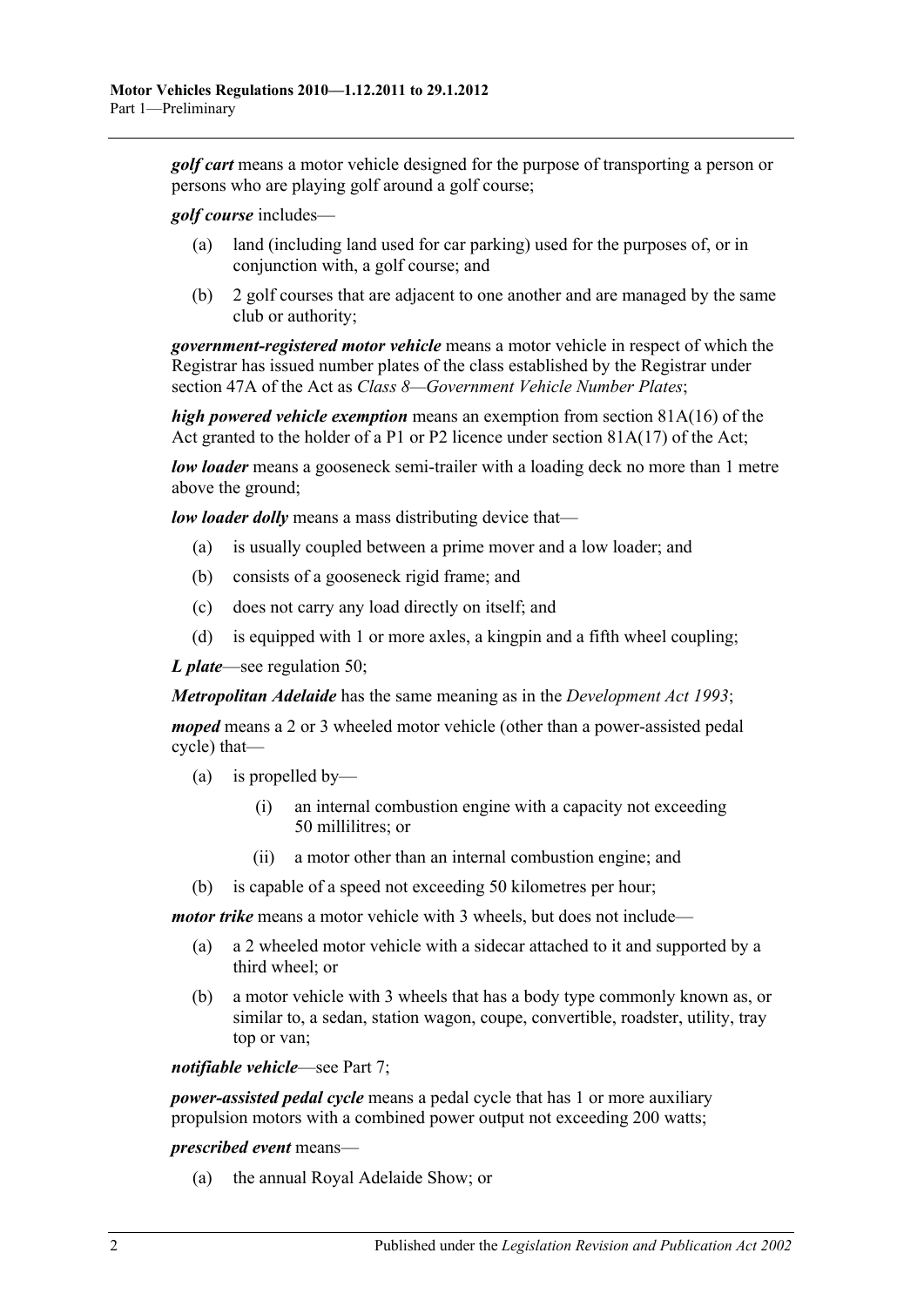- (b) a country field day event; or
- (c) a boat or motor show; or
- (d) any other exhibition, fair or show;

*P plate*—see [regulation](#page-37-0) 51;

*registered number*, in relation to a motor vehicle, means the number allotted to the motor vehicle under section 46 of the Act;

*registration details certificate* means a certificate issued by the Registrar under [regulation](#page-27-1) 35A;

*rigid* means not articulated, other than in respect of an articulated bus;

*road train* means a combination of vehicles, other than a B-double, consisting of a motor vehicle towing at least 2 trailers (counting as 1 trailer a converter dolly supporting a semi-trailer);

*special purpose vehicle* has the same meaning as in the *[Motor Vehicles \(National](http://www.legislation.sa.gov.au/index.aspx?action=legref&type=subordleg&legtitle=Motor%20Vehicles%20(National%20Heavy%20Vehicles%20Registration%20Fees)%20Regulations%202008)  [Heavy Vehicles Registration Fees\) Regulations](http://www.legislation.sa.gov.au/index.aspx?action=legref&type=subordleg&legtitle=Motor%20Vehicles%20(National%20Heavy%20Vehicles%20Registration%20Fees)%20Regulations%202008) 2008*;

*Transport Department* means the administrative unit that, under the Minister, is responsible for the administration of the Act;

*unladen mass* has the same meaning as in the *[Road Traffic Act](http://www.legislation.sa.gov.au/index.aspx?action=legref&type=act&legtitle=Road%20Traffic%20Act%201961) 1961*.

- (2) In these regulations, unless the contrary intention appears, *engine number*, *vehicle identification number* and *vehicle identification plate* have the same respective meanings as in Part 3A of the *[Road Traffic Act](http://www.legislation.sa.gov.au/index.aspx?action=legref&type=act&legtitle=Road%20Traffic%20Act%201961) 1961*.
- (3) For the purposes of these regulations—
	- (a) the *power to weight ratio* of a motor bike or motor trike is to be calculated by dividing its engine power by the sum of its tare weight and 90 kilograms, and multiplying the product of that division by 1 000; and
	- (b) the *engine power* of a motor bike or motor trike is the engine power stated in the Road Vehicle Descriptor for that vehicle's make and model published by the Commonwealth Department of Infrastructure, Transport, Regional Development and Local Government; and
	- (c) the *tare weight* of a motor bike or motor trike is the tare weight as stated in the Road Vehicle Descriptor for that vehicle's make or model.

# <span id="page-8-0"></span>**3A—Meaning of high powered vehicle**

The following classes of vehicles are prescribed as high powered vehicles for the purposes of the Act (see definition of *high powered vehicle* in section 5(1) of the Act):

- (a) vehicles (other than vehicles with a GVM exceeding 4.5 tonnes) that have 8 or more cylinders;
- (b) vehicles (other than vehicles with a GVM exceeding 4.5 tonnes or diesel powered vehicles that have less than 8 cylinders) that are turbocharged or supercharged;
- (c) vehicles (other than vehicles with a GVM exceeding 4.5 tonnes) that have been modified to increase engine performance other than a modification by the manufacturer in the course of the manufacture of the vehicle.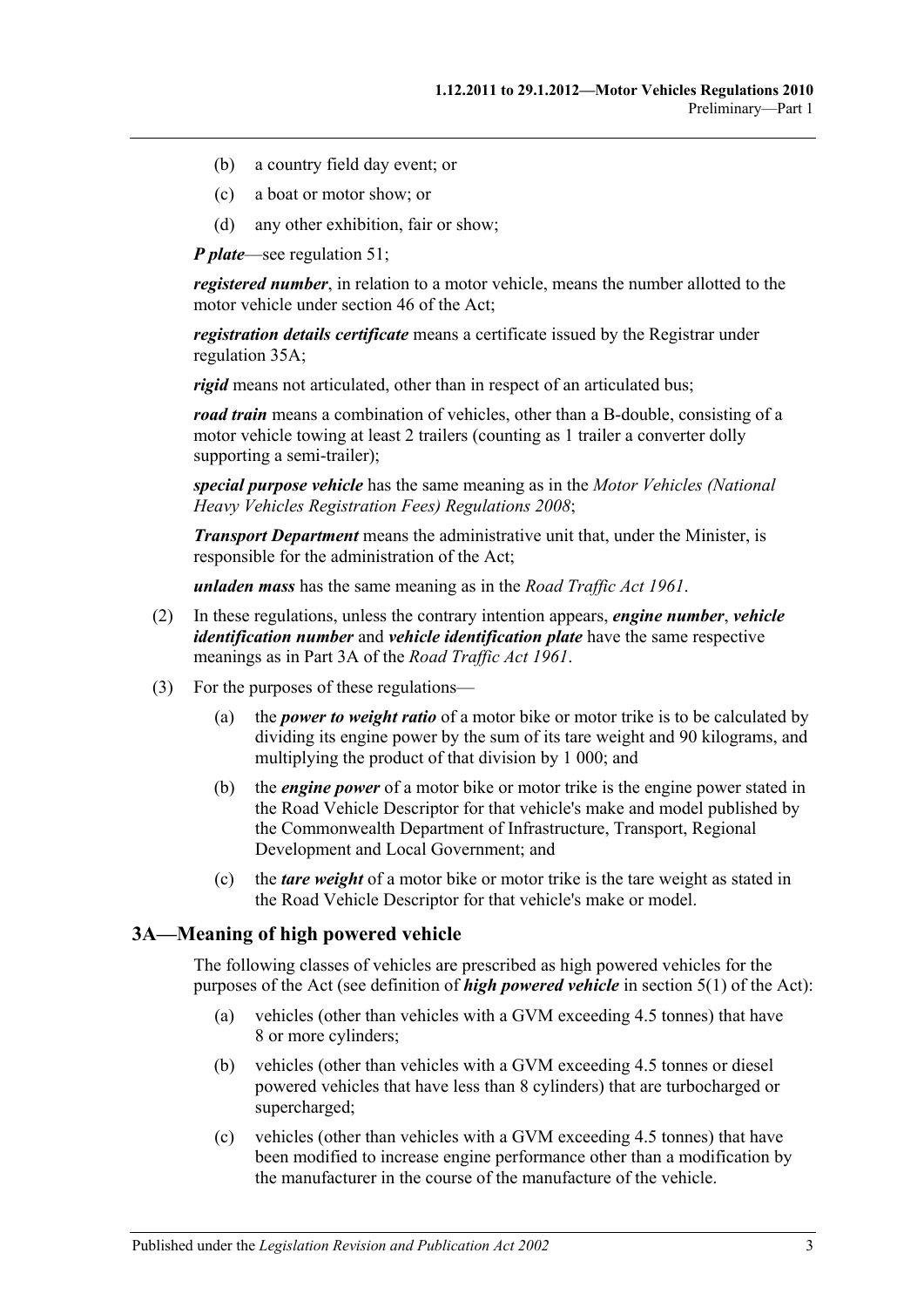# <span id="page-9-0"></span>**4—Meaning of interstate non-provisional licence, interstate provisional licence and unconditional licence**

- (1) For the purposes of the definition of *interstate non-provisional licence* in section 5(1) of the Act, the following types of licences are prescribed:
	- (a) a licence to drive a motor vehicle (other than a permit licence or a provisional licence) issued under the *Motor Vehicles Act* of the Northern Territory;
	- (b) a driver licence (other than a learner permit or probationary licence) issued under the *Road Safety Act 1986* of Victoria;
	- (c) a driver's licence (other than a learners' permit or probationary licence) issued under the *Road Traffic Act 1974* of Western Australia;
	- (d) a driver licence (other than a learner licence or a provisional licence) issued under the *Road Transport (Driver Licensing) Act 1998* of New South Wales;
	- (e) a driver licence (other than a learner licence or a provisional licence) issued under the *Road Transport (Driver Licensing) Act 1999* of the Australian Capital Territory;
	- (f) a driver licence (other than a learner licence or a provisional licence) issued under the *Transport Operations (Road Use Management) Act 1995* of Queensland;
	- (g) a driver licence (other than a learner licence or a provisional licence) issued under the *Vehicle and Traffic Act 1999* of Tasmania.
- (2) For the purposes of the definition of *interstate provisional licence* in section 5(1) of the Act, the following types of licences are prescribed:
	- (a) a provisional licence issued under the *Motor Vehicles Act* of the Northern Territory;
	- (b) a probationary licence issued under the *Road Safety Act 1986* of Victoria;
	- (c) a probationary licence issued under the *Road Traffic Act 1974* of Western Australia;
	- (d) a provisional licence issued under the *Road Transport (Driver Licensing) Act 1998* of New South Wales;
	- (e) a provisional licence issued under the *Road Transport (Driver Licensing) Act 1999* of the Australian Capital Territory;
	- (f) a provisional licence issued under the *Transport Operations (Road Use Management) Act 1995* of Queensland;
	- (g) a provisional licence issued under the *Vehicle and Traffic Act 1999* of Tasmania.
- (3) For the purposes of paragraph (b) of the definition of *unconditional licence* in section 5(1) of the Act, an interstate non-provisional licence that is not subject to 1 or more conditions the same as or similar to prescribed conditions is prescribed.
- (4) A reference in this regulation to a *licence* or *permit* of a particular type issued by a specified State or Territory includes a reference to a licence or permit of a type issued by that State or Territory that is the same in substance as that licence or permit.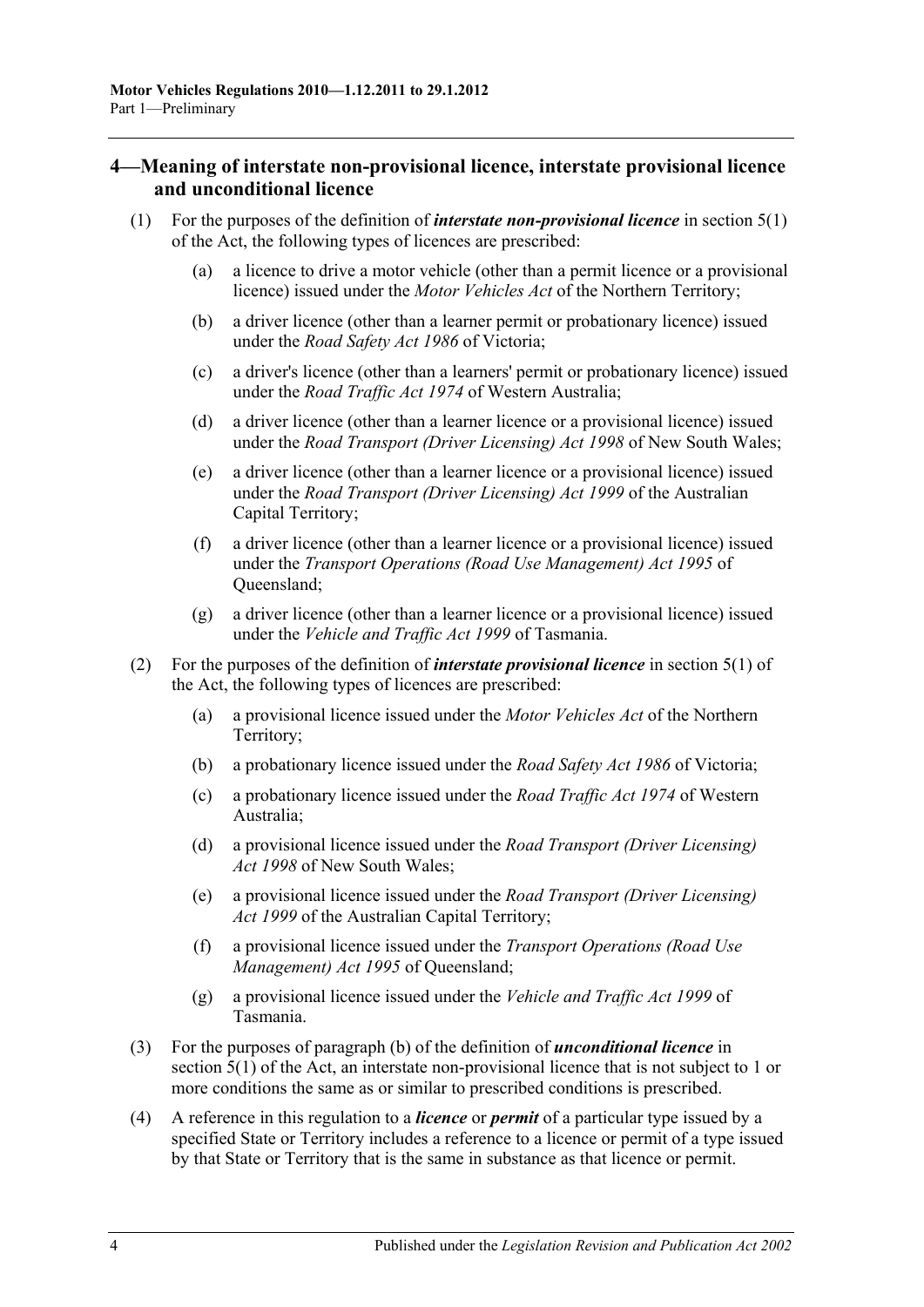# <span id="page-10-0"></span>**Part 2—Registration of motor vehicles**

# <span id="page-10-1"></span>**Division 1—Exemptions and permits**

# <span id="page-10-2"></span>**5—Exemption from registration and insurance for certain vehicles used by disabled persons**

A motor vehicle (other than a motor car) is prescribed for the purposes of section 12A(1) of the Act if—

- (a) the vehicle is specially designed and constructed (and not merely adapted) for the transport of a person suffering from some physical defect or disability; and
- (b) the vehicle has seating for 1 person only; and
- (c) the unladen mass of the vehicle does not exceed 250 kilograms; and
- (d) the vehicle is capable only of short low speed journeys.

# <span id="page-10-3"></span>**6—Exemption from registration and insurance for certain vehicles driven by or at direction of police officer etc**

- <span id="page-10-6"></span>(1) A motor vehicle may be driven on roads without registration or insurance if the vehicle is being driven by, or at the direction of, a person of a class prescribed by [subregulation](#page-10-5) (2) acting pursuant to powers conferred on the person, or in the discharge of duties imposed on the person, in relation to the vehicle (whether under the Act or any other Act or law).
- <span id="page-10-5"></span>(2) For the purposes of [subregulation](#page-10-6) (1), the following classes of persons are prescribed:
	- (a) police officers;
	- (b) authorised officers;
	- (c) persons authorised to examine motor vehicles under section 139 of the Act.

# <span id="page-10-4"></span>**7—Exemptions from registration and insurance for certain motor vehicles being towed or on display at prescribed events**

- (1) The following motor vehicles may be used on roads without registration and insurance:
	- (a) a motor vehicle (other than a trailer) that is being towed by a towtruck;
	- (b) subject to [subregulation](#page-10-7) (2)—an agricultural implement, agricultural machine or any other motor vehicle that is on static display at a prescribed event.
- <span id="page-10-8"></span><span id="page-10-7"></span>(2) The exemption set out in [subregulation](#page-10-8)  $(1)(b)$  is subject to the condition that there must be in force a policy of insurance indemnifying the owner of the agricultural implement, agricultural machine or other motor vehicle (as the case may be) in the amount of at least \$20 000 000 in relation to death or bodily injury caused by, or arising out of, the static display of the agricultural implement, agricultural machine or other motor vehicle at the prescribed event.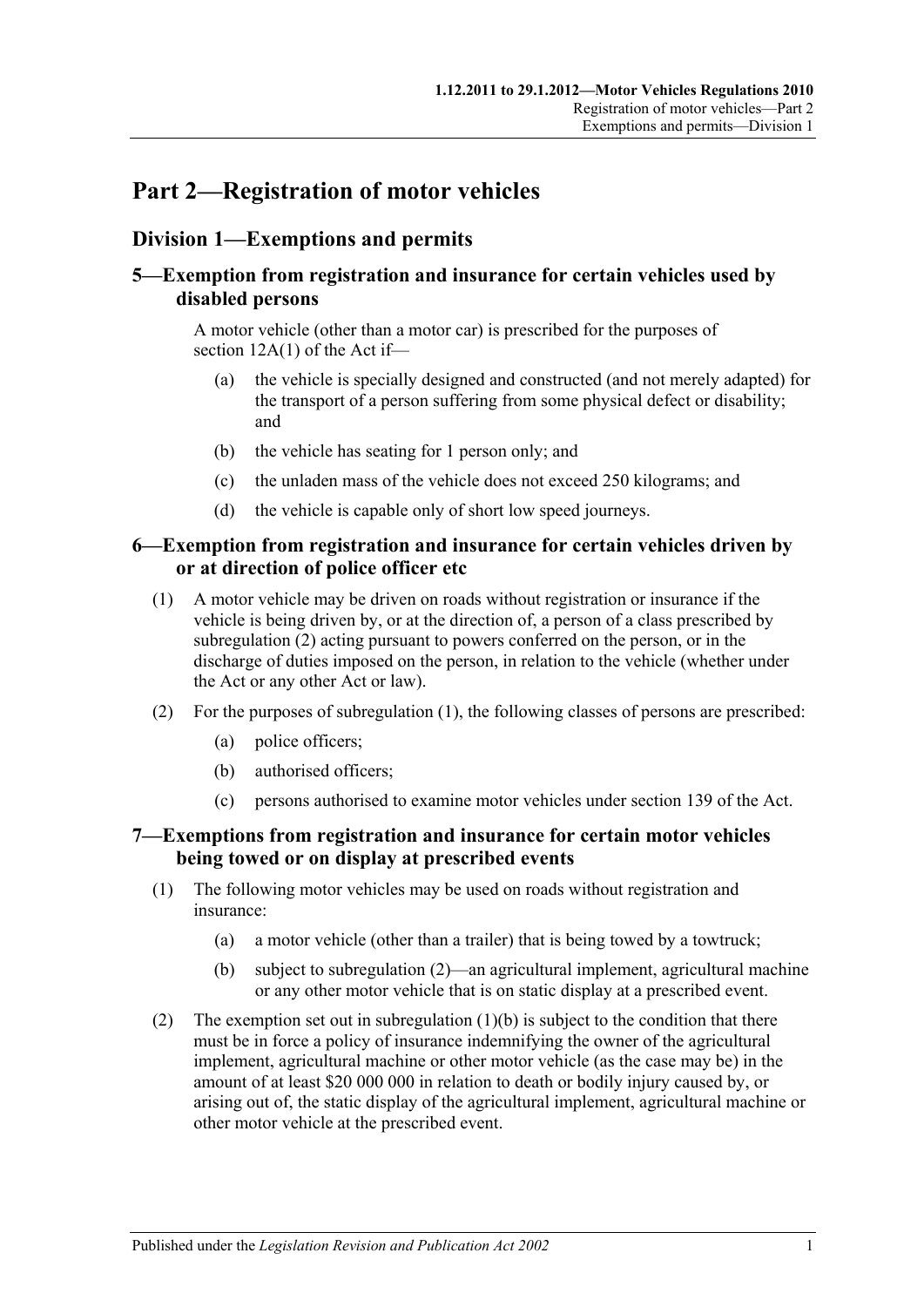# <span id="page-11-0"></span>**8—Exemption from registration and insurance for golf carts and mopeds**

A golf cart or moped may be driven on roads without registration or insurance subject to the following conditions:

- (a) the vehicle must not be driven on a road that does not form part of a golf course except to travel by the shortest available route from one part of a golf course to another part of the golf course;
- (b) the vehicle must not be used, either wholly or partly, for the purpose of hiring it to another person for fee or reward;
- (c) the vehicle must not be driven except by the owner of the vehicle or a person authorised by the owner of the vehicle;
- (d) a policy of public liability insurance indemnifying the owner and any authorised driver of the vehicle in an amount of at least \$10 000 000 in relation to death or bodily injury caused by, or arising out of, the use of the vehicle must be in force.

# <span id="page-11-1"></span>**9—Exemption from registration and insurance for self-propelled elevating work platforms**

- (1) A self-propelled elevating work platform may be driven on roads without registration or insurance subject to the following conditions:
	- (a) the vehicle must not be driven on roads for a distance exceeding 500 metres;
	- (b) the vehicle must not be driven on roads except—
		- (i) to use it for a purpose for which it was manufactured; or
		- (ii) to do any of the following:
			- (A) load the vehicle onto another vehicle;
			- (B) unload the vehicle from another vehicle;
			- (C) reposition the vehicle at a work site;
	- (c) the vehicle must not be driven on roads except by the owner of the vehicle or a person authorised by the owner of the vehicle;
	- (d) a policy of public liability insurance indemnifying the owner and any authorised driver of the vehicle in an amount of at least \$20 000 000 in relation to death or bodily injury caused by, or arising out of, the use of the vehicle must be in force.
- (2) A person who drives a self-propelled elevating work platform on a road without registration or insurance as authorised by this regulation must, at the request of a police officer, produce evidence of the person's public liability insurance either—
	- (a) forthwith to the police officer who made the request; or
	- (b) within 48 hours after the making of the request, at a police station conveniently located for the driver, specified by the police officer at the time of making the request.

Maximum penalty: \$250.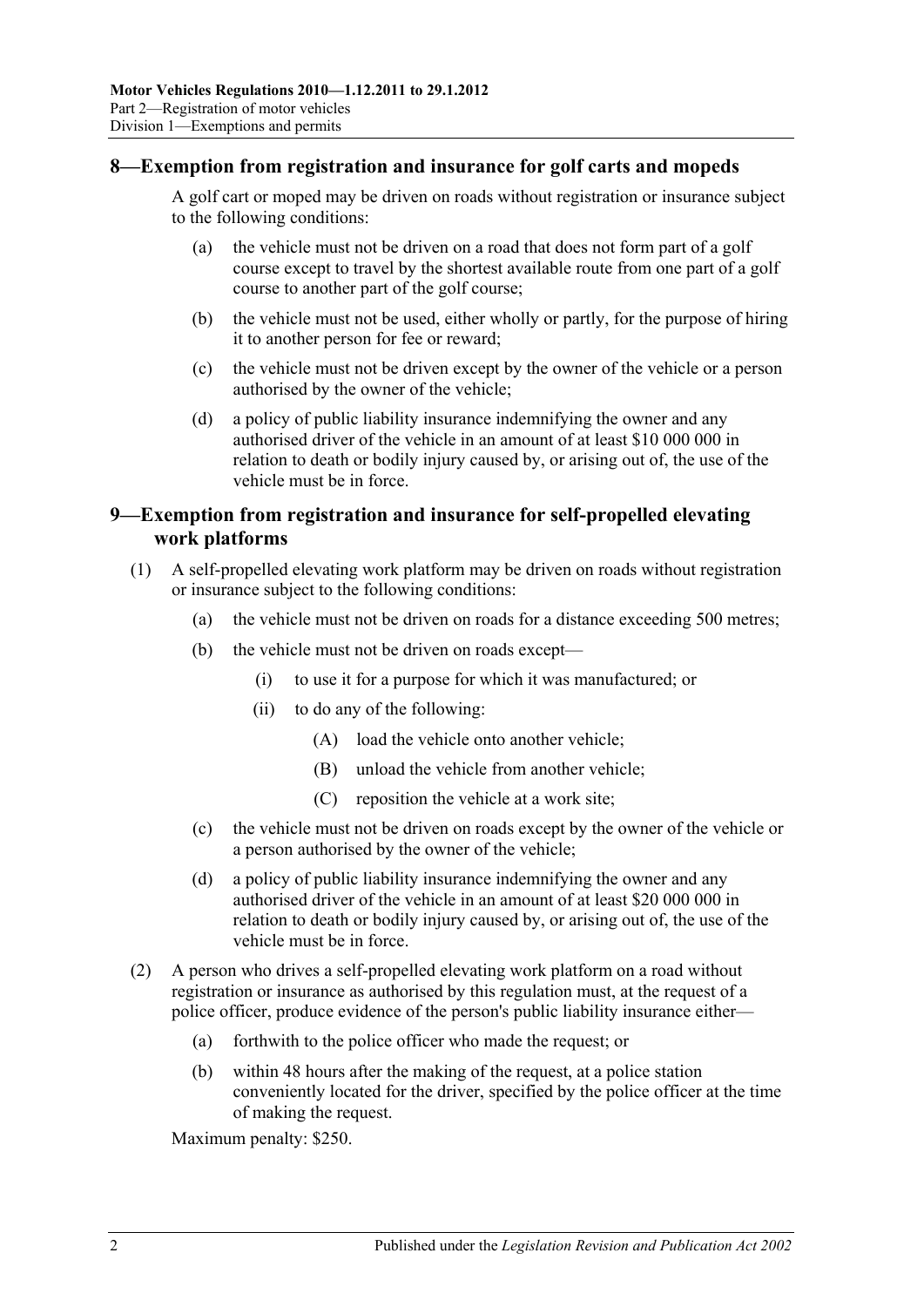#### (3) In this regulation—

*self-propelled elevating work platform* means a self-propelled motor vehicle that—

- (a) is used for construction, maintenance or warehouse operations; and
- (b) is designed mainly for use outside roads; and
- (c) is not capable of travelling at a speed exceeding 10 kilometres per hour.

# <span id="page-12-0"></span>**10—Exemption from registration and insurance for power-assisted pedal cycles**

A power-assisted pedal cycle may be driven on roads without registration or insurance.

#### <span id="page-12-1"></span>**11—Permit to drive unregistered vehicle in prescribed circumstances**

A permit under section  $16(1)(c)(ii)$  of the Act may authorise a motor vehicle to be driven on roads without registration in the following prescribed circumstances:

- (a) to enable the vehicle to be driven in a street procession, motor club rally or other similar activity;
- (b) to enable the vehicle to be moved to another location;
- (c) to enable the vehicle to be towed by another motor vehicle (other than a towtruck);
- (d) to enable the vehicle to be driven for a limited number of short journeys.

#### <span id="page-12-2"></span>**11A—Cessation of permit when registration information publicly available**

For the purposes of section  $16(7)(a)(ii)$  and  $(b)(ii)$  of the Act, the prescribed manner in which information becomes publicly available is by publication of the information on a website maintained by the Registrar for the purpose.

# <span id="page-12-3"></span>**12—Cancellation of permit to drive unregistered vehicle**

The holder of a permit under section 16 of the Act may at any time apply for cancellation of the permit and if the Registrar is satisfied that—

- (a) the permit has been destroyed; or
- (b) the motor vehicle in respect of which the permit was issued has been stolen or destroyed,

the Registrar must cancel the permit.

#### <span id="page-12-4"></span>**12A—Exemption relating to vehicles registered etc interstate or overseas**

A person who drives a motor vehicle, or causes a motor vehicle to stand, on a road is exempt from the operation of section  $19A(1)(c)$  of the Act insofar as that paragraph imposes requirements relating to the visibility and legibility of number plates, if the motor vehicle—

(a) is approved by the Minister for Tourism as a motor vehicle that may be driven, or caused to stand, on a road in relation to an event specified in a notice under [regulation](#page-19-0) 25(4); and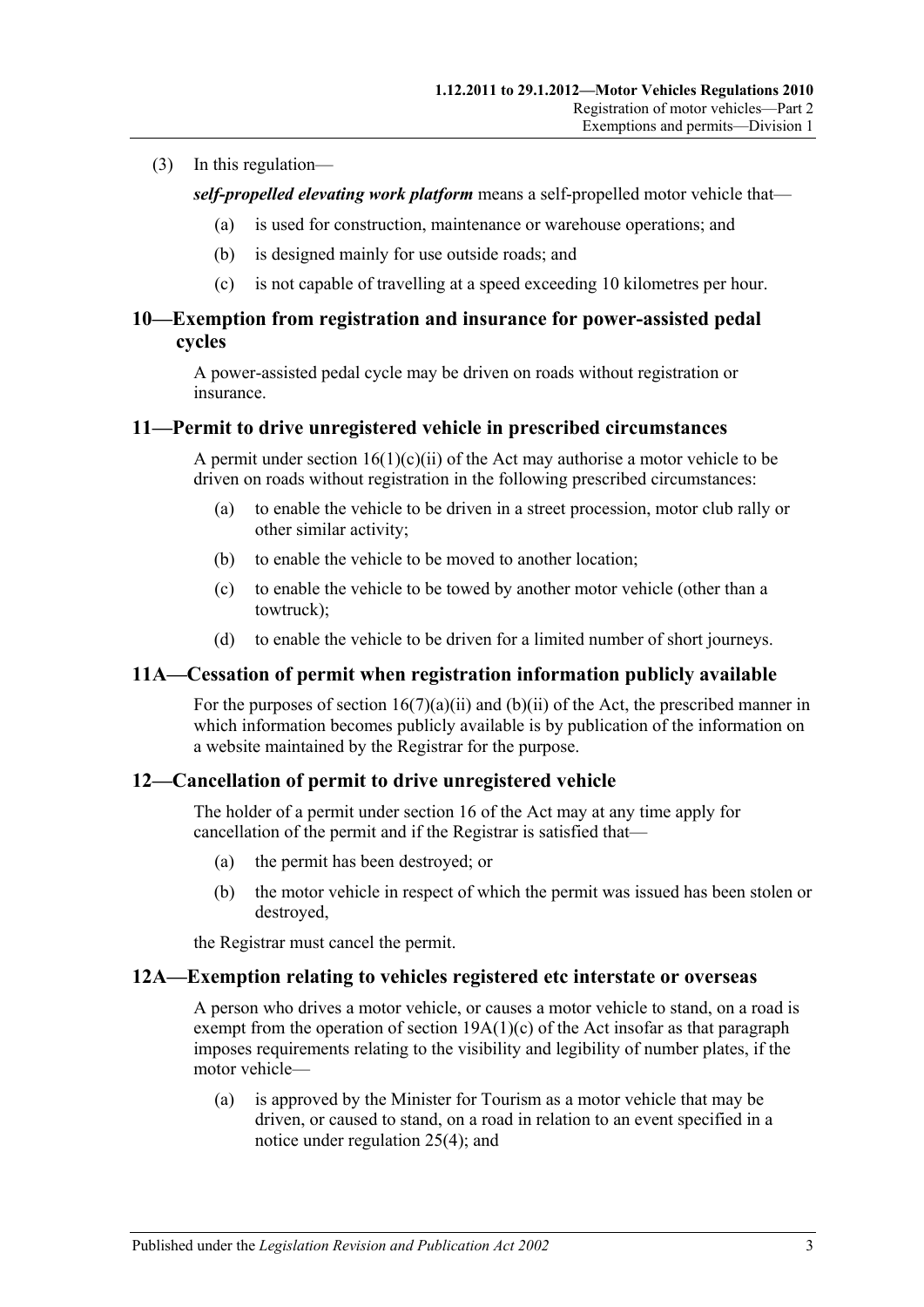(b) is being so driven or caused to stand during the period, and in accordance with the conditions, specified in the notice.

# <span id="page-13-0"></span>**Division 2—Registration procedure**

# <span id="page-13-1"></span>**13—Report required before registration of new vehicles—prescribed particulars**

A report required under section 23A of the Act in relation to a new motor vehicle must—

- (a) be completed by a police officer, an authorised officer or a person authorised by a delegation under section 7 of the Act; and
- (b) contain the following particulars:
	- (i) the name of the person who completed the report;
	- (ii) the vehicle identification number of the vehicle;
	- (iii) the month and year of manufacture of the vehicle;
	- (iv) the make of the vehicle;
	- (v) in the case of a motor vehicle other than a caravan or trailer—the body type and engine number of the vehicle.

# <span id="page-13-2"></span>**14—Classes of vehicles Registrar may refuse to register**

For the purposes of section 24(3)(ca) of the Act, the following classes of vehicles are prescribed:

- (a) written-off vehicles, within the meaning of [Part 7](#page-48-0) of these regulations;
- (b) interstate written-off vehicles, within the meaning of [Part 7](#page-48-0) of these regulations.

# <span id="page-13-4"></span><span id="page-13-3"></span>**Division 3—Conditional registration**

# **Subdivision 1—Interpretation**

#### <span id="page-13-5"></span>**15—Interpretation**

In this Division—

*ambulance* means a motor vehicle driven by—

- (a) a person engaged in the provision of emergency ambulance services under section 57(1) of the *[Health Care Act](http://www.legislation.sa.gov.au/index.aspx?action=legref&type=act&legtitle=Health%20Care%20Act%202008) 2008* on behalf of—
	- (i) SA Ambulance Service Inc; or
	- (ii) St Johns Ambulance Australia South Australia Incorporated; or
- (b) any other person engaged in the provision of emergency ambulance services under section 57(1) of the *[Health Care Act](http://www.legislation.sa.gov.au/index.aspx?action=legref&type=act&legtitle=Health%20Care%20Act%202008) 2008*;

*emergency response vehicle* means an ambulance, fire fighting vehicle or rescue vehicle;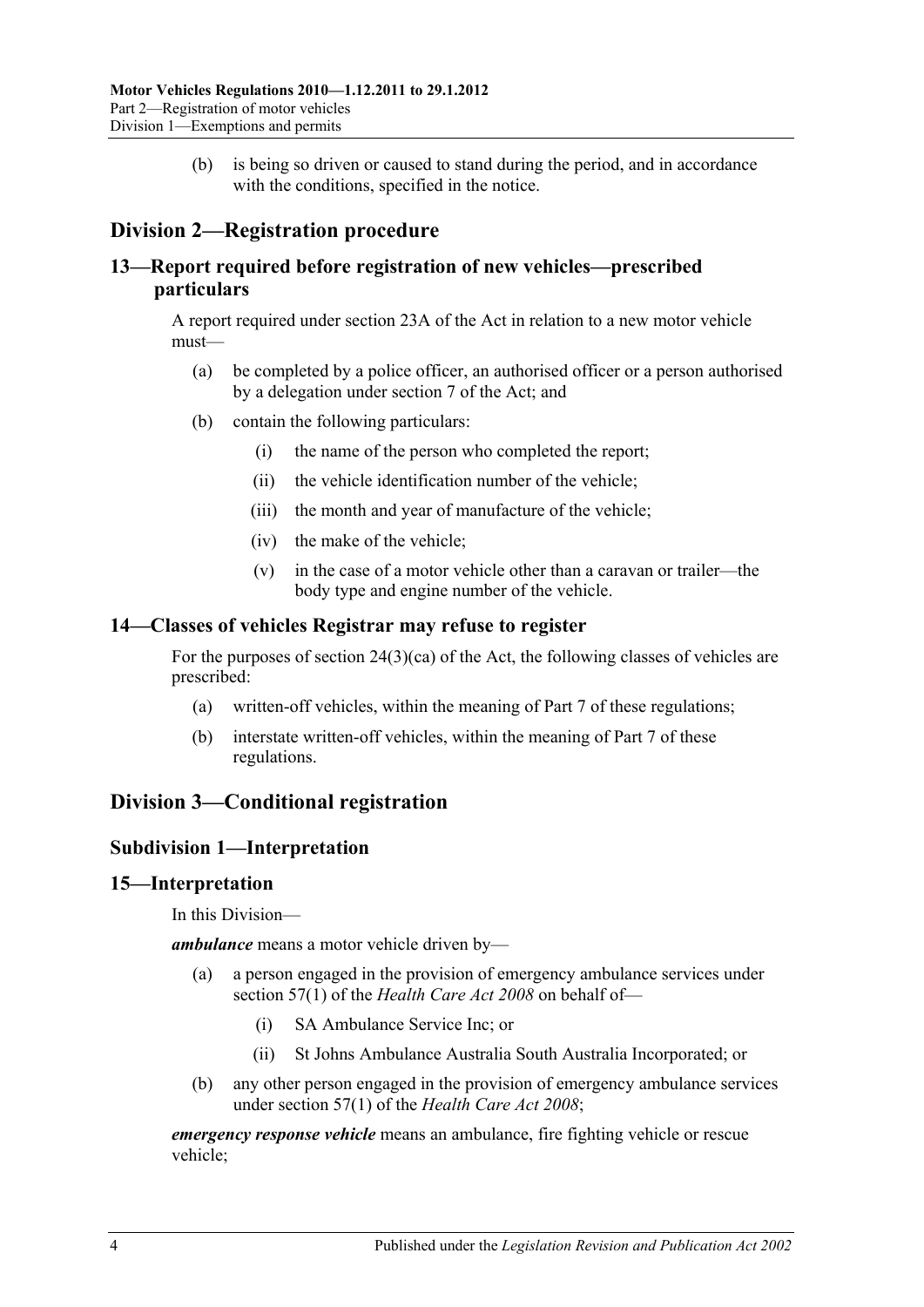*fire fighting vehicle* means a motor vehicle that is used principally for the purpose of fire fighting and is fitted with rotating flashing emergency lights, a siren or repeater horn and fire fighting equipment;

*historic vehicle* means a motor vehicle where 30 years or more have elapsed since 1 January of the year in which the vehicle was manufactured;

*left hand drive vehicle* means a motor vehicle that has its steering wheel on the left of the longitudinal axis of the vehicle;

*rescue vehicle* means a motor vehicle that is used principally for the purpose of taking action in connection with emergencies and is fitted with flashing emergency lights, a siren or repeater horn and rescue equipment.

# <span id="page-14-0"></span>**Subdivision 2—Prescribed classes of vehicles**

#### <span id="page-14-1"></span>**16—Historic and left hand drive motor vehicles**

- (1) For the purposes of section  $25(1)(a)$  of the Act, the following classes of motor vehicles are prescribed:
	- (a) a historic vehicle that has not been modified from its original design to any significant extent;
	- (b) a left hand drive vehicle that was manufactured before 1 January 1974 and has not been modified from its original design to any significant extent.
- (2) The registration of a historic vehicle or left hand drive vehicle under section 25 of the Act is subject to the following conditions:
	- (a) a condition that a person must not drive the vehicle, or cause, suffer or permit the vehicle to be driven, on a road unless the owner of the vehicle is a financial member of a motor vehicle club recognised by the Registrar for the purposes of this regulation;
	- (b) a condition that a person who drives the vehicle on a road must—
		- (i) while doing so, carry in the vehicle a log book in a form approved by the Registrar; and
		- (ii) record in the log book, in accordance with the directions contained in the log book, particulars of each journey undertaken by the person in the vehicle; and
		- (iii) produce the log book for inspection on request made by an authorised officer or police officer;
	- (c) a condition that a person must not drive the vehicle, or cause, suffer or permit the vehicle to be driven, on a road on more than 90 days in each period of 12 months in the period of registration.
- (3) The Registrar may by notice in the Gazette—
	- (a) recognise a motor vehicle club for the purposes of this regulation;
	- (b) if satisfied that there is good cause to do so, withdraw the recognition of a motor vehicle club with effect from a date specified in the notice (being not less than 28 days from the date of publication of the notice).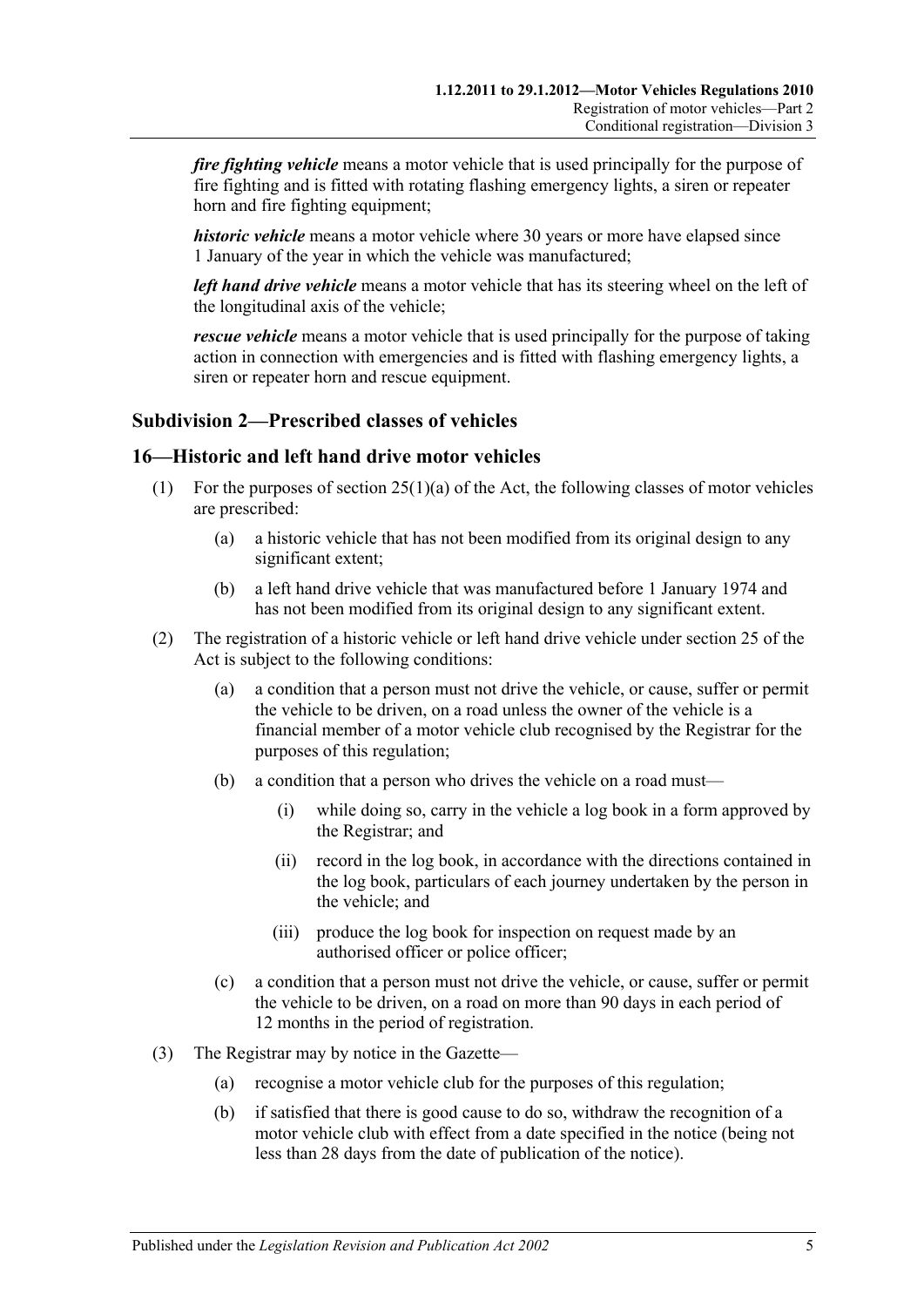# <span id="page-15-3"></span><span id="page-15-0"></span>**17—Vehicles used between farm blocks**

- (1) For the purposes of section 25(1)(a) of the Act, a vehicle (other than a tractor or agricultural machine) that—
	- (a) is owned by a primary producer; and
	- (b) is used in connection with the working of 2 or more separate parcels of land that are worked in conjunction with each other by that primary producer,

is a prescribed class of vehicle.

(2) The registration of such a vehicle under section 25 of the Act is subject to the condition that a person must not, during the period for which the vehicle is registered under that section, drive the vehicle, or cause, suffer or permit the vehicle to be driven, on a road except to enable the vehicle to be driven between the parcels of land referred to in [subregulation](#page-15-3) (1).

### <span id="page-15-1"></span>**18—Vehicles used to tow commercial fishing boats**

- <span id="page-15-4"></span>(1) For the purposes of section  $25(1)(a)$  of the Act, a vehicle that—
	- (a) is owned by the holder of a fishery authority under the *[Fisheries Management](http://www.legislation.sa.gov.au/index.aspx?action=legref&type=act&legtitle=Fisheries%20Management%20Act%202007)  Act [2007](http://www.legislation.sa.gov.au/index.aspx?action=legref&type=act&legtitle=Fisheries%20Management%20Act%202007)*; and
	- (b) is used solely for the purpose of towing a registered boat within the meaning of that Act,

is a prescribed class of vehicle.

- (2) The registration of such a vehicle under section 25 of the Act is subject to the condition that a person must not, during the period for which the vehicle is registered under that section, drive the vehicle, or cause, suffer or permit the vehicle to be driven, on a road except for the purpose of—
	- (a) towing a boat referred to in [subregulation](#page-15-4) (1)(b) to a place at which it is to be launched; or
	- (b) retrieving such a boat from a place at which it has been landed.

#### <span id="page-15-2"></span>**19—Other prescribed classes of vehicles**

For the purposes of section  $25(1)(a)$  of the Act, the following classes of vehicles are prescribed:

- (a) an emergency response vehicle;
- (b) a special purpose vehicle;
- (c) a vehicle that is to be driven on a road for a limited number of short journeys;
- (d) a road train;
- (e) a B-double;
- <span id="page-15-5"></span>(f) a vehicle in relation to which there is in force—
	- (i) an exemption granted by the Minister under section 163AA of the *[Road Traffic Act](http://www.legislation.sa.gov.au/index.aspx?action=legref&type=act&legtitle=Road%20Traffic%20Act%201961) 1961* exempting the vehicle from compliance with a requirement of Part 4 of that Act subject to conditions limiting the use of the vehicle (other than a restriction limiting the use of the vehicle to a particular road or roads or class of roads); or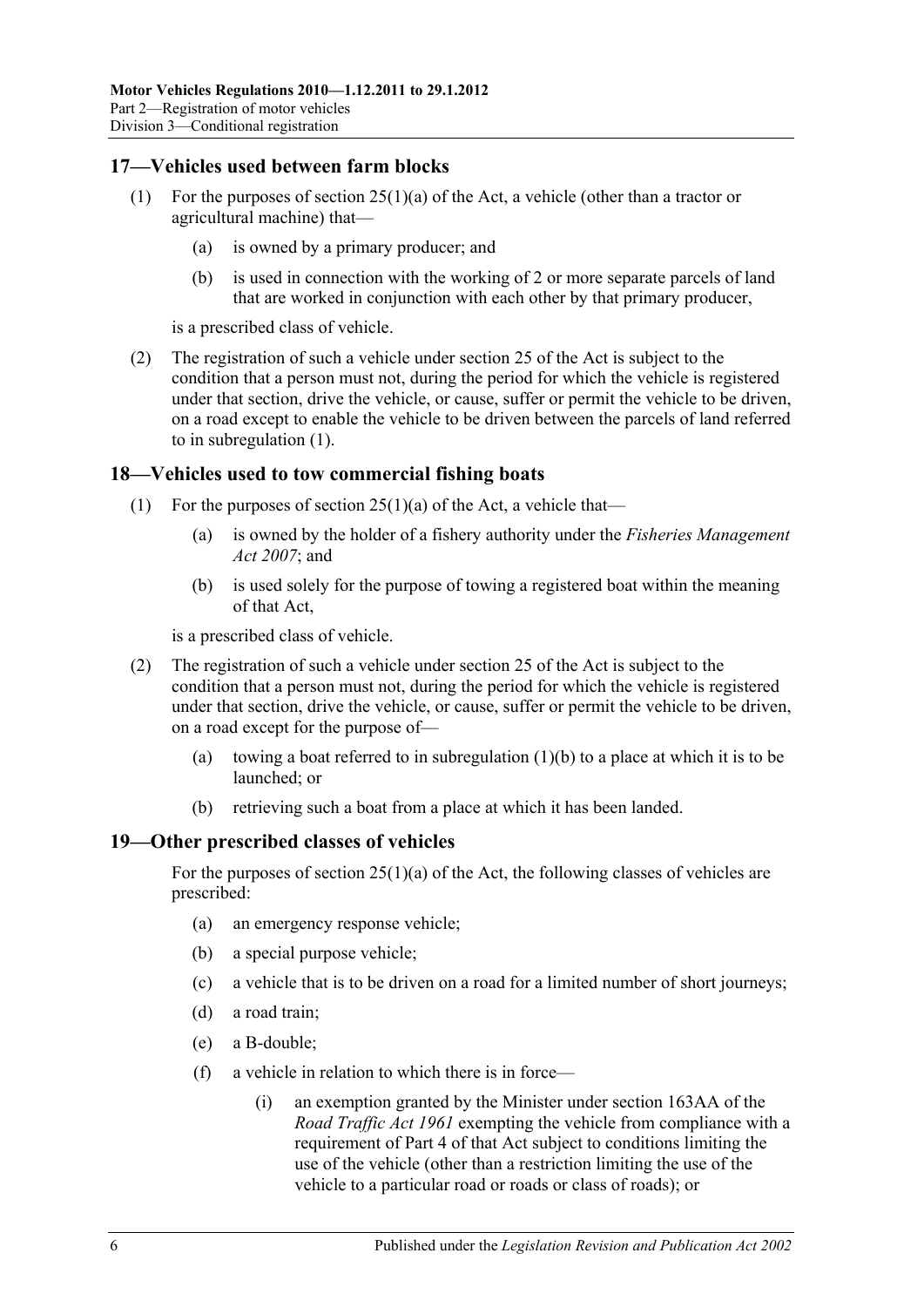(ii) an exemption granted by the Minister under regulation 46 of the *[Road Traffic \(Miscellaneous\) Regulations](http://www.legislation.sa.gov.au/index.aspx?action=legref&type=subordleg&legtitle=Road%20Traffic%20(Miscellaneous)%20Regulations%201999) 1999* exempting the vehicle from compliance with a requirement of the regulations subject to conditions limiting the use of the vehicle (other than a restriction limiting the use of the vehicle to a particular road or roads or class of roads).

# <span id="page-16-0"></span>**Subdivision 3—Miscellaneous**

### <span id="page-16-1"></span>**20—Exemption from stamp duty**

An application to register a motor vehicle under section 25 of the Act (other than an application to register a road train, B-double or vehicle of a class referred to in [regulation](#page-15-5) 19(f)) is declared to be exempt from stamp duty.

**Note—**

See the *[Stamp Duties Act](http://www.legislation.sa.gov.au/index.aspx?action=legref&type=act&legtitle=Stamp%20Duties%20Act%201923) 1923* (Schedule 2 clause 2(2) exemption 10A).

# <span id="page-16-2"></span>**21—Duration of registration**

The period of registration of a motor vehicle registered under section 25 of the Act is—

- (a) in the case of the registration of a historic vehicle or left hand drive vehicle—1, 2 or 3 years, at the option of the applicant; or
- (b) in any other case—any number of quarters, not exceeding 12 quarters, at the option of the applicant.

# <span id="page-16-3"></span>**22—Transfer of registration**

The registration of a motor vehicle under section 25 of the Act may be transferred if—

- (a) the vehicle is a road train or B-double; or
- (b) the vehicle is a special purpose vehicle and the transferee undertakes that the conditions of registration of the vehicle under that section will be complied with.

# <span id="page-16-4"></span>**Division 4—Duty to notify alterations or additions to vehicles**

#### <span id="page-16-5"></span>**23—Duty to notify alterations or additions to vehicles**

- (1) For the purposes of section 44(1) of the Act, the following alterations and additions are prescribed:
	- (a) an alteration of, or addition to, a motor vehicle by which the vehicle's mass is increased;
	- (b) an alteration of, or addition to, the specifications or tyres of a motor vehicle by which the GCM or GVM of the vehicle is varied;
	- (c) an alteration of the configuration of a heavy vehicle by which the configuration becomes an unregistered configuration within the meaning of section 43A of the Act;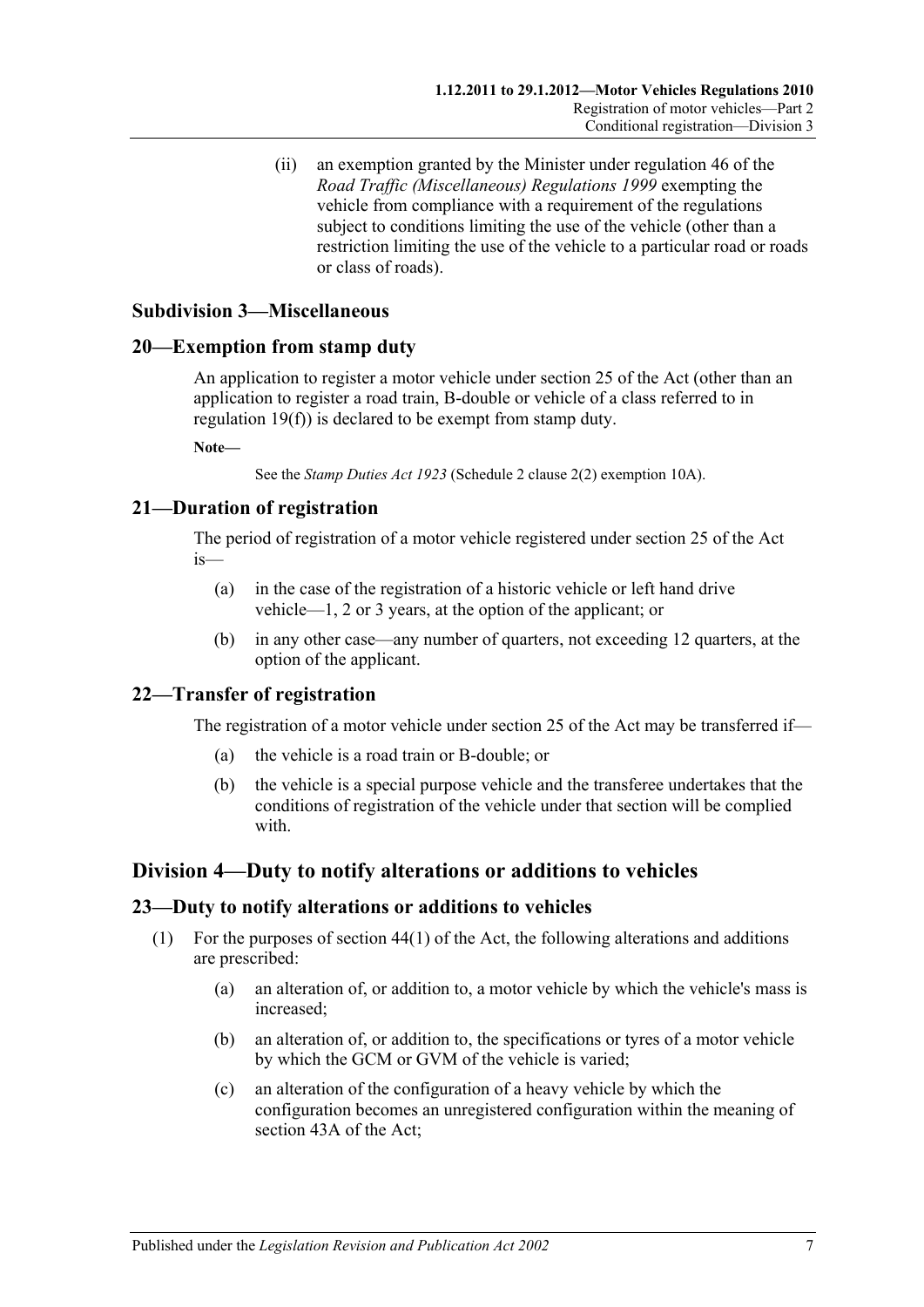- (d) an alteration of, or addition to, the engine by which a motor vehicle is driven so as to enable the engine to drive the vehicle by a fuel that would not, but for the alteration or addition, drive the vehicle;
- (e) the removal of the engine by which a motor vehicle is driven and the substitution of another engine;
- (f) the removal of a pneumatic tyre from a motor vehicle having only pneumatic tyres, and the substitution of a tyre other than a pneumatic tyre;
- (g) the removal of a tyre from a vehicle having no metal tyres, and the substitution of a metal tyre;
- (h) the attachment of a sidecar to a motor bike not having a sidecar;
- (i) an alteration or addition by which a motor vehicle that is not a commercial motor vehicle is converted into a commercial motor vehicle;
- (j) an alteration or addition by which a commercial motor vehicle ceases to be a commercial motor vehicle;
- (k) the wrecking or disassembling of a motor vehicle (other than a notifiable vehicle) where the engine, a part of the engine bearing the engine number or a part of the body bearing a vehicle identification number or vehicle identification plate is removed and not put back into place as part of the vehicle;
- (l) the removal, alteration, defacement or obliteration of—
	- (i) a vehicle identification plate or vehicle identification number (other than a plate or number of a notifiable vehicle); or
	- (ii) an engine number,

except where, in relation to the removal of a vehicle identification plate (or a plate bearing a vehicle identification number or engine number), the plate is put back into place on the vehicle;

- (m) the changing of the colour of a motor vehicle such that the vehicle ceases to be of the primary colour recorded as its colour in the register of motor vehicles.
- (2) A registered owner or registered operator of a motor vehicle who gives written notice to the Registrar under section 44(1) of the Act must include the following particulars in the notice:
	- (a) a full description of the alteration or addition;
	- (b) the date on which the alteration or addition was made;
	- (c) if the engine by which the vehicle is driven has been removed and substituted by another engine—
		- (i) the substituted engine number; or
		- (ii) in the case of the substitution of an engine that does not have identical specifications—the make, the number of pistons, the diameter of the cylinders, the engine number and the type of substituted engine;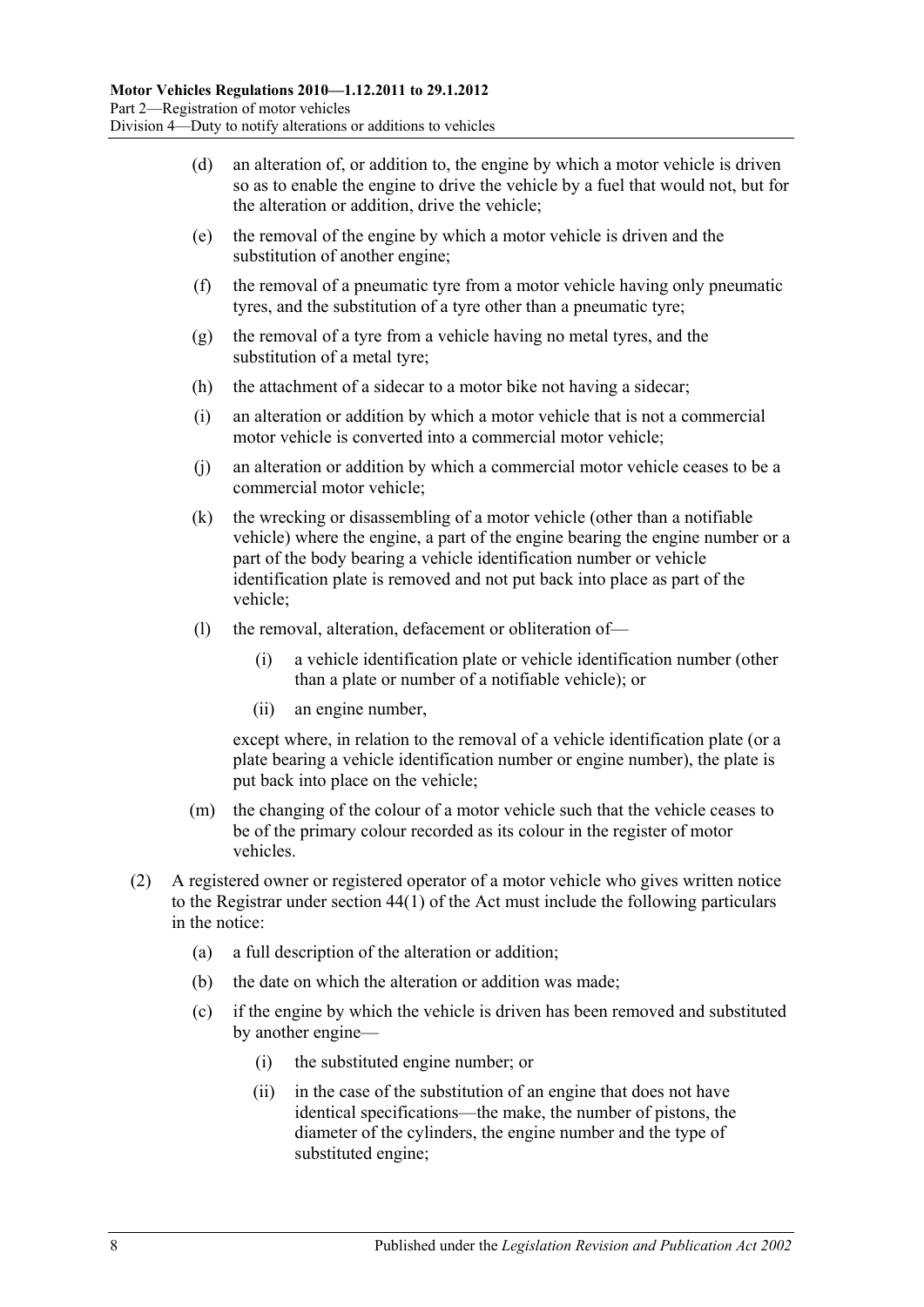- (d) if an alteration has been made to the construction of the vehicle—a weighbridge note;
- (e) if any alteration or addition has been made that may vary the gross combination mass or gross vehicle mass of the vehicle—the size, ply and type of construction of the tyres;
- (f) details of any equipment that has been altered or added to the vehicle.

# <span id="page-18-0"></span>**Division 5—Numbers and number plates**

# <span id="page-18-1"></span>**24—Carriage of number plates**

For the purposes of section 47(1) of the Act, the following provisions apply to the carriage of number plates:

- (a) a motor vehicle must have attached to it—
	- (i) in the case of a motor bike or trailer—1 number plate at the rear;
	- (ii) in the case of a tractor or agricultural machine—1 number plate;
	- (iii) in any other case—1 number plate at the front and 1 number plate at the rear,

such that—

- (iv) the bottom edge of the plate is not less than 30 centimetres above the level of the ground and in such a position that every figure and letter of the registered number is upright; and
- $(v)$
- (A) in the case of a plate placed on the front of the vehicle—the whole of the plate is visible from the front; and
- (B) in the case of a plate placed on the rear of a vehicle—the whole of the plate is visible from the rear;
- (b) every letter and figure on a number plate must be—
	- (i) clearly visible in daylight to a person standing on the same plane as the vehicle at any point not less than 3 metres or more than 18 metres from the plate looking at the plate along an imaginary line approximately at right angles to the plate; and
	- (ii) legible from left to right on a plane level with the ground; and
	- (iii) clean and legible at all times;
- (c) a number plate must be rectangular.

# <span id="page-18-2"></span>**25—Exemptions from duty to carry number plates**

- (1) A person who drives a motor vehicle, the front and rear of which is marked with its registered number, is exempt from the operation of section 47(1) of the Act if—
	- (a) the registered number was allotted before 1 July 1996; and
	- (b) the registered number was marked on the vehicle before 1 July 1996; and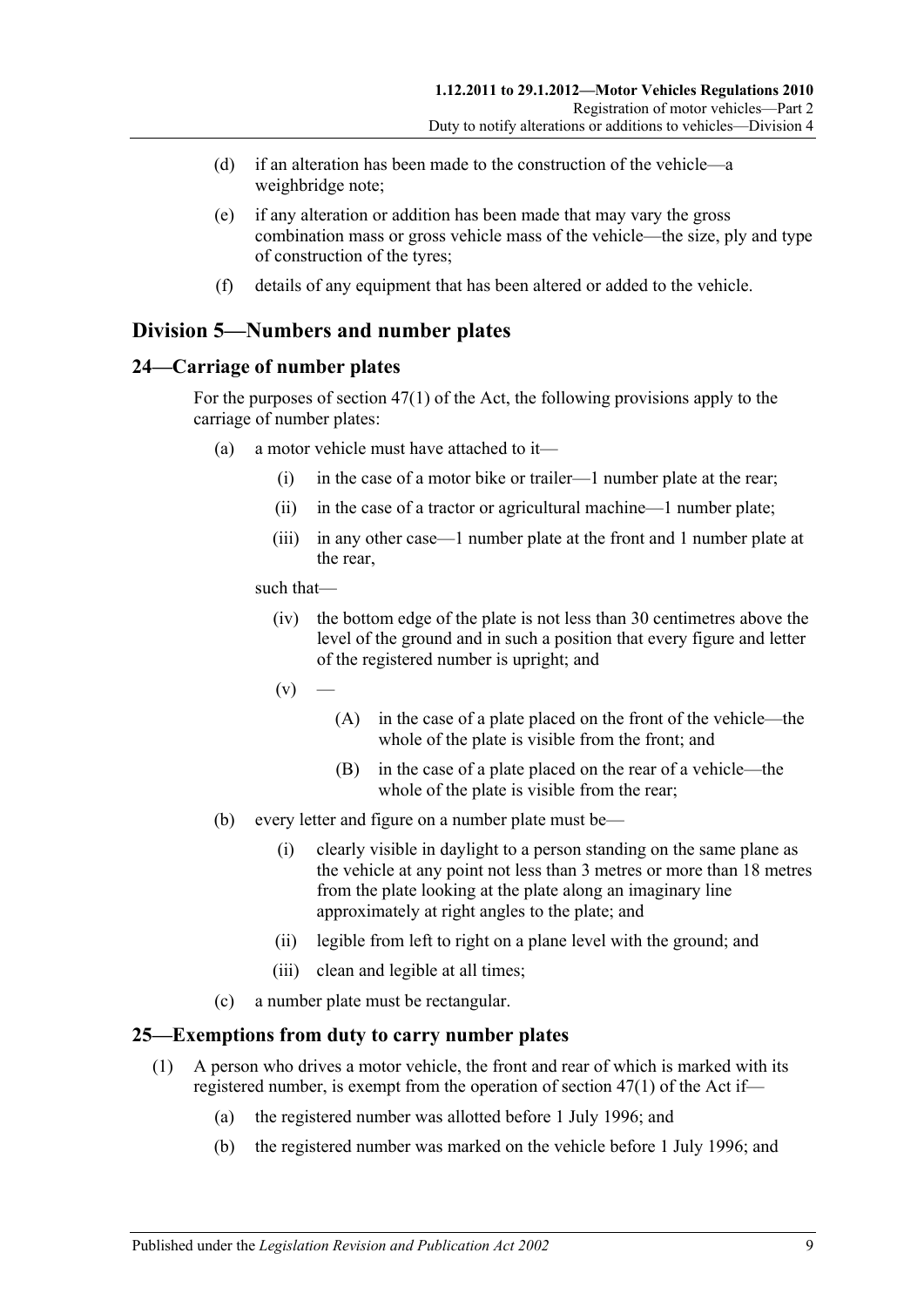- (c) number plates bearing the registered number and the slogan "SA The Festival State" have never been obtained for the vehicle; and
- (d) the vehicle is registered in the name of the person who was, immediately prior to 1 July 1996, recorded on the register of motor vehicles as the owner of the vehicle; and
- (e) there is no agreement in force under section 47A of the Act between the Registrar and the registered owner of the vehicle in relation to the registered number; and
- (f) every letter and figure of the registered number marked on the vehicle is—
	- (i) clearly visible in daylight to a person standing on the same plane as the vehicle at any point not less than 3 metres or more than 18 metres from the portion of the vehicle on which the number is marked looking at the number along an imaginary line approximately at right angles to the number; and
	- (ii) legible from left to right on a plane level with the ground; and
	- (iii) clean and legible at all times.
- (2) An officer or employee of the South Australian Police Department or the Transport Department who drives a motor vehicle on a road, or causes a motor vehicle to stand on a road, is exempt from the operation of section 47(1) of the Act if—
	- (a) the vehicle is being used for the purpose of testing the legibility of number plates; and
	- (b) the vehicle displays a sign bearing the word "test".
- <span id="page-19-1"></span>(3) A person who drives a motor vehicle, or causes a motor vehicle to stand, on a road is exempt from the operation of section 47(1) of the Act insofar as that section imposes requirements relating to the visibility and legibility of number plates, if the motor vehicle—
	- (a) is approved by the Minister for Tourism as a motor vehicle that may be driven, or caused to stand, on a road in relation to an event specified in a notice under [subregulation](#page-19-0) (4); and
	- (b) is being so driven or caused to stand during the period, and in accordance with the conditions, specified in the notice.
- <span id="page-19-0"></span>(4) The Minister for Tourism may, with the concurrence of the Minister responsible for the administration of the Act, publish a notice in the Gazette—
	- (a) specifying an event; and
	- (b) specifying a period during which motor vehicles approved by the Minister for Tourism may be driven, or caused to stand, on a road in relation to the event; and
	- (c) specifying the conditions applicable to driving such a motor vehicle, or causing such a motor vehicle to stand, on a road in relation to the event.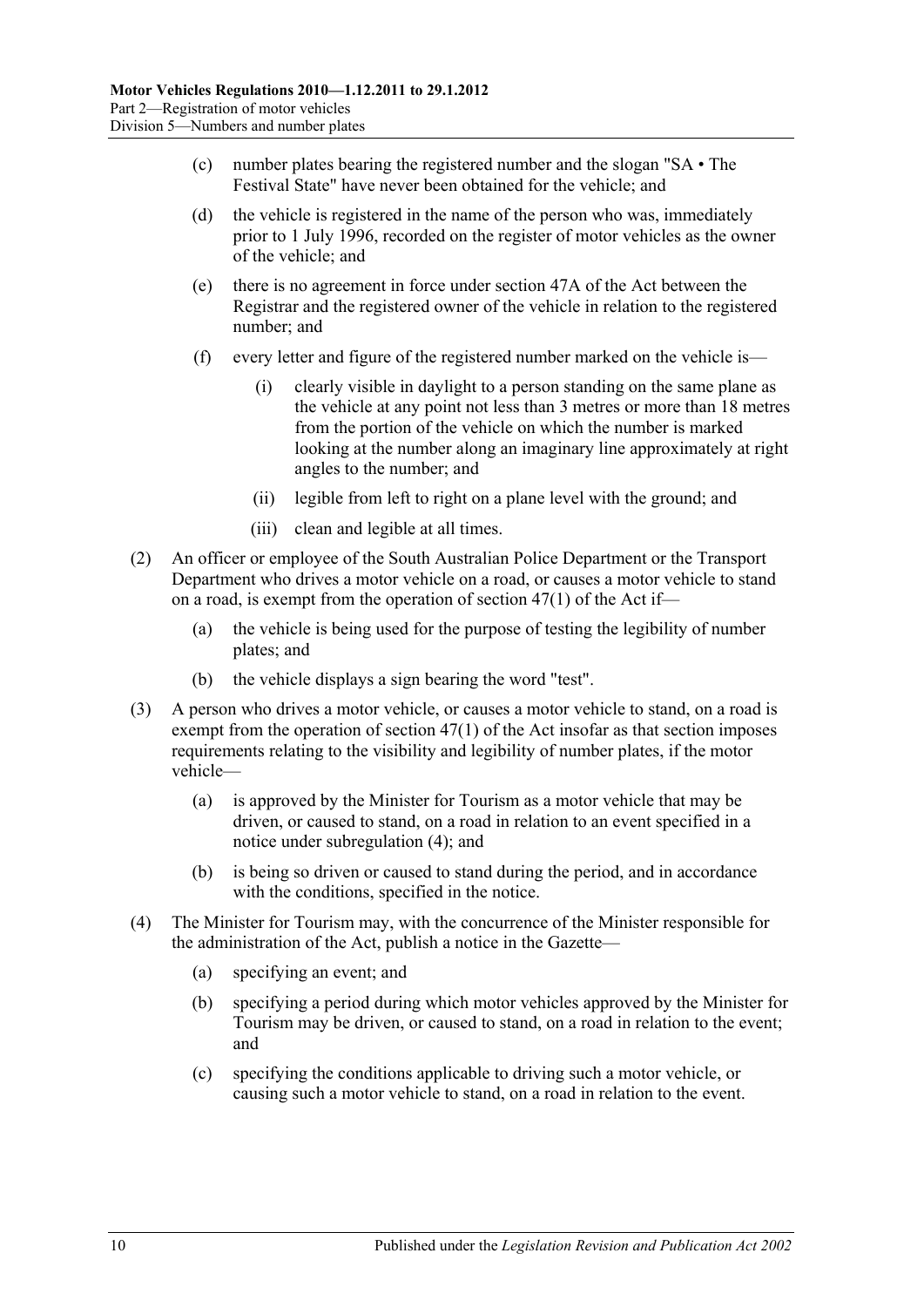(5) In any proceedings, a document purporting to be a certificate signed by the Minister for Tourism and certifying that, on a specified day, a specified motor vehicle was or was not approved as a motor vehicle that may be driven, or caused to stand, on a road in relation to an event specified in a notice under [subregulation](#page-19-0) (4), is proof of the matter so certified in the absence of proof to the contrary.

# <span id="page-20-0"></span>**26—Return or recovery of number plates—exceptions**

- (1) The Registrar is not required to give a person a direction under section 47C(2) of the Act requiring the return of number plates issued for a motor vehicle if—
	- (a) the Registrar is satisfied that—
		- (i) the vehicle is, or is to be, periodically registered for terms of less than 12 months on each occasion; or
		- (ii) the number plates are the subject of an agreement between the Registrar and the person under section 47A of the Act under which the person has acquired a right to attach the plates to any motor vehicle registered in the person's name from time to time; or
		- (iii) the vehicle has been purchased by a motor vehicle dealer or auctioneer; or
	- (b) the Registrar considers that there are reasonable grounds for not requiring the person to return the plates.
- (2) If the Registrar is not required to give a direction under section 47C(2) of the Act requiring the return of number plates, the Registrar, a police officer or an authorised officer is not empowered to seize the plates under section 47C(4) of the Act unless—
	- (a) the Registrar has given a person such a direction in relation to the plates; and
	- (b) the person has failed to comply with the direction; and
	- (c) the person has no reasonable excuse for failing to comply.

# <span id="page-20-1"></span>**27—Exemptions from section 47D of Act**

- (1) A police officer who, in the course of official duties, drives on a road, or causes to stand on a road, a government-registered motor bike at the front of which is attached a label or sticker that bears the number allotted to the motor bike under the Act is exempt from the operation of section 47D(1)(c) of the Act if—
	- (a) the label or sticker is made of silver reflective decal material; and
	- (b) the label or sticker is 220 millimetres wide and 93 millimetres high; and
	- (c) every letter and figure on the label or sticker is printed in blue on a white background and in upper case; and
	- (d) the label or sticker bears the slogan "SA Government".
- (2) An officer or employee of the South Australian Police Department or the Transport Department who drives a motor vehicle on a road, or causes a motor vehicle to stand on a road, is exempt from the operation of section 47D(1)(a), (b) and (c) of the Act if—
	- (a) the vehicle is being used for the purpose of testing the legibility of number plates; and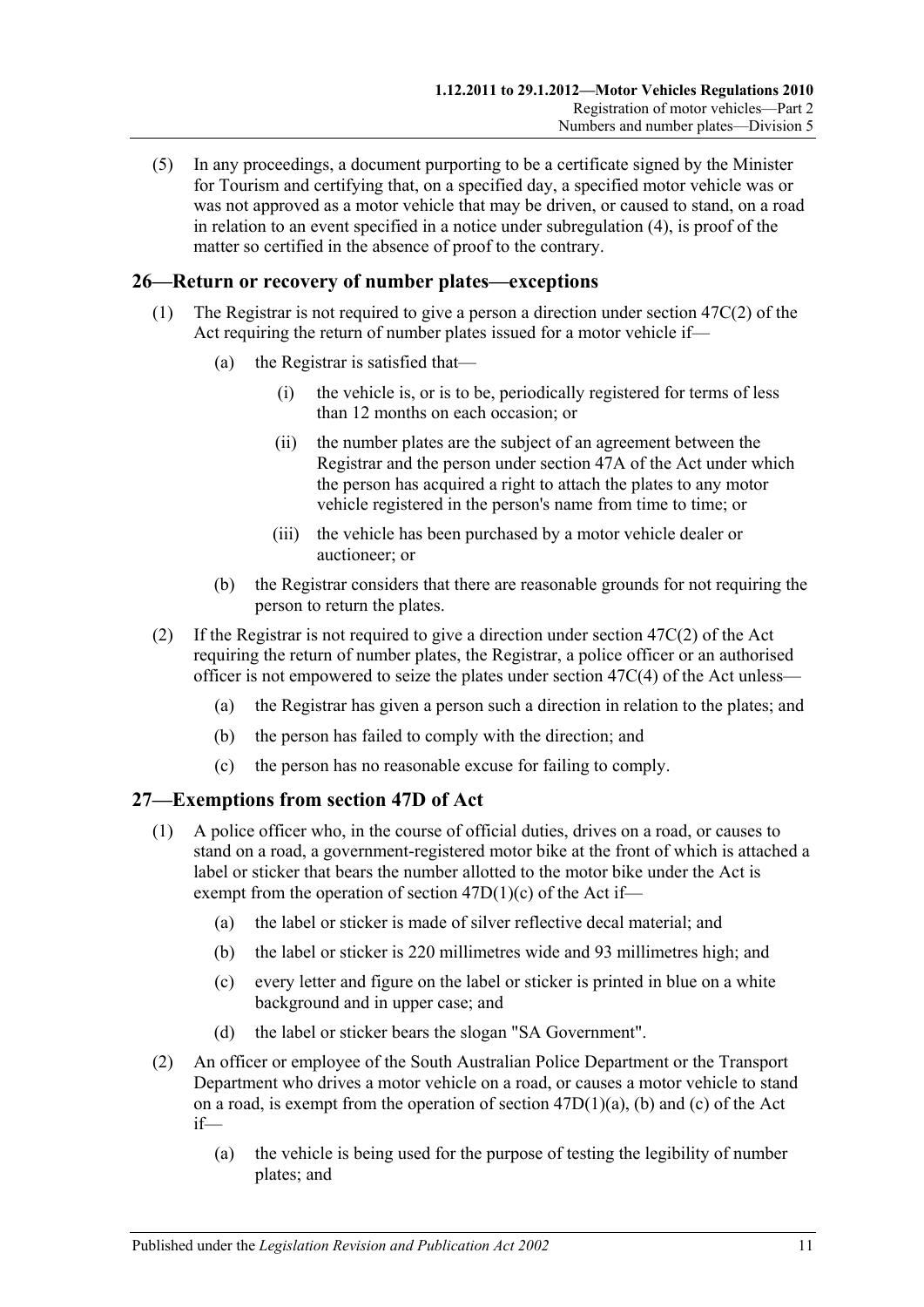- (b) the vehicle displays a sign bearing the word "test".
- (3) A person who drives a motor vehicle, or causes a motor vehicle to stand, on a road in circumstances referred to in [regulation](#page-19-1) 25(3) is exempt from the operation of section 47D(1)(c) of the Act.

# <span id="page-21-0"></span>**Division 6—Suspension, cancellation and transfer of registration**

# <span id="page-21-1"></span>**28—Exemption from section 56(b)(ii) of Act where motor vehicle dealer etc acting as delegate of Registrar, transfers registration of vehicle sold by dealer**

If—

- (a) a motor vehicle dealer or auctioneer sells a motor vehicle in the course of his or her business; and
- (b) the Registrar has delegated to the dealer or auctioneer the Registrar's function under section 58(1) of the Act; and
- (c) the dealer or auctioneer, acting under that delegation, registers the vehicle in the name of the purchaser,

the dealer or auctioneer is exempt from the operation of section 56(b)(ii) of the Act in respect of the transfer of ownership of that vehicle.

# <span id="page-21-2"></span>**Division 7—Trade plates**

# <span id="page-21-3"></span>**29—Purposes for which trade plates may be issued and used**

- (1) For the purposes of sections 62(1) and 66 of the Act, the following purposes are prescribed:
	- (a) delivery of a motor vehicle from premises of the manufacturer or distributor of the vehicle to business premises of a motor vehicle dealer or auctioneer;
	- (b) delivery of a motor vehicle from premises of the manufacturer of the vehicle to a place for storage or to business premises of the distributor of the vehicle;
	- (c) relocation of a motor vehicle—
		- (i) between different business premises of a motor vehicle dealer or auctioneer; or
		- (ii) between business premises of different motor vehicle dealers or auctioneers;
	- (d) demonstration to a prospective purchaser of a motor vehicle of the on-road performance of the vehicle—
		- (i) being a demonstration in respect of which the vendor of the vehicle does not receive any monetary consideration; and
		- (ii) in the case of a commercial motor vehicle that is to carry a load during a demonstration, provided that—
			- (A) the demonstration consists of not more than 2 separate journeys by the same prospective purchaser and each journey is completed within 3 days; and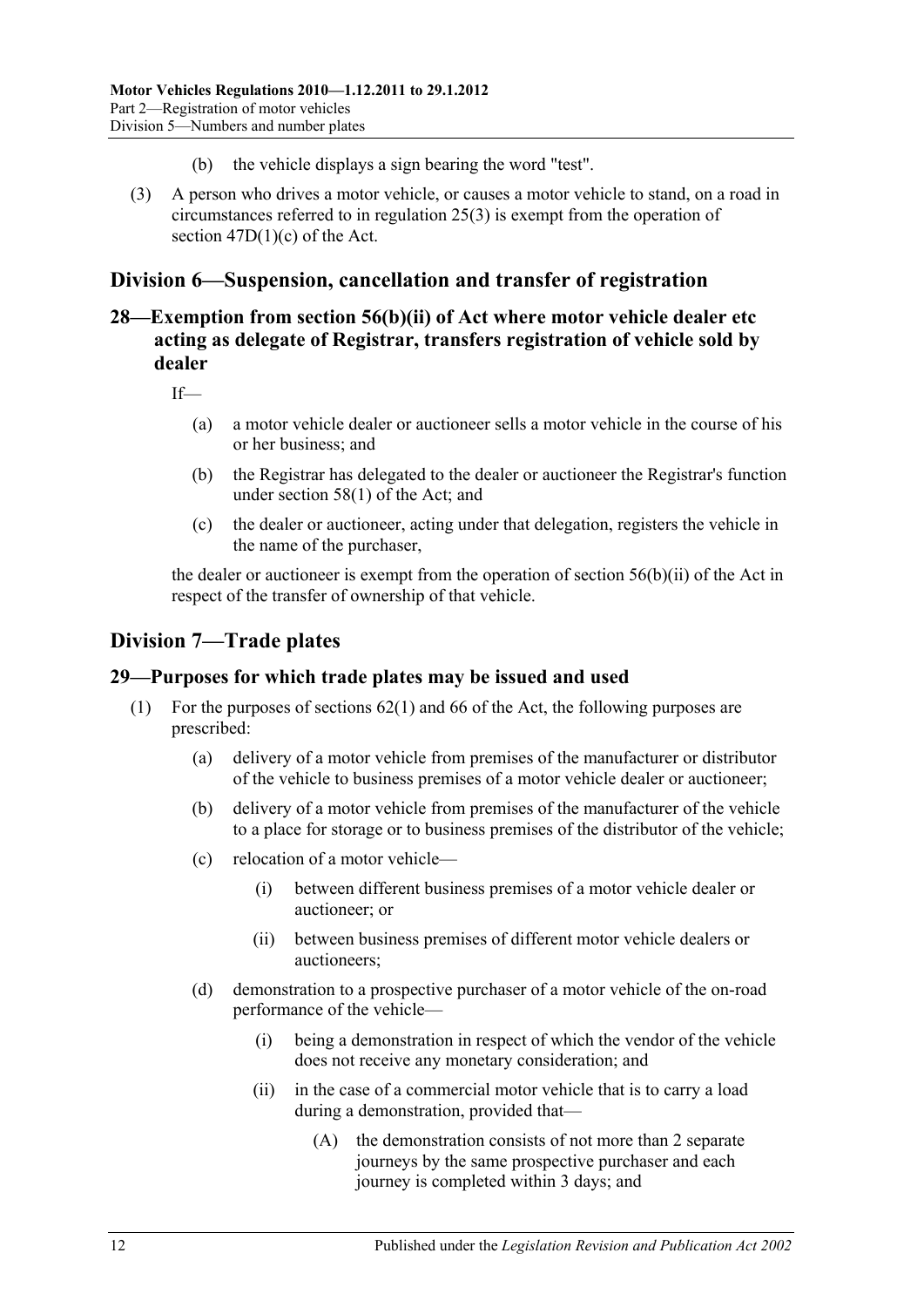- (B) during the demonstration the vehicle is used only within the State;
- (e) demonstration to a prospective purchaser of a bus of the on-road performance of the bus, being a demonstration—
	- (i) in respect of which the vendor of the bus does not receive any monetary consideration; and
	- (ii) during which no passengers other than the prospective purchaser and any person advising the prospective purchaser in relation to the purchase of the bus are carried in the bus;
- (f) on-road testing of a motor vehicle prior to delivery of the vehicle to a purchaser of the vehicle;
- (g) delivery of a motor vehicle sold by a motor vehicle dealer or auctioneer to a place nominated by the purchaser of the vehicle (whether within or outside the State);
- (h) in the case of a motor vehicle that—
	- (i) is sold by a motor vehicle dealer who is not authorised by a delegation under section 7 of the Act to register vehicles sold by the dealer; and
	- (ii) is delivered to the purchaser on a day on which, or at a time of day at which, the office of the Registrar is closed for business,

to enable the vehicle to be driven by the purchaser or a person authorised by the purchaser without registration for any purpose until the time at which the office of the Registrar closes for business on the next day on which it is open for business;

- (i) delivery of a motor vehicle to a workshop or other place for repair or servicing of the vehicle or the making of alterations or additions to the vehicle;
- (j) return of a motor vehicle from a workshop or other place at which the vehicle has been repaired or serviced or at which alterations or additions have been made to the vehicle;
- (k) delivery of a motor vehicle to a place for wrecking or disassembling;
- (l) on-road testing of a motor vehicle in the course of repairs or servicing or the making of alterations or additions to the vehicle;
- (m) in the case of a motor vehicle on loan by a motor vehicle repairer to the owner of a motor vehicle under repair—to enable the loan vehicle to be driven for any purpose by the owner of the vehicle under repair provided that—
	- (i) the repairer does not receive any separate monetary consideration in respect of the provision of the loan vehicle; and
	- (ii) if the loan vehicle is a commercial motor vehicle—the loan vehicle is not used to carry a load during the loan period except within the State; and
	- (iii) if the loan vehicle is not a special purpose vehicle—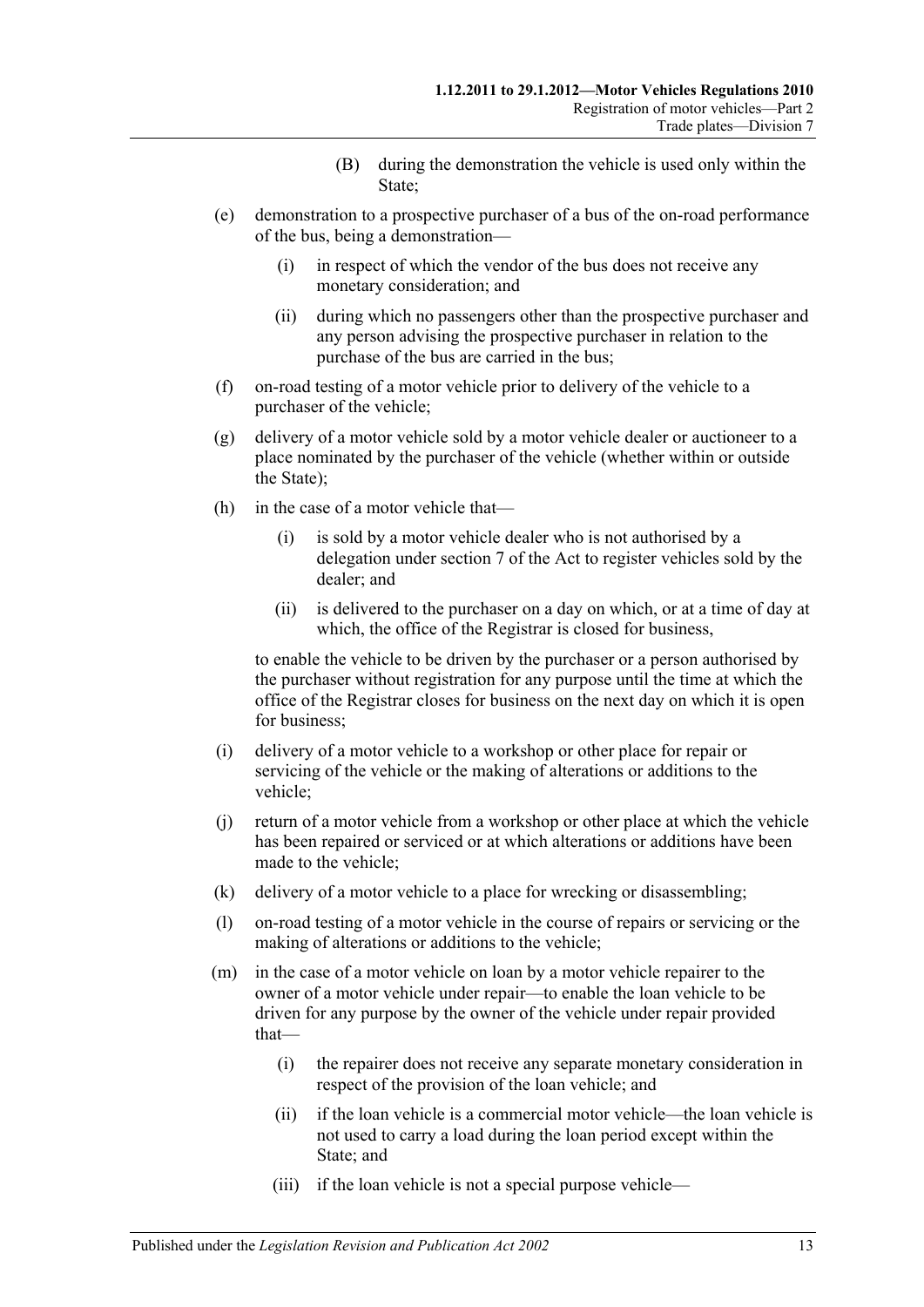- (A) the repairer is licensed as a dealer under the *[Second-hand](http://www.legislation.sa.gov.au/index.aspx?action=legref&type=act&legtitle=Second-hand%20Vehicle%20Dealers%20Act%201995)  [Vehicle Dealers Act](http://www.legislation.sa.gov.au/index.aspx?action=legref&type=act&legtitle=Second-hand%20Vehicle%20Dealers%20Act%201995) 1995*; and
- (B) the loan vehicle is a second-hand vehicle that is being offered or exposed for sale by the repairer; and
- (C) a notice that complies with section 16 of the *[Second-hand](http://www.legislation.sa.gov.au/index.aspx?action=legref&type=act&legtitle=Second-hand%20Vehicle%20Dealers%20Act%201995)  [Vehicle Dealers Act](http://www.legislation.sa.gov.au/index.aspx?action=legref&type=act&legtitle=Second-hand%20Vehicle%20Dealers%20Act%201995) 1995* is attached to the loan vehicle;
- (n) delivery of a motor vehicle to the site of a motor show or other similar event at which the vehicle is to be on display;
- (o) return of a motor vehicle from the site of a motor show or other similar event at which the vehicle has been on display;
- (p) demonstration of the on-road performance of a motor vehicle while the vehicle is on display at a motor show or other similar event;
- (q) delivery of a motor vehicle to a place for inspection or examination under the Act, the *[Road Traffic Act](http://www.legislation.sa.gov.au/index.aspx?action=legref&type=act&legtitle=Road%20Traffic%20Act%201961) 1961* or any other Act or law;
- (r) return of a motor vehicle from a place to which the vehicle has been taken for inspection or examination under the Act, the *[Road Traffic Act](http://www.legislation.sa.gov.au/index.aspx?action=legref&type=act&legtitle=Road%20Traffic%20Act%201961) 1961* or any other Act or law.
- (2) For the purposes of sections 62(1) and 66 of the Act, the following purposes are prescribed in relation to a commercial motor vehicle or trailer:
	- (a) delivery to the site of a prescribed event of—
		- (i) an agricultural implement, agricultural machine or any other motor vehicle that is to be on display at that site during the prescribed event; and
		- (ii) any equipment to be used for the purposes of, or in conjunction with, the display of the agricultural implement, agricultural machine or other motor vehicle during the prescribed event; and
		- (iii) any equipment, accessories or consumables for or associated with the agricultural implement, agricultural machine or other motor vehicle;
	- (b) return from the site of a prescribed event of—
		- (i) an agricultural implement, agricultural machine or any other motor vehicle that has been on display at that site during the prescribed event; and
		- (ii) any equipment used for the purposes of, or in conjunction with, the display of the agricultural implement, agricultural machine or other motor vehicle during the prescribed event; and
		- (iii) any equipment, accessories or consumables for or associated with the agricultural implement, agricultural machine or other motor vehicle.
- (3) For the purposes of sections 62(1) and 66 of the Act, the following purposes are prescribed in relation to a trailer designed to carry a boat:
	- (a) delivery of a boat from the premises of the manufacturer of the boat to a place for storage or to business premises of a dealer or distributor of boats;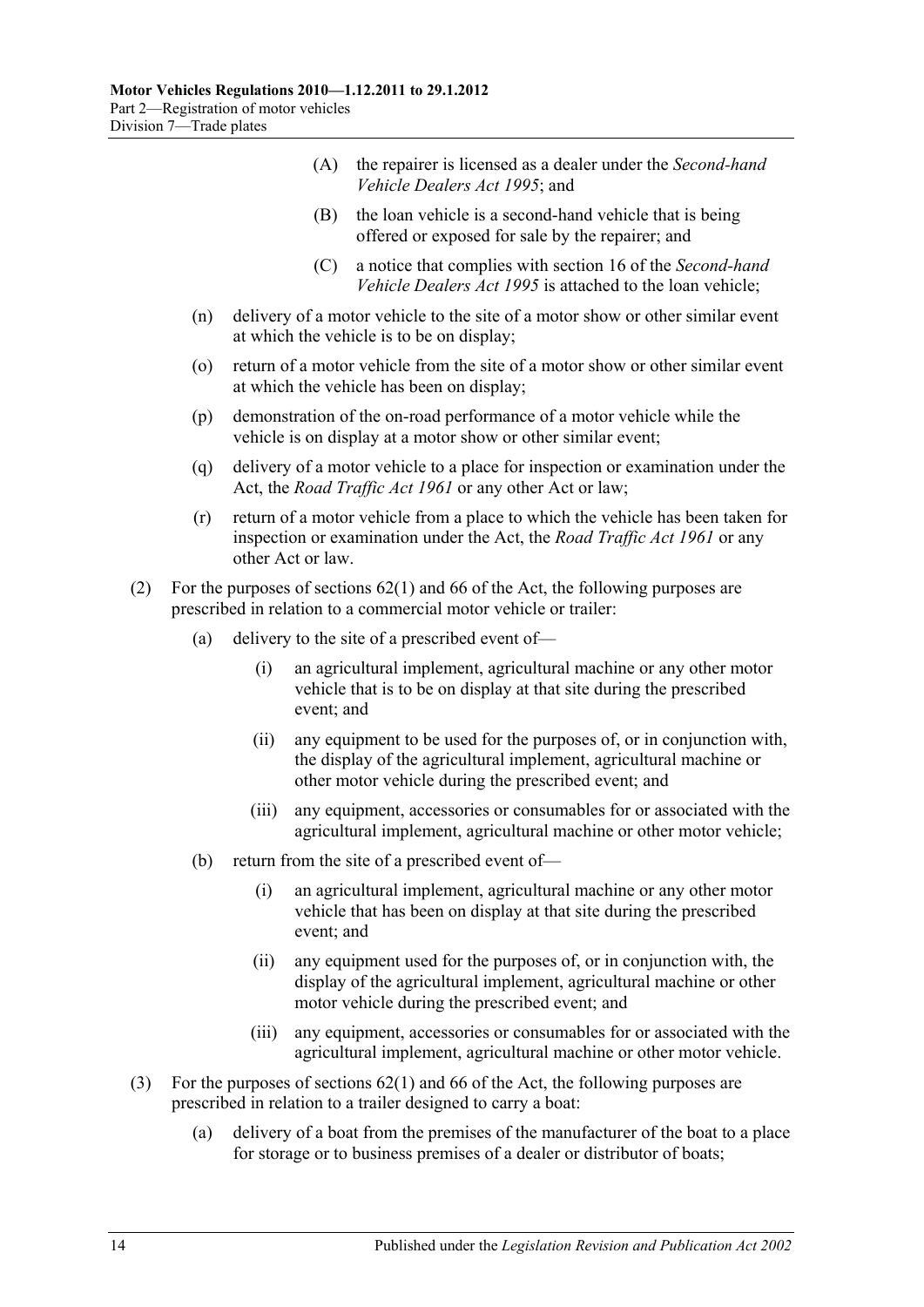- (b) delivery of a boat from business premises of a distributor of boats to business premises of a dealer of boats;
- (c) delivery of a boat to or from waters for demonstration to a prospective purchaser of the boat of the performance of the boat on waters;
- (d) delivery of a boat sold by a dealer of boats to a place nominated by the purchaser of the boat (whether within or outside the State);
- (e) delivery of a boat to a workshop, boat yard or other place for repair or servicing of the boat or the making of alterations or additions to the boat;
- (f) return of a boat from a workshop, boat yard or other place at which the boat has been repaired or serviced or at which alterations or additions have been made to the boat;
- (g) delivery of a boat to the site of a prescribed event at which the boat is to be on display;
- (h) return of a boat from the site of a prescribed event at which the boat has been on display.

# <span id="page-24-0"></span>**30—Trade plate label and certificate of issue of trade plate**

- (1) At the time of issuing a trade plate, the Registrar must issue to the holder of the trade plate or his or her agent—
	- (a) a trade plate label; and
	- (b) a certificate of issue of a trade plate.
- (2) A trade plate label will be in a form determined by the Registrar.
- (3) If the Registrar is satisfied by statutory declaration or such other evidence as the Registrar may require that the label or certificate issued in respect of a trade plate has been lost or destroyed, the Registrar may, on application by the holder of the trade plate or his or her agent and payment of the prescribed fee, issue a duplicate label or certificate.

# <span id="page-24-1"></span>**31—Carriage of trade plate and trade plate label**

If a motor vehicle is to be driven on a road pursuant to section 66 of the Act—

- (a) a trade plate must be securely attached to the rear of the vehicle in such a position that the bottom edge of the plate is not less than 30 centimetres above the level of the ground; and
- (b) the label issued by the Registrar in respect of the trade plate must be displayed in a waterproof holder that has a transparent front and is affixed to the plate; and
- (c) every figure and letter on the plate and label must be—
	- (i) legible from left to right on a plane level with the ground; and
	- (ii) clean and legible at all times; and
- (d) every figure and letter on the plate must be clearly visible in daylight to a person standing on the same plane as the vehicle at any point not less than 3 metres or more than 18 metres from the plate, looking at the plate along an imaginary line approximately at right angles to the plate.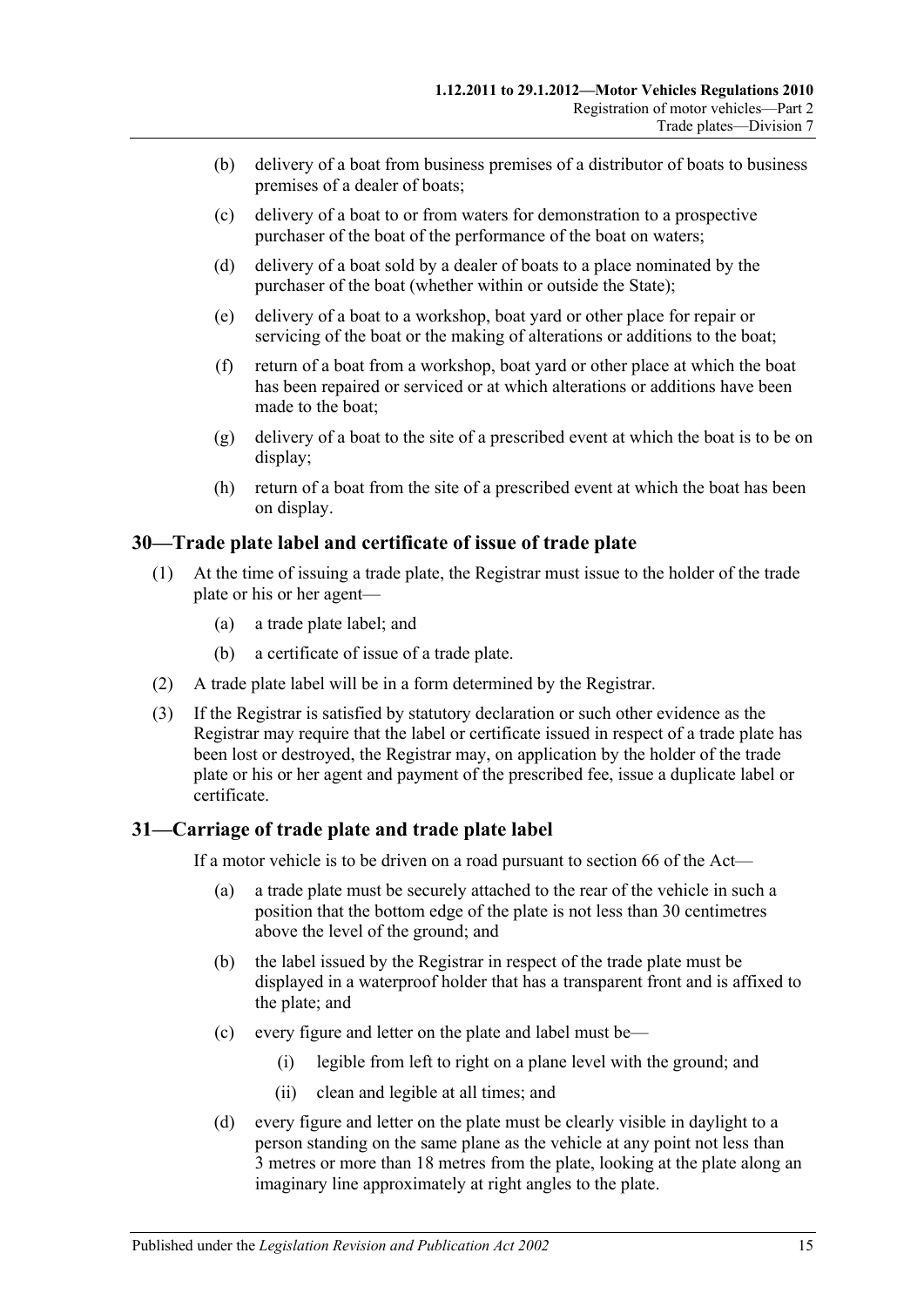# <span id="page-25-0"></span>**32—Offences**

- (1) A person must not—
	- (a) drive or leave standing on a road a motor vehicle to which a colourable imitation of a trade plate is attached; or
	- (b) drive or leave standing on a road a motor vehicle to which is affixed a trade plate that displays a colourable imitation of a trade plate label; or
	- (c) drive or leave standing on a road a motor vehicle to which is affixed a trade plate that displays a trade plate label issued in respect of another trade plate; or
	- (d) without lawful excuse, have in his or her possession a trade plate label or an article resembling a trade plate label that is liable to be mistaken for a trade plate label.

Maximum penalty: \$1 250.

(2) A person must not sell or supply trade plates without the approval of the Minister. Maximum penalty: \$1 250.

# <span id="page-25-1"></span>**33—Replacement of lost trade plate**

<span id="page-25-4"></span> $(1)$  If—

- (a) a person satisfies the Registrar that—
	- (i) a trade plate has been lost; and
	- (ii) the loss has been reported to a police officer; and
	- (iii) the circumstances of the loss justify replacement of the plate; and
- (b) an application for replacement of the lost plate is made to the Registrar; and
- (c) the fee set out in [Schedule 1](#page-68-0) for the issue of a replacement trade plate is paid to the Registrar,

the Registrar may issue a new trade plate to that person.

- (2) The Registrar may require an applicant for a replacement trade plate to furnish
	- (a) a statutory declaration stating the matters referred to in [subregulation](#page-25-4)  $(1)(a)$ ; and
	- (b) a written undertaking to—
		- (i) return to the Registrar the lost trade plate if it comes into the applicant's possession; or
		- (ii) inform the Registrar of and when the location of the lost trade plate becomes known to or suspected by the applicant.

# <span id="page-25-2"></span>**Division 8—Registration labels**

# <span id="page-25-3"></span>**34—Heavy vehicles for which a registration label is not required to be issued**

For the purposes of section 48(1), (2) and (3) of the Act, a government-registered motor vehicle that is a heavy vehicle is a heavy vehicle of a prescribed class.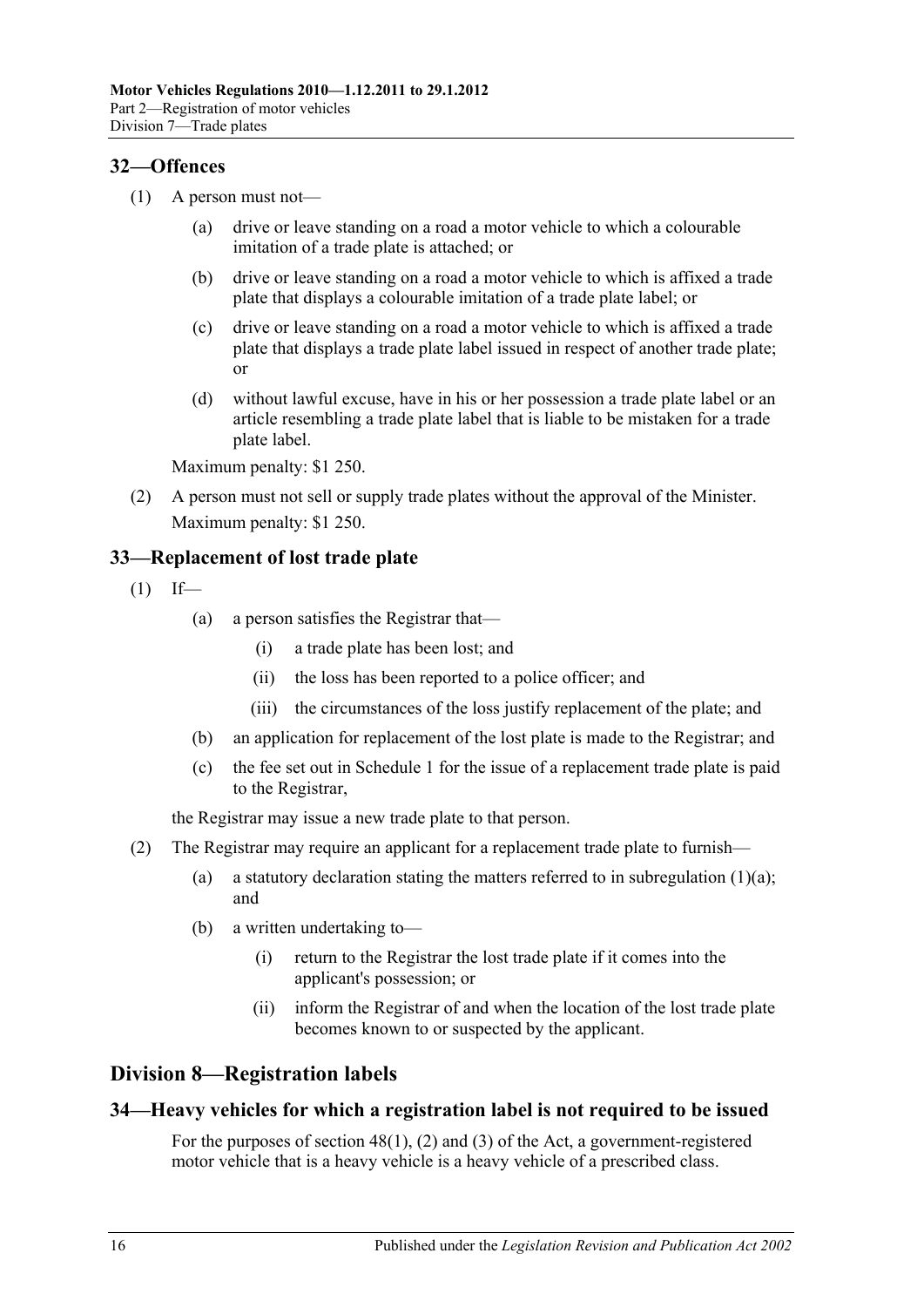# <span id="page-26-2"></span><span id="page-26-0"></span>**35—Carriage of registration labels and permits**

- <span id="page-26-1"></span>(1) A registration label or permit under section 16 or 50 of the Act—
	- (a) must—
		- (i) if issued in respect of a motor vehicle that has a windscreen (other than a motor bike)—be firmly affixed in an upright position to the vehicle—
			- (A) to the inside surface of the front or rear windscreen in a corner on the opposite side of the windscreen to the driver's position; or
			- (B) in the case of a vehicle that has a pivoted, hinged or fixed side window adjacent to the front or rear windscreen on the opposite side of the windscreen to the driver's position—to the inside surface of that window,

but not so as to obstruct the driver's vision; or

- (ii) if issued in respect of a motor vehicle (other than a motor bike or trailer) that does not have a windscreen—be displayed in a waterproof holder that has a transparent front and is affixed to an external surface of the vehicle on the left hand or near side of the vehicle, as near as practicable to the position in which the label or permit would have been affixed in accordance with [subparagraph](#page-26-1) (i), had the vehicle been fitted with a windscreen; or
- (iii) if issued in respect of a motor bike—be displayed in a waterproof holder that has a transparent front and is affixed to the handlebar in the centre, left hand or near side of the motor bike; or
- (iv) if issued in respect of a trailer—
	- (A) be displayed in a waterproof holder that has a transparent front and is affixed to an external surface of the trailer on the front left hand or near side of the trailer, at a height not exceeding 2 metres above ground level; or
	- (B) in the case of a trailer that has a clear glass window be affixed to the inside of the bottom left hand corner of the window—be displayed at a height not exceeding 2 metres above ground level; and
- (b) must be displayed so as to be clearly visible to a person facing the label or permit at a distance of 4 metres from the label or permit.
- (2) For the purposes of section 48(2) and (3) of the Act, a registration label must be affixed to and carried on a heavy vehicle in accordance with [subregulation](#page-26-2) (1).
- (3) For the purposes of section 48(4) of the Act, a heavy vehicle registered under the Act may be driven on roads without the registration label being affixed to the vehicle—
	- $(a)$  if—
		- (i) the vehicle is, for the purpose of having the label destroyed, being driven to the place where the label is to be destroyed; and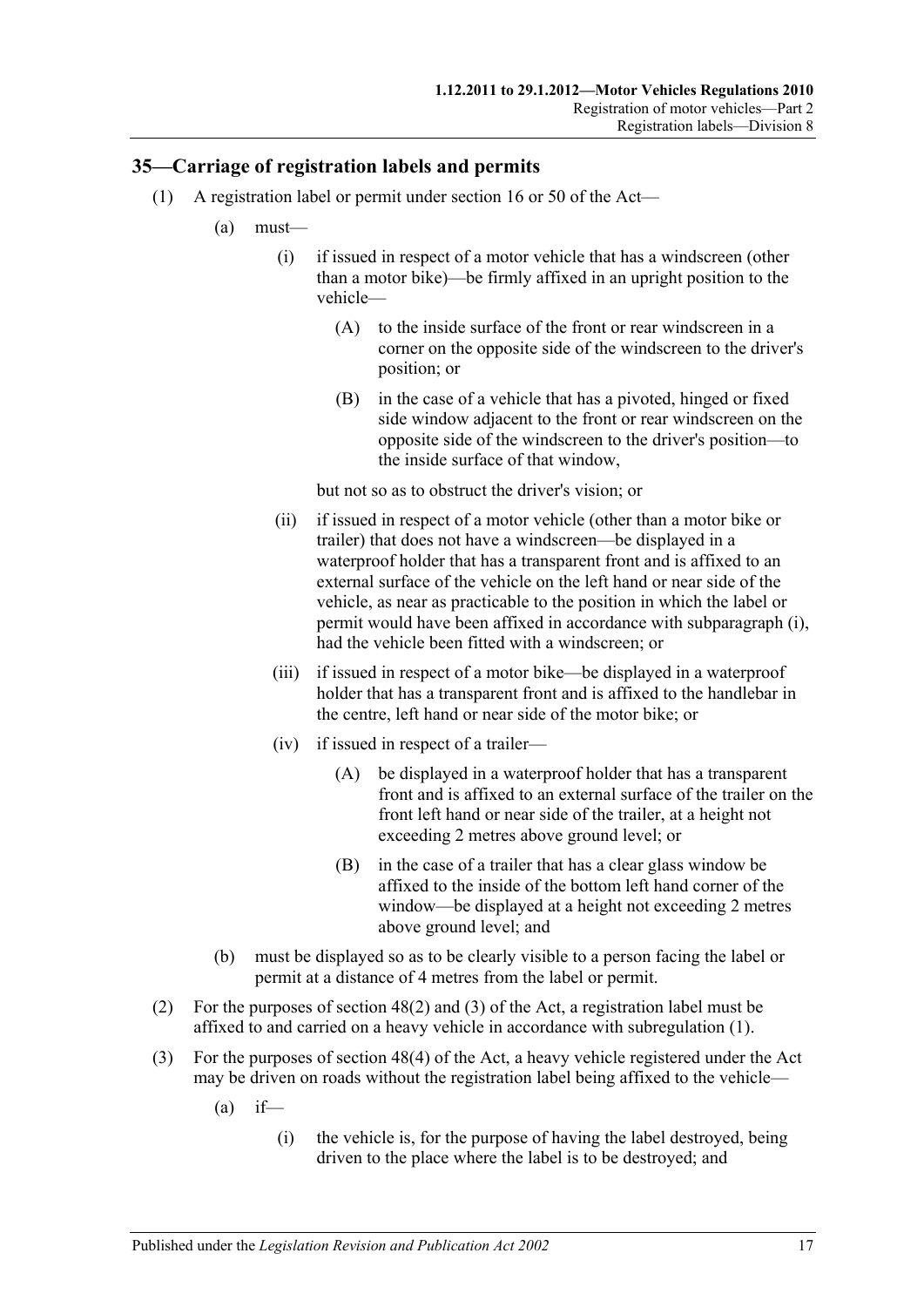- (ii) the driver carries with him or her a receipt, issued by the Registrar or an officer appointed by the Registrar, for a completed application for cancellation of the registration of the vehicle; or
- (b) if—
	- (i) the label has been destroyed; and
	- (ii) the vehicle is being driven by the nearest practicable route from the place where the label was destroyed to some other place where the vehicle is to be kept or stored or to a port or depot from which the vehicle is to be shipped or railed; and
	- (iii) the driver carries with him or her a receipt, issued by the Registrar or an officer appointed by the Registrar, for a completed application for cancellation of the registration of the vehicle; or
- $\int_{c}^{c}$  if—
	- (i) payment of the fees payable for registration of the vehicle was made by mail, telephone or the Internet; and
	- (ii) the registration label has not been received by the registered owner or the registered operator of the vehicle or his or her agent; and
	- (iii) not more than 30 days have elapsed from the date the payment was made.
- (4) For the purposes of section 53(1aa) of the Act, a motor vehicle on which is affixed a registration label or in which is carried a permit that has ceased to be in force may be driven, or caused to stand, on a road if—
	- (a) payment of the fees payable for registration of the vehicle was made by mail, telephone or the Internet; and
	- (b) the registration label has not yet been received by the registered owner or the registered operator of the vehicle or his or her agent; and
	- (c) not more than 30 days have elapsed from the date on which the payment was made.

# <span id="page-27-0"></span>**Division 9—Miscellaneous**

# <span id="page-27-1"></span>**35A—Registration details certificate**

The Registrar may—

- (a) on his or her own initiative; or
- (b) on application by the owner of a registered motor vehicle (other than a heavy vehicle) and payment of the prescribed fee,

issue to the owner a certificate setting out the registered particulars of the motor vehicle and such other matters as the Registrar thinks fit.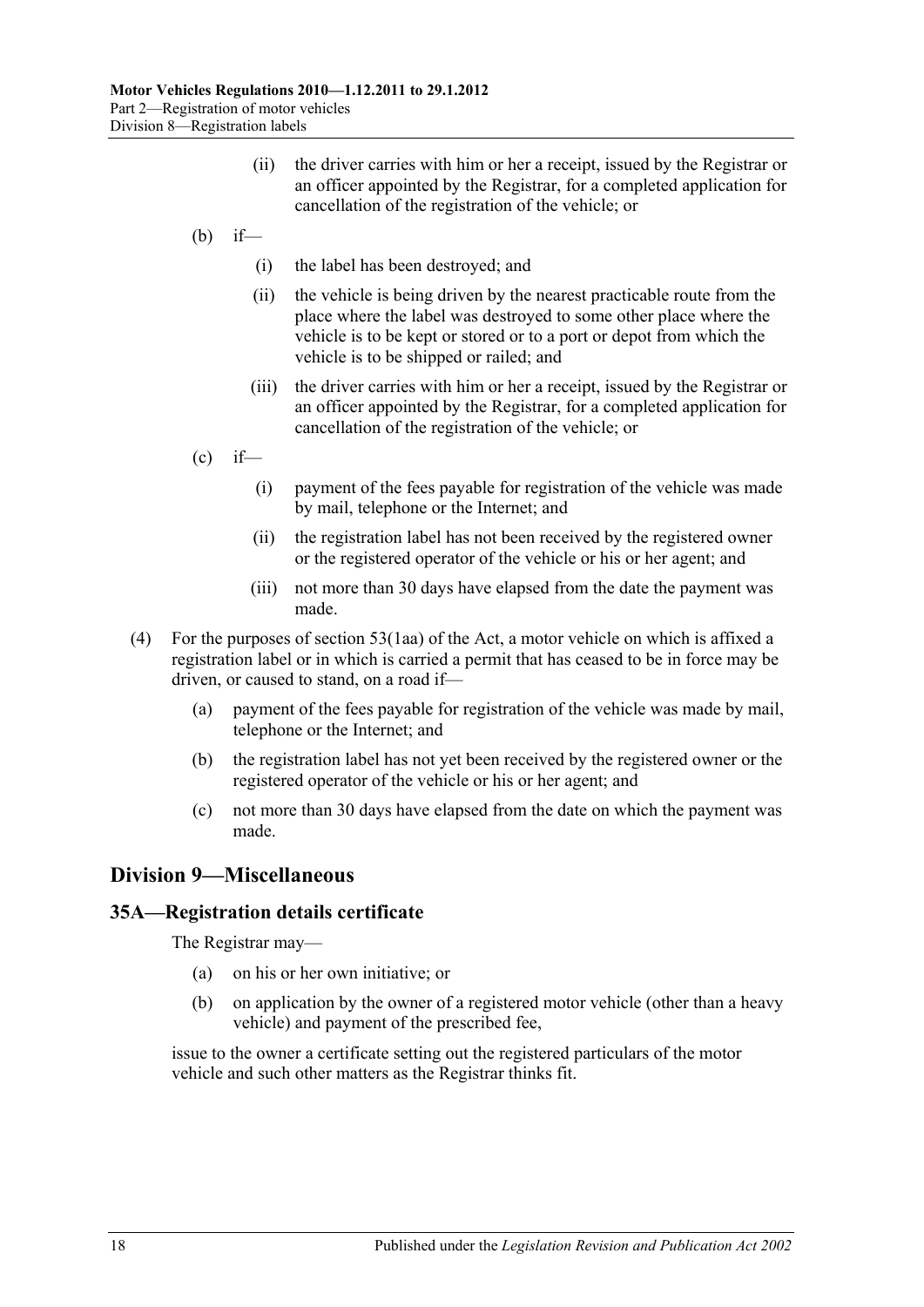### <span id="page-28-0"></span>**35B—Prescribed documents**

- (1) For the purposes of sections 56, 57(2) and 58(1) of the Act, the prescribed documents are—
	- (a) in the case of a heavy vehicle—the current certificate of registration or a current duplicate certificate of registration issued to the transferor; or
	- (b) in any other case—a current registration details certificate issued to the transferor.
- (2) For the purposes of sections 71A and 71B of the Act, the prescribed documents are registration certificates and registration details certificates.

#### <span id="page-28-2"></span><span id="page-28-1"></span>**36—Offences**

- <span id="page-28-3"></span>(1) A person must not drive a motor vehicle on a road while—
	- (a) a device is attached to the vehicle or a number plate or trade plate on the vehicle; or
	- (b) a substance is painted on or otherwise added to or made part of a number plate or trade plate on the vehicle,

the effect of which is to obscure or distort a letter or figure on a number plate or trade plate on the vehicle when the plate is viewed or photographed from any particular angle or from all angles in daylight or at night.

Maximum penalty: \$1 250.

- (2) In [subregulation](#page-28-2) (1), a reference to a *number plate* extends to that portion of a motor vehicle on which the registered number is marked in accordance with [regulation](#page-18-2) 25.
- (3) [Subregulation](#page-28-3) (1)(a) does not apply in relation to a motor vehicle to which a bike rack is attached if a number plate that—
	- (a) conforms to the specifications and design prescribed for a number plate of a class established under section 47A of the Act for the purposes of this subregulation; and
	- (b) bears the number allotted to the vehicle under the Act,

is attached to the bike rack and displayed such that—

- (c) the whole of the number plate is visible from the rear; and
- (d) the bottom edge of the number plate is not less than 30 centimetres above the level of the ground and in such a position that every letter and figure of the registered number is upright; and
- (e) every letter and figure on the number plate is—
	- (i) legible from left to right on a plane level with the ground; and
	- (ii) clean and legible at all times; and
	- (iii) clearly visible in daylight to a person standing on the same plane as the vehicle at any point not less than 3 metres or more than 18 metres from the plate looking at the plate along an imaginary line approximately at right angles to the plate.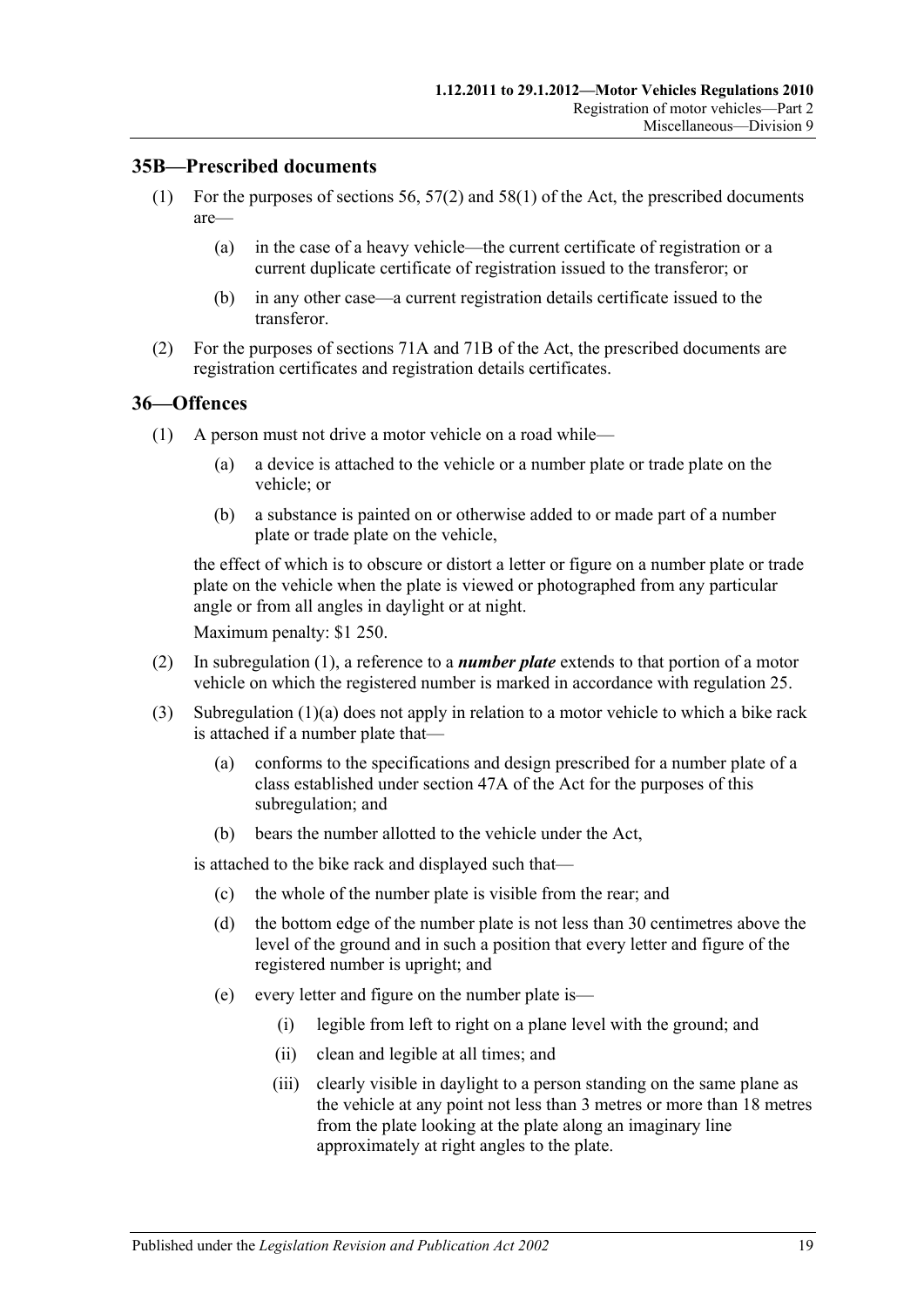- (4) If a bike rack that displays a number plate is attached to a motor vehicle, a person must not drive the motor vehicle on a road while—
	- (a) a device is attached to the bike rack or the number plate on the bike rack; or
	- (b) a substance is painted on or otherwise added to or made part of the number plate on the bike rack,

the effect of which is to obscure or distort a letter or figure on the plate when the plate is viewed or photographed from any particular angle or from all angles in daylight or at night.

Maximum penalty: \$1 250.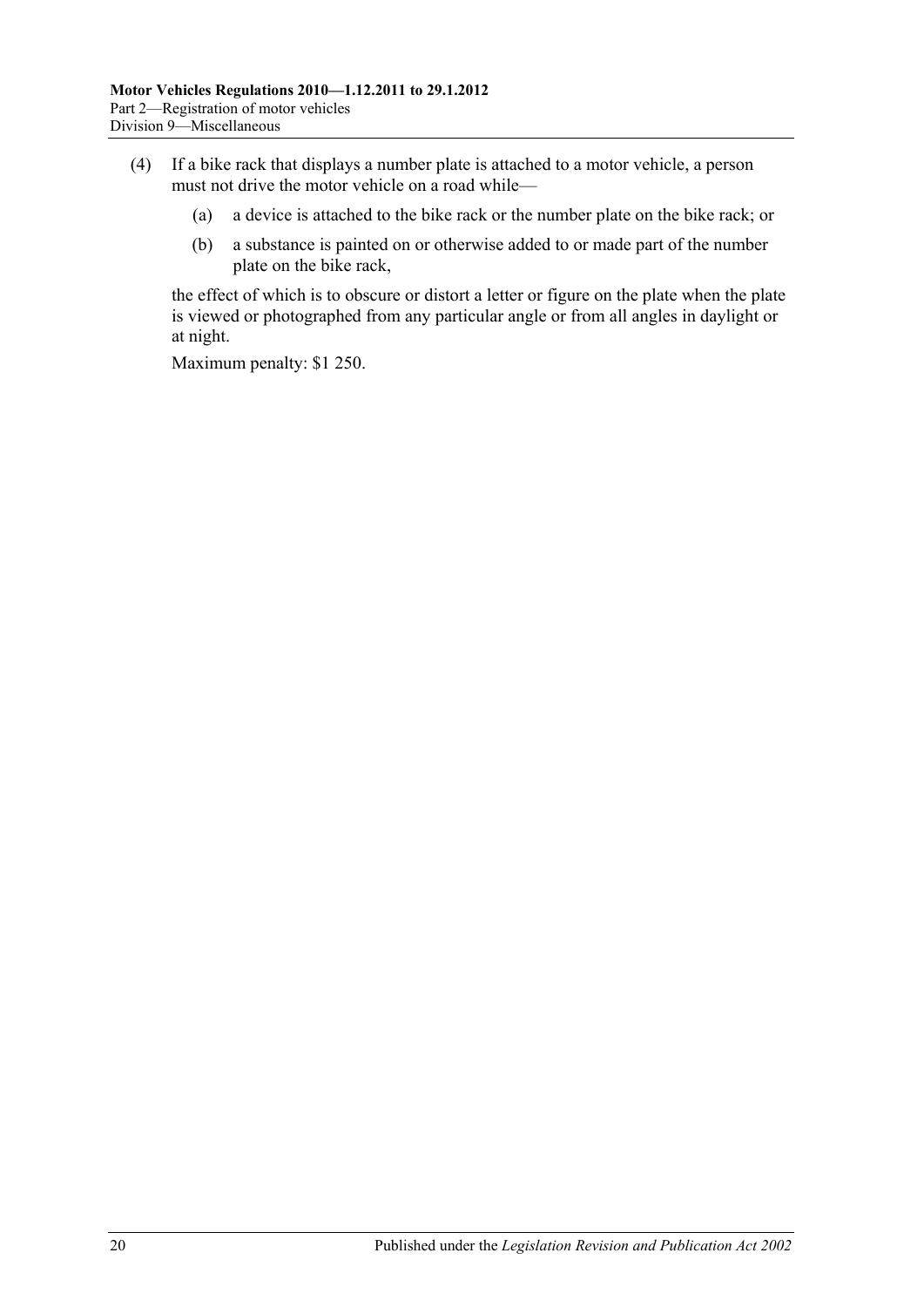# <span id="page-30-0"></span>**Part 3—Heavy vehicles speeding control scheme**

# <span id="page-30-1"></span>**37—Interpretation**

In this Part—

*road train* means a road train that, including its load (if any), is over 19 metres long.

### <span id="page-30-2"></span>**38—Corresponding laws declared for purposes of scheme**

For the purposes of Part 2A of the Act, the following laws are declared to be corresponding laws:

- (a) the *Motor Vehicles Act* of the Northern Territory;
- (b) the *Road Safety Act 1986* of Victoria;
- (c) the *Road Traffic Act 1974* of Western Australia;
- (d) the *Road Transport (Vehicle Registration) Act 1997* of New South Wales;
- (e) the *Road Transport (Vehicle Registration) Act 1999* of the Australian Capital Territory;
- (f) the *Transport Operations (Road Use Management) Act 1995* of Queensland;
- (g) the *Vehicle and Traffic Act 1999* of Tasmania.

# <span id="page-30-3"></span>**39—Prescribed classes of heavy vehicles**

For the purposes of paragraph (c) of the definition of *heavy vehicle* in section 71C(1) of the Act, a road train is a prescribed class of motor vehicle.

# <span id="page-30-4"></span>**40—Prescribed speeds for different classes of heavy vehicles**

For the purposes of the definition of *prescribed speed* in section 71C(1) of the Act, the following speeds are prescribed:

- (a) in relation to a road train—100 kilometres per hour;
- (b) in relation to any other class of heavy vehicle—100 kilometres per hour.

# <span id="page-30-5"></span>**41—Speeding offences not to be registered under section 71D of Act**

- (1) Pursuant to section  $71D(3)(b)$  of the Act—
	- (a) a relevant speeding offence must not be registered in relation to a heavy vehicle unless it is an offence against a law of this State or another State or a Territory of the Commonwealth involving the driving of the vehicle at a speed 15 kilometres per hour or more over the highest speed-limit over which the vehicle must not be driven on roads under that law; and
	- (b) a relevant speeding offence must not be registered in relation to a heavy vehicle if—
		- (i) the offence was committed before 9 July 2001; or
		- (ii) the offence was committed within 14 days after service on the registered owner of the vehicle of a written notice under section 71E of the Act in relation to the vehicle.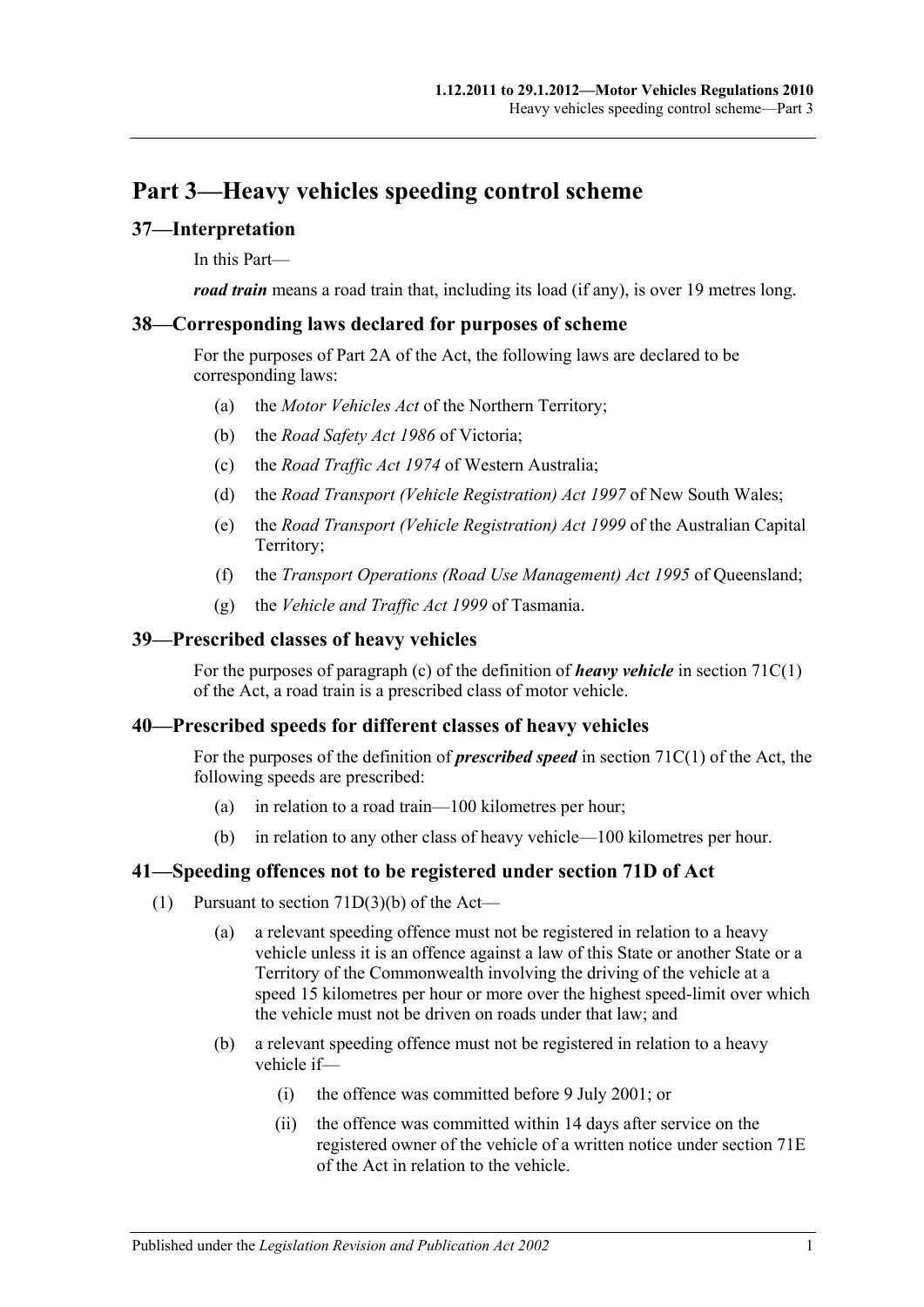- (2) In this regulation—
	- (a) a reference to *an offence committed by a person* includes a reference to an offence allegedly committed by a person that the person has expiated;
	- (b) *expiate* includes pay the amount payable in connection with an infringement notice or penalty notice issued under a law of another State or Territory of the Commonwealth in respect of an alleged offence.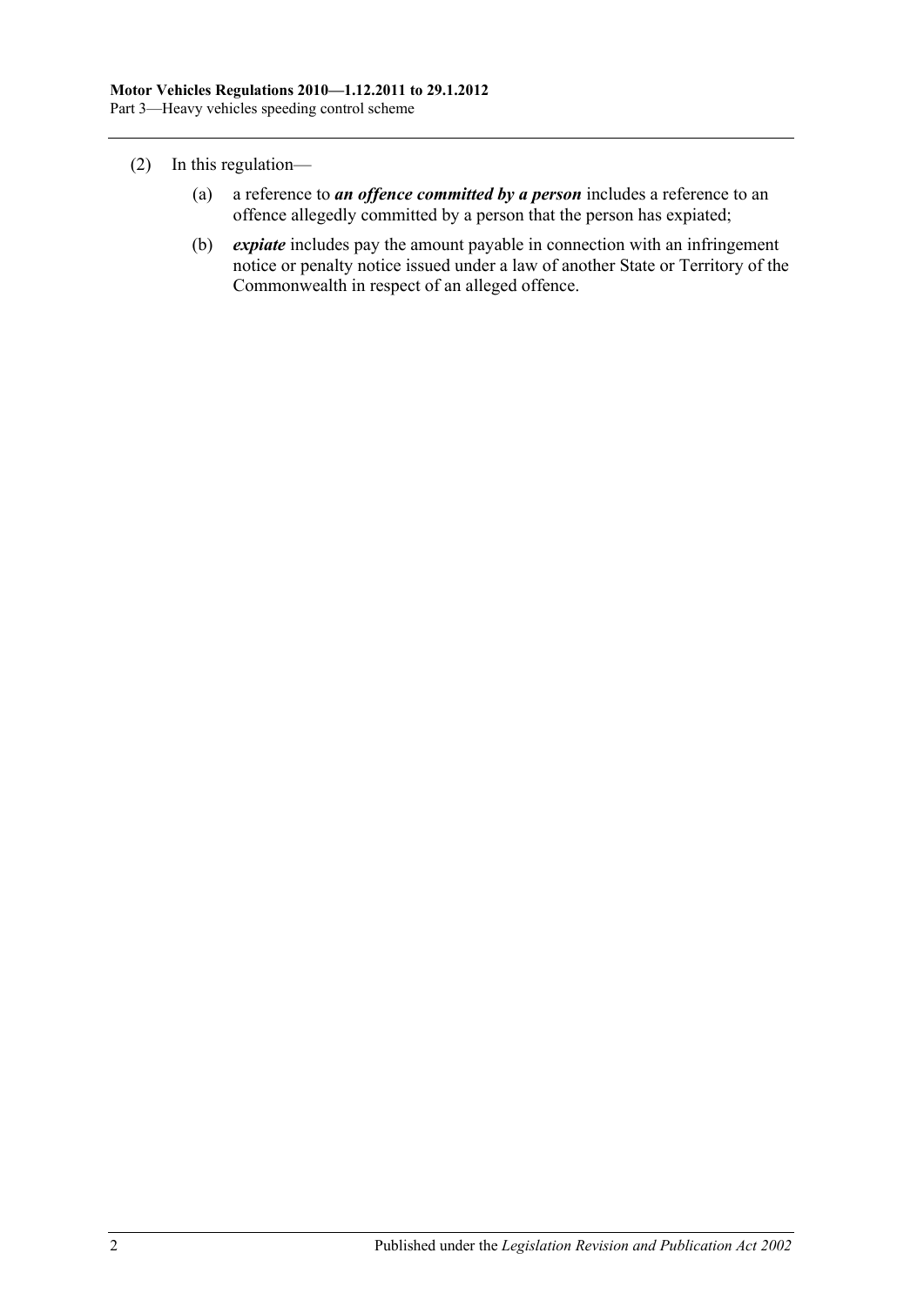# <span id="page-32-0"></span>**Part 4—Driver's licences and learner's permits**

# <span id="page-32-1"></span>**Division 1—Classification of licences**

### <span id="page-32-2"></span>**42—Classification of licences**

For the purposes of section 72(1) of the Act, the classifications appearing in column 1 of the table in [Schedule 2](#page-78-0) are prescribed.

# <span id="page-32-3"></span>**Division 2—Driver's licences and learner's permits**

#### <span id="page-32-4"></span>**43—Exemption from certain requirements for qualified supervising drivers**

- (1) A person to whom this regulation applies is exempted from the requirement specified in section 72A(1)(b) of the Act that the person must, in order to act as a qualified supervising driver for the holder of a licence or permit, have held a licence referred to in that paragraph during the whole of the immediately preceding 2 year period.
- (2) This regulation applies to a person if the person—
	- (a) has not held the relevant licence during the whole of the immediately preceding 2 year period only because the licence expired during that period; and
	- (b) renewed the licence within 3 months of that expiry; and
	- (c) has held the relevant licence for periods totalling at least 2 years (excluding any period between the expiry of the licence and the date of its renewal).

# <span id="page-32-5"></span>**44—Duty of applicant for licence or permit to supply specimen signature etc**

- $(1)$  If—
	- (a) a person applies for the issue or renewal of a driver's licence or learner's permit; and
	- (b) the licence or permit is to include a photograph of the person and a specimen of the person's signature; and
	- (c) the Registrar requires the person to attend at a specified place for the purpose of having the person's photograph taken,

the person must, before having his or her photograph taken, supply the Registrar with 1 or more specimens of the person's signature, as specified by the Registrar.

- $(2)$  If—
	- (a) a person applies for the issue or renewal of a driver's licence or learner's permit; and
	- (b) the licence or permit is to include a photograph of the person and a specimen of the person's signature; and
	- (c) the Registrar requires the person to supply to the Registrar 1 or more photographs of the person,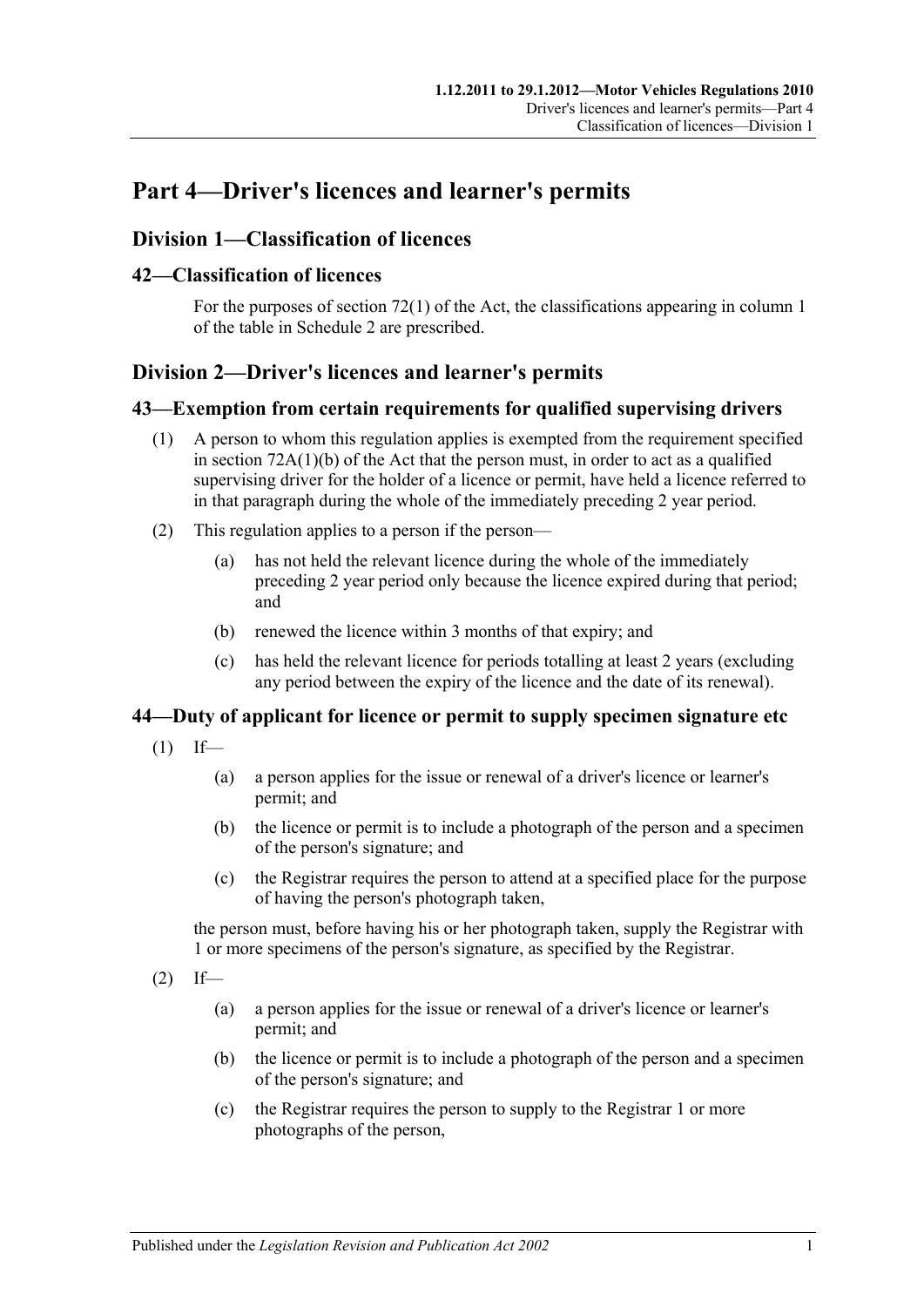the person must, at the time of supplying the photographs to the Registrar, also supply the Registrar with 1 or more specimens of the person's signature, as specified by the Registrar.

(3) If a person applies for the issue or renewal of a driver's licence or learner's permit that is not to bear a photograph of the person, the person must sign the licence or permit as soon as practicable after receiving it.

# <span id="page-33-0"></span>**45—Exemptions from duty to hold licence, learner's permit or particular class of licence**

- (1) A police officer who holds a driver's licence may, in the course of official duties, drive a motor vehicle of a class other than that for which he or she holds a licence in circumstances of emergency.
- (2) If a person holds a driver's licence or is, under section 97A of the Act, permitted to drive a motor vehicle on roads in this State pursuant to an interstate licence or foreign licence, the person may drive a moped on roads in this State without holding a licence endorsed with the classification R-DATE.
- (3) A person may drive a power-assisted pedal cycle without holding a driver's licence or learner's permit.
- (4) A person may drive a self-propelled wheelchair or a motor vehicle of a class prescribed by [regulation](#page-10-2) 5 for the purposes of section 12A(1) of the Act without holding a driver's licence or learner's permit if the person reasonably requires the use of the wheelchair or vehicle because of some physical infirmity.
- <span id="page-33-1"></span>(5) A person may drive a motor home on roads in this State without holding a driver's licence under the Act if—
	- (a) the person holds a foreign licence, written in English or accompanied by an English translation, authorising the person to drive a motor vehicle with a GVM not exceeding 3.5 tonnes; or
	- (b) the person holds—
		- (i) a foreign licence authorising the person to drive a motor vehicle with a GVM not exceeding 3.5 tonnes; and
		- (ii) an international driving permit.
- (6) However, [subregulation](#page-33-1) (5) does not apply if—
	- (a) the person is disqualified from holding or obtaining an interstate licence in any State or Territory of the Commonwealth; or
	- (b) the person is disqualified from holding or obtaining a foreign licence in any country; or
	- (c) the person has resided in this State for a continuous period of more than 3 months and is a permanent resident or citizen of Australia; or
	- (d) the person's foreign licence only authorises the person to drive a motor bike, motor trike, moped, motorised wheelchair or other vehicle that is not a motor car; or
	- (e) a notice under [subregulation](#page-34-1) (7) is in force in relation to the person.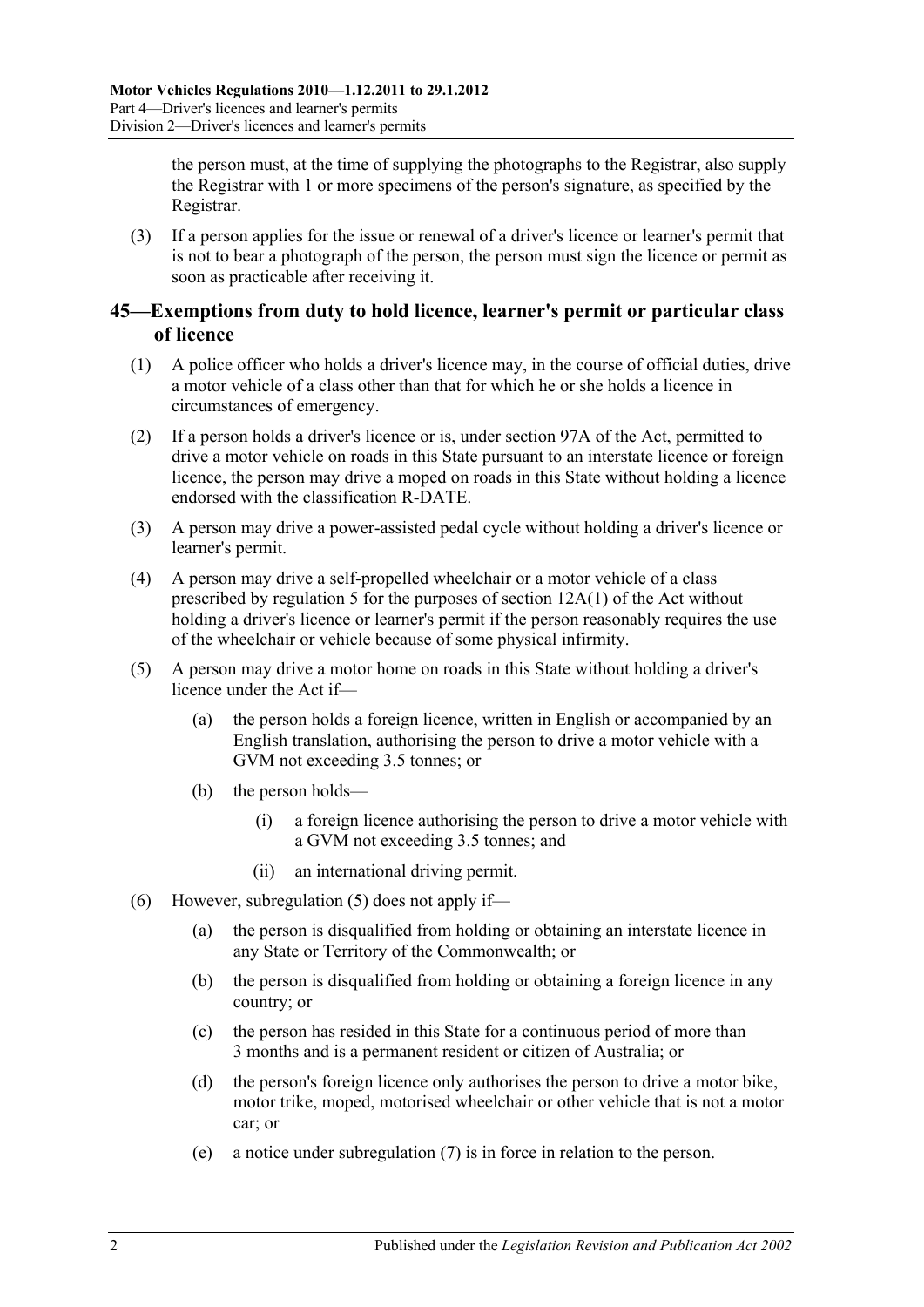- <span id="page-34-1"></span>(7) If the Registrar is of the opinion that—
	- (a) a person to whom [subregulation](#page-33-1) (5) applies is not suitable to drive a motor home in this State; or
	- (b) the ability of a person to whom [subregulation](#page-33-1) (5) applies to drive a motor home safely is impaired due to a permanent or long term injury or illness,

the Registrar may give the person notice in writing—

- (c) prohibiting the person from driving a motor home on roads in this State without holding a driver's licence issued under the Act while the notice is in force; and
- (d) stating the reasons for the giving of the notice; and
- (e) specifying any action that may be taken by the person to regain the benefit of [subregulation](#page-33-1) (5).
- (8) The Registrar may revoke a notice under [subregulation](#page-34-1) (7) by further notice to the person.
- (9) A person must, while driving a motor home on roads in this State under [subregulation](#page-33-1) (5)—
	- (a) carry his or her—
		- (i) foreign licence (together with any accompanying English translation of the licence); and
		- (ii) international driving permit (if any); and
	- (b) produce those documents if requested to do so by a police officer or authorised officer.

Maximum penalty: \$1 250.

- (10) If a person drives a motor home in this State under [subregulation](#page-33-1) (5), the person's foreign licence will—
	- (a) for the purposes of section 74 of the Act and any law prescribed for the purposes of section 97A(4)(a) of the Act, be taken to be a licence under the Act; and
	- (b) for the purposes of a contract or policy of insurance relating to the vehicle, be taken to be a licence under the Act.
- (11) In this regulation—
	- (a) *international driving permit*, *interstate licence* and *permanent resident* have the same respective meanings as in section 97A of the Act;
	- (b) *motor home* means a motor vehicle with a GVM not exceeding 4.5 tonnes that is designed and constructed for the primary purpose of providing a temporary dwelling for persons using the vehicle for recreational travel.

#### <span id="page-34-0"></span>**46—Examination of applicant for licence or learner's permit**

- (1) For the purposes of section 79(1) and (1a) of the Act—
	- (a) a theoretical examination will consist of questions determined by the Registrar from time to time as to—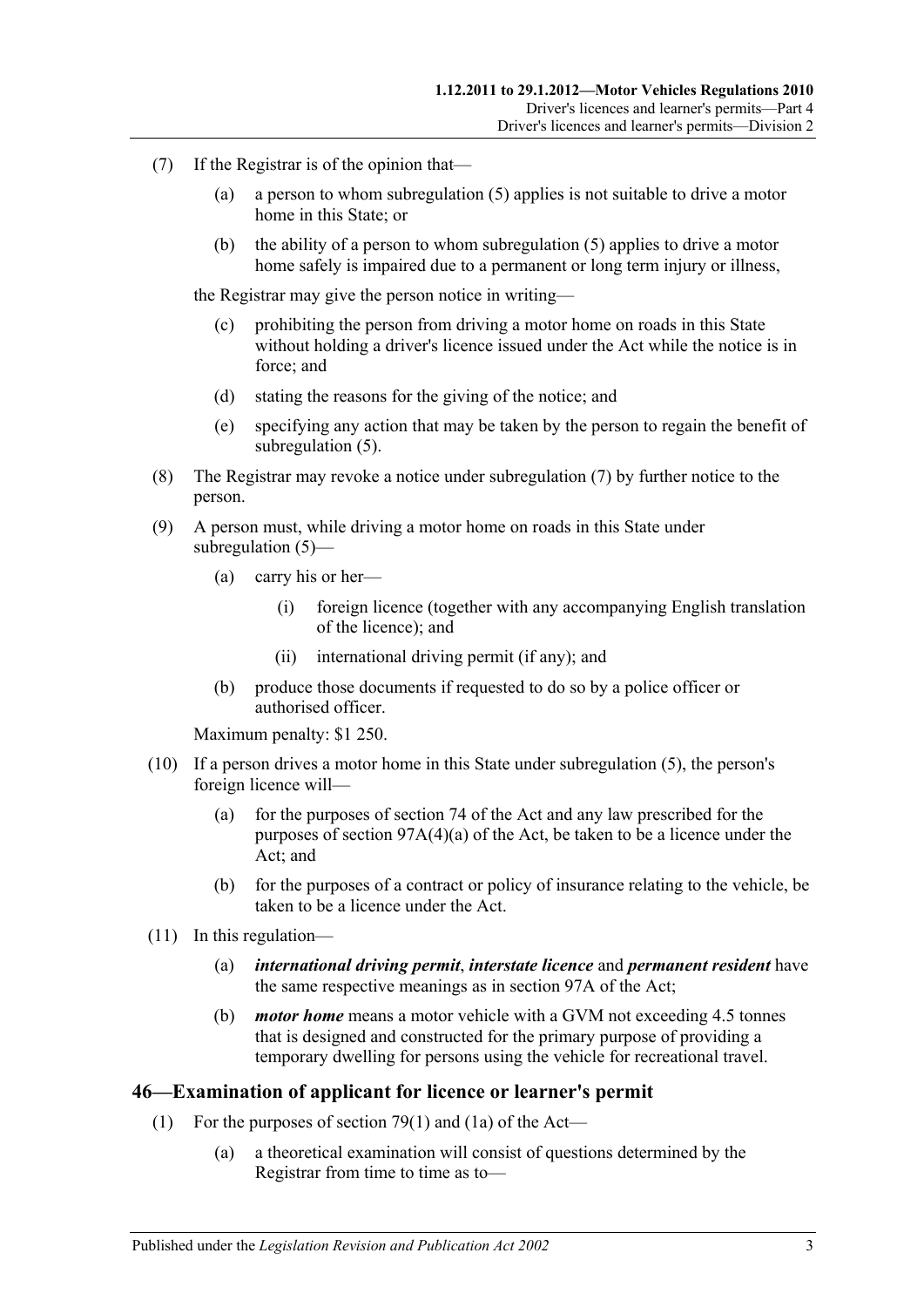- (i) the rules required by law to be observed by drivers of motor vehicles; and
- (ii) the causes of motor vehicle accidents; and
- (iii) safe driving behaviour and safe driving practices; and
- (iv) the effects of alcohol and drugs on driving skills and driving behaviour; and
- (v) the effects of speeding; and
- (vi) the stopping distances of motor vehicles; and
- (vii) the effects of road surfaces and weather conditions on the driving of motor vehicles; and
- (viii) such other matters as are determined by the Registrar from time to time; and
- (b) a theoretical examination will be taken by a person—
	- (i) in writing in the English language; or
	- (ii) if the person is, by reason of impairment, unable to take the examination in writing—orally in the English language; or
	- (iii) if the person's principal language is not English and the person's understanding of English is not adequate to enable the person to take the examination in writing in English—orally in the person's principal language.
- (2) For the purposes of section 79(2) of the Act, the number of questions in the examination that a person must answer correctly is a number that equals 80% of the questions asked in the examination.

# <span id="page-35-0"></span>**47—Prescribed matters for the purposes of section 79A of Act**

- (1) For the purposes of section  $79A(1)(a)(ii)(B)$  of the Act, the prescribed requirements are that the applicant has driven a motor vehicle of a class for which the licence is sought for periods totalling not less than 75 hours, at least 15 hours of which must have occurred at night.
- (2) For the purposes of section 79A(2)(b) of the Act, licence classes R-DATE and R are prescribed.
- (3) In this regulation—

*night* means the period between sunset on one day and sunrise on the next day.

# <span id="page-35-1"></span>**47A—Exemption from section 79B of Act**

An applicant for the issue of a licence is exempt from section 79B of the Act if the applicant would, if granted a licence, be required, in accordance with section 81E of the Act, to be issued with a licence that is subject to the mandatory alcohol interlock scheme conditions.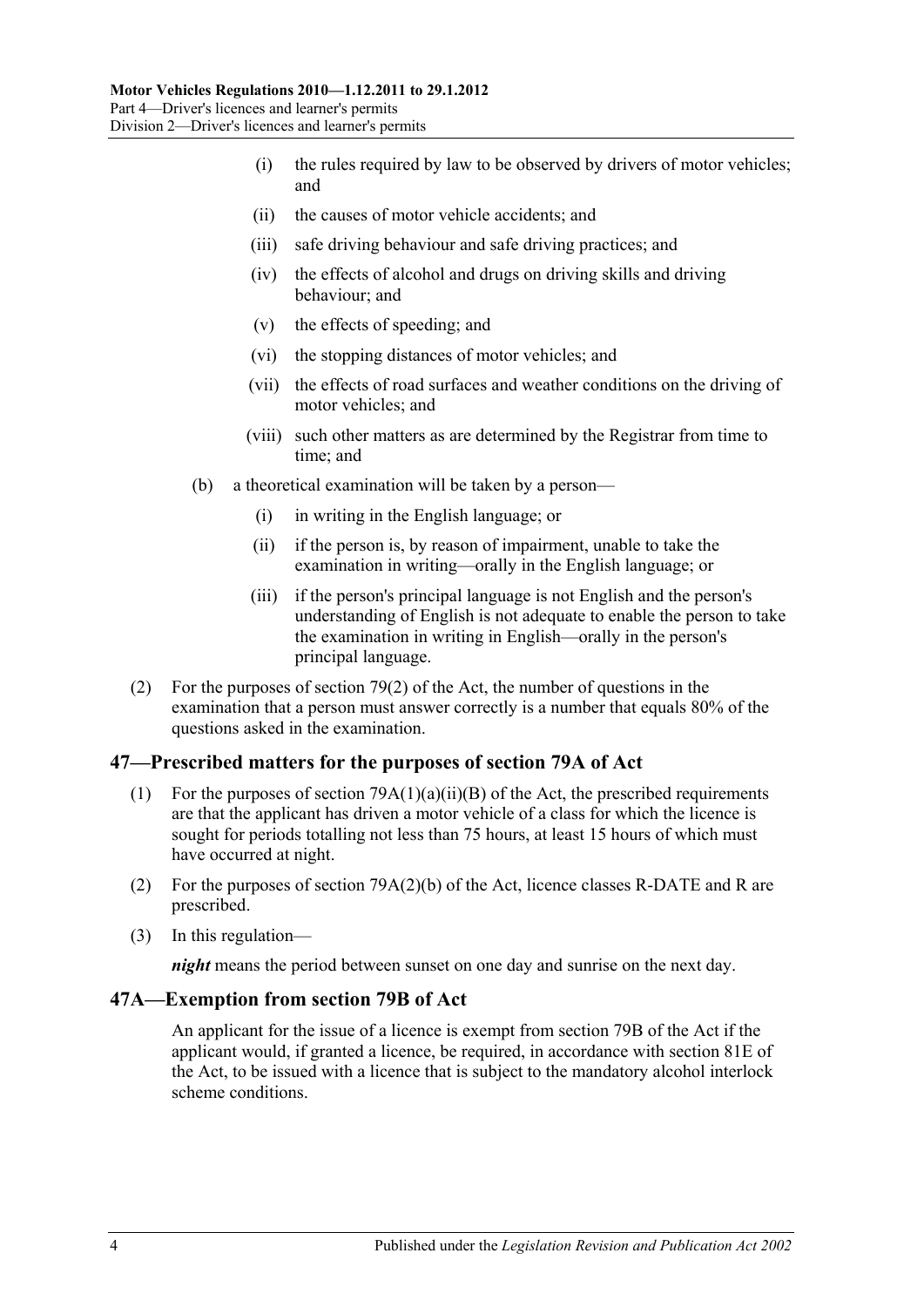#### **48—Power to refuse practical driving test where undue danger to any person**

If the Commissioner of Police or the Registrar believes on reasonable grounds that the testing of an applicant for a practical driving test would present undue danger to the applicant, the authorised examiner or a member of the public, the Commissioner or the Registrar (as the case may be) may refuse to conduct such a test.

#### <span id="page-36-0"></span>**49—Certain practical driving tests not to be taken again within 13 day period**

- (1) A person who fails a Vehicle on Road Test taken for the purpose of enabling the person to qualify for the issue of a provisional licence endorsed with the classification C cannot take a subsequent Vehicle on Road Test for that purpose unless 13 days have elapsed since the day on which the person failed the test.
- (2) In [subregulation](#page-36-0)  $(1)$ —

*Vehicle on Road Test* means a practical driving test consisting of a single test during which the person taking the test drives a motor vehicle on roads in the company of an examiner who assesses the person's ability to drive safely and according to the rules required by law to be observed by drivers of motor vehicles.

#### **50—Learner's permits—display of L plates**

- (1) For the purposes of section 75A(15) of the Act—
	- $(a)$
- (i) in the case of a motor vehicle other than a motor bike—plates bearing the letter "L" (*L plates*) must be displayed on the vehicle so as to be clearly visible from the front and rear of the vehicle; or
- (ii) in the case of a motor bike—a L plate must be displayed at, and be clearly visible from, the rear of the motor bike; and
- (b) an L plate must conform to the following requirements:
	- (i) the plate must measure not less than 14.5 centimetres by 14.5 centimetres;
	- (ii) the letter "L" must be displayed in black on a yellow background and be clearly legible;
	- (iii) the letter "L" must be not less than 10.5 centimetres in height and 8 centimetres in width;
	- (iv) the width of every line of the letter "L" must be not less than 2 centimetres.
- <span id="page-36-1"></span>(2) A person other than the holder of a learner's permit must not drive a motor vehicle on a road while there is affixed to the vehicle a L plate in accordance with this regulation. Maximum penalty: \$1 250.
- (3) [Subregulation](#page-36-1) (2) does not apply to—
	- (a) a person driving a motor vehicle for the purpose of instructing the holder of a learner's permit in the safe and efficient driving of a motor vehicle; or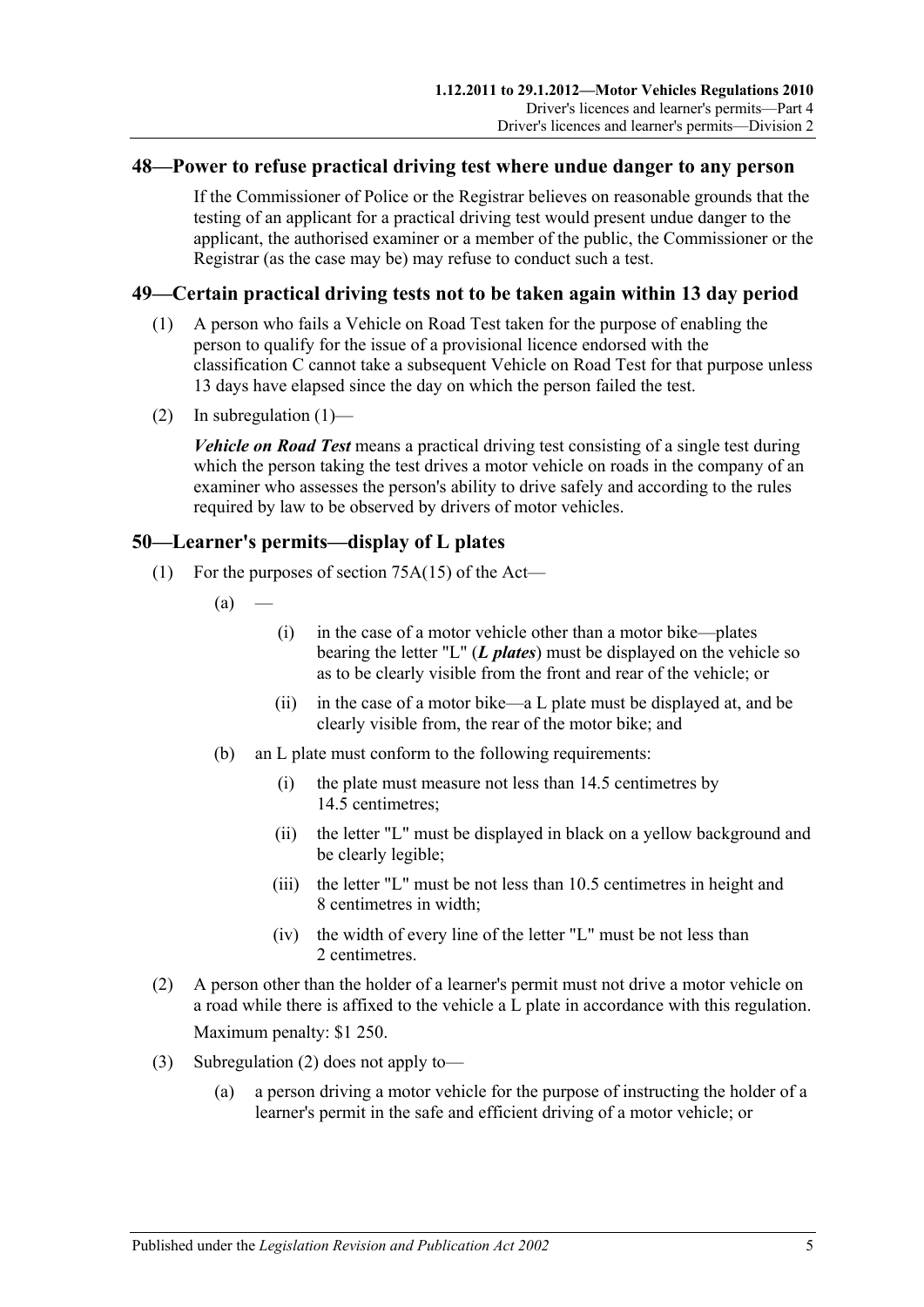(b) the holder of a motor driving instructor's licence driving a motor vehicle that is clearly identified as one being used in the business of driving instruction and proceeding from or to a place where instruction has been or is to be given.

## **51—Display of P plates**

- (1) For the purposes of sections  $81A(15)$  and  $81AB(3a)(a)$  of the Act—
	- $(a)$
- (i) in the case of a motor vehicle other than a motor bike—plates bearing the letter "P" (*P plates*) must be displayed on the vehicle so as to be clearly visible from the front and rear of the vehicle; or
- (ii) in the case of a motor bike—a P plate must be displayed at, and be clearly visible from, the rear of the motor bike; and
- (b) a P plate must conform to the following requirements:
	- (i) the plate must measure not less than 14.5 centimetres by 14.5 centimetres;
	- (ii) the letter "P" must be displayed in red on a white background and be clearly legible;
	- (iii) the letter "P" must be not less than 10.5 centimetres in height and 8 centimetres in width;
	- (iv) the width of every line of the letter "P" must be not less than 2 centimetres.
- (2) A person other than the holder of a provisional licence or a probationary licence issued subject to alcohol interlock scheme conditions must not drive a motor vehicle on a road while there is affixed to the vehicle a P plate in accordance with this regulation.

Maximum penalty: \$1 250.

## **52—Exemptions for police officer or police cadet with provisional licence**

A police officer or police cadet who holds a provisional licence is, while engaged in official duties or training, exempt from the operation of section 81A(3)(b), (14), (15) and (16) of the Act.

## **54—Exemption from requirement to undertake hazard perception test**

An applicant for a P2 licence who resides—

- (a) more than 100 kilometres from the nearest place at which hazard perception tests are conducted; or
- (b) on Kangaroo Island,

is exempt from the requirement in section  $81A(5)(a)(iii)$  of the Act.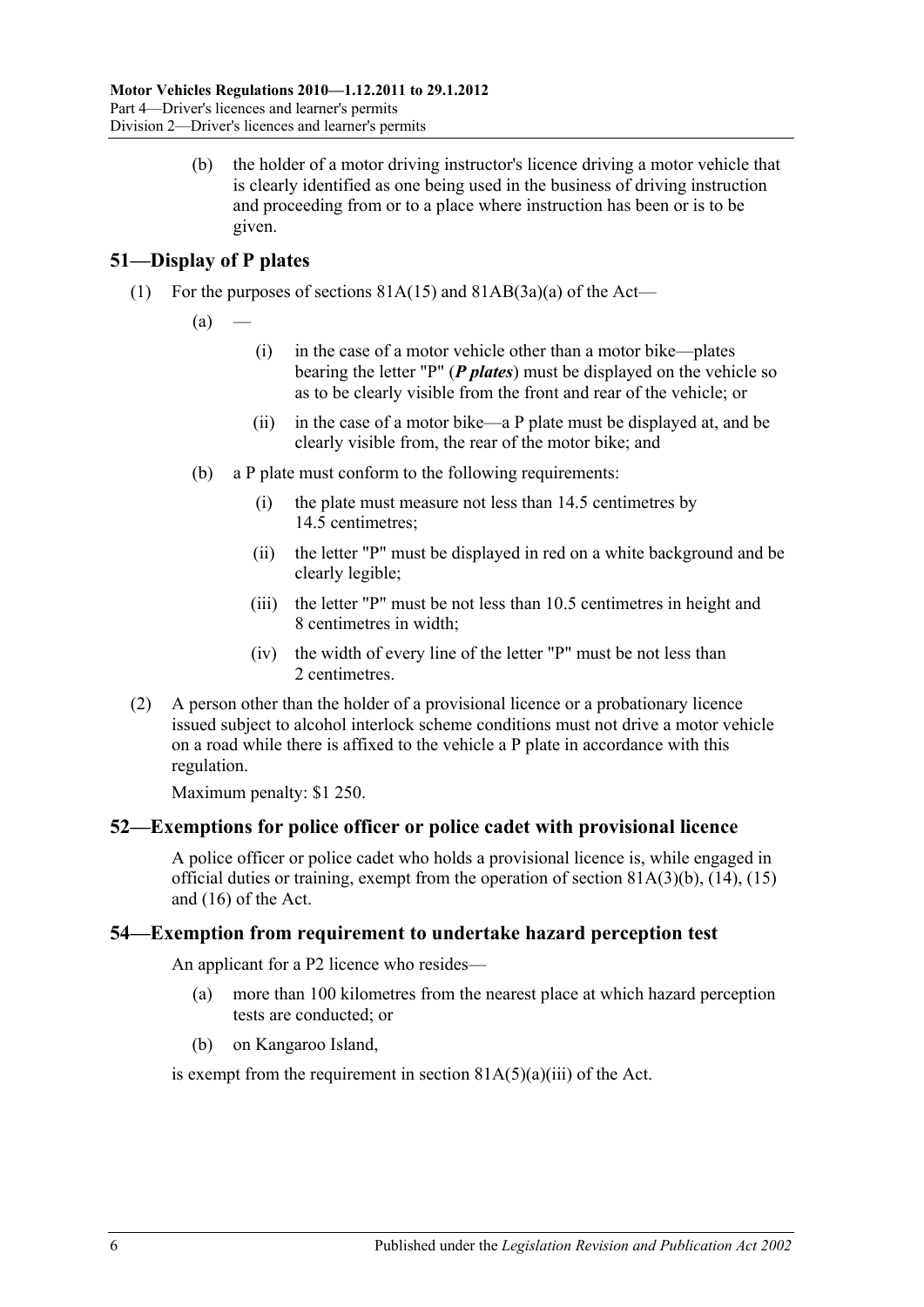#### **55—Prescribed classes of applicants**

- (1) For the purposes of section 81A(11)(b) of the Act, the following classes of applicants are prescribed:
	- (a) applicants who have held a non-provisional licence or interstate non-provisional licence but not during the period of 5 years immediately preceding the application;
	- (b) applicants who hold an interstate non-provisional licence but who are under the age of 19 years;
	- (c) applicants who hold an interstate provisional licence;
	- (d) subject to [subregulation](#page-38-0) (2), applicants who have, during the period of 5 years immediately preceding the application, held a provisional licence issued under Part 3 of the Act as in force before 31 October 2005 (provided that the application is made before 31 October 2010).
- <span id="page-38-1"></span><span id="page-38-0"></span>(2) [Subregulation](#page-38-1) (1)(d) does not include an applicant who—
	- (a) has, during the period of 5 years immediately preceding the application, held a provisional licence of a kind referred to in that paragraph; and
	- (b) was, during that period, disqualified from holding or obtaining a permit or licence; and
	- (c) has not held a licence issued under the Act since the end of the period of disqualification.

## **55A—Application for high powered vehicle exemption**

An application for a high powered vehicle exemption must be made to the Registrar in writing and must include such evidence in support of the application as the Registrar may require.

## **55AB—Issue of certificate of high powered vehicle exemption**

The Registrar must, on granting a high powered vehicle exemption to the holder of a P1 or P2 licence, issue the holder of the licence with a certificate of exemption.

## **55B—Issue of duplicate certificate of high powered vehicle exemption**

On application by the holder of a high powered vehicle exemption and payment of the prescribed fee, the Registrar may, if satisfied that the certificate of exemption has been lost, stolen, or destroyed, or on the surrender of the certificate to the Registrar, issue to the holder a duplicate certificate.

## **55C—Surrender of high powered vehicle certificate on surrender of licence**

If a P1 or P2 licence to which a high powered vehicle exemption relates is surrendered, the person surrendering the licence must, at the same time, surrender the certificate of exemption.

Maximum penalty: \$1 250.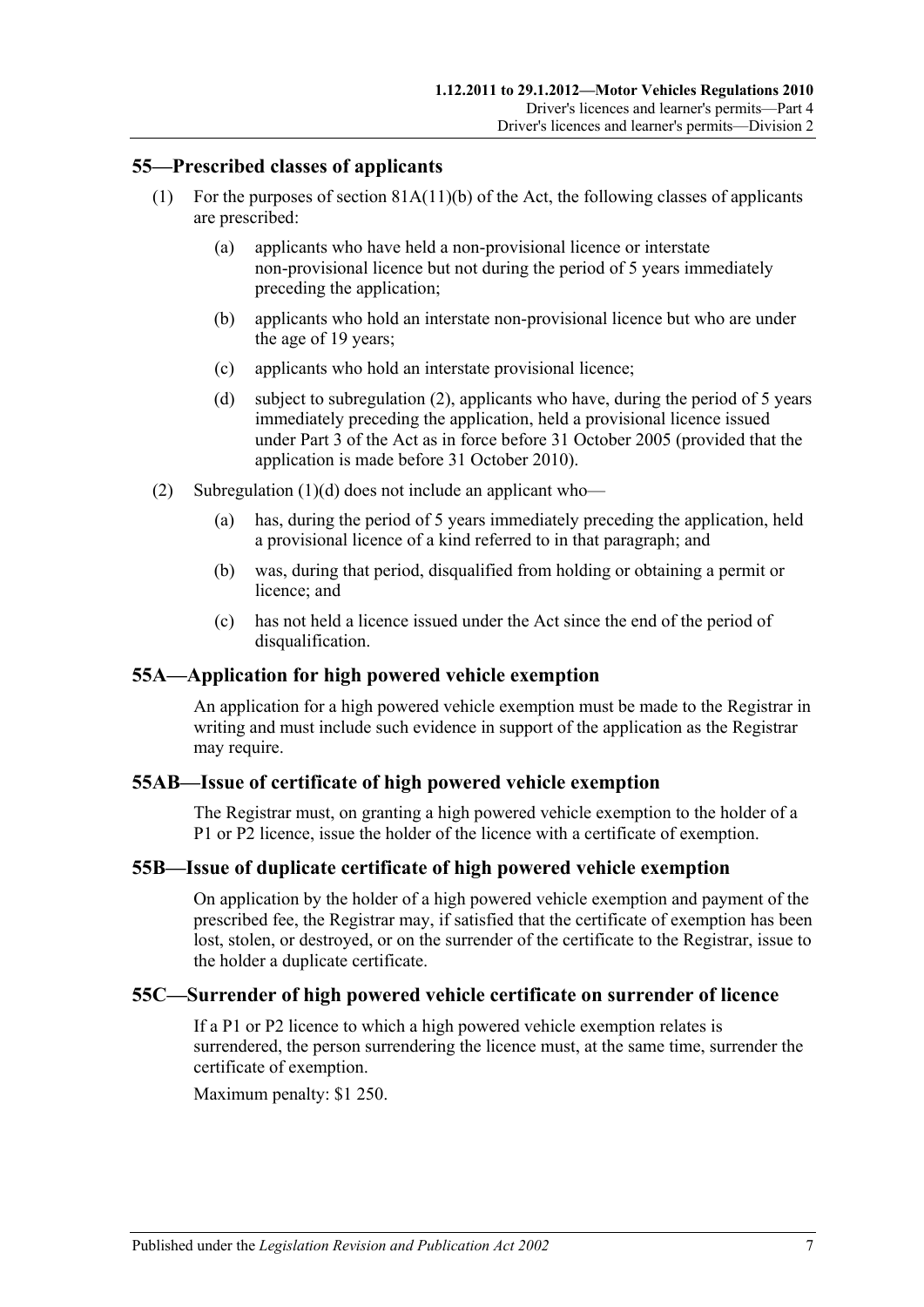## **55D—Requirement to produce certificate of high powered vehicle exemption**

- (1) If the holder of a high powered vehicle exemption is required to produce his or her licence under section 96, 97 or 139BA of the Act, the court, person or body imposing the requirement may also require the holder to produce the certificate of exemption at the same time.
- (2) A person must comply with a requirement for production of a certificate imposed under this regulation.

Maximum penalty: \$1 250.

(3) If a certificate is produced under this regulation and the licence to which it relates is to be cancelled or suspended or has become void, or a disqualification is imposed on the holder of the licence, the court, person or body to whom it is produced, or, in any case, the Registrar, may retain the certificate.

## **55E—Duty to carry certificate of high powered vehicle exemption**

The holder of a high powered vehicle exemption must carry the certificate of exemption at all times while driving a high powered vehicle and must produce the certificate immediately if requested to do so by a police officer.

Maximum penalty: \$1 250.

## **55F—Cancellation of high powered vehicle exemption granted in error**

- (1) If the Registrar is satisfied that a high powered vehicle exemption has been granted in error, the Registrar may cancel the exemption.
- (2) If the Registrar decides to exercise a power to cancel a high powered vehicle exemption, the Registrar must give the person notice in writing requiring the person to produce the certificate of exemption to the Registrar within a specified period and setting out—
	- (a) the reasons for the cancellation; and
	- (b) the date on which the exemption is cancelled; and
	- (c) the right to apply for a review of the decision.
- (3) A person must comply with a requirement to produce a certificate under this regulation.

Maximum penalty: \$1 250.

(4) A certificate produced under this regulation may be retained by the Registrar.

## **55G—High powered vehicle exemption falsely obtained is void**

- (1) A high powered vehicle exemption that is granted by the Registrar on the basis of a false or misleading statement of the applicant or false or misleading evidence produced by the applicant is void and of no effect.
- (2) A person must not, without lawful excuse, have possession of a certificate of a high powered vehicle exemption if the exemption was granted by the Registrar on the basis of a false or misleading statement of the applicant or false or misleading evidence produced by the applicant.

Maximum penalty: \$1 250.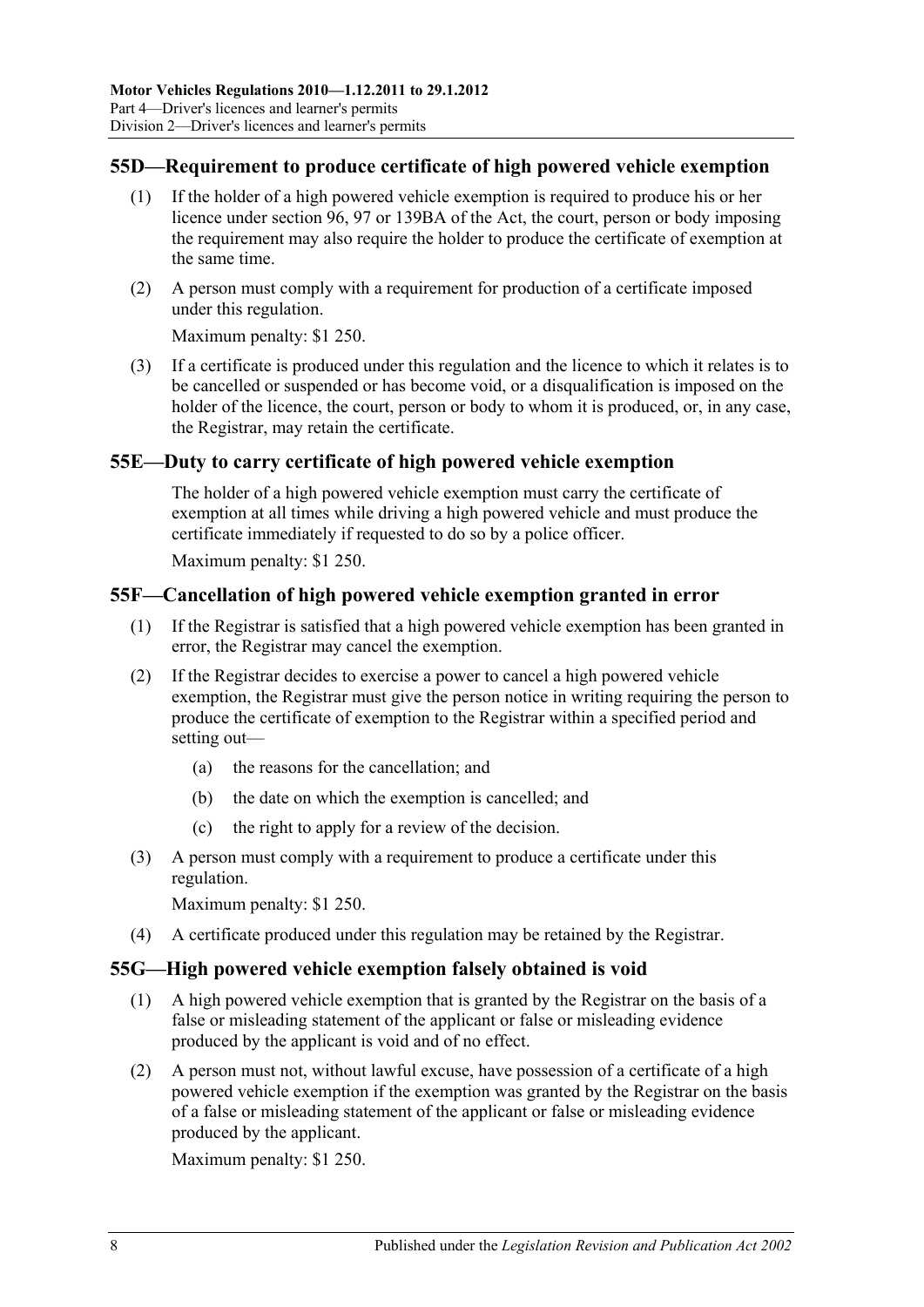## **55H—Certificate of high powered vehicle exemption unlawfully altered or damaged is void**

- (1) If a person, without lawful authority, wilfully alters, defaces or otherwise damages a certificate of a high powered vehicle exemption, the certificate is void and of no effect.
- (2) A person who, without lawful authority, possesses a certificate of a high powered vehicle exemption that has been wilfully altered, defaced or damaged is guilty of an offence.

Maximum penalty: \$1 250.

## **56—Attendance at lectures by holder of learner's permit etc who contravenes probationary conditions or incurs 4 or more demerit points**

- (1) For the purposes of section  $81B(2)$  of the Act, lectures must be conducted as to motor vehicle accidents and their causes and consequences in a manner determined by the Registrar.
- (2) A person who is convicted or found guilty of an offence against section 75A(14),  $81A(13)$  or  $81AB(5)$  of the Act is exempt from the operation of section  $81B(2)$ and 81B(3) of the Act if the person resides outside Metropolitan Adelaide.

## **56A—Manner of giving Registrar notice of decision to enter into Safer Driver Agreement**

- (1) If a notice of disqualification is given to a person by post, notice of a decision to enter into a Safer Driver Agreement under section 81BA(2) of the Act is to be given by the person lodging with the Registrar, at a place of a kind prescribed for the purposes of section  $139BD(3)(a)(i)$  of the Act, the following documents signed by the person and completed in accordance with the instructions contained in the documents:
	- (a) the notice of disqualification;
	- (b) an application to enter into a Safer Driver Agreement in a form approved by the Minister.
- (2) If a notice of disqualification is given to a person by personal service, notice of a decision to enter into a Safer Driver Agreement under section 81BA(2) of the Act is to be given by the person lodging with the Registrar, at a place of a kind prescribed for the purposes of section  $139BD(3)(a)(i)$  of the Act, an application to enter into a Safer Driver Agreement in a form approved by the Minister, signed by the person and completed in accordance with the instructions contained in the form.

## **57—Exemption from section 81BB(7)(a) of Act**

- (1) If the Magistrates Court allows an appeal by a person against a disqualification under section 81B of the Act and the person holds a licence immediately before the determination of the appeal, the person is exempt from the operation of section 81BB(7)(a) of the Act—
	- (a) until the expiration of 2 business days after the day on which the appeal is determined; or
	- (b) until the person applies for a licence in accordance with section 81BB(7)(b) of the Act,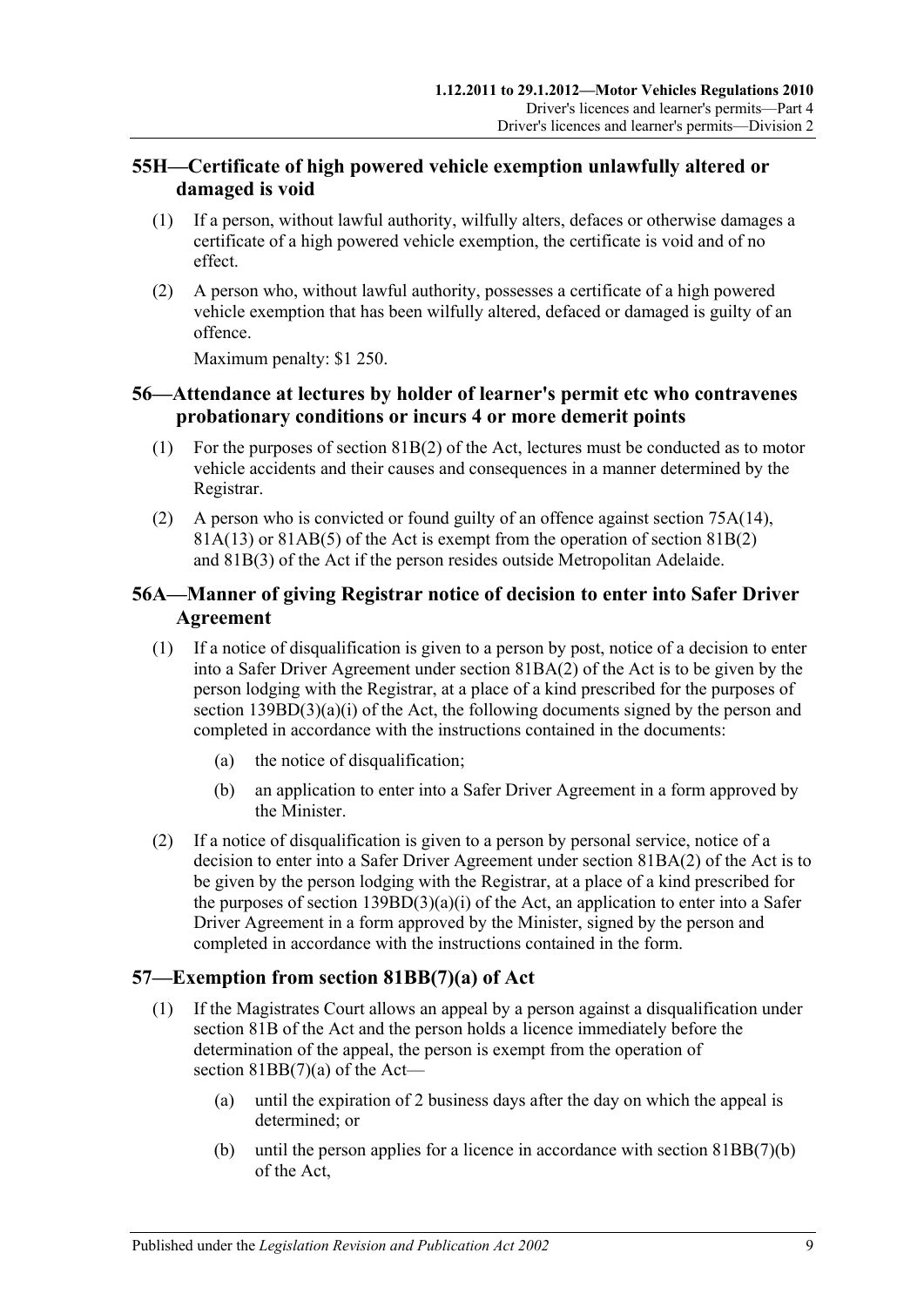whichever occurs first.

(2) In this regulation—

*business day* means any day except—

- (a) a Saturday, Sunday or public holiday; or
- (b) a day which falls between 25 December and 1 January in the following year.

## **58—Exemption from duty to carry and produce probationary licence or provisional licence for police officers and police cadets**

A police officer or police cadet who holds a probationary licence or provisional licence is, while engaged in official duties or training, exempt from the operation of section 98AAB of the Act.

## **59—Cancellation of motor driving instructor's licence on surrender**

The Registrar may cancel a motor driving instructor's licence if—

- (a) the holder of the licence gives the Registrar written notice of the holder's wish to surrender the licence; and
- (b) the Registrar is satisfied that the licence, or any duplicate of the licence, has been returned or has been lost or destroyed.

## **60—Endorsement of conditions on driver's licences and learner's permits**

Conditions of driver's licences and learner's permits must be endorsed in accordance with [Schedule 3.](#page-82-0)

## **Division 3—Alcohol interlock schemes**

## **61—Circumstances in which licence not subject to mandatory alcohol interlock scheme conditions**

For the purposes of section 81E(4) of the Act, the prescribed circumstances are that—

- (a) the applicant for a licence is unable to operate an alcohol interlock by reason of some physical or medical condition of the applicant; and
- (b) it is not reasonably practicable for an alcohol interlock to be modified so as to enable the applicant to operate the device.

## **62—Testing of alcohol interlocks**

For the purposes of section 81H(5) and Schedule 6 clause 7(7) of the Act, an alcohol interlock fitted to a vehicle must have been tested not more than 60 days before, and not more than 60 days after, the time of the vehicle's operation specified in the relevant certificate.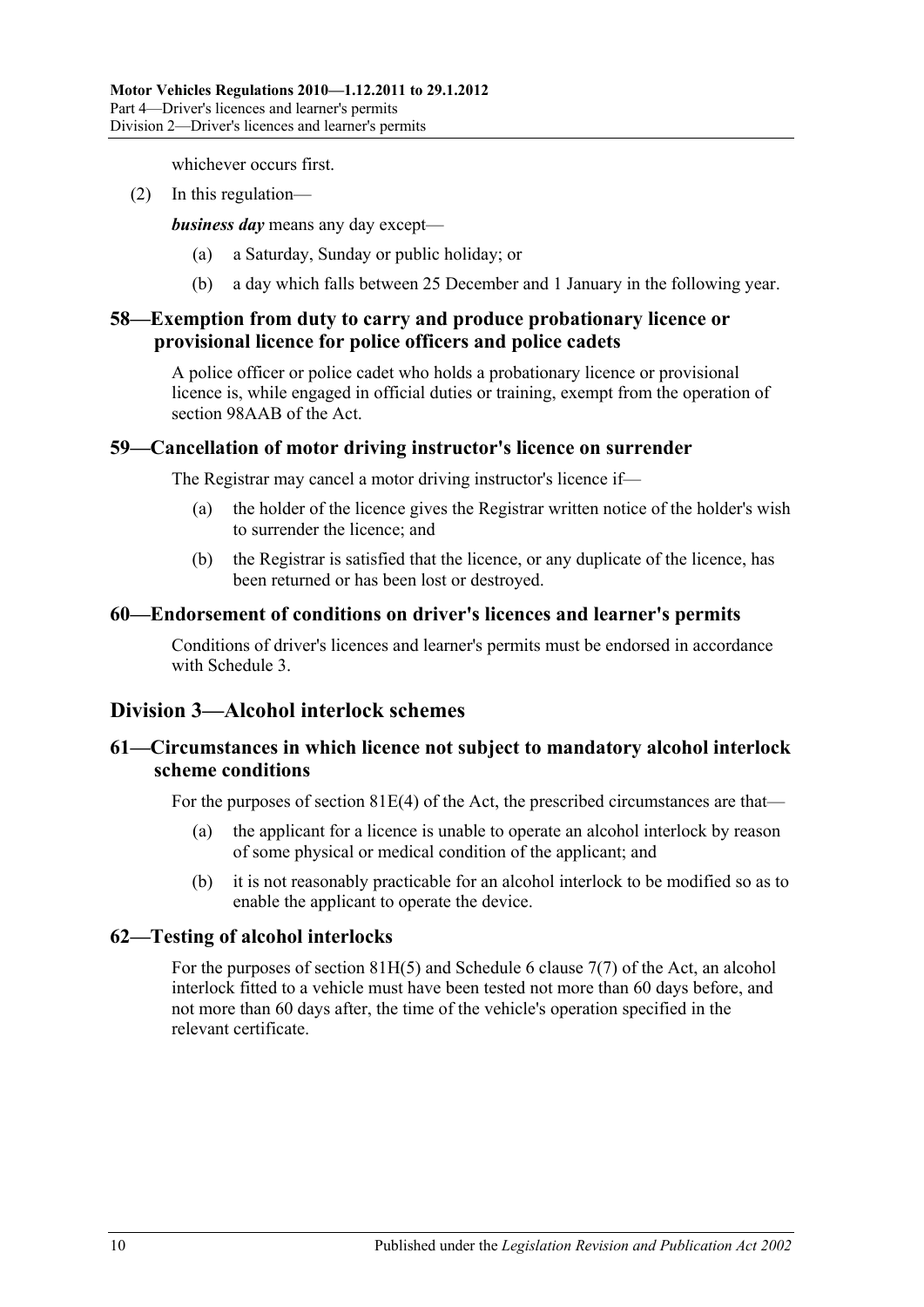## **63—Counselling requirements applicable to holders of licence subject to voluntary alcohol interlock scheme conditions**

- (1) For the purposes of Schedule 6 clause  $5(1)(h)$  of the Act, the holder of a licence subject to the voluntary alcohol interlock scheme conditions must attend the following counselling sessions with DASSA at times and in places determined by DASSA and notified to the holder in writing:
	- (a) an initial counselling session, to be held not more than 2 weeks before, and no later than 4 weeks after, the commencement of the required period for which the person's licence is subject to the voluntary alcohol interlock scheme conditions;
	- (b) at least 1 session of any further counselling that DASSA may recommend that the person undertake;
	- (c) a final counselling session, to be held before the end of the required period for which the person's licence is subject to the voluntary alcohol interlock scheme conditions.
- (2) In this regulation—

*DASSA* means Drug and Alcohol Services South Australia.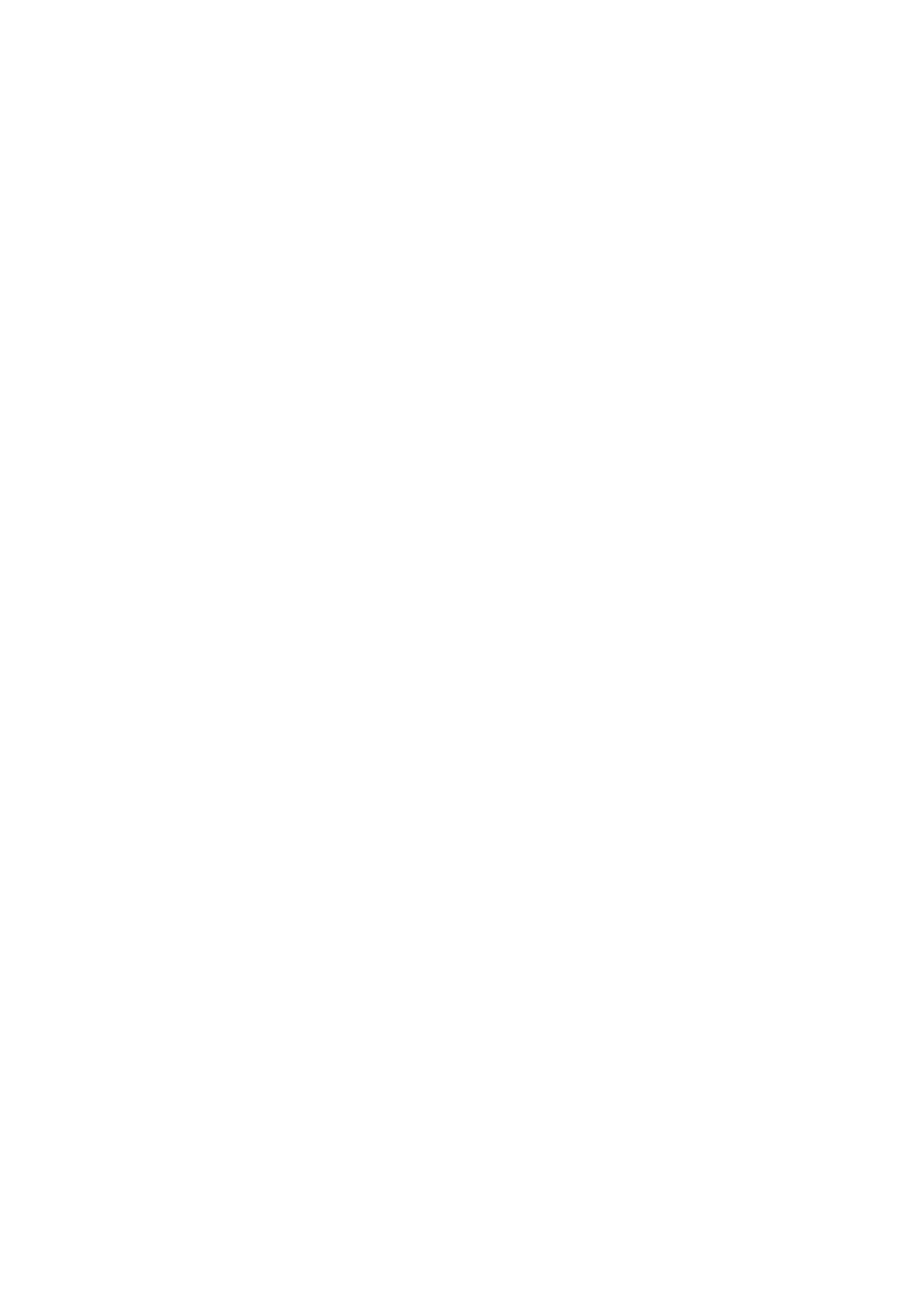# **Part 5—Motor driving instructors' licences**

## **64—Applicant for licence to supply photographs to Registrar**

An applicant for a motor driving instructor's licence must supply to the Registrar 2 unmounted copies of a recent photograph of the applicant that—

- (a) depict only the head and shoulders of the applicant taken "full face" without any head covering and against a plain background; and
- (b) are not less than 3 centimetres but not more than 3.5 centimetres in width and in height.

#### **65—Applicant for licence to pay fees before proficiency tests**

An applicant for a motor driving instructor's licence is not entitled to undergo the proficiency tests required by the Registrar under section 98A(5) of the Act unless the applicant has paid to the Registrar the appropriate fees set out in Schedule 1 Part 1.

## **66—Exemption from duty to hold motor driving instructor's licence for approved motor bike training courses**

A person is exempt from section 98A of the Act for the purposes of conducting a motor bike training course approved by the Registrar.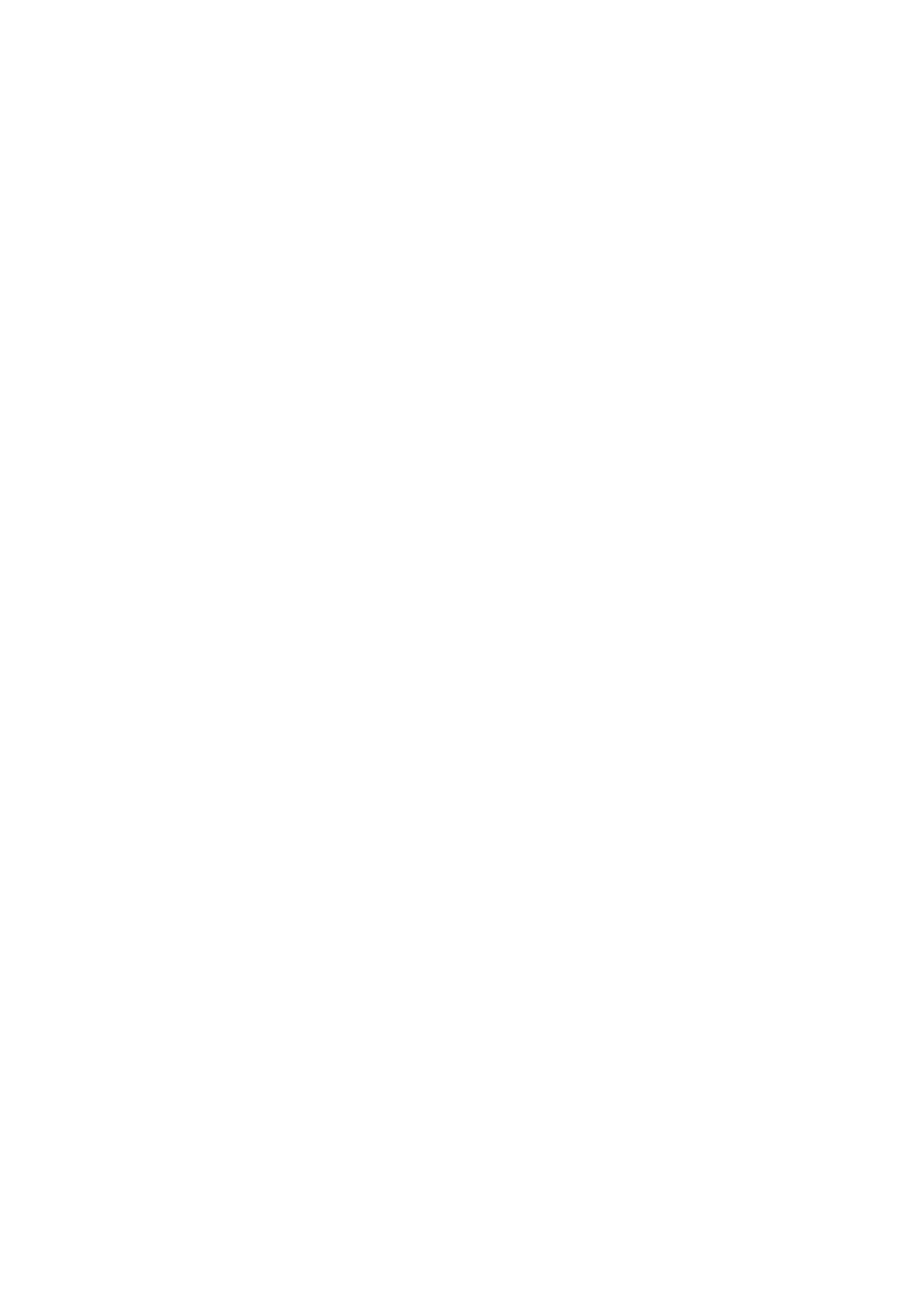# **Part 6—Demerit points scheme**

## **67—Demerit points for offences**

- (1) For the purposes of section 98B(1) of the Act—
	- (a) the offences specified in [Schedule 4](#page-84-0) are prescribed; and
	- (b) the number of demerit points incurred by a person on conviction or expiation of an offence specified in [Schedule 4](#page-84-0) is the number set out alongside that offence.
- (2) For the purposes of section 98BC(2) of the Act, the offences specified in Schedule 4 Part 2 are prescribed.
- (3) Text set out in italic type under a heading and commencing with the words "Description of offence" is a description for convenience purposes only and is not to be taken to define the offence for which a particular number is prescribed as the number of demerit points attracted by the offence.

#### **68—Demerit points for offences interstate—corresponding laws**

For the purposes of Part 3B of the Act, the following laws are declared to be corresponding laws:

- (a) the *Motor Vehicles Act* of the Northern Territory and regulations made under that Act;
- (b) the *Road Safety Act 1986* of Victoria and regulations made under that Act;
- (c) the *Road Traffic Act 1974* of Western Australia and regulations made under that Act;
- (d) the *Road Transport (Driver Licensing) Act 1998* of New South Wales and regulations made under that Act;
- (e) the *Road Transport (Driver Licensing) Act 1999* of the Australian Capital Territory and regulations made under that Act;
- (f) the *Transport Operations (Road Use Management) Act 1995* of Queensland and regulations made under that Act;
- (g) the *Vehicle and Traffic Act 1999* of Tasmania and regulations made under that Act.

## **69—Manner of giving Registrar notice of election under section 98BE of Act**

(1) If a notice of disqualification is given to a person by post, notice of an election under section 98BE(2) of the Act is to be given by the person lodging with the Registrar, at a place of a kind prescribed for the purposes of section  $139BD(3)(a)(i)$  of the Act, the notice of disqualification signed by the person and completed in accordance with the instructions contained in the notice.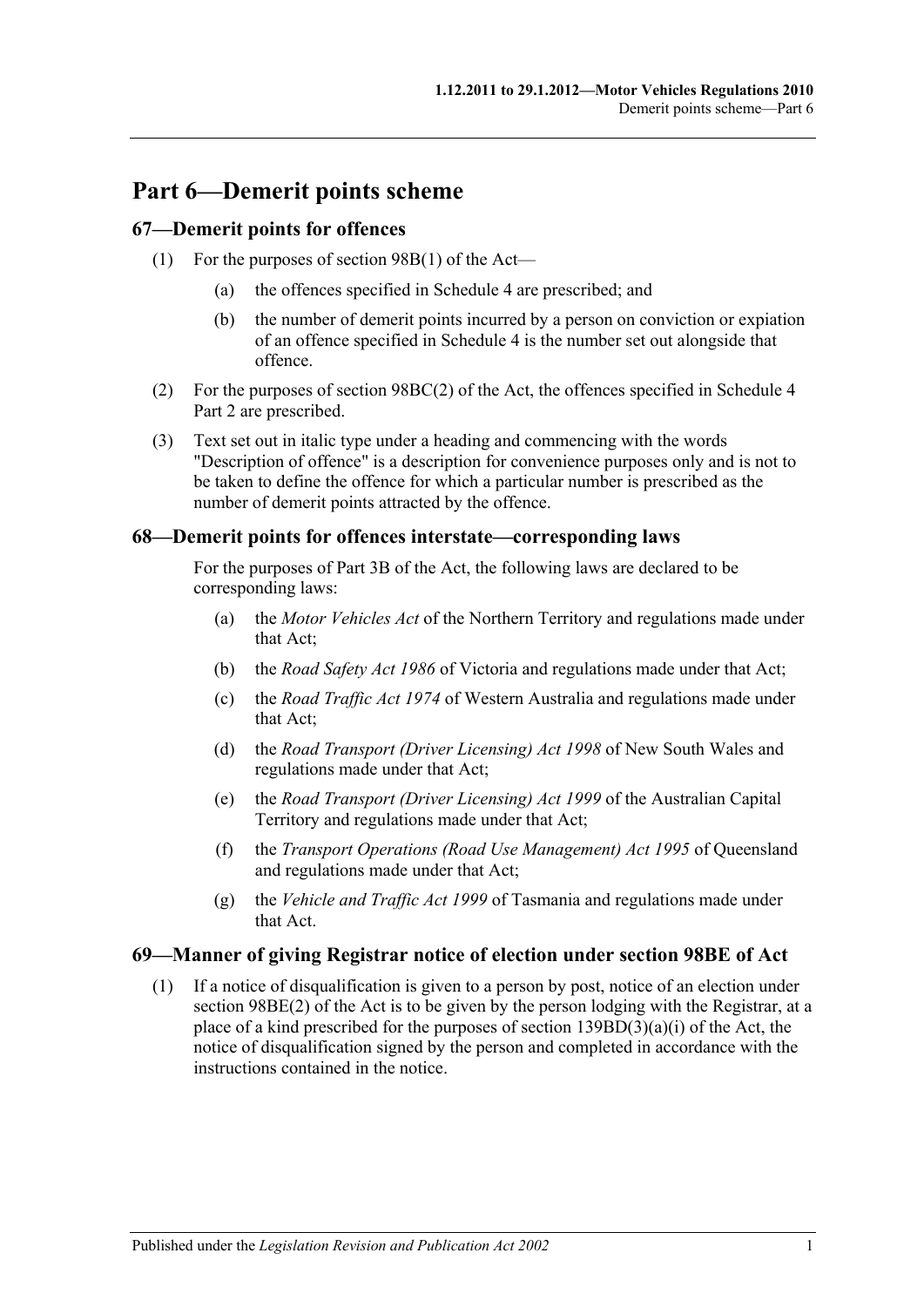(2) If a notice of disqualification is given to a person by personal service, notice of an election under section 98BE(2) of the Act is to be given by the person lodging with the Registrar, at a place of a kind prescribed for the purposes of section  $139BD(3)(a)(i)$  of the Act, a notice of election in a form approved by the Registrar, signed by the person and completed in accordance with the instructions contained in the notice.

#### **70—Notification of demerit points to interstate licensing authorities**

For the purposes of section 98BI(1) of the Act, the offences specified in Schedule 4 Part 1 are prescribed.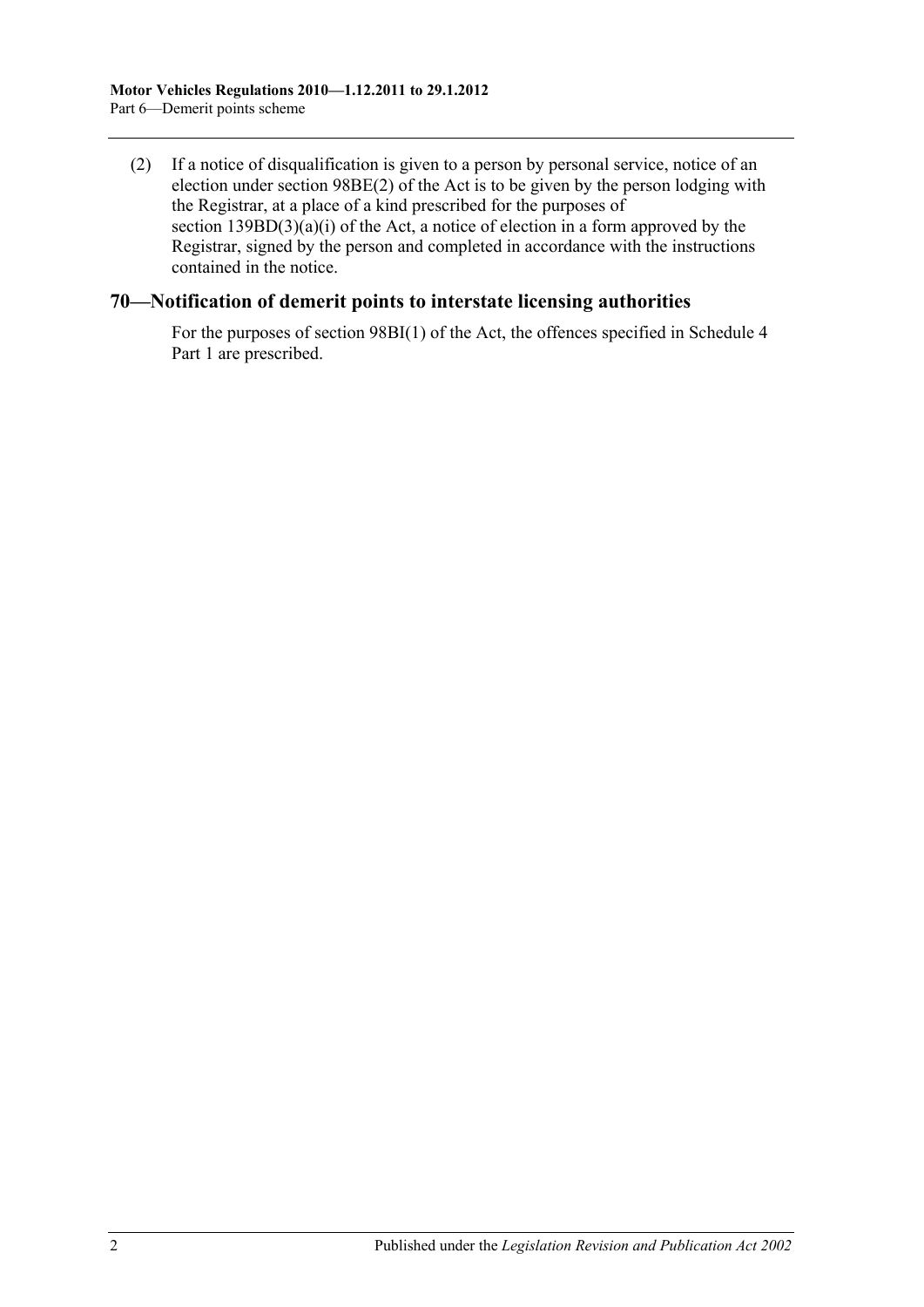# **Part 7—Written-off vehicles**

## **71—Interpretation**

(1) In this Part, unless the contrary intention appears—

*corresponding law* means a law of another State or a Territory of the Commonwealth that corresponds to the provisions of this Part;

*interstate written-off vehicle* means a motor vehicle that, for the purposes of a corresponding law, is recorded in a register maintained by the vehicle registration authority of another State or a Territory of the Commonwealth as a written-off vehicle, statutory write-off, repairable write-off or wrecked vehicle (as defined in that corresponding law);

#### <span id="page-48-0"></span>*notifiable vehicle* means—

- (a) a written-off vehicle that is less than 15 years of age (determined from its date of manufacture) and is—
	- (i) a motor vehicle (other than a motor bike or trailer) with a GVM not greater than 4.5 tonnes; or
	- (ii) a motor bike; or
	- (iii) a caravan; or
	- (iv) a trailer with a GVM greater than 4.5 tonnes; or
- <span id="page-48-1"></span>(b) an interstate written-off vehicle; or
- (c) where a vehicle referred to in [paragraph](#page-48-0) (a) or [\(b\)](#page-48-1) is wrecked or wholly or partly disassembled, any part of the vehicle that bears a vehicle identification plate or vehicle identification number;

*repairable write-off* means a motor vehicle that is written-off and is not a statutory write-off;

*sell* means sell whether by treaty or auction and whether on one's own behalf or on behalf of others;

*statutory write-off* means a motor vehicle that is written-off and is—

- (a) a motor vehicle (other than a motor bike or a trailer) that has been—
	- (i) immersed in salt water above the door sill level for any period; or
	- (ii) immersed in fresh water up to the dashboard or steering wheel for more than 48 hours; or
- (b) a motor bike that has been—
	- (i) fully immersed in salt water for any period; or
	- (ii) fully immersed in fresh water for more than 48 hours; or
- (c) a motor vehicle that is burnt to such an extent that it is fit only for wrecking or scrap; or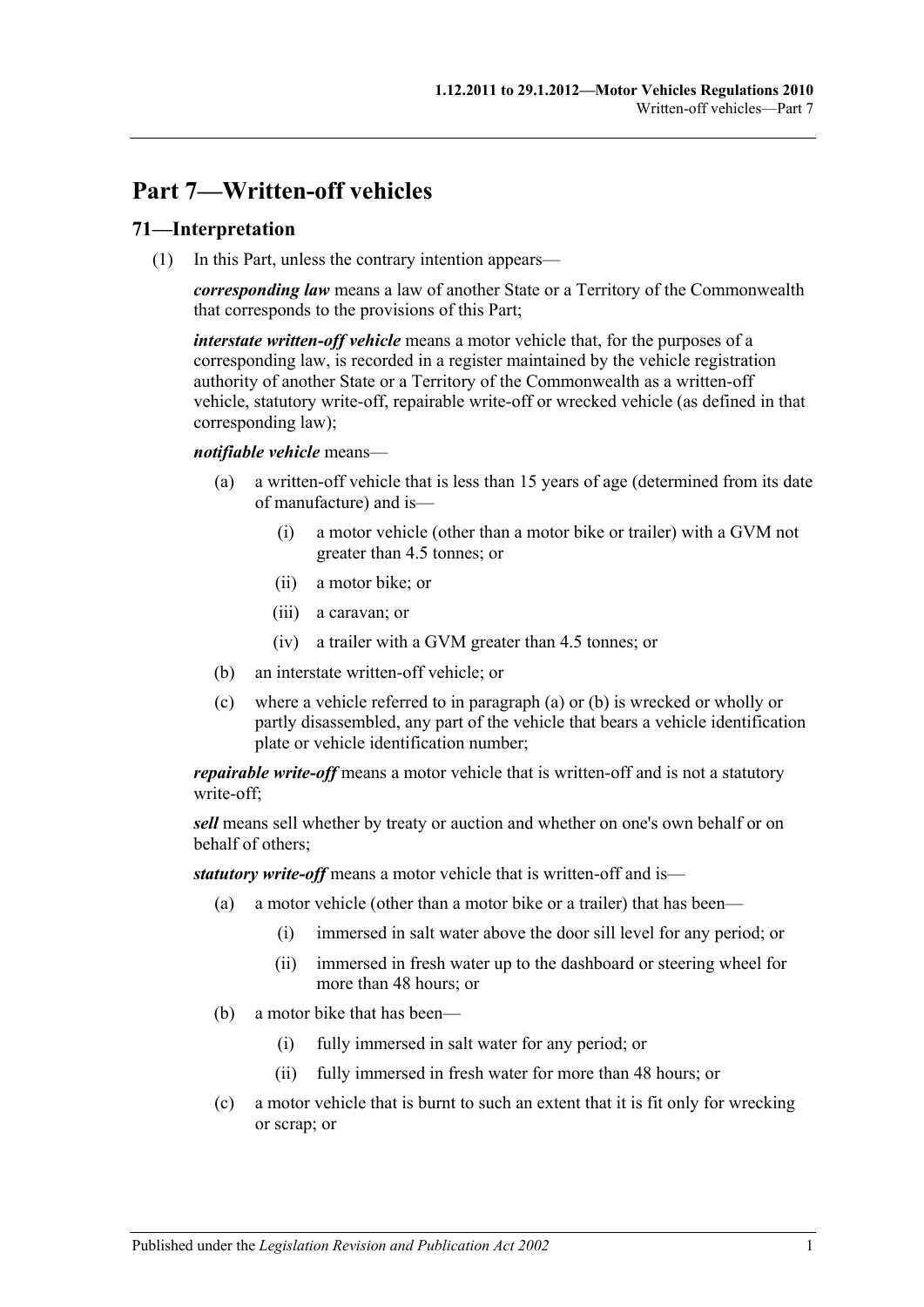- (d) a motor vehicle that is stripped of all, or a combination of most, interior and exterior body parts, panels and components (such as, for example, the engine, wheels, bonnet, guards, doors, boot lid); or
- (e) a motor vehicle (other than a motor bike or a trailer) that is damaged by at least 3 of the following impact damage indicators:
	- (i) damage to an area of the roof equal to or exceeding 300 millimetres by 300 millimetres in size;
	- (ii) damage to an area of the cabin floor pan equal to or exceeding 300 millimetres by 300 millimetres in size;
	- (iii) damage to an area of the firewall equal to or exceeding 300 millimetres by 300 millimetres in size;
	- (iv) any damage to the suspension;
	- (v) damage to a major mechanical component such as the engine block or transmission casings (for example, where the component is cracked or broken); or
- (f) a motor bike that has impact damage (excluding scratching) to the suspension and at least 2 areas of structural frame damage;

*total loss* means a motor vehicle damaged by accident, collision, demolition, dismantling, fire, flood, trespass or other event to the extent that its fair salvage value, when added to the cost of repairing it for use on a road or road related area, would be more than its fair market value immediately before the event that caused the damage;

*vehicle dealer* means a person who carries on the business of selling motor vehicles;

*vehicle registration authority*, in relation to another State or a Territory of the Commonwealth, means the person or body responsible for registering vehicles in that State or Territory;

*vehicle wrecker* means a person who carries on the business of wrecking motor vehicles or disassembling motor vehicles for salvage;

*written-off*—see [subregulation](#page-49-0) (2);

*written-off vehicle* means—

- (a) a statutory write-off; or
- (b) a repairable write-off;

*written-off vehicle notices* means notices (including labels) issued by the Registrar for the purpose of being affixed to written-off vehicles or vehicle parts in accordance with [regulation](#page-50-0) 74.

- <span id="page-49-0"></span>(2) For the purposes of this Part, a motor vehicle is *written-off* if the vehicle—
	- (a) is a total loss; or
	- (b) is to be, or has been, wrecked or wholly or partly disassembled for salvage; or
	- (c) is to be, or has been, sold or acquired for wrecking or disassembling for salvage.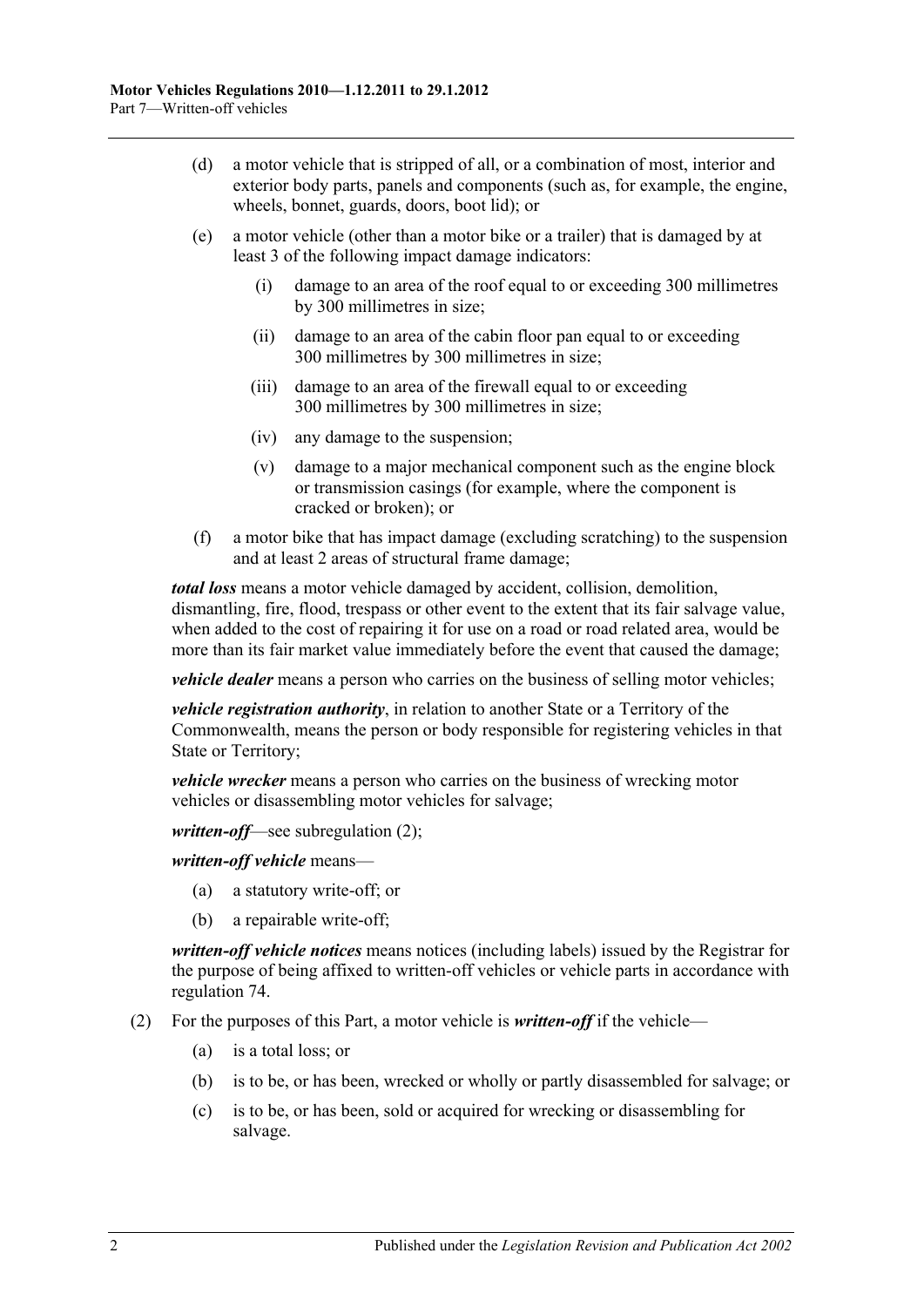#### **72—Meaning of written-off motor vehicle for purposes of section 145(8) of Act**

For the purposes of section 145(8) of the Act, the following classes of motor vehicles are written-off vehicles:

- (a) written-off vehicles within the meaning of this Part;
- (b) interstate written-off vehicles within the meaning of this Part.

#### <span id="page-50-1"></span>**73—Application of Part**

- (1) This Part applies to a motor vehicle if the vehicle would be required to be registered under the Act in order to be driven on a road, whether or not the vehicle is in fact registered.
- (2) Despite [subregulation](#page-50-1) (1), this Part does not apply to a golf cart or moped.

#### <span id="page-50-0"></span>**74—Registrar to be given notice of, and notices to be affixed to, written-off vehicles**

- <span id="page-50-4"></span><span id="page-50-3"></span><span id="page-50-2"></span>(1) Subject to this regulation—
	- (a) an insurer who makes a determination that a motor vehicle is a total loss for insurance purposes must, if the vehicle is a notifiable vehicle—
		- (i) as soon as practicable after making the determination, but before selling or otherwise disposing of the vehicle, affix written-off vehicle notices to the vehicle in accordance with this regulation; and
		- (ii) within 7 days after making the determination, give notice in relation to the vehicle to the Registrar in accordance with this regulation;
	- (b) a person who brings a notifiable vehicle into the State from another State or a Territory of the Commonwealth must—
		- (i) as soon as practicable after bringing the vehicle into the State, but before selling or otherwise disposing of the vehicle, affix written-off vehicle notices to the vehicle in accordance with this regulation; and
		- (ii) within 7 days after bringing the vehicle into the State, give notice in relation to the vehicle to the Registrar in accordance with this regulation;
	- (c) a vehicle dealer who comes into possession of a notifiable vehicle must—
		- (i) as soon as practicable after coming into possession of the vehicle, but before selling or otherwise disposing of the vehicle, affix written-off vehicle notices to the vehicle in accordance with this regulation; and
		- (ii) within 7 days after coming into possession of the vehicle, give notice in relation to the vehicle to the Registrar in accordance with this regulation;
	- (d) a vehicle wrecker who acquires a notifiable vehicle must—
		- (i) as soon as practicable after acquiring the vehicle, but before commencing to dismantle the vehicle, or selling or otherwise disposing of the vehicle, affix written-off vehicle notices to the vehicle in accordance with this regulation; and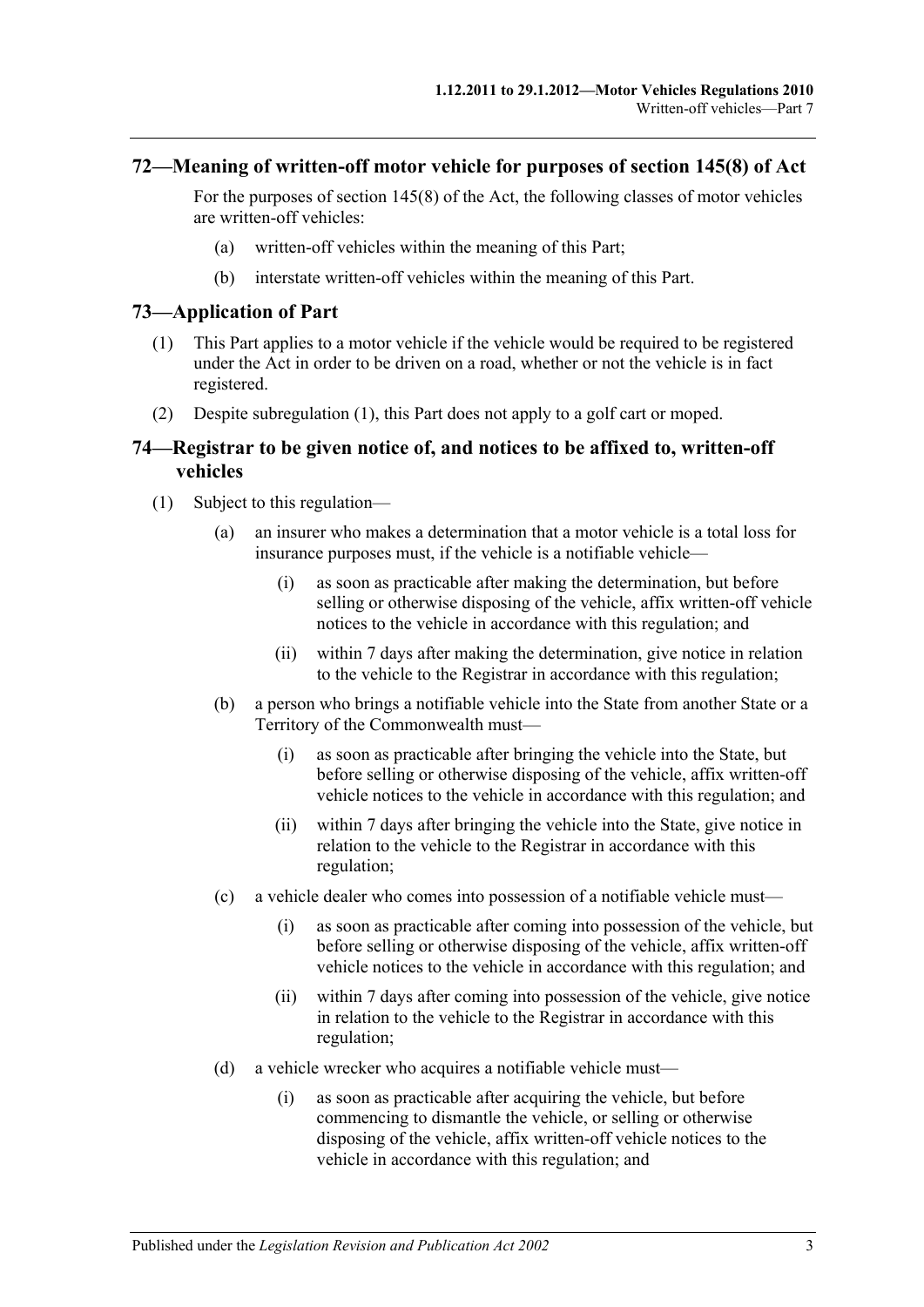- (ii) within 7 days after acquiring the vehicle, give notice in relation to the vehicle to the Registrar in accordance with this regulation;
- <span id="page-51-0"></span>(e) a person (other than a person referred to in a preceding paragraph of this subregulation) who is in possession of a notifiable vehicle must, before selling or otherwise disposing of the vehicle—
	- (i) affix written-off vehicle notices to the vehicle in accordance with this regulation; and
	- (ii) give notice in relation to the vehicle to the Registrar in accordance with this regulation.
- (2) A person is not required to affix written-off vehicle notices to a notifiable vehicle under [subregulation](#page-50-2) (1) if—
	- (a) such notices are already affixed to the vehicle in accordance with this regulation and (except where the person is a person referred to in [subregulation](#page-50-3)  $(1)(d)$  or  $(e)$ ) any identification of the vehicle as a statutory write-off or repairable write-off by the notices is correct; or
	- (b) in the case of an interstate written-off vehicle, the notices required to be affixed under the corresponding law of the relevant State or Territory are so affixed.
- (3) A person is not required to give notice in relation to a notifiable vehicle to the Registrar under [subregulation](#page-50-2) (1) if—
	- (a) notice has already been given in relation to the vehicle to the Registrar in accordance with this regulation and (except where the person is a person referred to in [subregulation](#page-50-3)  $(1)(d)$  or  $(e)$ ) the previous notification correctly identifies whether the vehicle is a statutory write-off or a repairable write-off; or
	- (b) the vehicle is an interstate written-off vehicle.
- (4) Written-off vehicle notices must be affixed to a notifiable vehicle in the manner determined by the Minister and specified on the notices or on accompanying material.
- $(5)$  A notice required to be given to the Registrar in accordance with this regulation—
	- (a) must be given in the manner and form determined by the Minister; and
	- (b) must—
		- (i) (except in the case of a notice given by a person referred to in [subregulation](#page-51-0)  $(1)(e)$ ) specify whether the notifiable vehicle is a statutory write-off or a repairable write-off; and
		- (ii) contain particulars of such other matters as may be determined by the Minister.
- (6) Written-off vehicle notices affixed to a notifiable vehicle in accordance with this regulation (or, in the case of an interstate written-off vehicle, notices affixed in accordance with the relevant corresponding law) must not be defaced, altered or removed from the vehicle except—
	- (a) at a time or in a manner determined by the Minister and (except in the case of notices affixed in accordance with a corresponding law) specified in the notice; or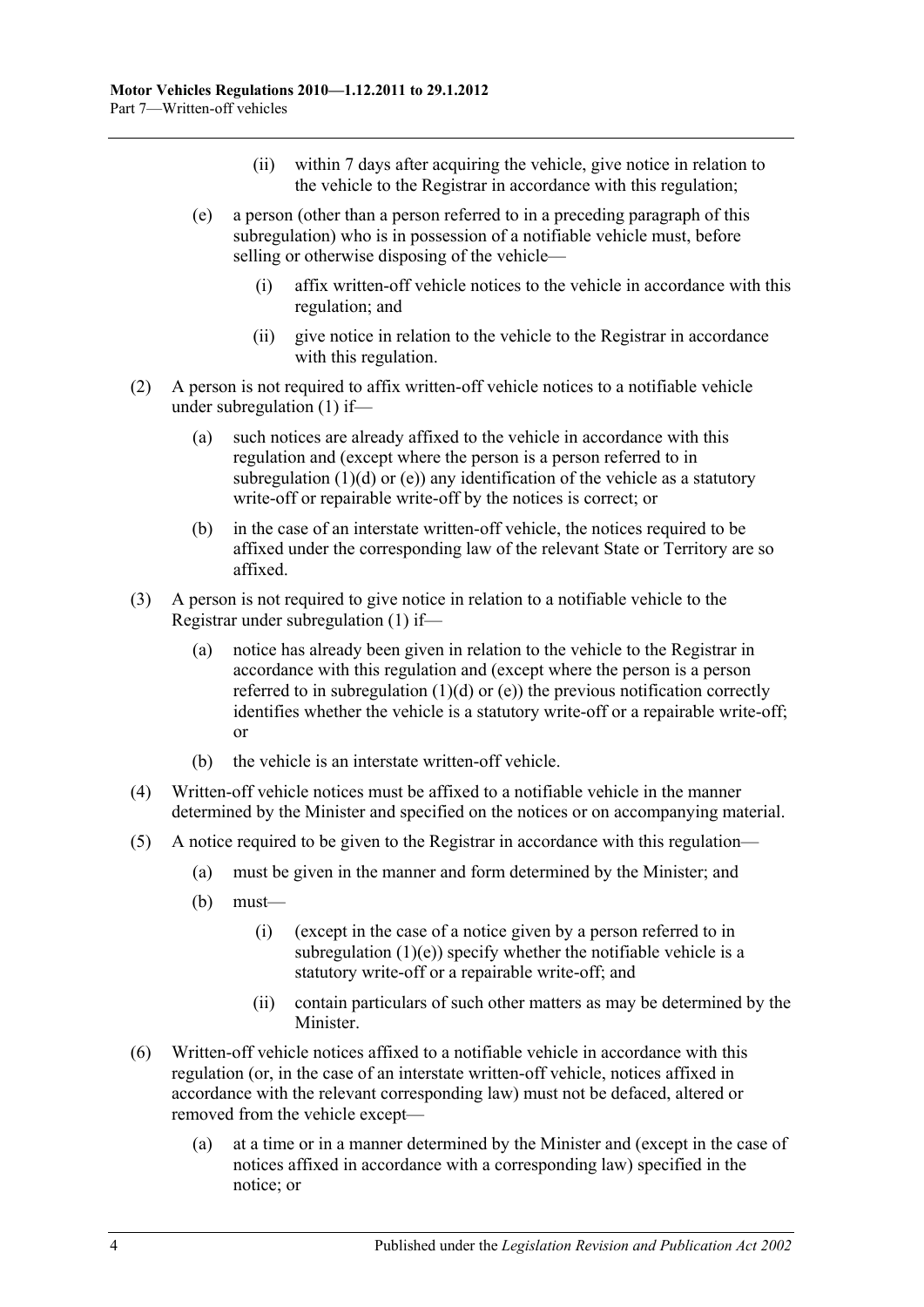- (b) by or with the approval of an authorised officer.
- (7) A person who contravenes or fails to comply with a requirement of this regulation is guilty of an offence.

Maximum penalty:

- (a) in the case of an offence committed in the course of a trade or business—\$2 500;
- (b) in any other case—\$750.
- (8) Without limiting the circumstances in which an insurer referred to in [subregulation](#page-50-4)  $(1)(a)$  may be taken to have determined that a motor vehicle is a total loss, an insurer will for the purposes of that subregulation be taken to have made such a determination if the insurer—
	- (a) allows a claim for the full insured value of the vehicle; or
	- (b) sells or otherwise disposes of the vehicle to a third party.
- (9) A reference in this regulation to *commencing to dismantle*, *selling or otherwise disposing of*, *affixing written-off vehicle notices to* or *removing written-off vehicle notices from*, a vehicle, includes a reference to dismantling, selling or otherwise disposing of, affixing notices to or removing notices from, a part of the vehicle.

#### **75—Offence to drive written-off vehicle on road**

- (1) A person must not drive a notified written-off vehicle on a road except to or from—
	- (a) a place at which the vehicle is to be or has been repaired; or
	- (b) a place at which the vehicle is to be or has been inspected by an authorised officer.

Maximum penalty:

- (a) in the case of an offence committed in the course of a trade or business—\$2 500;
- (b) in any other case—\$750.
- (2) In this regulation—

#### *notified written-off vehicle* means—

- (a) a motor vehicle recorded as a written-off vehicle by the Registrar following notification under this Part; or
- (b) an interstate written-off vehicle.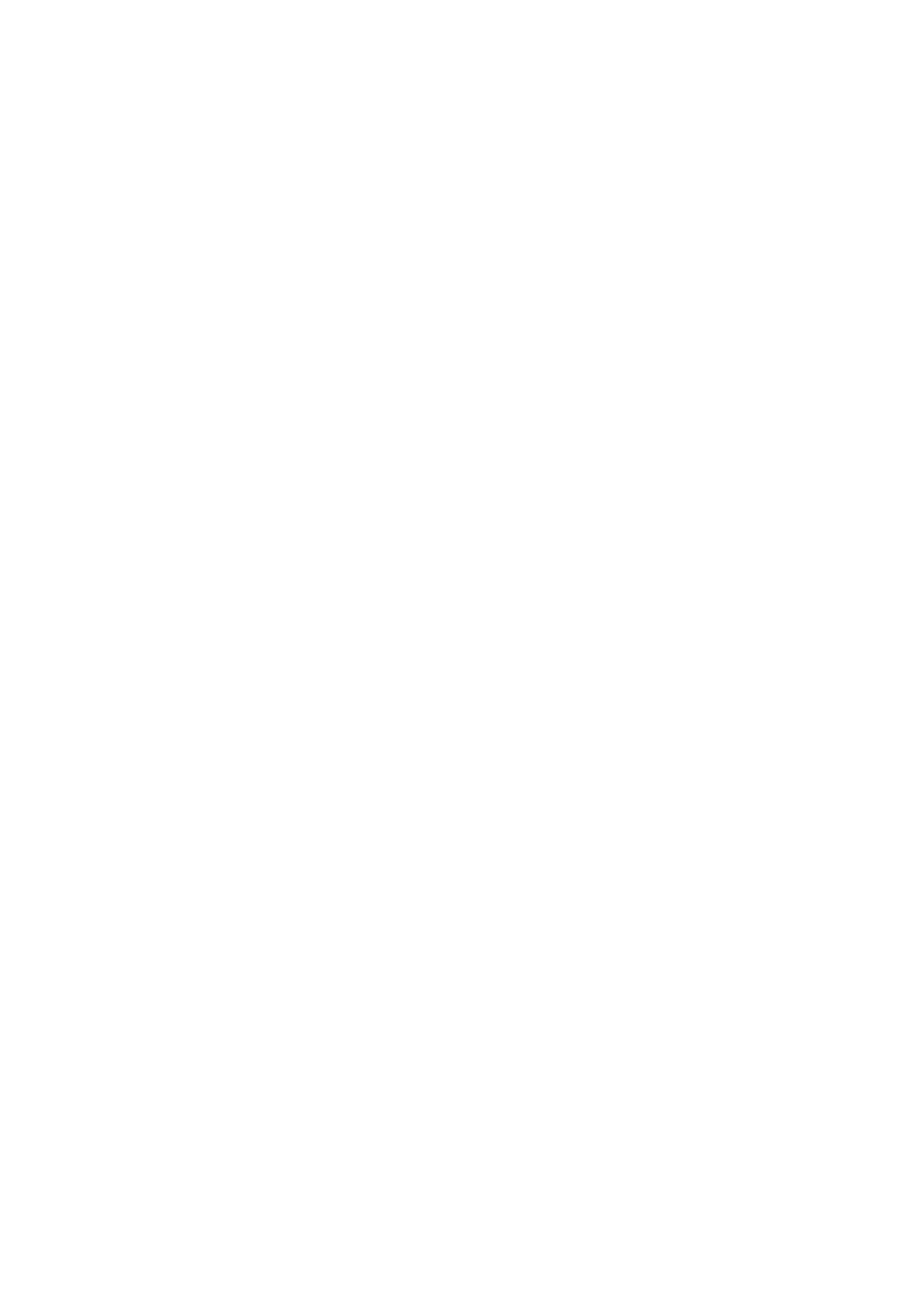# **Part 8—Fees**

## **76—Fees**

- (1) For the purposes of the Act and these regulations, the fees set out in Schedule 1 Part 1 are prescribed.
- (2) For the purposes of section 81BC(3) of the Act, the fee payable for the issue of a P2 licence under that section is an amount equal to the fee that would be payable for the issue of a licence under section 75 of the Act.
- (2a) The fees prescribed by Schedule 1 Part 1 for searching the register and supplying information or supplying an extract of an entry in the register do not apply in relation to—
	- (a) the provision of information for which fees are payable under a contract of a kind referred to in [regulation](#page-65-0) 98(8); or
	- (b) the provision of information as to whether or not a particular motor vehicle is registered under the Act if the information is provided by means of a telephone enquiry service or website maintained by the Registrar for that purpose.
- (3) For the purposes of the *Interstate Road Transport Act 1985* of the Commonwealth, the fees set out in Schedule 1 Part 2 are prescribed.<sup>1</sup>
- (4) A fee set out in [Schedule 1](#page-68-0) must be paid to—
	- (a) the payee specified for that fee; or
	- (b) if no payee is specified—the Registrar.
- <span id="page-54-0"></span>(5) The Registrar may, by written notice given to a person who is liable to pay the fee prescribed by clause 19(3) of Schedule 1 Part 1, require the person to pay the fee within the time specified in the notice (being a period of not less than 14 days from the day on which the notice is given).
- (6) If a fee is not paid as required by a notice given under [subregulation](#page-54-0) (5), the Registrar may recover the fee in a court of competent jurisdiction as debt due to the Registrar.

**Note—**

1 For fees not prescribed by Schedule 1 Part 2 see the *Interstate Road Transport Regulations 1986* of the Commonwealth.

## **77—Reduced registration fees—prescribed amounts**

- (1) For the purposes of sections  $34(1)$  and  $37(2)$  of the Act, the prescribed amount is—
	- (a) in the case of a heavy vehicle other than a special purpose vehicle, truck (type 1) or truck (type 2)—40% of the prescribed registration fee;
	- (b) in the case of a motor vehicle that is not a heavy vehicle—50% of the prescribed registration fee.
- (2) For the purposes of section 38(1) of the Act, the prescribed amount is 66.667% of the prescribed registration fee.
- (3) For the purposes of sections 38A(1), 38AB(1) and 38B(1) of the Act, the prescribed amount is 50% of the prescribed registration fee.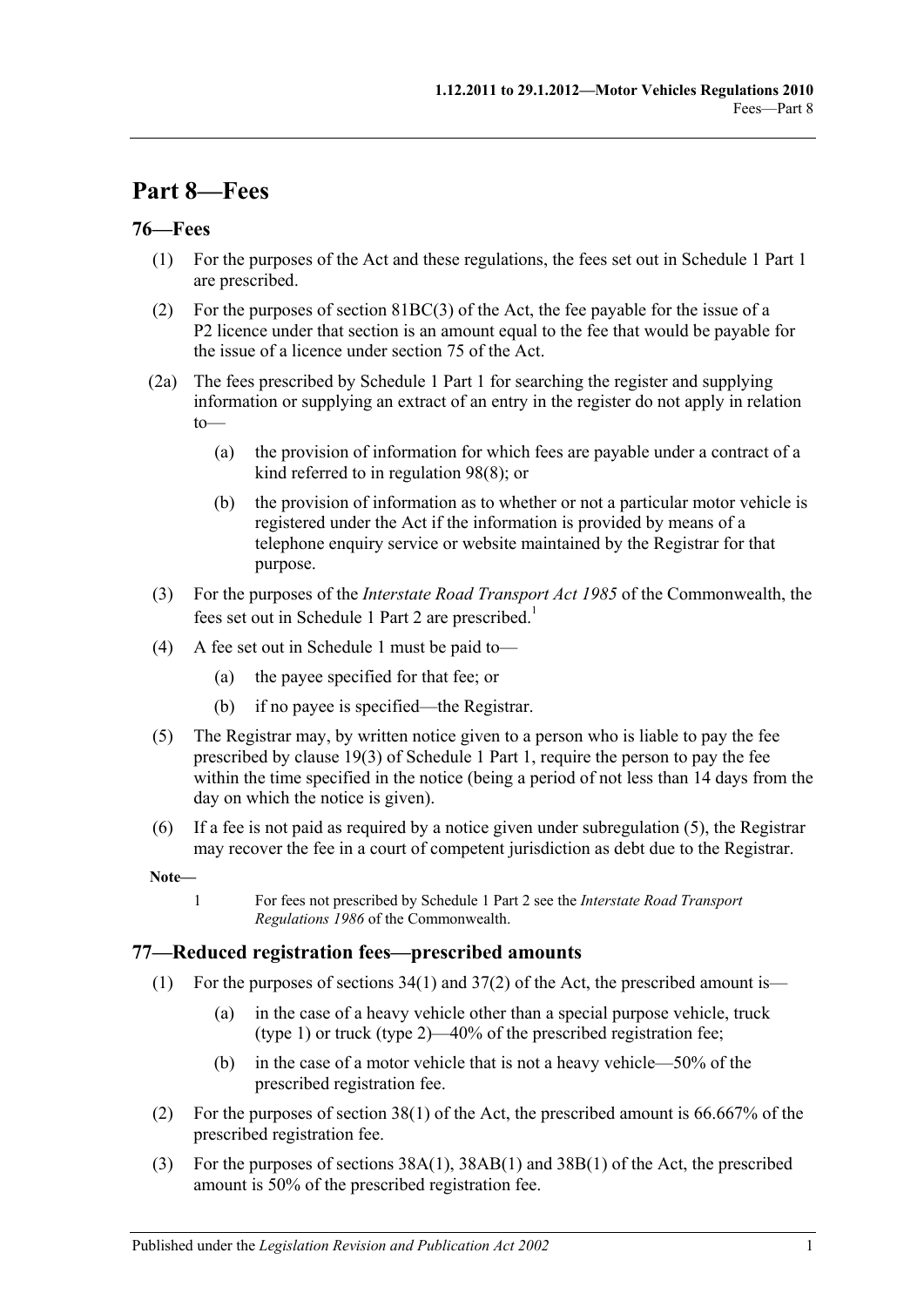(4) In this regulation—

*truck (type 1)* and *truck (type 2)* have the same respective meanings as in the *[Motor](http://www.legislation.sa.gov.au/index.aspx?action=legref&type=subordleg&legtitle=Motor%20Vehicles%20(National%20Heavy%20Vehicles%20Registration%20Fees)%20Regulations%202008)  [Vehicles \(National Heavy Vehicles Registration Fees\) Regulations](http://www.legislation.sa.gov.au/index.aspx?action=legref&type=subordleg&legtitle=Motor%20Vehicles%20(National%20Heavy%20Vehicles%20Registration%20Fees)%20Regulations%202008) 2008*.

#### **78—Concession card holders**

For the purposes of section  $38A(1)(a)(i)$  and  $38AB(1)(a)(i)$  of the Act, a State Concession Card issued by the administrative unit of the Public Service that is, under a Minister, responsible for the administration of the *[Family and Community Services](http://www.legislation.sa.gov.au/index.aspx?action=legref&type=act&legtitle=Family%20and%20Community%20Services%20Act%201972)  Act [1972](http://www.legislation.sa.gov.au/index.aspx?action=legref&type=act&legtitle=Family%20and%20Community%20Services%20Act%201972)* is a State concession card of a prescribed class.

#### **79—Exemption from section 41(2) of Act**

- (1) A person who uses a motor vehicle of restricted registration contrary to the terms of an undertaking in relation to the vehicle under section 34(1)(b) of the Act is exempt from the operation of section  $41(2)$  of the Act if—
	- (a) the purpose for which the vehicle is used is solely the carrying of primary produce to assist a charitable organisation or a sporting organisation in fundraising activities; and
	- (b) neither the owner of the vehicle nor a person using the vehicle (if not the owner) receives a monetary or other material benefit (including out of pocket expenses relating to the use of the vehicle) in relation to that use of the vehicle; and
	- (c) the use of the vehicle is within an area having a radius of 75 kilometres from the garage address of the vehicle.
- (2) In this regulation—

*charitable organisation* means a body (whether corporate or unincorporate) established on a non-profit basis for charitable, religious, educational or benevolent purposes and includes a trustee who holds property on behalf of such a body;

*sporting organisation* means a body (whether corporate or unincorporate) established on a non-profit basis principally for the purpose of facilitating and coordinating the sporting activities of its members.

#### **79A—Reduction of fee—temporary configuration certificate**

- (1) This regulation applies to an application under section 43A(4) of the Act for a temporary configuration certificate in respect of a registered heavy vehicle—
	- (a) that is a convertible B-double lead trailer; and
	- (b) that is to be used pursuant to the certificate as a B-double lead trailer.
- (2) Pursuant to section  $145(1)(g)$  of the Act, the fee payable under section  $43A(4)(b)$  of the Act in relation to an application to which this regulation applies is reduced to—
	- (a) a fee equal to the product obtained by multiplying the number of days in the period for which the certificate is to be in force or 28 days (whichever is the greater) by one-three hundred and sixty fifth of the difference between—
		- (i) the prescribed registration fee that would be payable for registration of the vehicle for 12 months if the configuration being applied for were nominated in an application for such registration; and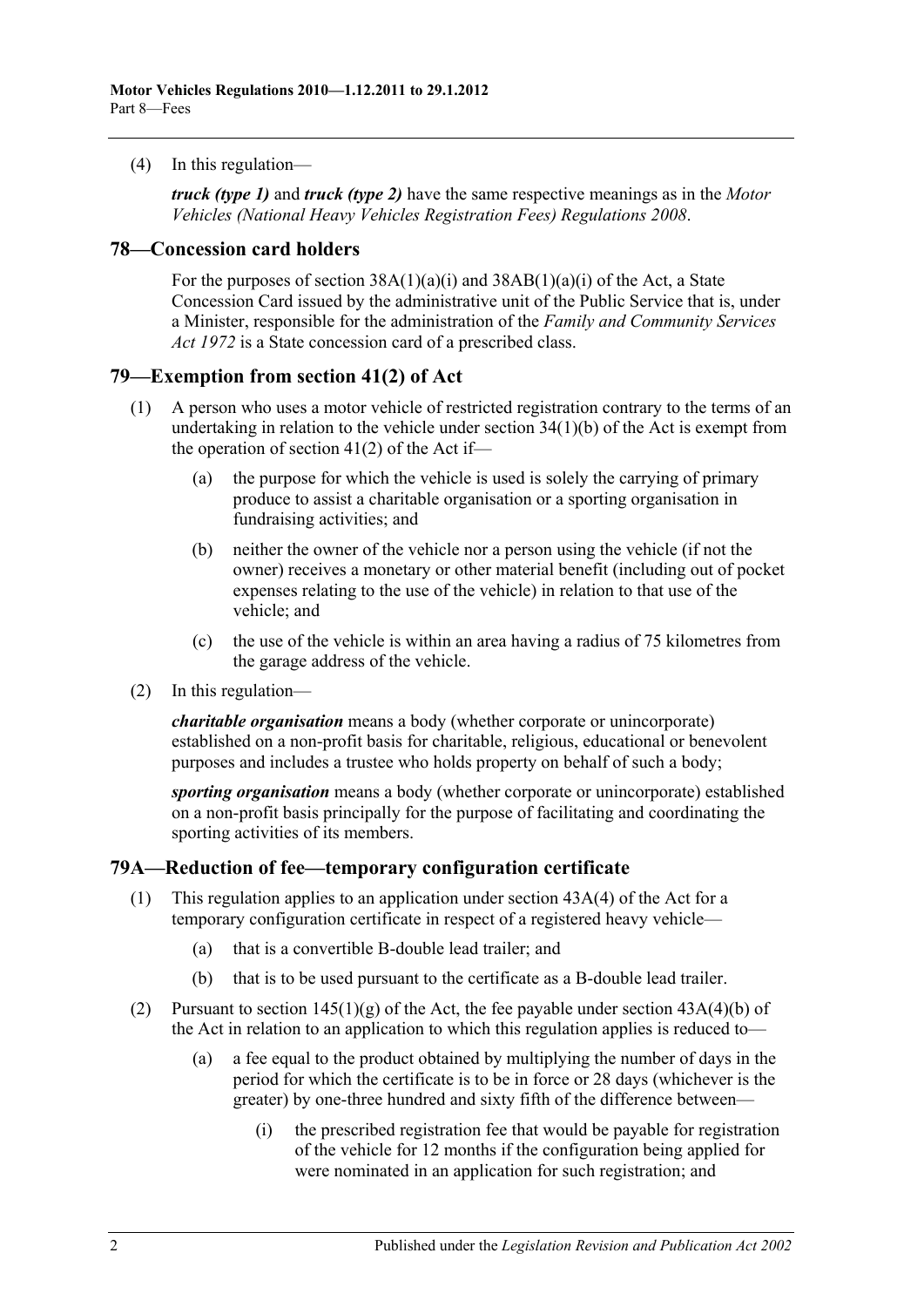(ii) the prescribed registration fee that would be payable for registration of the vehicle for 12 months if its registered configuration were nominated in an application for such registration,

(a fraction of 1 dollar being counted as 1 dollar); and

- (b) the prescribed administration fee (being the fee prescribed for the purposes of section  $43A(4)(b)(ii)$  of the Act).
- (3) In this regulation—

*B-double combination* has the same meaning as in the *[Motor Vehicles \(National](http://www.legislation.sa.gov.au/index.aspx?action=legref&type=subordleg&legtitle=Motor%20Vehicles%20(National%20Heavy%20Vehicles%20Registration%20Fees)%20Regulations%202008)  [Heavy Vehicles Registration Fees\) Regulations](http://www.legislation.sa.gov.au/index.aspx?action=legref&type=subordleg&legtitle=Motor%20Vehicles%20(National%20Heavy%20Vehicles%20Registration%20Fees)%20Regulations%202008) 2008*;

*B-double lead trailer* means a semi-trailer used as the lead trailer in a B-double combination;

*convertible B-double lead trailer* means a trailer, the registered configuration of which is as a semi-trailer, that is capable of being used as a B-double lead trailer;

*semi-trailer* has the same meaning as in the *[Motor Vehicles \(National Heavy Vehicles](http://www.legislation.sa.gov.au/index.aspx?action=legref&type=subordleg&legtitle=Motor%20Vehicles%20(National%20Heavy%20Vehicles%20Registration%20Fees)%20Regulations%202008)  [Registration Fees\) Regulations](http://www.legislation.sa.gov.au/index.aspx?action=legref&type=subordleg&legtitle=Motor%20Vehicles%20(National%20Heavy%20Vehicles%20Registration%20Fees)%20Regulations%202008) 2008*.

#### <span id="page-56-0"></span>**80—Additional amount payable where certain vehicles are altered or added to**

- (1) If a motor vehicle is altered or added to during the period for which it is registered and the alteration or addition is such that, if it had been made before the registration, the registration fee would have been more than the amount paid, the additional amount payable under section 44(3) of the Act is an amount that bears to the difference the same proportion as the number of days in the unexpired period of registration bears to the number of days in the period of registration.
- (2) [Subregulation \(1\)](#page-56-0) does not apply in relation to a heavy vehicle, motor bike, trailer or motor vehicle that is not propelled by an internal combustion engine.

#### **81—Refund on cancellation of registration**

- (1) For the purposes of sections 54 and 60 of the Act, the amount to be refunded on cancellation of the registration of a motor vehicle under those sections is an amount equal to the product obtained by multiplying one three hundred and sixty-fifth of the prescribed annual registration fee by the number of days in the unexpired period of registration.
- $(2)$  If—
	- (a) the registration of a motor vehicle is renewed before the expiry of the previous registration; and
	- (b) before that expiry the registered owner or the registered operator of the vehicle applies for cancellation of the renewal of registration,

the Registrar must also refund any surcharge paid in respect of the renewal of registration.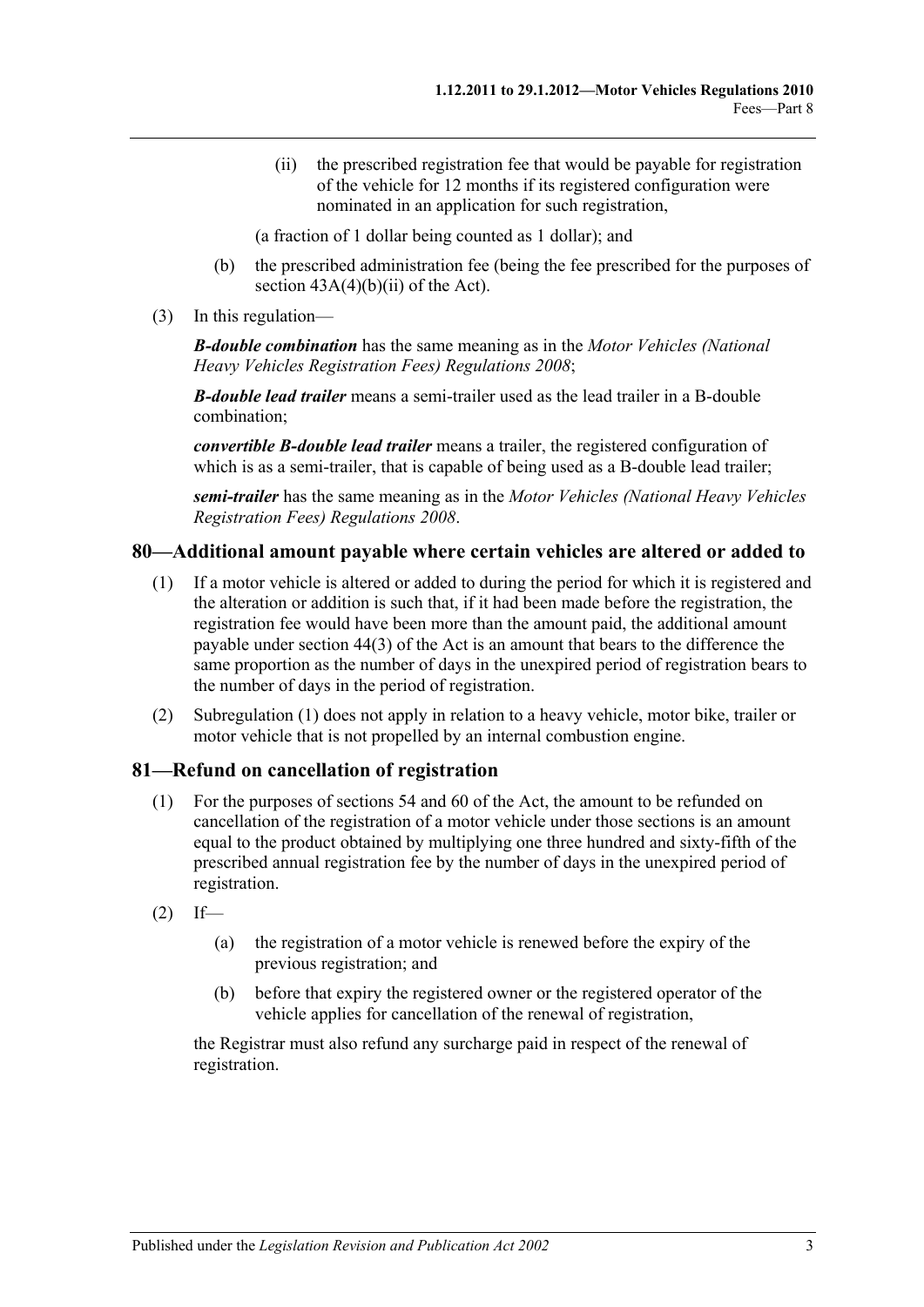#### **82—Refund on surrender of trade plate**

For the purposes of section 70(5) of the Act, the amount to be refunded on the surrender of a trade plate is an amount equal to the product obtained by multiplying one three hundred and sixty-fifth of the annual fee paid for the issue of the plate by the number of days in the unexpired portion of the period for which the plate was issued.

#### **83—Refund on surrender of licence**

For the purposes of sections 75AAA(11)(b) and 98A(4) of the Act, the amount to be refunded on the surrender of a driver's licence or motor driving instructor's licence is an amount equal to the product obtained by multiplying one quarter of the annual licence fee paid for the issue of the licence by the number of complete 3 month periods in the unexpired portion of the period for which the licence was issued.

## **84—Refund of part of licence fee on eligibility for reduced fee**

 $If$ 

- (a) a driver's licence has been issued or renewed on payment of the licence fee prescribed in clause 19(1)(c) of Schedule 1 Part 1; and
- (b) the holder of the licence becomes, at any time during the currency of the licence, entitled to a reduction of the licence fee,

the Registrar may refund to the holder of the licence such part of the licence fee as the Registrar thinks just in the circumstances.

#### **85—No refund of administration fees**

Administration fees are not refundable.

## **86—Registrar not required to make certain refunds or recover certain unpaid fees**

The Registrar is not required—

- (a) to refund a fee paid under the Act if the amount of the refund payable does not exceed \$3 (indexed); or
- (b) to recover a fee payable under the Act if the amount unpaid does not exceed \$3 (indexed).

## **87—Calculation of fees and refunds to nearest 10 cents or whole dollar**

- (1) Subject to [subregulation](#page-57-0) (2), in calculating a fee or refund payable under the Act a fraction of 10 cents not exceeding 5 cents must be excluded and a fraction of 10 cents exceeding 5 cents is to count as 10 cents.
- <span id="page-57-0"></span>(2) In calculating the fees payable for—
	- (a) the registration of a motor vehicle; or
	- (b) the issue of a trade plate; or
	- (c) the issue of a replacement trade plate; or
	- (d) the issue of a probationary licence or provisional licence,

a fraction of 1 dollar is to count as 1 dollar.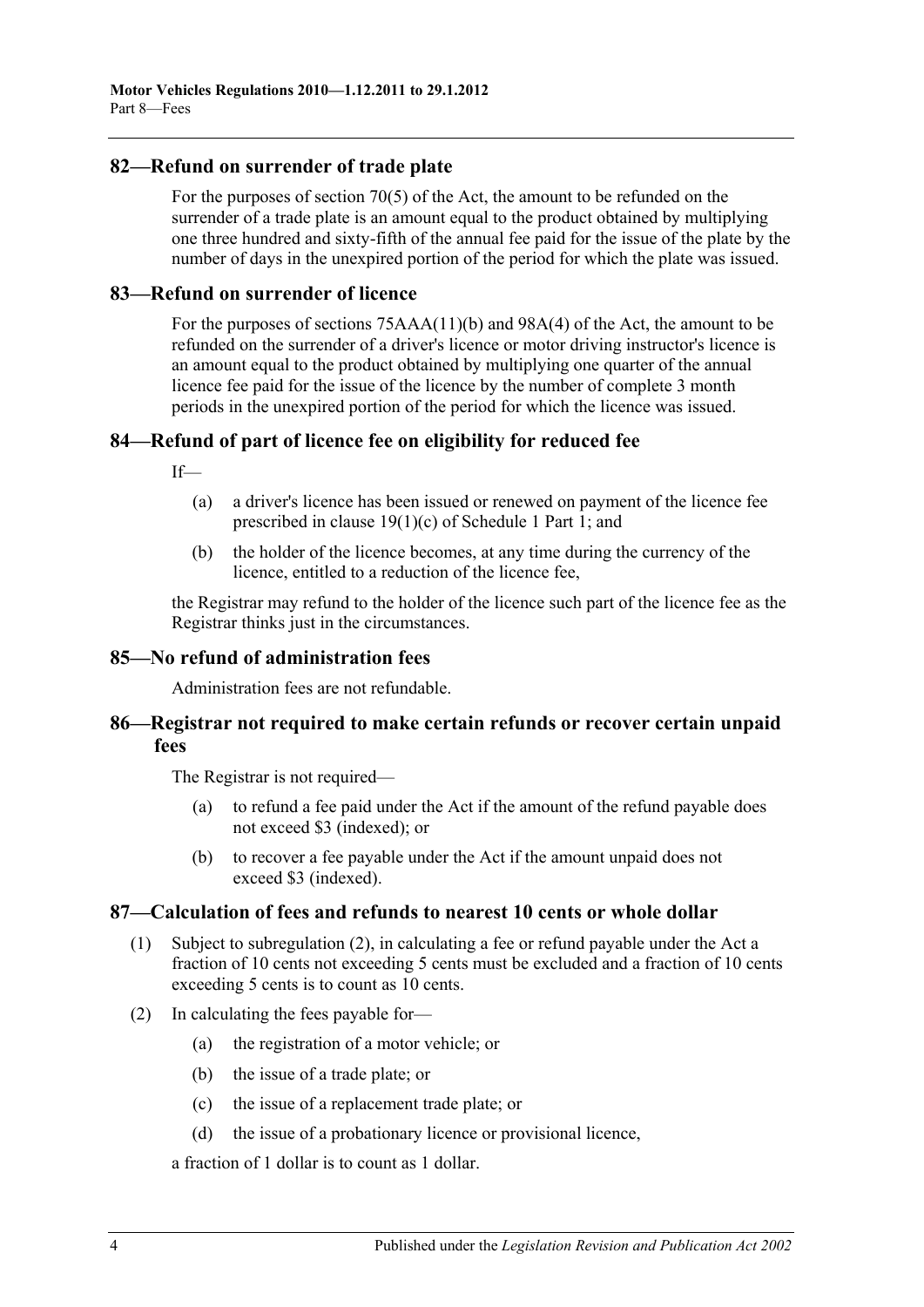(3) In applying this regulation, the calculation to the nearest 10 cents or to the whole next dollar is to be applied only to the final amount payable.

#### **88—Exemption from practical driving test fees**

An applicant for the issue or renewal of a learner's permit or driver's licence, or the holder of a learner's permit or driver's licence, who is required to be tested otherwise than pursuant to section  $72(10)$  or 79A of the Act, is exempt from the requirement that he or she pay the prescribed practical driving test fee.

## **89—Administration fee for licence subject to alcohol interlock scheme conditions**

The administration fee prescribed by clause 35 of Schedule 1 Part 1 for the issue of a licence subject to alcohol interlock scheme conditions—

- (a) is payable in addition to any other fee prescribed by Schedule 1 Part 1 for the issue of a licence; and
- (b) must be paid—
	- (i) in the case of a licence that is to be subject to alcohol interlock scheme conditions for a period of 12 months or less—before the issue of the licence; or
	- (ii) in any other case—on or before 1 or more dates determined by the Registrar.

#### **90—Remission and reduction of fees**

- (1) The Registrar may, for reasonable cause, remit or reduce any of the following fees:
	- (a) an administration fee payable under the Act or these regulations;
	- (b) a fee payable for registration of a motor vehicle following cancellation of a current authority issued under the law of another State or a Territory by virtue of which the vehicle may be driven on roads within that State or Territory;
	- (c) a fee payable for the issue of a driver's licence following the surrender of a current interstate licence;
	- (d) a fee payable for the issue or renewal of a learner's permit;
	- (e) a fee payable for an examination of a motor vehicle for the purposes of section 139(1)(ab)(iii) of the Act or [regulation](#page-13-0) 13.
- (2) The Registrar may, for reasonable cause, reduce a fee payable under section 139BD of the Act for personal service of a notice of disqualification.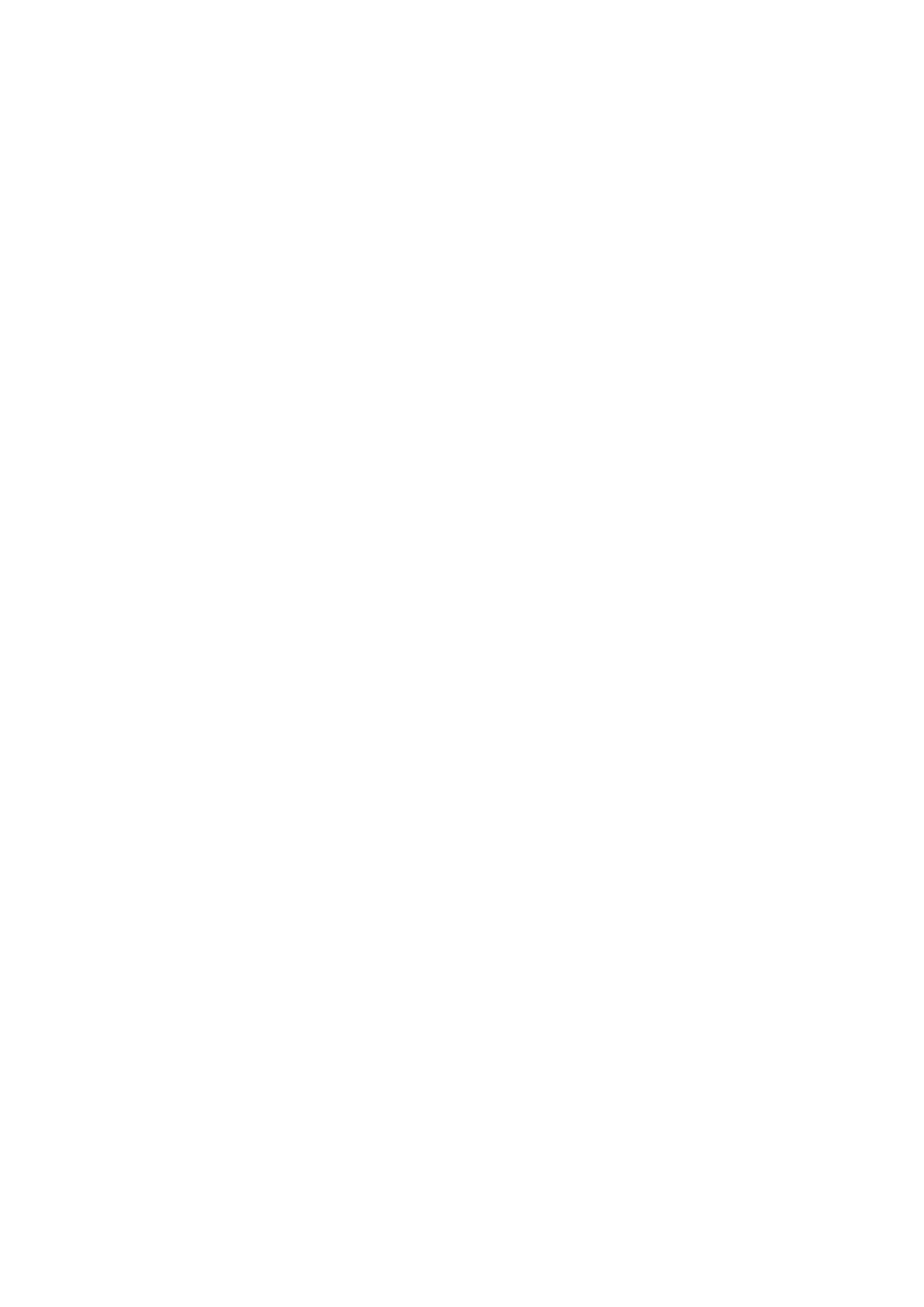## **Part 9—Miscellaneous**

#### **90A—Proof by statutory declaration and prescribed circumstances**

- (1) A statutory declaration furnished by a person to the Commissioner of Police under section  $9(1b)$  or  $102(1b)$  of the Act (or both of those sections) must comply with the following prescribed requirements:
	- (a) the statutory declaration must include—
		- (i) the person's full name and address; and
		- (ii) if it relates to an expiation notice—the expiation notice number; and
		- (iii) the motor vehicle registration number; and
		- (iv) details that establish that—
			- (A) if the statutory declaration is furnished under section 9(1b) of the Act—section 9(1a) of the Act applies; or
			- (B) if the statutory declaration is furnished under section 102(1b) of the Act—section 102(1a) of the Act applies; or
			- (C) if the statutory declaration is furnished under both sections 9(1b) and 102(1b) of the Act—sections 9(1a) and 102(1a) of the Act apply;
	- (b) the statutory declaration must be furnished—
		- (i) if it relates to an expiation notice—before the due date for payment specified in the expiation notice or expiation reminder notice; or
		- (ii) in any other case—within 21 days after the date of issue of the summons.
- (2) The following circumstances are declared to be prescribed circumstances in accordance with section 9(6b)(b) and section 102(3d)(b) of the Act:
	- (a) circumstances where the person is not an owner or the registered operator of the vehicle and he or she is required by another person to whom he or she is answerable in working as a volunteer to drive the vehicle, or to cause the vehicle to stand, in the course of such work;
	- (b) circumstances where the person is not an owner or the registered operator of the vehicle and he or she is reasonably required to drive the vehicle, or to cause the vehicle to stand, in the course of undertaking work required by a contract of service as a self-employed person.

## **91—Offence to alter, deface etc permits, labels or certificates**

A person must not, without lawful authority, wilfully alter, deface, damage or destroy a permit, label or certificate issued under the Act.

Maximum penalty: \$1 250.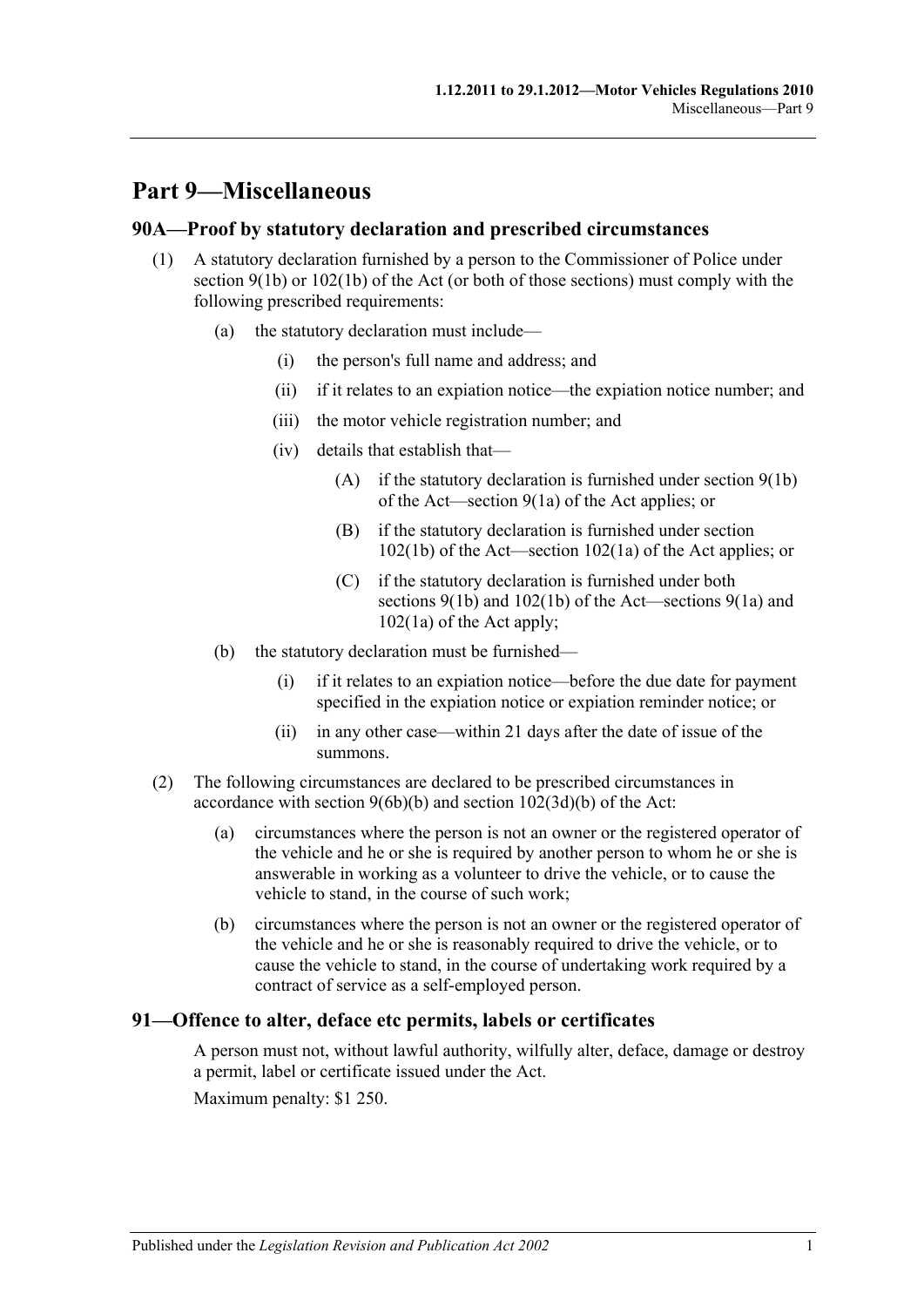## **92—Forms determined by the Minister**

The following documents will be in the form determined by the Minister:

- (a) an application for a permit under section 16 or 50 of the Act;
- (b) an application for the issue, transfer or replacement of a trade plate;
- (c) an application for a duplicate driver's licence or learner's permit;
- (d) a certificate of issue of a trade plate;
- (e) a permit under section 50 of the Act;
- (f) a motor driving instructor's licence.

## **93—Appointment of authorised examiners**

- (1) The Registrar may, when appointing a person as an authorised examiner, or at any time by notice in writing to an authorised examiner, impose conditions limiting the kinds of tests that the authorised examiner may conduct as required by the Registrar under section 80 of the Act to assess the ability or fitness of applicants for the issue or renewal of licences and learner's permits.
- <span id="page-61-0"></span>(2) The Registrar may, for the purpose of testing the proficiency of an applicant for appointment as an authorised examiner, require the applicant to undergo such tests (whether written, oral or practical) as the Registrar considers necessary.
- (3) An applicant for appointment as an authorised examiner (other than an employee in the Transport Department) is not entitled to undergo a proficiency test required by the Registrar under [subregulation](#page-61-0) (2) unless he or she has paid the appropriate fees set out in Schedule 1 Part 1.

## **93A—Exemption from requirements as to display of disabled person's parking permit**

- (1) A holder of a disabled person's parking permit under Part 3D of the Act who has been issued with a prescribed Australian Disability Parking Permit is exempt from the operation of section 98T(1b)(b) and (1c) of the Act if that prescribed Australian Disability Parking Permit is hung from the rear vision mirror on the inside of the windscreen of the vehicle so that the permit number and the expiry date of the permit are easily legible to a person standing in front of the vehicle.
- (2) In this regulation—

*Australian Disability Parking Permit* means a disabled person's parking permit that includes the following:

- (a) the words "Australian Disability Parking Permit";
- (b) a people with disabilities symbol as defined in the *[Australian Road Rules](http://www.legislation.sa.gov.au/index.aspx?action=legref&type=act&legtitle=Australian%20Road%20Rules)*;
- (c) a permit number;
- (d) an expiry date;

*prescribed Australian Disability Parking Permit* means an Australian Disability Parking Permit that is designed to be hung from a rear vision mirror.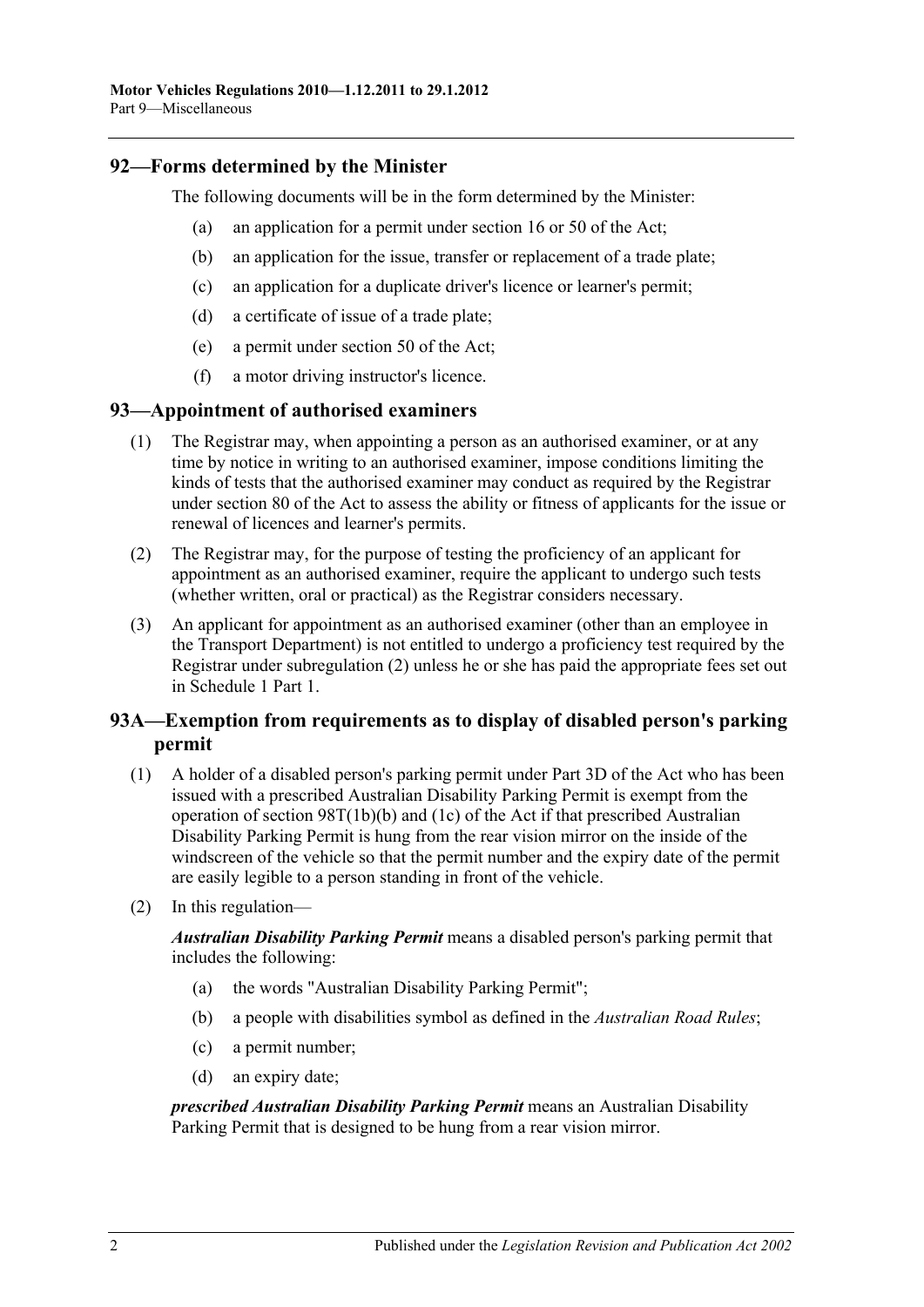#### **94—Application for review under Part 3E of Act**

For the purposes of section 98Z(2) of the Act, an application for a review must—

- (a) be in writing; and
- (b) set out the decision to which the application relates; and
- (c) set out the grounds on which the applicant seeks the review and the decision sought on the review; and
- (d) be accompanied by any information that the applicant considers should be taken into account on the review; and
- (e) be accompanied by the appropriate fee prescribed by Schedule 1 Part 1; and
- (f) be lodged with the Registrar.

#### **94A—Prescribed documents**

For the purposes of section 124(5) of the Act the prescribed documents relating to a motor vehicle are a current certificate of registration (or current duplicate certificate of registration), a current permit or a current registration details certificate for the vehicle.

#### **95—Manner of giving Registrar notice of change of name, address etc under section 136 of Act**

Notice under section 136 of the Act is to be given by a person to the Registrar in a following manner:

- (a) in writing;
- (b) by telephone to a telephone number nominated by the Registrar for the purposes of giving notice;
- (c) by fax to a fax number nominated by the Registrar for the purpose of giving notice by fax;
- (d) by other telephonic or electronic means made available by the Registrar to members of the public for the purpose of giving notice in such manner.

#### **96—Power of Registrar to require destruction of a document or thing issued or renewed in consequence of a void transaction**

If a transaction is void by virtue of section 138B of the Act, the Registrar may require the person who is liable to make the payment to destroy the licence, permit, label, certificate, plate or other document or thing issued or renewed by the Registrar in consequence of the purported transaction and to produce evidence of the destruction to the satisfaction of the Registrar.

## **97—Places at which receipt of notice of disqualification may be personally acknowledged**

For the purposes of section  $139BD(3)(a)(i)$  of the Act, places of the following kinds are prescribed:

- (a) offices known as Service SA Customer Service Centres;
- (b) Australia Post outlets that have electronic point of sale (EPOS) systems.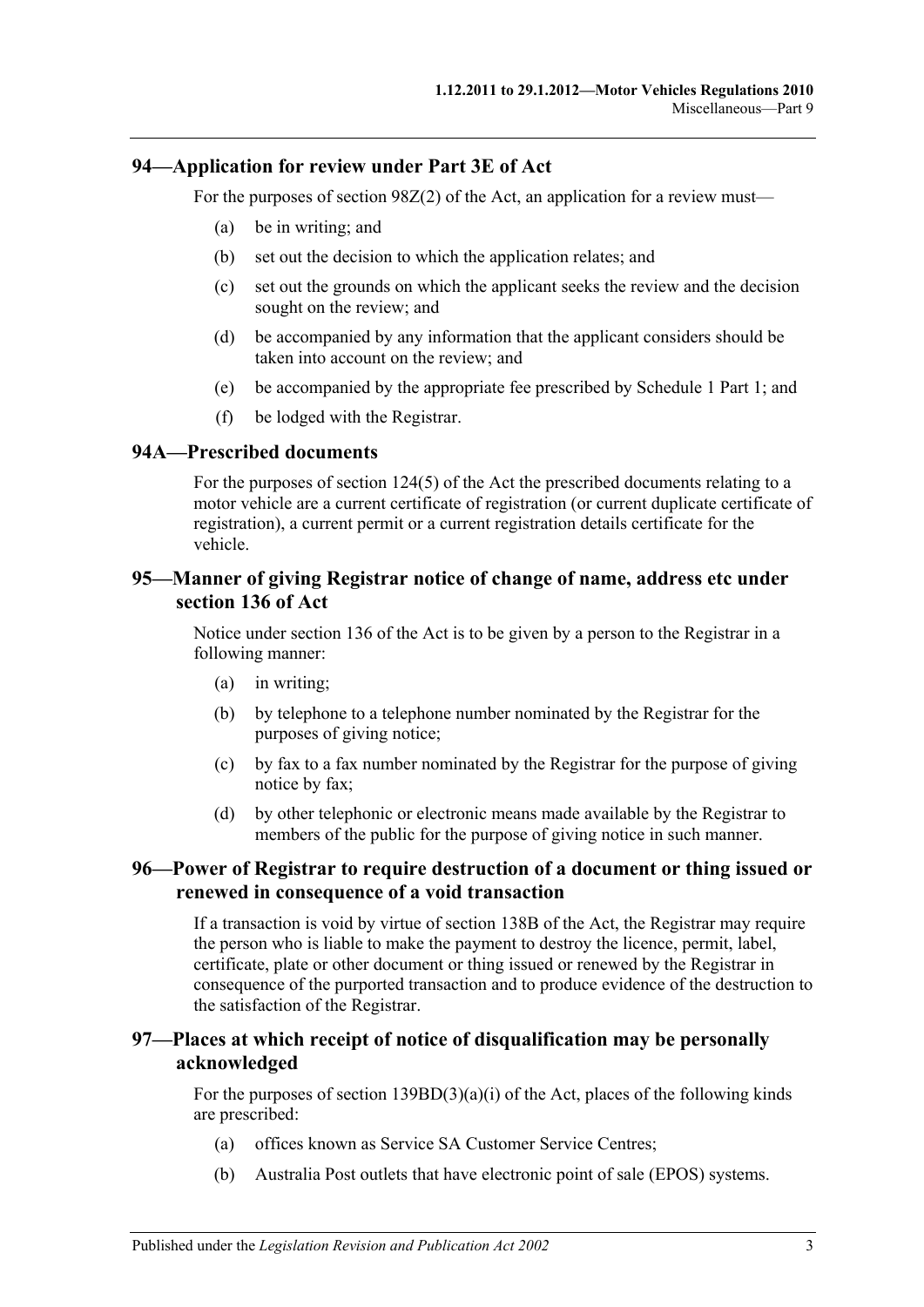#### **98—Guidelines for disclosure of information**

(1) In this regulation—

*Australian jurisdiction* means the Commonwealth or a State or Territory of the Commonwealth;

*confidential information* means information obtained in the administration of the Act or the *[Road Traffic Act](http://www.legislation.sa.gov.au/index.aspx?action=legref&type=act&legtitle=Road%20Traffic%20Act%201961) 1961*;

*personal information* means information pertaining to a natural person or body corporate;

#### *person concerned*—

- (a) in relation to personal information, means the natural person to whom the information pertains, or the body corporate to which the information pertains, as the case may be;
- (b) in relation to information relating to a motor vehicle, means the owner of the vehicle;

*registered security interest* has the same meaning as in the *[Goods Securities Act](http://www.legislation.sa.gov.au/index.aspx?action=legref&type=act&legtitle=Goods%20Securities%20Act%201986) 1986*.

- (2) Pursuant to section 139D(1)(f) of the Act, confidential information the disclosure of which is not authorised by a preceding paragraph of section 139D(1) may, subject to such conditions as the Registrar thinks fit, be disclosed in accordance with this regulation.
- (3) Personal information or information relating to a motor vehicle may be disclosed to a person other than the person concerned if the person concerned has been made aware, or is reasonably likely to be aware, that—
	- (a) the information is generally used for the purpose for which it is to be released; or
	- (b) the information is generally passed on to those persons or bodies to whom it is to be released.
- (4) Personal information or information relating to a motor vehicle may be disclosed to a person other than the person concerned if—
	- (a) the person making the disclosure believes on reasonable grounds that the disclosure is necessary to prevent or lessen a serious threat to the life or health of the person concerned or some other person; or
	- (b) the disclosure is reasonably necessary to protect the public revenue; or
	- (c) the disclosure is reasonably necessary to protect the interests of the Crown as an employer; or
	- (d) the disclosure is made to a public authority responsible under the law of another Australian jurisdiction for the registration of motor vehicles or the licensing of drivers of motor vehicles; or
	- (e) the disclosure is made to a public authority of an Australian jurisdiction—
		- (i) authorised under a law of that jurisdiction to obtain the information directly from the person concerned; or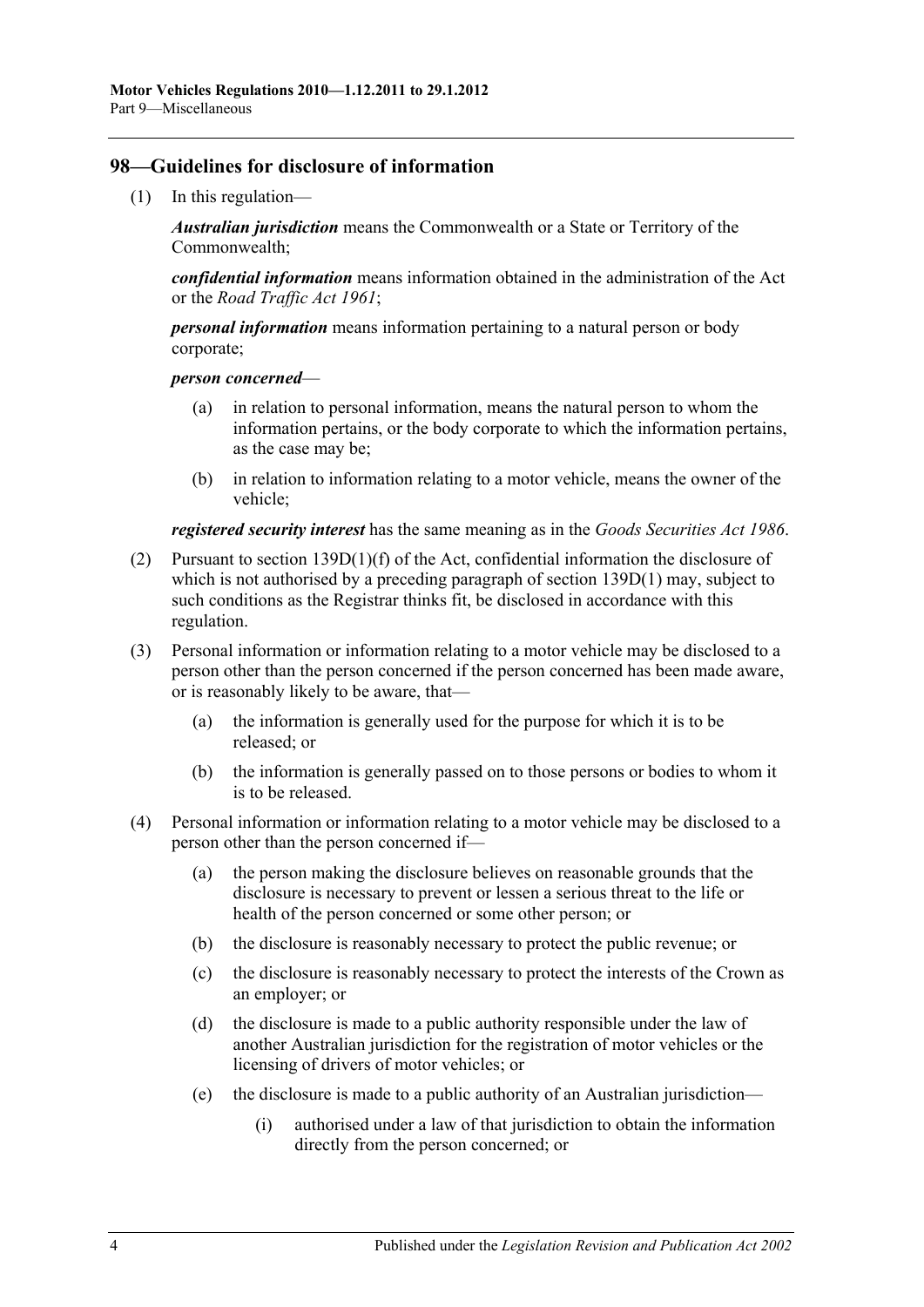- (ii) under an arrangement providing for the exchange of personal information; or
- (iii) to enable the authority to ascertain whether a motor vehicle has been abandoned; or
- (iv) to enable the authority to exercise or perform statutory powers or functions in relation to a motor vehicle that has been abandoned; or
- (v) in connection with the administration of either of the following Acts:
	- (A) the *[Harbors and Navigation Act](http://www.legislation.sa.gov.au/index.aspx?action=legref&type=act&legtitle=Harbors%20and%20Navigation%20Act%201993) 1993*;
	- (B) the *[Passenger Transport Act](http://www.legislation.sa.gov.au/index.aspx?action=legref&type=act&legtitle=Passenger%20Transport%20Act%201994) 1994*; or
- (f) the disclosure is made to Austroads Ltd; or
- (g) the disclosure is made to a person or body engaged in research related to road transport and the disclosure is made for the purposes of the research; or
- (h) the disclosure—
	- (i) consists of information other than medical information about the person concerned or information about that person's history of driving or driving-related offences; and
	- (ii) is made to—
		- (A) a person acting under a power of attorney granted by the person concerned; or
		- (B) a person acting under an authorisation signed by the person concerned; or
		- (C) a legal practitioner acting on behalf of the person concerned; or
		- (D) where the person is deceased—an executor or administrator of the deceased estate; or
		- (E) where the person becomes bankrupt—the registered trustee of the bankrupt estate.
- (5) If a health professional has furnished information about a person to the Registrar in pursuance of section 148(1) of the Act, the health professional may be informed of the action taken (if any) by the Registrar as a result of the information.
- (6) Any of the following information may be disclosed to any person:
	- (a) information comprised of statistical data that could not reasonably be expected to lead to the identification of any person to whom it pertains;
	- (b) whether a particular motor vehicle is registered;
	- (ba) the date on which the registration of a particular motor vehicle is due to expire;
	- (c) whether the registration of a particular motor vehicle has expired;
	- (ca) the date on which the registration of a particular motor vehicle expired;
	- (d) whether the registration of a particular motor vehicle has been suspended or cancelled;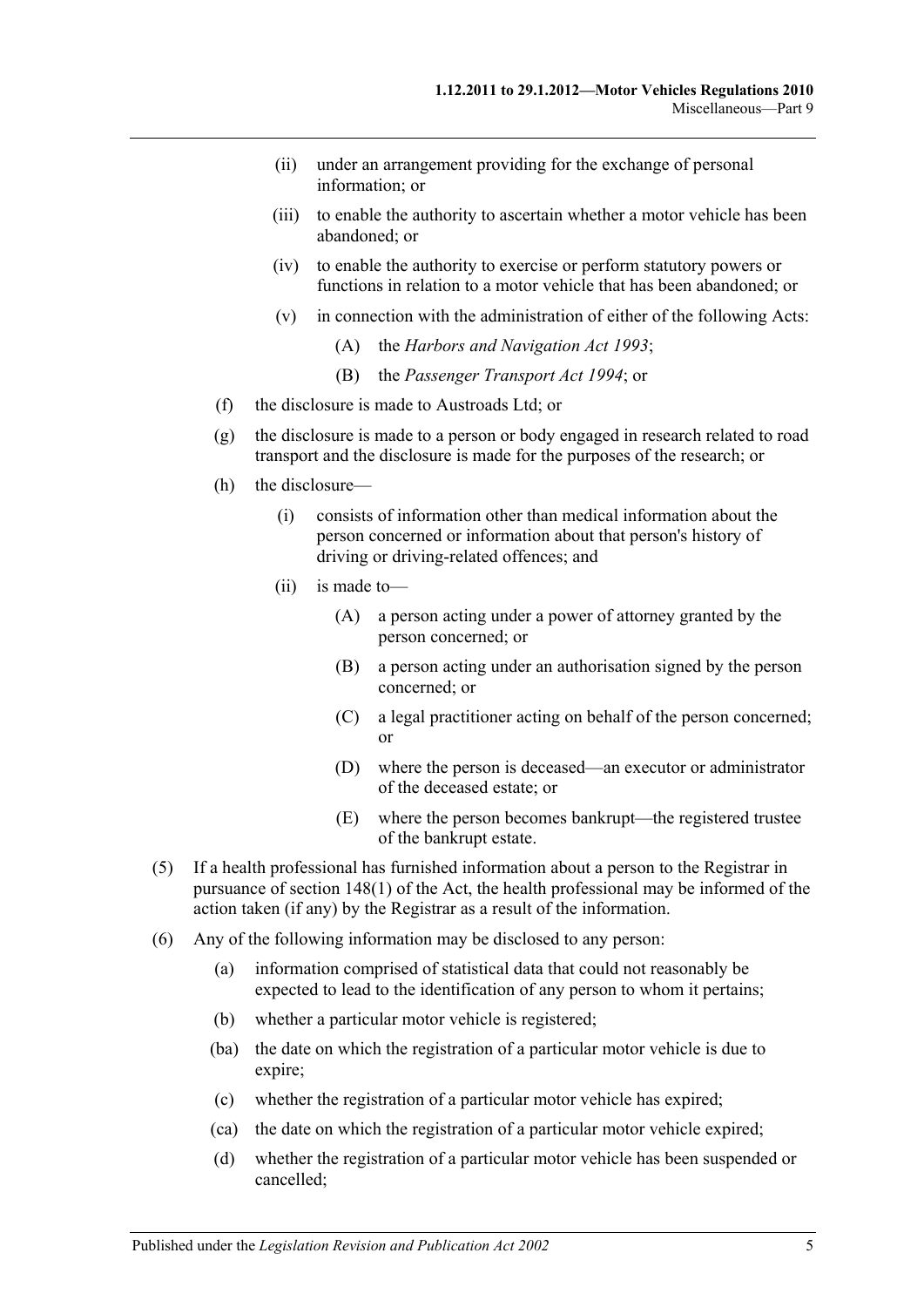- (e) whether a particular motor vehicle is, or has been, a written-off vehicle;
- (f) whether a particular motor vehicle that is, or has been, a written-off vehicle, is eligible for registration in the future;
- (g) whether a particular motor vehicle is recorded as stolen;
- (h) whether a particular motor vehicle is the subject of a current defect notice under section 145 of the *[Road Traffic Act](http://www.legislation.sa.gov.au/index.aspx?action=legref&type=act&legtitle=Road%20Traffic%20Act%201961) 1961*;
- (i) whether a particular number or number plate is the subject of an agreement under section 47A(4) of the Act and the commencement and expiry dates of any such agreement;
- (i) whether an agreement under section  $47A(4)$  of the Act relating to a particular number or number plate of a particular class provides for the assignment of rights conferred under the agreement and, if so, the nature of the assignment and details of any conditions imposed on the assignment.

#### **Example—**

An agreement under section 47A(4) may permit a particular number or number plate of a particular class to be transferred or sold to a person not party to the agreement. Such an assignment of the rights conferred under the agreement may, however, be subject to such conditions as may be specified by the Registrar in the agreement.

- (7) The name and address of the registered owner of a motor vehicle may be disclosed—
	- (a) to the manufacturer of the vehicle for the purposes of a safety-related recall of vehicles; or
	- (b) to a legal practitioner or insurer, or an investigation agent acting on behalf of a legal practitioner or insurer, where the information is required to identify the registered owner of a vehicle involved in an accident; or
	- (c) to a person who holds a registered security interest in the vehicle; or
	- (d) to a person who has obtained a judgment in a court, or a legal practitioner acting on behalf of such a person, where the information is reasonably required to enforce the judgment and the judgment contains reference to property in the ownership or possession of the registered owner of the vehicle.
- <span id="page-65-0"></span>(8) Information relating to a motor vehicle (not including personal information) may be disclosed in accordance with a contract entered into by the Minister under which the Minister agrees to provide such information for commercial use by a person or body that is a party to that contract.
- (9) Information sufficient to confirm the identity of a motor vehicle (such as the make, model and colour of the vehicle) may be disclosed to a person who is seeking disclosure of confidential information relating to that vehicle.

## **99—Corresponding laws declared for purposes of section 141(2) of Act**

For the purposes of section 141(2) of the Act, the following laws are declared to be corresponding laws:

- (a) the *Motor Vehicles Act* of the Northern Territory;
- (b) the *Road Safety Act 1986* of Victoria;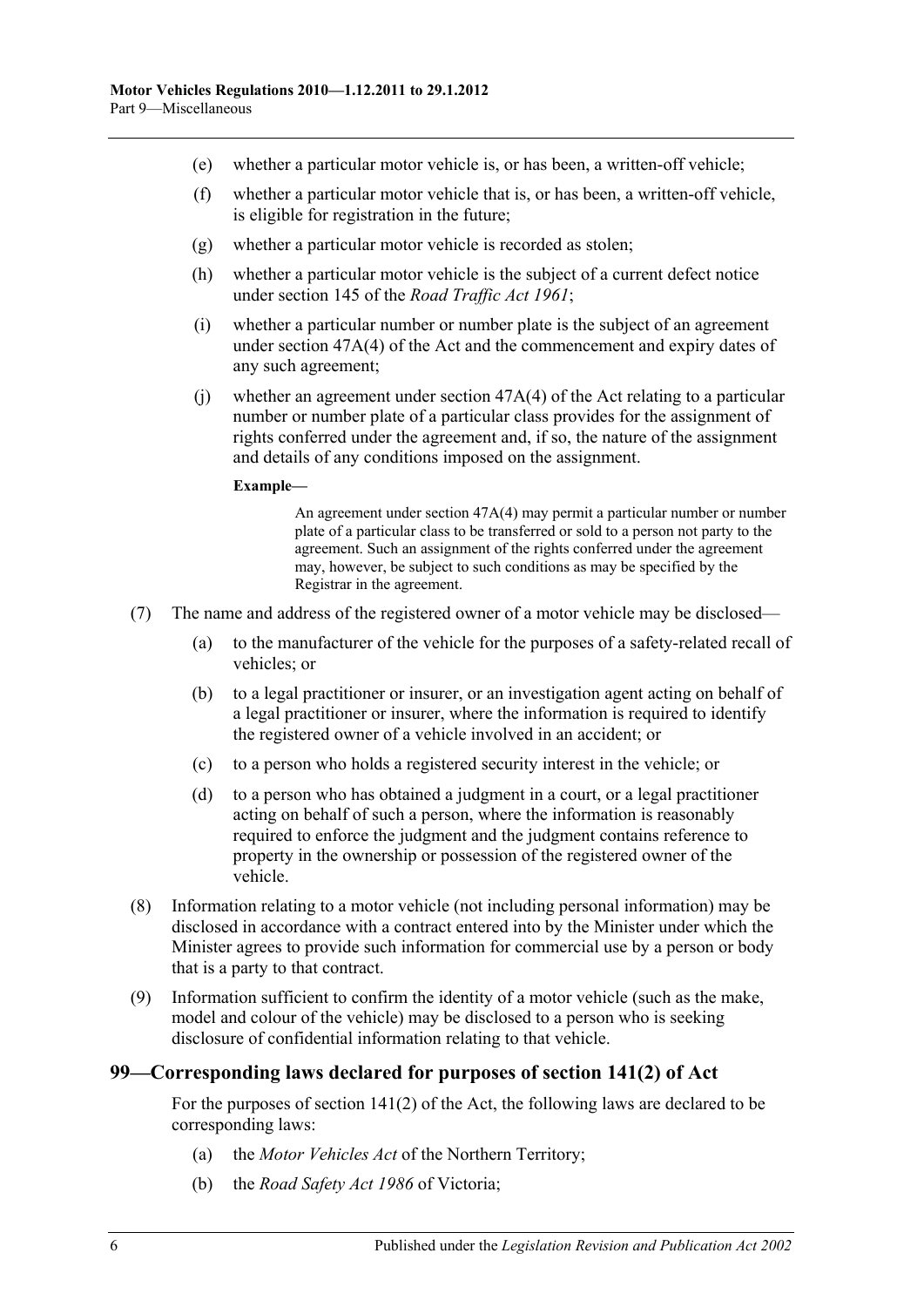- (c) the *Road Traffic Act 1974* of Western Australia;
- (d) the *Road Transport (Driver Licensing) Act 1998* of New South Wales;
- (e) the *Road Transport (Driver Licensing) Act 1999* of the Australian Capital Territory;
- (f) the *Road Transport (Vehicle Registration) Act 1997* of New South Wales;
- (g) the *Road Transport (Vehicle Registration) Act 1999* of the Australian Capital Territory;
- (h) the *Transport Operations (Road Use Management) Act 1995* of Queensland;
- (i) the *Vehicle and Traffic Act 1999* of Tasmania.

#### **99A—Prescribed form of notice for Schedule 1 clause 3**

For the purposes of Schedule 1 clause 3 of the Act, a notice that accompanies an expiation notice, expiation reminder notice or summons must be in the form set out in Schedule 4 of the *[Road Traffic \(Miscellaneous\) Regulations](http://www.legislation.sa.gov.au/index.aspx?action=legref&type=subordleg&legtitle=Road%20Traffic%20(Miscellaneous)%20Regulations%201999) 1999* and contain the information and instructions set out in that form.

#### **100—Expiation of alleged offences**

- (1) The expiation fees set out in [Schedule 5](#page-96-0) are fixed for alleged offences against the Act or these regulations specified in that Schedule.
- (2) Text set out in italic type under a heading in [Schedule 5](#page-96-0) commencing with the words "Description of offence" is a description for convenience purposes only and is not to be taken to define the offence for which a particular amount is fixed as the expiation fee.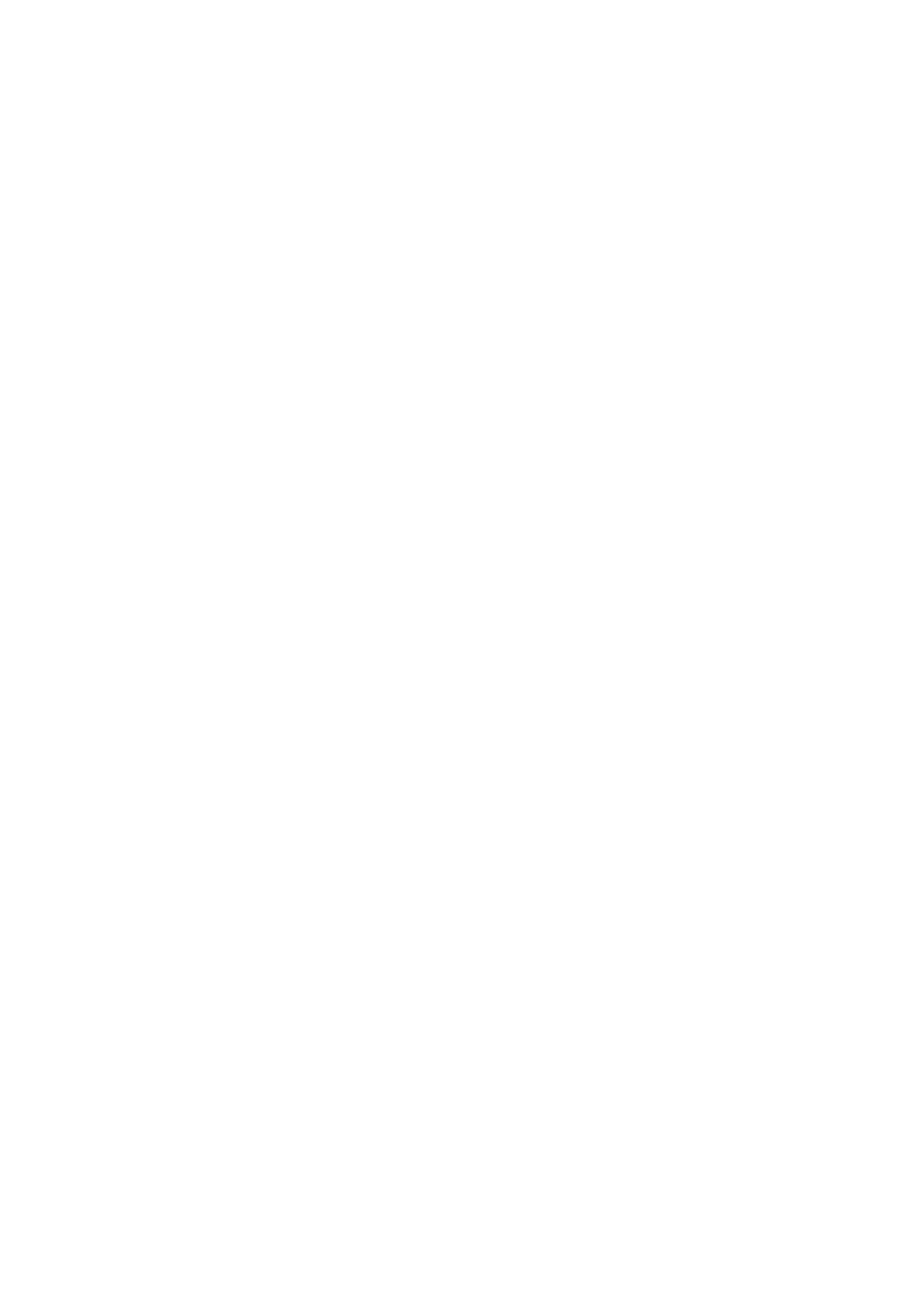# <span id="page-68-0"></span>**Schedule 1—Fees Part 1—Fees under** *Motor Vehicles Act 1959* **and these regulations**

#### **1—Interpretation**

In this Part—

*emergency response vehicle* has the same meaning as in [regulation](#page-13-1) 15;

*government authorised examiner* means an authorised examiner who is—

- (a) a police officer; or
- (b) an employee in the Transport Department; or
- (c) a person appointed as an authorised examiner by some public authority and approved by the Registrar;

*level 1 fee* means an administration fee of \$7.00;

*level 2 fee* means an administration fee of \$17.00;

*level 3 fee* means an administration fee of \$22.00;

*special purpose vehicle (type O)* has the same meaning as in the *[Motor](http://www.legislation.sa.gov.au/index.aspx?action=legref&type=subordleg&legtitle=Motor%20Vehicles%20(National%20Heavy%20Vehicles%20Registration%20Fees)%20Regulations%202008)  [Vehicles \(National Heavy Vehicles Registration Fees\) Regulations](http://www.legislation.sa.gov.au/index.aspx?action=legref&type=subordleg&legtitle=Motor%20Vehicles%20(National%20Heavy%20Vehicles%20Registration%20Fees)%20Regulations%202008) 2008*;

*special purpose vehicle (type T)* has the same meaning as in the *[Motor](http://www.legislation.sa.gov.au/index.aspx?action=legref&type=subordleg&legtitle=Motor%20Vehicles%20(National%20Heavy%20Vehicles%20Registration%20Fees)%20Regulations%202008)  [Vehicles \(National Heavy Vehicles Registration Fees\) Regulations](http://www.legislation.sa.gov.au/index.aspx?action=legref&type=subordleg&legtitle=Motor%20Vehicles%20(National%20Heavy%20Vehicles%20Registration%20Fees)%20Regulations%202008) 2008*;

*Transport Department premises*, in relation to an examination of a motor vehicle for the purposes of section 139(1)(ab)(iii) of the Act, includes a place specified under section  $139(1)(d)$  of the Act at which the motor vehicle is required to be produced for the purpose of the examination;

*truck (type 1)* has the same meaning as in the *[Motor Vehicles \(National Heavy](http://www.legislation.sa.gov.au/index.aspx?action=legref&type=subordleg&legtitle=Motor%20Vehicles%20(National%20Heavy%20Vehicles%20Registration%20Fees)%20Regulations%202008)  [Vehicles Registration Fees\) Regulations](http://www.legislation.sa.gov.au/index.aspx?action=legref&type=subordleg&legtitle=Motor%20Vehicles%20(National%20Heavy%20Vehicles%20Registration%20Fees)%20Regulations%202008) 2008*.

#### **2—Registration (section 24 of Act)**

- (1) For registration of a heavy vehicle under section 24 of the Act for a period of 12 months—the fee prescribed by, or determined in accordance with, the *[Motor Vehicles \(National Heavy Vehicles Registration Fees\)](http://www.legislation.sa.gov.au/index.aspx?action=legref&type=subordleg&legtitle=Motor%20Vehicles%20(National%20Heavy%20Vehicles%20Registration%20Fees)%20Regulations%202008)  [Regulations](http://www.legislation.sa.gov.au/index.aspx?action=legref&type=subordleg&legtitle=Motor%20Vehicles%20(National%20Heavy%20Vehicles%20Registration%20Fees)%20Regulations%202008) 2008*.
- (2) For registration of a motor vehicle (other than a heavy vehicle) under section 24 of the Act for a period of 12 months—

| (a) | a motor bike                                                                                                                         |                             | \$35.00  |
|-----|--------------------------------------------------------------------------------------------------------------------------------------|-----------------------------|----------|
| (b) | a trailer                                                                                                                            | \$62.00                     |          |
| (c) | a motor vehicle propelled other than by an internal combustion<br>engine                                                             |                             |          |
| (d) |                                                                                                                                      | a commercial motor vehicle— |          |
|     | if the unladen mass of the vehicle does not exceed 1 000 kg and<br>(i)<br>the vehicle is propelled by an internal combustion engine— |                             |          |
|     | (A)                                                                                                                                  | having 4 cylinders or less  | \$106.00 |
|     | (B)                                                                                                                                  | having 5 or 6 cylinders     | \$217.00 |
|     | (C)                                                                                                                                  | having 7 or more cylinders  | \$314.00 |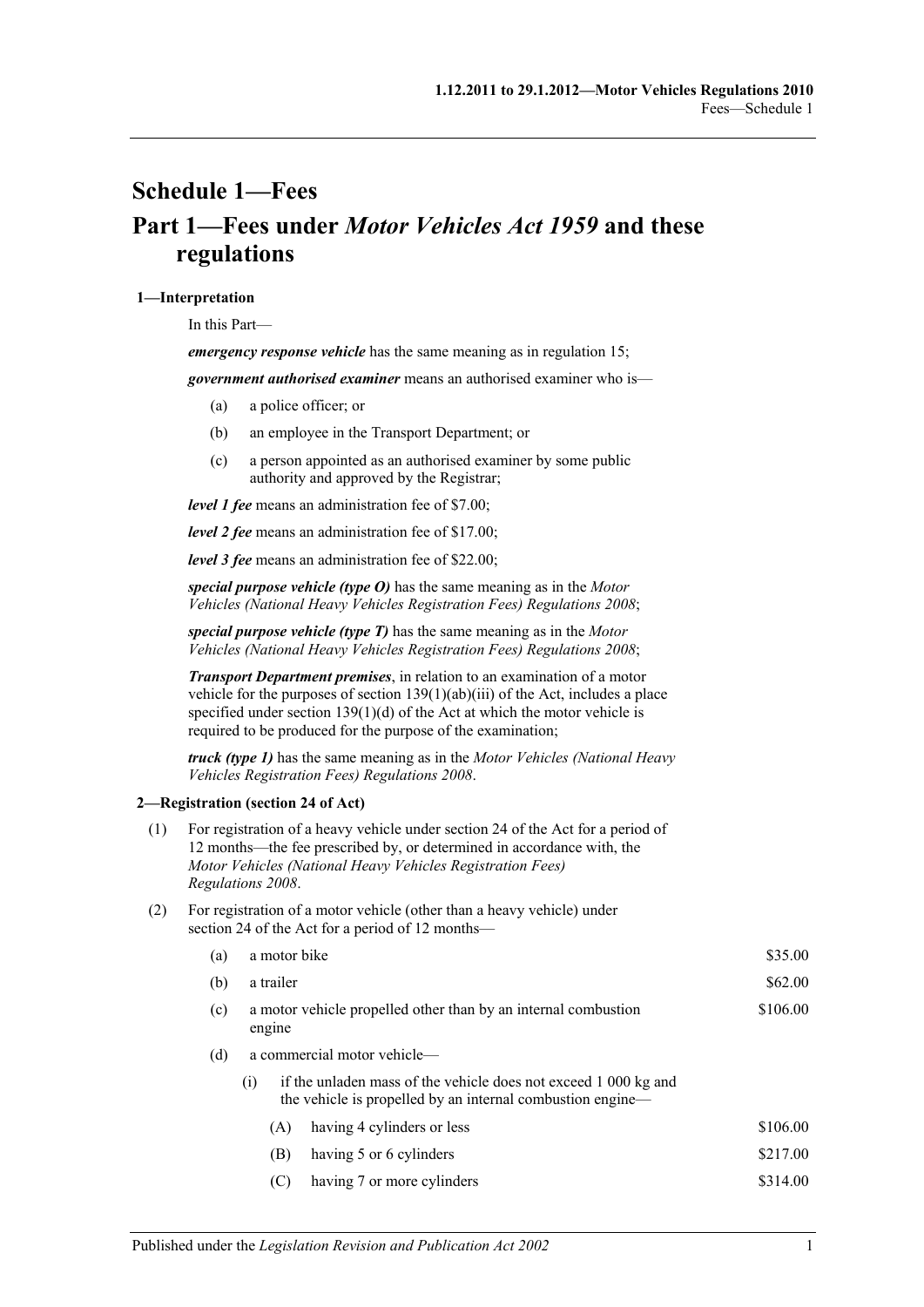|     |                                                                                                                                                        | (ii)  | if the unladen mass of the vehicle exceeds 1 000 kg but does<br>not exceed 1 500 kg                                                                                                                                                                                                                                 | \$234.00    |  |
|-----|--------------------------------------------------------------------------------------------------------------------------------------------------------|-------|---------------------------------------------------------------------------------------------------------------------------------------------------------------------------------------------------------------------------------------------------------------------------------------------------------------------|-------------|--|
|     |                                                                                                                                                        | (iii) | if the unladen mass of the vehicle exceeds 1 500 kg                                                                                                                                                                                                                                                                 | \$400.00    |  |
|     | (e)                                                                                                                                                    |       | a motor vehicle (other than a vehicle referred to in paragraphs (a)<br>to $(d)$ ) propelled by an internal combustion engine—                                                                                                                                                                                       |             |  |
|     |                                                                                                                                                        | (i)   | having 4 cylinders or less                                                                                                                                                                                                                                                                                          | \$106.00    |  |
|     |                                                                                                                                                        | (ii)  | having 5 or 6 cylinders                                                                                                                                                                                                                                                                                             | \$217.00    |  |
|     |                                                                                                                                                        | (iii) | having 7 or more cylinders                                                                                                                                                                                                                                                                                          | \$314.00    |  |
| (3) | The registration fee payable for the registration of a motor vehicle under<br>section 24 of the Act for a period of less than 12 months is as follows: |       |                                                                                                                                                                                                                                                                                                                     |             |  |
|     | (a)                                                                                                                                                    |       | in the case of a registration for $1, 2$ or $3$ quarters—a fee equal to the<br>product of the number of quarters for which the vehicle is to be<br>registered multiplied by 1 quarter of the fee that would be payable<br>for registration of the vehicle for 12 months;                                            |             |  |
|     | (b)                                                                                                                                                    |       | in any other case—a fee equal to the product of the number of days<br>for which the vehicle is to be registered multiplied by<br>one three hundred and sixty fifth of the fee that would be payable<br>for registration of the vehicle for 12 months.                                                               |             |  |
| (4) | Administration fee (payable in addition to the registration fee) for-                                                                                  |       |                                                                                                                                                                                                                                                                                                                     |             |  |
|     | (a)                                                                                                                                                    |       | initial registration or re-registration of a motor vehicle under<br>section 24 of the Act                                                                                                                                                                                                                           | level 3 fee |  |
|     | (b)                                                                                                                                                    | Act   | renewal of registration of a motor vehicle under section 24 of the                                                                                                                                                                                                                                                  | level 1 fee |  |
| (5) | of the Act for-                                                                                                                                        |       | Surcharge (payable in addition to the registration fee and administration fee)<br>for registration or renewal of registration of a motor vehicle under section 24                                                                                                                                                   |             |  |
|     | (a)                                                                                                                                                    |       | less than 6 months—a fee equal to 5.625% of the registration fee;                                                                                                                                                                                                                                                   |             |  |
|     | (b)                                                                                                                                                    |       | 6 months or more but less than 9 months—a fee equal to 3.75% of<br>the registration fee;                                                                                                                                                                                                                            |             |  |
|     | (c)                                                                                                                                                    |       | 9 months or more but less than 12 months—a fee equal to 1.875%<br>of the registration fee.                                                                                                                                                                                                                          |             |  |
|     |                                                                                                                                                        |       | 3-Conditional registration (section 25 of Act)                                                                                                                                                                                                                                                                      |             |  |
| (1) |                                                                                                                                                        |       | For registration of a motor vehicle under section 25 of the Act-                                                                                                                                                                                                                                                    |             |  |
|     | (a)                                                                                                                                                    |       | in the case of-                                                                                                                                                                                                                                                                                                     |             |  |
|     |                                                                                                                                                        | (i)   | a heavy vehicle that is a special purpose vehicle (type O); or                                                                                                                                                                                                                                                      |             |  |
|     |                                                                                                                                                        | (ii)  | a heavy vehicle that is a special purpose vehicle (type T) (other<br>than an emergency response vehicle or a vehicle that is used<br>principally for the purpose of fire fighting and is fitted with fire<br>fighting equipment),                                                                                   |             |  |
|     |                                                                                                                                                        |       | a fee equal to the product of the number of quarters for which the<br>vehicle is to be registered multiplied by 1 quarter of the amount that<br>would be the registration fee for registration of the vehicle under<br>section 24 of the Act for the financial year in which the registration<br>is to take effect; |             |  |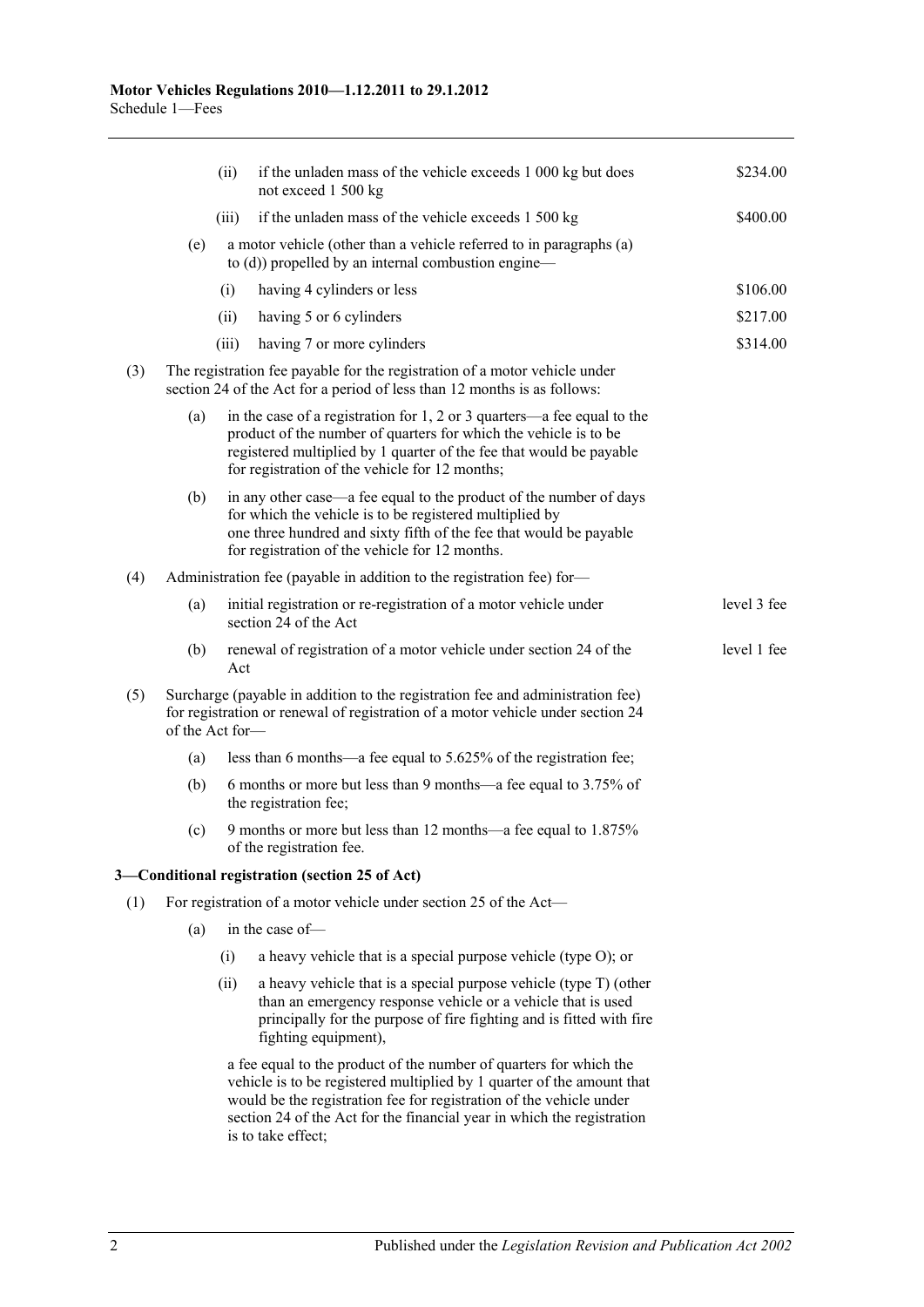|     | (b)                                                                                                                                                                        | in the case of a heavy vehicle that is a road train, B-double or a<br>vehicle of a class referred to in regulation $19(f)$ —a fee equal to the<br>registration fee that would be payable for registration of the vehicle<br>under section 24 of the Act;                                          |             |
|-----|----------------------------------------------------------------------------------------------------------------------------------------------------------------------------|---------------------------------------------------------------------------------------------------------------------------------------------------------------------------------------------------------------------------------------------------------------------------------------------------|-------------|
|     | (c)                                                                                                                                                                        | in any other case—no fee.                                                                                                                                                                                                                                                                         |             |
| (2) | Administration fee (payable whether or not a registration fee is payable under<br>subclause $(1)$ ) for registration of a motor vehicle under section 25 of the<br>$Act$ — |                                                                                                                                                                                                                                                                                                   |             |
|     | (a)                                                                                                                                                                        | initial registration or re-registration of a motor vehicle                                                                                                                                                                                                                                        | level 3 fee |
|     | (b)                                                                                                                                                                        | renewal of registration of a motor vehicle                                                                                                                                                                                                                                                        | level 1 fee |
| (3) |                                                                                                                                                                            | If a registration fee is payable for the registration of a motor vehicle under<br>section 25 of the Act and the period of registration is less than 12 months, a<br>surcharge of the amount prescribed in clause $2(5)$ is payable in addition to the<br>registration fee and administration fee. |             |
|     |                                                                                                                                                                            | 4-Transfer of registration                                                                                                                                                                                                                                                                        |             |
| (1) |                                                                                                                                                                            | Administration fee for transfer of the registration of a motor vehicle                                                                                                                                                                                                                            | level 3 fee |
| (2) |                                                                                                                                                                            | Additional fee for late payment of the fee prescribed in subclause (1)                                                                                                                                                                                                                            | \$73.00     |
|     |                                                                                                                                                                            | 5-Cancellation of registration                                                                                                                                                                                                                                                                    |             |
|     |                                                                                                                                                                            | Administration fee for cancellation of the registration of a motor vehicle                                                                                                                                                                                                                        | level 2 fee |
|     |                                                                                                                                                                            | 6-Duplicate certificates of registration and registration labels                                                                                                                                                                                                                                  |             |
|     |                                                                                                                                                                            | Administration fee for the issue of a duplicate certificate of registration or<br>duplicate registration label                                                                                                                                                                                    | level 2 fee |
|     |                                                                                                                                                                            | 6A-Registration details certificate                                                                                                                                                                                                                                                               |             |
|     |                                                                                                                                                                            | Administration fee for the issue of a registration details certificate (when<br>issued on application by the owner of the motor vehicle)                                                                                                                                                          | level 2 fee |
|     |                                                                                                                                                                            | 7-Permit to drive an unregistered motor vehicle                                                                                                                                                                                                                                                   |             |
|     |                                                                                                                                                                            | Administration fee for the issue of-                                                                                                                                                                                                                                                              |             |
|     | (a)                                                                                                                                                                        | a permit under section $16(1)(c)(i)$ of the Act                                                                                                                                                                                                                                                   | level 1 fee |
|     | (b)                                                                                                                                                                        | a permit under section $16(1)(c)(ii)$ of the Act                                                                                                                                                                                                                                                  | level 3 fee |
|     |                                                                                                                                                                            | 8-Duplicate permit to drive an unregistered motor vehicle                                                                                                                                                                                                                                         |             |
|     | the Act                                                                                                                                                                    | Administration fee for the issue of a duplicate permit under section $16(12)$ of                                                                                                                                                                                                                  | level 2 fee |
|     |                                                                                                                                                                            | 9-Temporary configuration certificate for heavy vehicle                                                                                                                                                                                                                                           |             |
|     | heavy vehicle                                                                                                                                                              | Administration fee for the issue of a temporary configuration certificate for a                                                                                                                                                                                                                   | level 3 fee |
|     |                                                                                                                                                                            | 10-Duplicate temporary configuration certificate for heavy vehicle                                                                                                                                                                                                                                |             |
|     |                                                                                                                                                                            | Administration fee for the issue of a duplicate temporary configuration<br>certificate for a heavy vehicle                                                                                                                                                                                        | level 2 fee |
|     | 11-Number allotment                                                                                                                                                        |                                                                                                                                                                                                                                                                                                   |             |
|     |                                                                                                                                                                            | Administration fee for variation or amendment of the number allotted to a<br>motor vehicle (per vehicle)                                                                                                                                                                                          | level 3 fee |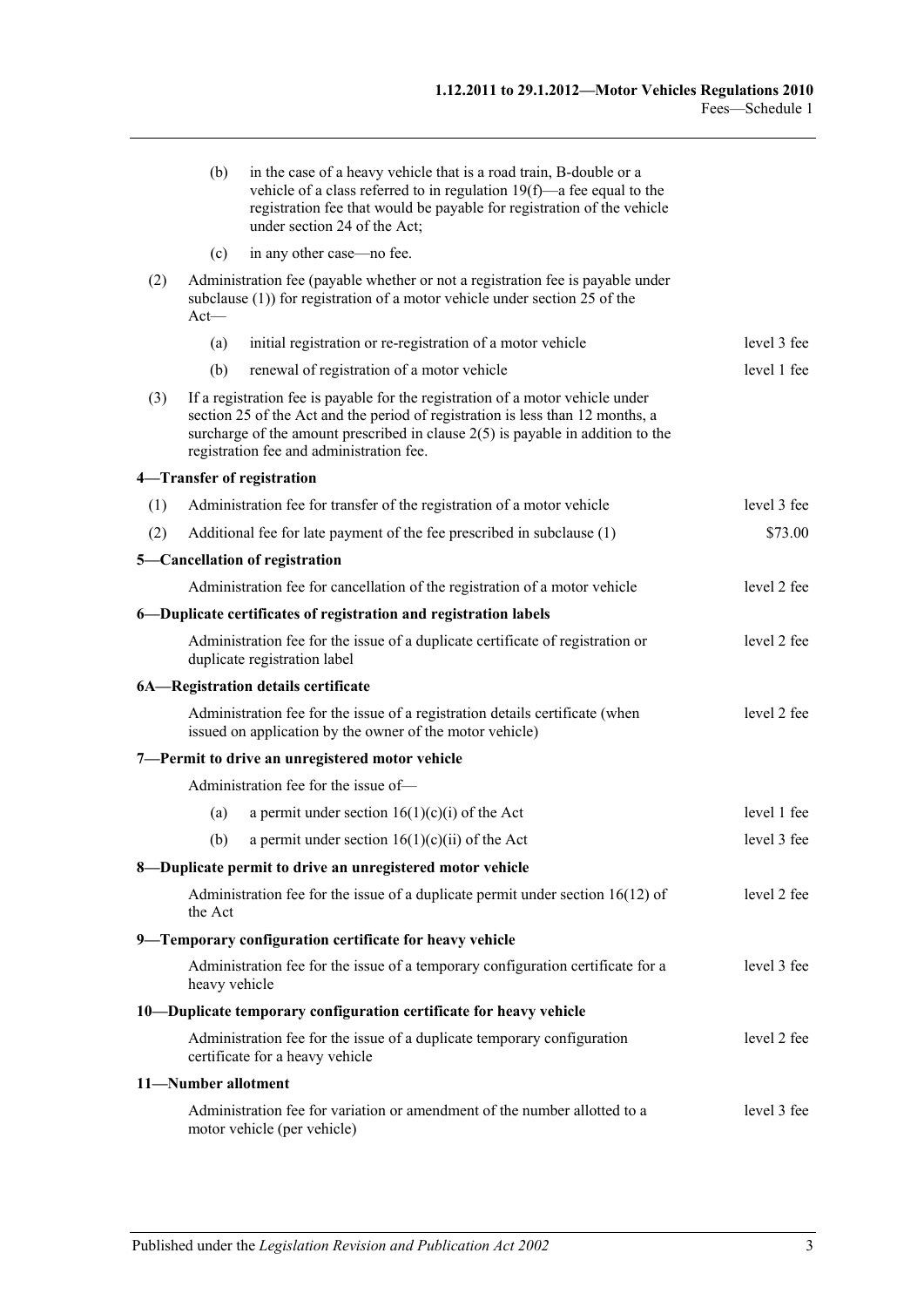#### **12—Number plates**

| (1) | Administration fee for the issue or replacement of a single number plate, a<br>pair of number plates or a supplementary number plate for a bike rack |                                                                                                                                                                                                                                                                                                                                                                                               |             |  |  |
|-----|------------------------------------------------------------------------------------------------------------------------------------------------------|-----------------------------------------------------------------------------------------------------------------------------------------------------------------------------------------------------------------------------------------------------------------------------------------------------------------------------------------------------------------------------------------------|-------------|--|--|
| (2) | Administration fee (payable in addition to the fee prescribed in subclause (1))<br>level 2 fee<br>for postal delivery of a number plate or plates    |                                                                                                                                                                                                                                                                                                                                                                                               |             |  |  |
|     |                                                                                                                                                      | 13-Issue or reissue of trade plate                                                                                                                                                                                                                                                                                                                                                            |             |  |  |
| (1) | For the issue or reissue of a trade plate—                                                                                                           |                                                                                                                                                                                                                                                                                                                                                                                               |             |  |  |
|     | (a)                                                                                                                                                  | in respect of a motor vehicle that has a gross vehicle mass exceeding<br>4 500 kg (other than a special purpose vehicle) ( <i>Category A</i> )—an<br>annual fee of an amount equal to the fee that would be payable for<br>registration for 12 months of a heavy vehicle that is a truck (type 1)<br>with 2 axles and a gross vehicle mass exceeding 4 500 kg but not<br>exceeding 12 000 kg; |             |  |  |
|     | (b)                                                                                                                                                  | in respect of a motor vehicle that has a gross vehicle mass not<br>exceeding 4 500 kg (other than a motor bike, trailer or special<br>purpose vehicle) ( <i>Category B</i> )—an annual fee of an amount equal to<br>the fee that would be payable for registration for 12 months of a<br>motor vehicle referred to in clause $2(2)(d)(i)$ or $2(2)(e)$ that has 7 or<br>more cylinders;       |             |  |  |
|     | (c)                                                                                                                                                  | in respect of a motor bike ( <i>Category C</i> )—an annual fee of an<br>amount equal to the fee that would be payable for registration for<br>12 months of a motor bike;                                                                                                                                                                                                                      |             |  |  |
|     | (d)                                                                                                                                                  | in respect of a trailer that has a gross vehicle mass not<br>exceeding 4 500 kg ( <i>Category D</i> )—an annual fee of an amount<br>equal to the fee that would be payable for registration for 12 months<br>of a trailer;                                                                                                                                                                    |             |  |  |
|     | (e)                                                                                                                                                  | in respect of a special purpose vehicle ( <i>Category E</i> )—no fee.                                                                                                                                                                                                                                                                                                                         |             |  |  |
|     |                                                                                                                                                      | If an application for the issue or reissue of a trade plate relates to more than<br>1 category of vehicle such that more than 1 fee becomes payable, then only<br>the highest fee must be paid.                                                                                                                                                                                               |             |  |  |
| (2) | Administration fees (payable in addition to the fee prescribed in<br>subclause $(1)$ )—                                                              |                                                                                                                                                                                                                                                                                                                                                                                               |             |  |  |
|     | (a)                                                                                                                                                  | on application for the issue of a trade plate                                                                                                                                                                                                                                                                                                                                                 | level 3 fee |  |  |
|     |                                                                                                                                                      | (b) for allocation of a trade plate number on the issue of a trade plate<br>(per plate)                                                                                                                                                                                                                                                                                                       | level 2 fee |  |  |
| (3) |                                                                                                                                                      | Administration fee (payable in addition to the fee prescribed in subclause $(1)$ )<br>on application for the reissue of a trade plate                                                                                                                                                                                                                                                         | level 1 fee |  |  |
|     |                                                                                                                                                      | 14-Supply of trade plate by Registrar                                                                                                                                                                                                                                                                                                                                                         |             |  |  |
|     |                                                                                                                                                      | Administration fee for the supply of a trade plate by the Registrar                                                                                                                                                                                                                                                                                                                           | level 3 fee |  |  |
|     |                                                                                                                                                      | 15-Issue of replacement trade plate                                                                                                                                                                                                                                                                                                                                                           |             |  |  |
|     | lost trade plate                                                                                                                                     | Administration fee on application for the issue of a new trade plate in lieu of a                                                                                                                                                                                                                                                                                                             | level 2 fee |  |  |
|     |                                                                                                                                                      | 16—Duplicate trade plate label or certificate of issue of trade plate                                                                                                                                                                                                                                                                                                                         |             |  |  |
|     | level 2 fee<br>Administration fee for the issue of a duplicate trade plate label or duplicate<br>certificate of issue of a trade plate               |                                                                                                                                                                                                                                                                                                                                                                                               |             |  |  |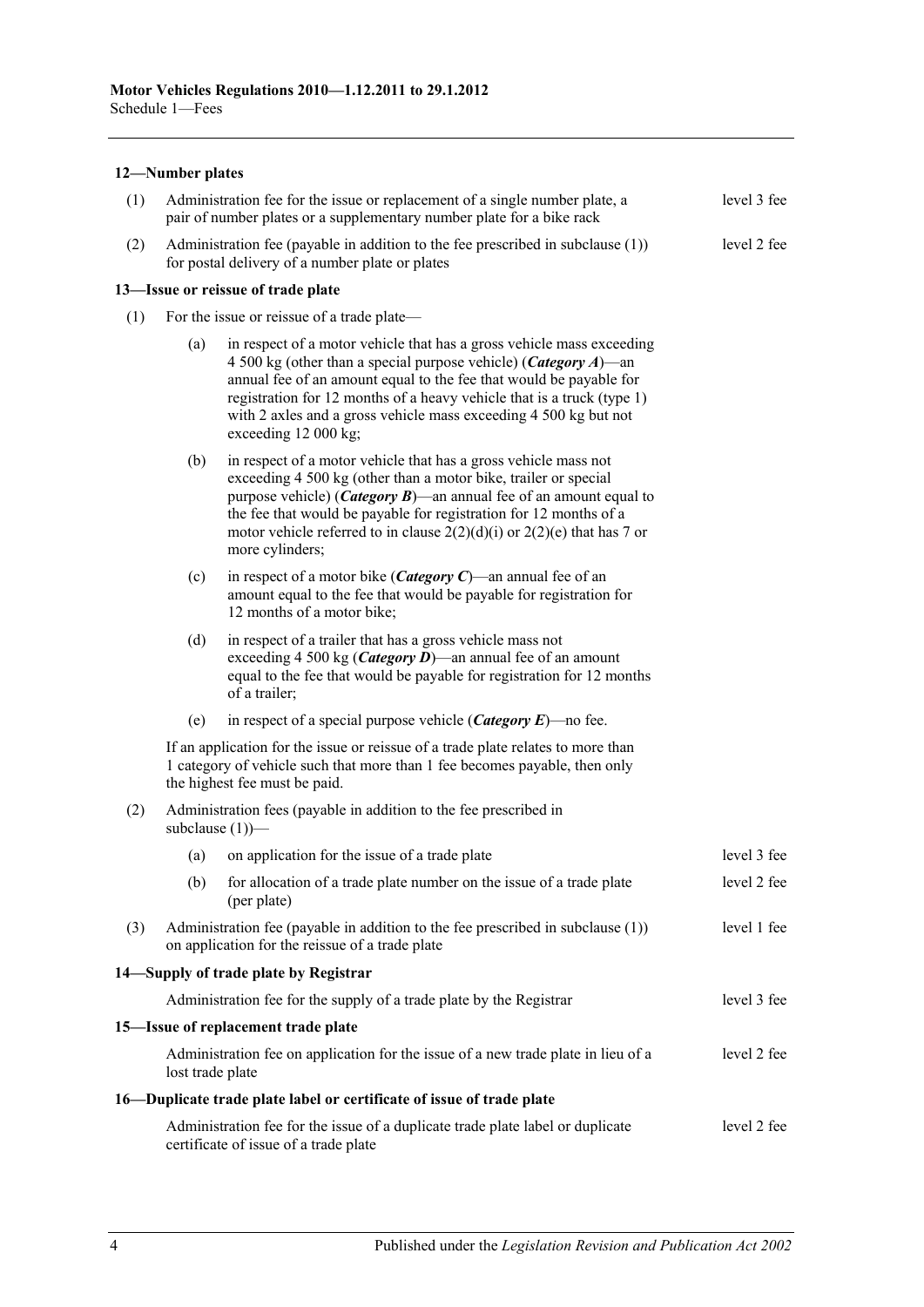|     | 17-Trade plate transfer                                                                                                                                                                                                           |             |                                                                                                                                                                                                                                                                                                                                                                                                     |             |
|-----|-----------------------------------------------------------------------------------------------------------------------------------------------------------------------------------------------------------------------------------|-------------|-----------------------------------------------------------------------------------------------------------------------------------------------------------------------------------------------------------------------------------------------------------------------------------------------------------------------------------------------------------------------------------------------------|-------------|
|     |                                                                                                                                                                                                                                   |             | Administration fee payable on application for the transfer of a trade plate                                                                                                                                                                                                                                                                                                                         | level 3 fee |
|     | 18-Trade plate surrender                                                                                                                                                                                                          |             |                                                                                                                                                                                                                                                                                                                                                                                                     |             |
|     | Administration fee payable on surrender of a trade plate under section $70(5)$<br>of the Act                                                                                                                                      | level 2 fee |                                                                                                                                                                                                                                                                                                                                                                                                     |             |
|     | 19-Driver's licences                                                                                                                                                                                                              |             |                                                                                                                                                                                                                                                                                                                                                                                                     |             |
| (1) | For the issue or renewal of a driver's licence—                                                                                                                                                                                   |             |                                                                                                                                                                                                                                                                                                                                                                                                     |             |
|     | (a)                                                                                                                                                                                                                               |             | where the applicant is a person who as a result of his or her service<br>in a naval, military or air force of Her Majesty-                                                                                                                                                                                                                                                                          | \$18.50     |
|     |                                                                                                                                                                                                                                   | (i)         | is totally or permanently incapacitated; or                                                                                                                                                                                                                                                                                                                                                         |             |
|     |                                                                                                                                                                                                                                   | (ii)        | has lost a leg or foot; or                                                                                                                                                                                                                                                                                                                                                                          |             |
|     |                                                                                                                                                                                                                                   | (iii)       | receives under the law of the Commonwealth relating to<br>repatriation a pension at the rate for total incapacity or a<br>pension granted by reason of impairment of his or her power of<br>locomotion at the rate of not less than 70% of the rate for total<br>incapacity (per year);                                                                                                             |             |
|     | (b)                                                                                                                                                                                                                               |             | where the applicant is a concession card holder (per year)                                                                                                                                                                                                                                                                                                                                          | \$18.50     |
|     | (c)                                                                                                                                                                                                                               |             | in any other case (per year)                                                                                                                                                                                                                                                                                                                                                                        | \$37.00     |
| (2) | The licence fee for a driver's licence issued or renewed for a period other than<br>for full years is 1 quarter of the annual licence fee for each complete 3 months<br>of the period for which the licence is issued or renewed. |             |                                                                                                                                                                                                                                                                                                                                                                                                     |             |
| (3) | $If$ —                                                                                                                                                                                                                            |             |                                                                                                                                                                                                                                                                                                                                                                                                     |             |
|     | (a)                                                                                                                                                                                                                               |             | a person ceases to be a concession card holder; and                                                                                                                                                                                                                                                                                                                                                 |             |
|     | (b)                                                                                                                                                                                                                               |             | the person holds a driver's licence that was issued or renewed on<br>payment of a reduced fee,                                                                                                                                                                                                                                                                                                      |             |
|     |                                                                                                                                                                                                                                   |             | the person must pay an additional fee of an amount that is equal to the<br>difference between-                                                                                                                                                                                                                                                                                                      |             |
|     | (c)                                                                                                                                                                                                                               |             | the amount obtained by multiplying the number of complete<br>3 month periods in the unexpired period of the licence by 1 quarter<br>of the annual fee paid for the issue or renewal of the licence; and                                                                                                                                                                                             |             |
|     | (d)                                                                                                                                                                                                                               |             | the amount obtained by multiplying the number of complete<br>3 month periods in the unexpired period of the licence by 1 quarter<br>of the annual fee that would have been payable for the issue or<br>renewal of the licence if the person had not been a concession card<br>holder.                                                                                                               |             |
| (4) | For the purposes of subclause $(3)$ , the unexpired period of the licence<br>commences on the day on which the person ceases to be a concession card<br>holder.                                                                   |             |                                                                                                                                                                                                                                                                                                                                                                                                     |             |
| (5) | Administration fee (payable in addition to the licence fee) for the issue or<br>renewal of a driver's licence                                                                                                                     |             |                                                                                                                                                                                                                                                                                                                                                                                                     | level 2 fee |
| (6) | licence                                                                                                                                                                                                                           |             | Administration fee (payable in addition to the fee prescribed in subclause (5))<br>where application for the issue of a driver's licence is made more than<br>6 months after the expiry of a previously held licence and the applicant was<br>not, during the whole of the period of 6 months after the expiry of the<br>previously held licence, disqualified from holding or obtaining a driver's | level 3 fee |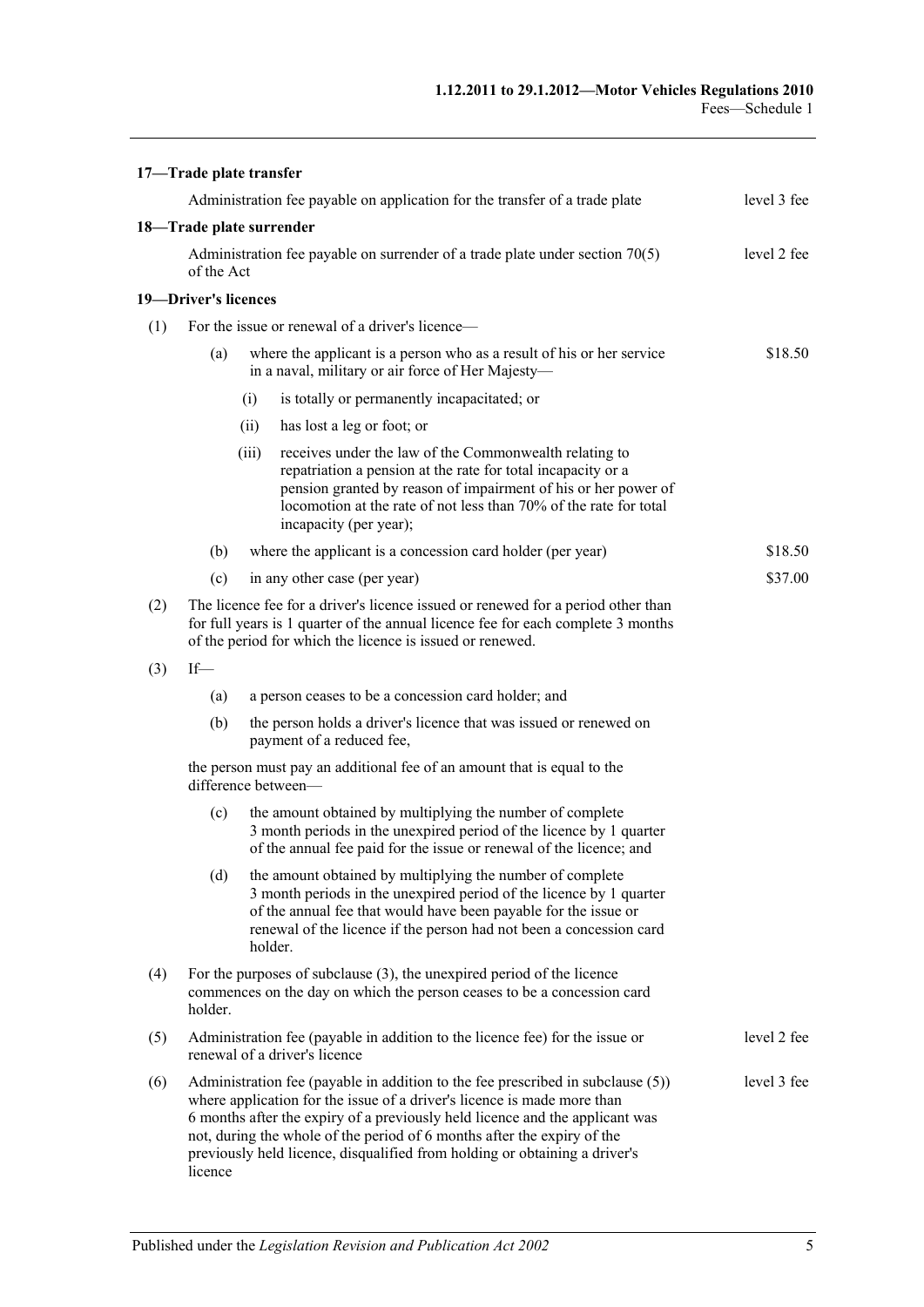| (7) | In this clause-                            |      |                                                                                                                                                                                      |             |  |  |  |
|-----|--------------------------------------------|------|--------------------------------------------------------------------------------------------------------------------------------------------------------------------------------------|-------------|--|--|--|
|     | concession card holder means a person who- |      |                                                                                                                                                                                      |             |  |  |  |
|     | (a)                                        |      | holds-                                                                                                                                                                               |             |  |  |  |
|     |                                            | (i)  | a State Concession Card issued by the Department for Families<br>and Communities; or                                                                                                 |             |  |  |  |
|     |                                            | (ii) | a pensioner entitlement card issued under a law of the<br>Commonwealth; and                                                                                                          |             |  |  |  |
|     | (b)                                        |      | is entitled, as the holder of such a card, to travel on public transport<br>in this State at reduced fares;                                                                          |             |  |  |  |
|     |                                            |      | reduced fee means the fee payable for the issue or renewal of a driver's<br>licence where the applicant is a concession card holder.                                                 |             |  |  |  |
|     |                                            |      | 20-Duplicate driver's licence                                                                                                                                                        |             |  |  |  |
|     |                                            |      | Administration fee for the issue of a duplicate driver's licence that bears a<br>photograph of the holder                                                                            | level 2 fee |  |  |  |
|     | 21—Learner's permit                        |      |                                                                                                                                                                                      |             |  |  |  |
| (1) |                                            |      | For the issue or renewal of a learner's permit                                                                                                                                       | \$38.00     |  |  |  |
| (2) |                                            |      | Administration fee for the issue or renewal of a learner's permit (payable in<br>addition to the permit fee)                                                                         | level 2 fee |  |  |  |
|     |                                            |      | 22-Duplicate learner's permit                                                                                                                                                        |             |  |  |  |
|     |                                            |      | Administration fee for the issue of a duplicate learner's permit                                                                                                                     | level 2 fee |  |  |  |
|     |                                            |      | 23—Duplicate certificate of high powered vehicle exemption                                                                                                                           |             |  |  |  |
|     | vehicle exemption                          |      | Administration fee for the issue of a duplicate certificate of a high powered                                                                                                        | level 2 fee |  |  |  |
|     |                                            |      | 24—Theoretical examination                                                                                                                                                           |             |  |  |  |
|     | $Act -$                                    |      | For a theoretical examination prescribed for the purposes of section 79 of the                                                                                                       |             |  |  |  |
|     | (a)                                        |      | examination fee                                                                                                                                                                      | \$16.00     |  |  |  |
|     | (b)                                        |      | administration fee (payable in addition to the examination fee)                                                                                                                      | level 2 fee |  |  |  |
|     |                                            |      | 25-Practical driving tests conducted by government authorised examiners                                                                                                              |             |  |  |  |
|     |                                            |      | For a practical driving test conducted by a government authorised examiner-                                                                                                          |             |  |  |  |
|     | (a)                                        |      | booking fee                                                                                                                                                                          | level 2 fee |  |  |  |
|     | (b)                                        |      | test fee-                                                                                                                                                                            |             |  |  |  |
|     |                                            | (i)  | for a test of up to, but not exceeding, 40 min duration                                                                                                                              | \$44.00     |  |  |  |
|     |                                            | (ii) | for a test exceeding 40 min duration                                                                                                                                                 | \$100.00    |  |  |  |
|     | (c)                                        |      | administration fee (payable in addition to the test fee)                                                                                                                             | level 2 fee |  |  |  |
|     |                                            |      | 26—Other practical driving tests; final assessments                                                                                                                                  |             |  |  |  |
|     |                                            |      | Booking fee, for notice to the Registrar of-                                                                                                                                         | \$30.00     |  |  |  |
|     |                                            | (a)  | a practical driving test; or                                                                                                                                                         |             |  |  |  |
|     |                                            | (b)  | a final assessment in a competence based training course for<br>drivers of motor vehicles (other than motor bikes) undertaken<br>in accordance with the directions of the Registrar, |             |  |  |  |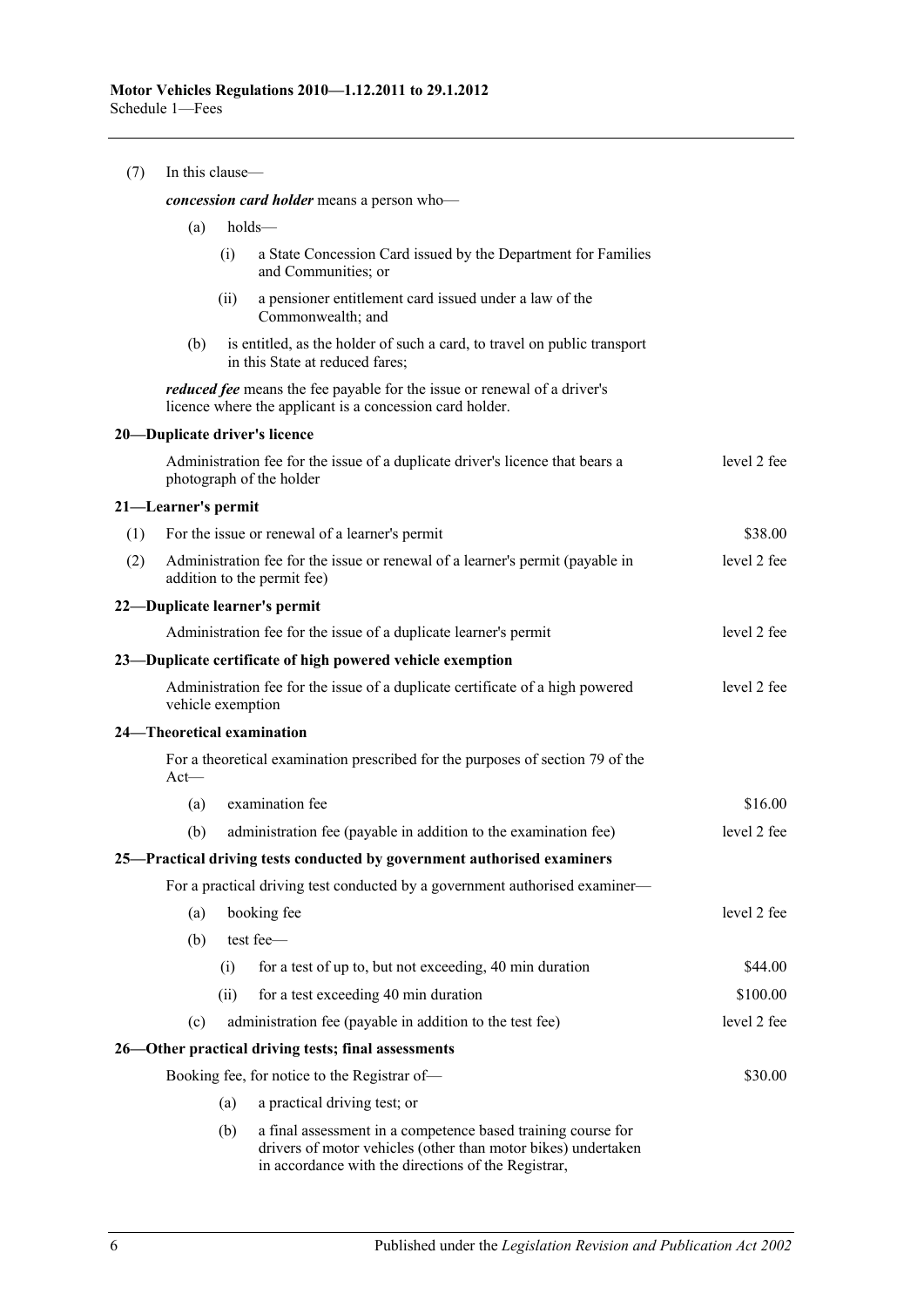|     |                   |      | to be conducted by an authorised examiner other than a government<br>authorised examiner                                                                                                                          |             |
|-----|-------------------|------|-------------------------------------------------------------------------------------------------------------------------------------------------------------------------------------------------------------------|-------------|
|     |                   |      | 27-Hazard perception tests                                                                                                                                                                                        |             |
|     |                   |      | For a hazard perception test-                                                                                                                                                                                     |             |
|     | (a)               |      | test fee                                                                                                                                                                                                          | \$12.00     |
|     | (b)               |      | administration fee (payable in addition to the test fee)                                                                                                                                                          | level 2 fee |
|     |                   |      | 28-Motor bike training courses                                                                                                                                                                                    |             |
|     | of the Registrar- |      | For a motor bike training course undertaken in accordance with the directions                                                                                                                                     |             |
|     | (a)               |      | training course fee-                                                                                                                                                                                              |             |
|     |                   | (i)  | for basic motor bike training preparatory to obtaining a motor<br>bike learner's permit                                                                                                                           | \$347.00    |
|     |                   | (ii) | for advanced motor bike training preparatory to obtaining a<br>motor bike driver's licence                                                                                                                        | \$307.00    |
|     | (b)               |      | administration fee (payable in addition to the training course fee)                                                                                                                                               | \$17.00     |
|     |                   |      | 29-Proficiency test for motor driving instructor's licence                                                                                                                                                        |             |
|     |                   |      | For a proficiency test of an applicant for a driving instructor's licence—                                                                                                                                        |             |
|     | (a)               |      | for a theory test-                                                                                                                                                                                                |             |
|     |                   | (i)  | test fee                                                                                                                                                                                                          | \$61.00     |
|     |                   | (ii) | administration fee (payable in addition to the test fee)                                                                                                                                                          | level 2 fee |
|     | (b)               |      | for a practical training course test-                                                                                                                                                                             |             |
|     |                   | (i)  | test fee                                                                                                                                                                                                          | \$5 337.00  |
|     |                   | (ii) | administration fee (payable in addition to the test fee)                                                                                                                                                          | level 2 fee |
|     |                   |      | 30-Motor driving instructor's licence                                                                                                                                                                             |             |
|     |                   |      | For the issue of a motor driving instructor's licence (per year)                                                                                                                                                  | \$85.00     |
|     |                   |      | 31-Duplicate motor driving instructor's licence                                                                                                                                                                   |             |
|     | licence           |      | Administration fee for the issue of a duplicate motor driving instructor's                                                                                                                                        | level 2 fee |
|     |                   |      | 32-Appointment as authorised examiner                                                                                                                                                                             |             |
|     |                   |      | For appointment as an authorised examiner (other than a government<br>authorised examiner) (per year)                                                                                                             | \$125.00    |
|     |                   |      | 33—Proficiency tests for authorised examiners                                                                                                                                                                     |             |
| (1) |                   |      | For a proficiency test, required by the Registrar, of an applicant for<br>appointment as an authorised examiner in relation to the driving of motor<br>vehicles with a gross vehicle mass not exceeding $4.5 t$ — |             |
|     | (a)               |      | practical training course test (per day)                                                                                                                                                                          | \$218.00    |
|     | (b)               |      | administration fee (payable in addition to test fee)                                                                                                                                                              | \$19.00     |
| (2) |                   |      | For a proficiency test, required by the Registrar, of an applicant for<br>appointment as an authorised examiner in relation to the driving of motor<br>vehicles with a gross vehicle mass exceeding 4.5 t-        |             |

(a) practical training course test (per day) \$367.00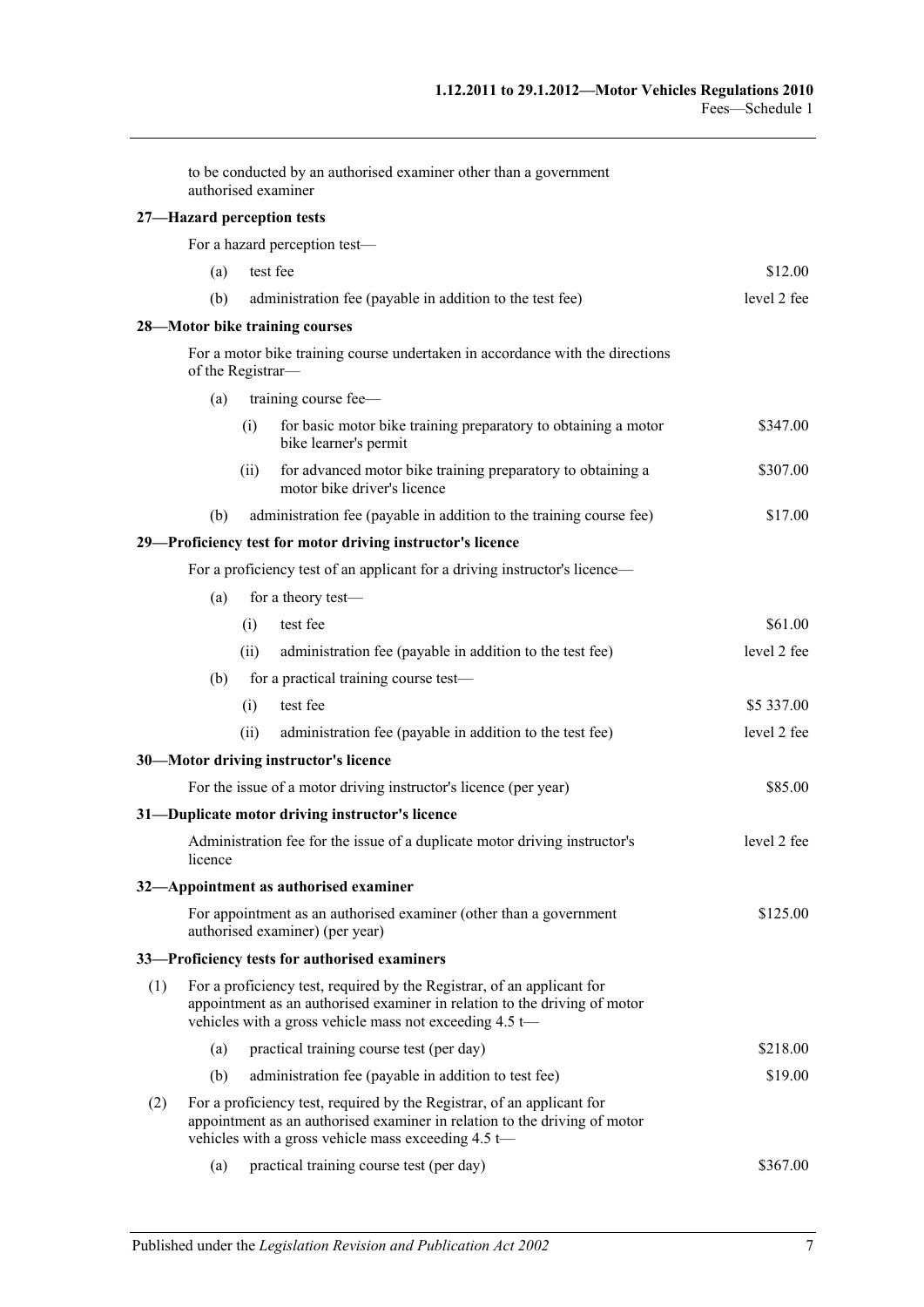|     | (b)    | administration fee (payable in addition to test fee)                                                                                                                                                                                                                                                            | \$19.00     |
|-----|--------|-----------------------------------------------------------------------------------------------------------------------------------------------------------------------------------------------------------------------------------------------------------------------------------------------------------------|-------------|
|     |        | 34—Lectures as to motor vehicle accidents and their causes                                                                                                                                                                                                                                                      |             |
|     |        | For attendance at a lecture conducted under regulation 56                                                                                                                                                                                                                                                       | \$36.00     |
|     |        | 35—Counselling sessions with DASSA                                                                                                                                                                                                                                                                              |             |
|     |        | For attendance at a counselling session conducted under regulation 63—                                                                                                                                                                                                                                          |             |
|     | (a)    | for the initial counselling session                                                                                                                                                                                                                                                                             | \$55.00     |
|     | (b)    | for the final counselling session                                                                                                                                                                                                                                                                               | \$55.00     |
|     |        | 36—Administration fee for issue of alcohol interlock scheme licence                                                                                                                                                                                                                                             |             |
|     | month) | Administration fee for the issue of a licence subject to mandatory alcohol<br>interlock scheme conditions or voluntary alcohol interlock scheme<br>conditions—for each month in the period for which the licence will be subject<br>to alcohol interlock provisions (a part of a month being treated as a whole | \$15.00     |
|     |        | 37-Disabled person's parking permit                                                                                                                                                                                                                                                                             |             |
|     |        | For the issue of a disabled person's parking permit-                                                                                                                                                                                                                                                            |             |
|     | (a)    | permit fee-                                                                                                                                                                                                                                                                                                     |             |
|     |        | for 1 year or less<br>(i)                                                                                                                                                                                                                                                                                       | \$3.00      |
|     |        | for 2 years<br>(ii)                                                                                                                                                                                                                                                                                             | \$5.00      |
|     |        | (iii)<br>for 3 years                                                                                                                                                                                                                                                                                            | \$7.00      |
|     |        | for 4 years<br>(iv)                                                                                                                                                                                                                                                                                             | \$9.00      |
|     |        | for 5 years<br>(v)                                                                                                                                                                                                                                                                                              | \$13.00     |
|     | (b)    | administration fee (payable in addition to the permit fee)                                                                                                                                                                                                                                                      | level 1 fee |
|     |        | 38—Register searches etc                                                                                                                                                                                                                                                                                        |             |
| (1) |        | Administration fee for searching the register and supplying information—                                                                                                                                                                                                                                        |             |
|     | (a)    | for manual search of archived information (per search)                                                                                                                                                                                                                                                          | level 3 fee |
|     | (b)    | for manual search of current information (per search)                                                                                                                                                                                                                                                           | level 3 fee |
|     | (c)    | for multiple searches where separate extracts of entries are not<br>required                                                                                                                                                                                                                                    | level 2 fee |
|     | (d)    | where the applicant prepares computer input data in a form<br>acceptable to the Registrar (per search)                                                                                                                                                                                                          | level 1 fee |
| (2) |        | Administration fee for an extract of an entry in the register                                                                                                                                                                                                                                                   | level 3 fee |
|     |        | 39-Motor vehicle examinations                                                                                                                                                                                                                                                                                   |             |
| (1) |        | For an examination of a motor vehicle for the purposes of completion of a<br>report under regulation 13                                                                                                                                                                                                         | \$14.00     |
| (2) |        | A fee for an examination referred to in subclause $(1)$ must be paid—                                                                                                                                                                                                                                           |             |
|     | (a)    | in the case of an examination to be carried out by an authorised<br>officer—on the registration of the vehicle; or                                                                                                                                                                                              |             |
|     | (b)    | in the case of an examination to be carried out by a police<br>officer—prior to the examination.                                                                                                                                                                                                                |             |
| (3) |        | For a basic examination of a motor vehicle for the purposes of<br>section $139(1)(ab)(iii)$ of the Act to be carried out by a person authorised by<br>the Registrar under section $139(1)$ of the Act                                                                                                           | \$32.00     |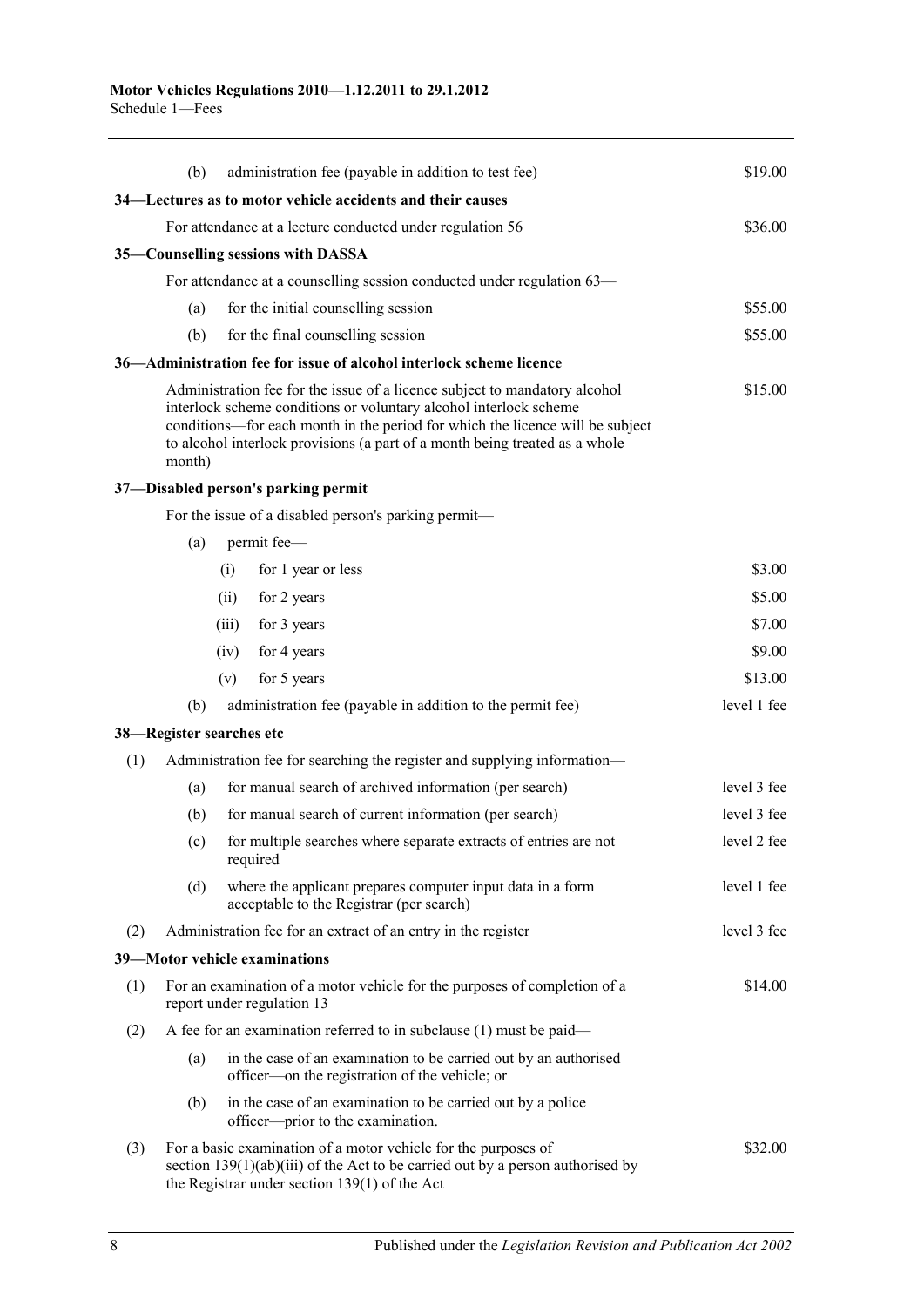| (4)  |                                                                                                                                                                                                         | For a basic examination of a motor vehicle for the purposes of<br>section $139(1)(ab)(iii)$ of the Act to be carried out by a police officer                                                                               | \$56.00                                      |  |
|------|---------------------------------------------------------------------------------------------------------------------------------------------------------------------------------------------------------|----------------------------------------------------------------------------------------------------------------------------------------------------------------------------------------------------------------------------|----------------------------------------------|--|
| (5)  | \$56.00<br>For a basic examination of a motor vehicle for the purposes of<br>section $139(1)(ab)(iii)$ of the Act to be carried out by an authorised officer at<br><b>Transport Department premises</b> |                                                                                                                                                                                                                            |                                              |  |
| (6)  |                                                                                                                                                                                                         | For a basic examination of a motor vehicle for the purposes of<br>section $139(1)(ab)(iii)$ of the Act to be carried out by an authorised officer at a<br>site other than Transport Department premises—                   |                                              |  |
|      | (a)                                                                                                                                                                                                     | fee for call out (per site visit)—\$184.00; plus                                                                                                                                                                           |                                              |  |
|      | (b)                                                                                                                                                                                                     | fee for examination (per vehicle)—\$56.00.                                                                                                                                                                                 |                                              |  |
| (7)  |                                                                                                                                                                                                         | For a comprehensive examination of a motor vehicle for the purposes of<br>section $139(1)(ab)(iii)$ of the Act to be carried out by an authorised officer                                                                  | \$253.00 plus a<br>booking fee of<br>\$22.00 |  |
| (8)  |                                                                                                                                                                                                         | For a further examination of a motor vehicle for the purposes of<br>section $139(1)(ab)(iii)$ of the Act following a comprehensive examination<br>referred to in subclause (7), to be carried out by an authorised officer | \$32.00 plus a<br>booking fee of<br>\$22.00  |  |
| (9)  |                                                                                                                                                                                                         | A fee for an examination of a motor vehicle for the purposes of<br>section $139(1)(ab)(iii)$ of the Act must be paid—                                                                                                      |                                              |  |
|      | (a)                                                                                                                                                                                                     | in the case of a fee specified in subclause (3), (5) or (6)(b)—on the<br>registration of the vehicle; or                                                                                                                   |                                              |  |
|      | (b)                                                                                                                                                                                                     | in the case of a fee specified in subclause $(4)$ , $(6)(a)$ , $(7)$<br>or $(8)$ —prior to the examination.                                                                                                                |                                              |  |
| (10) |                                                                                                                                                                                                         | If more than 1 fee becomes payable under subclauses $(1)$ to $(7)$ (inclusive) in<br>respect of the examination of the same motor vehicle, only the higher or<br>highest fee (as the case may be) must be paid.            |                                              |  |
| (11) |                                                                                                                                                                                                         | A fee for an examination referred to in this clause to be carried out by a police<br>officer must be paid to the South Australian Police Department.                                                                       |                                              |  |
|      |                                                                                                                                                                                                         | 40—Application for review of decision of Registrar                                                                                                                                                                         |                                              |  |
|      | the Act                                                                                                                                                                                                 | Administration fee payable on application for a review under section 98Z of                                                                                                                                                | level 3 fee                                  |  |
|      |                                                                                                                                                                                                         | 41-Dishonoured cheque or debit card or credit card transactions                                                                                                                                                            |                                              |  |
|      |                                                                                                                                                                                                         | Administration fee payable under section 138B of the Act                                                                                                                                                                   | level 3 fee                                  |  |
|      |                                                                                                                                                                                                         | 42—Fees payable by insurer for emergency treatment                                                                                                                                                                         |                                              |  |
|      |                                                                                                                                                                                                         | For the purposes of section $110(1)$ of the Act—                                                                                                                                                                           |                                              |  |
|      | (a)                                                                                                                                                                                                     | the fee payable to a medical practitioner who renders emergency<br>treatment is a fee equal to a level 3 fee;                                                                                                              |                                              |  |
|      | (b)                                                                                                                                                                                                     | the fee payable to a nurse who renders emergency treatment is a fee<br>equal to a level 2 fee;                                                                                                                             |                                              |  |
|      | (c)                                                                                                                                                                                                     | the amount payable to a person who conveys an injured person is an<br>amount equal to one tenth of a level 1 fee for every kilometre that<br>the person is conveyed.                                                       |                                              |  |
|      |                                                                                                                                                                                                         | 43—Fees payable in connection with service of notices of disqualification                                                                                                                                                  |                                              |  |
| (1)  |                                                                                                                                                                                                         | Administration fee payable under section 139BD of the Act                                                                                                                                                                  | \$27.00                                      |  |
| (2)  | Service fee payable under section 139BD of the Act<br>\$100.00                                                                                                                                          |                                                                                                                                                                                                                            |                                              |  |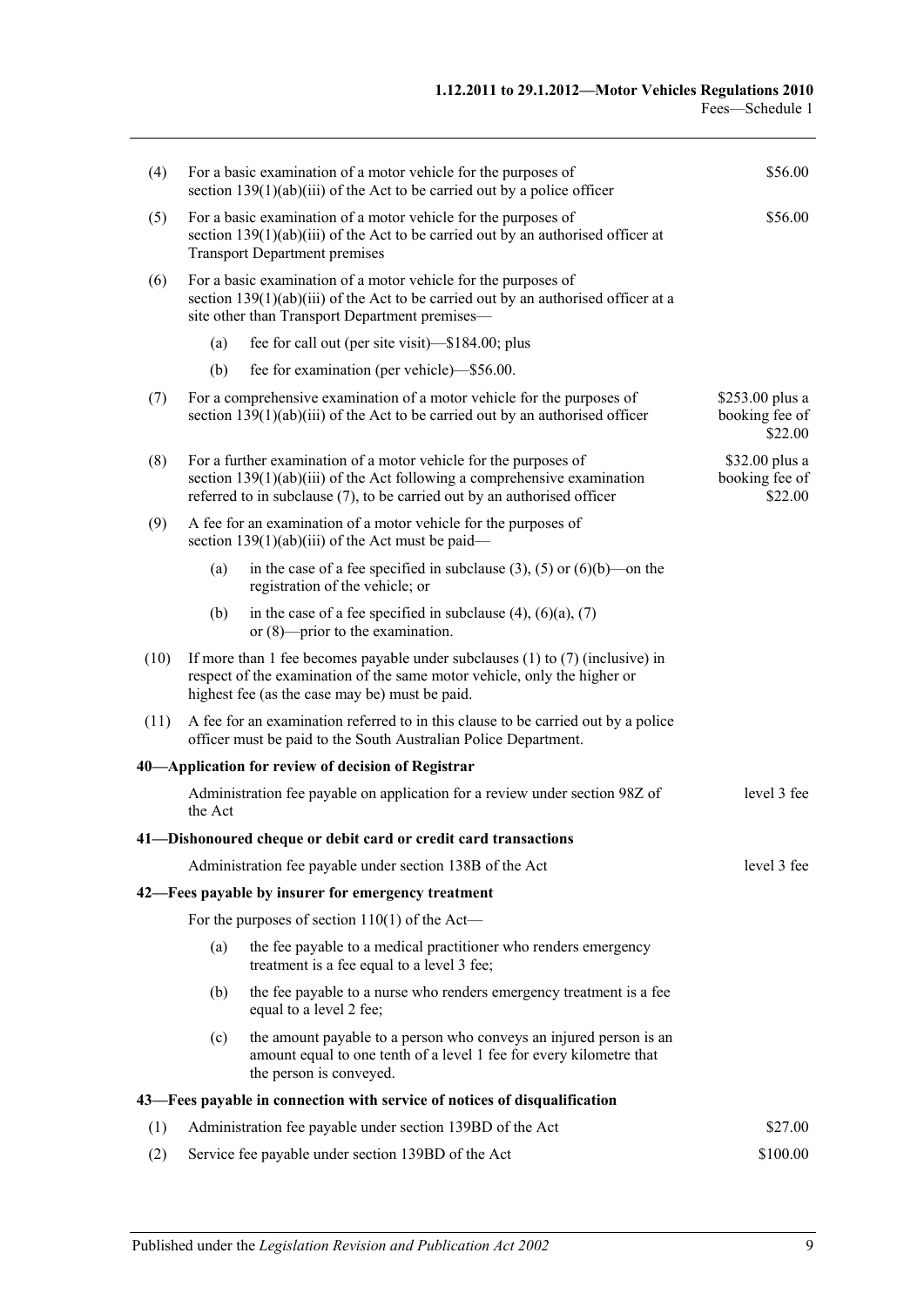# **Part 2—Fees under Commonwealth** *Interstate Road Transport Act 1985*

#### **44—Interpretation**

In this Part—

*level 1 fee* means an administration fee of \$7.00;

*level 2 fee* means an administration fee of \$17.00;

*level 3 fee* means an administration fee of \$22.00.

#### **45—Administration fees**

(1) Administration fee (payable in addition to the registration charge imposed by Commonwealth law) (section  $9(1)(a)$ )—

|     | (a)                | for registration                                                 | level 3 fee |
|-----|--------------------|------------------------------------------------------------------|-------------|
|     | (h)                | for renewal of registration                                      | level 1 fee |
| (2) | (section $12(2)$ ) | Administration fee to accompany notice surrendering registration | level 2 fee |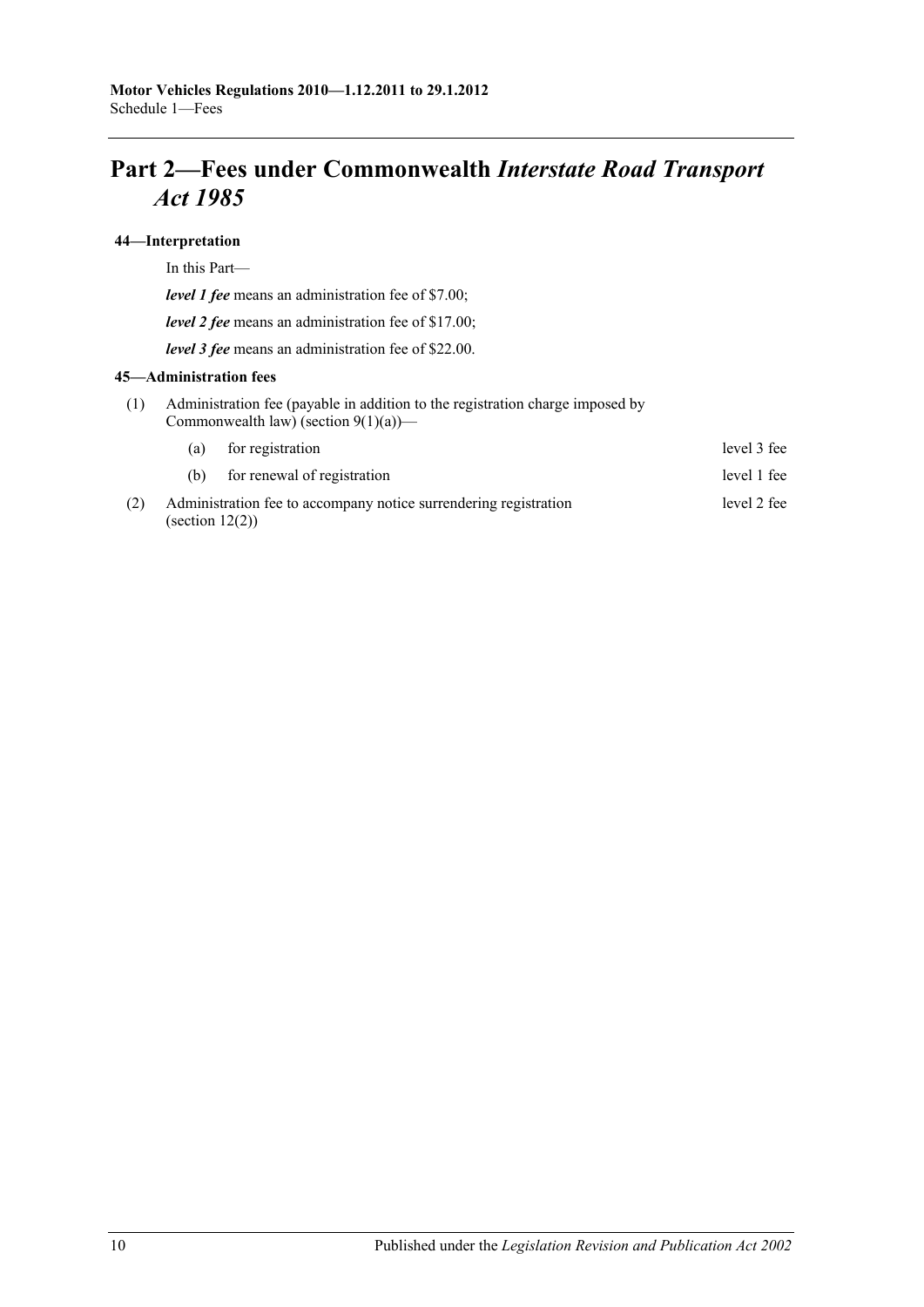# **Schedule 2—Classification of driver's licences**

### **1—Classification of licences**

- (1) Subject to this clause, a licence that is endorsed with a classification appearing in column 1 of the table below authorises the holder of the licence to drive a motor vehicle of the description appearing opposite that classification in column 2.
- (2) A reference in column 3 of the table below to a *driver's licence* of a particular class includes a reference to an interstate licence of that class.
- (3) Subject to this clause, the Registrar may not endorse a licence with a particular classification unless the Registrar is satisfied that the applicant—
	- (a) fulfils the criteria specified in column 3 of the table below; and
	- (b) has passed a practical driving test approved by the Registrar,

in respect of that classification.

- (4) The Registrar may endorse a licence with a particular classification despite the fact that the applicant does not fulfil the criteria specified in column 3 of the table below in respect of that classification if—
	- (a) the applicant is of or over the age of 17 years and 6 months; and
	- (b) the Registrar is satisfied that—
		- (i) by reason of the applicant having undertaken the driver training course known as the "Training In Lieu of Experience" ("TILE") course or some other driver training course approved by the Registrar; or
		- (ii) for some other reason,

special circumstances exist for doing so.

| 1—Licence<br>class |   | 3-Minimum driving experience<br>2—Motor vehicles authorised to be driven                                                                      |
|--------------------|---|-----------------------------------------------------------------------------------------------------------------------------------------------|
| C                  | 1 | A motor vehicle with a GVM not greater Nil.<br>than 4.5 t but not including—                                                                  |
|                    |   | a bus; or<br>(a)                                                                                                                              |
|                    |   | a motor bike or motor trike.<br>(b)                                                                                                           |
|                    | 2 | A motor vehicle included in 1 towing a<br>single trailer, subject to the combination<br>mass limits fixed under the Road Traffic<br>Act 1961. |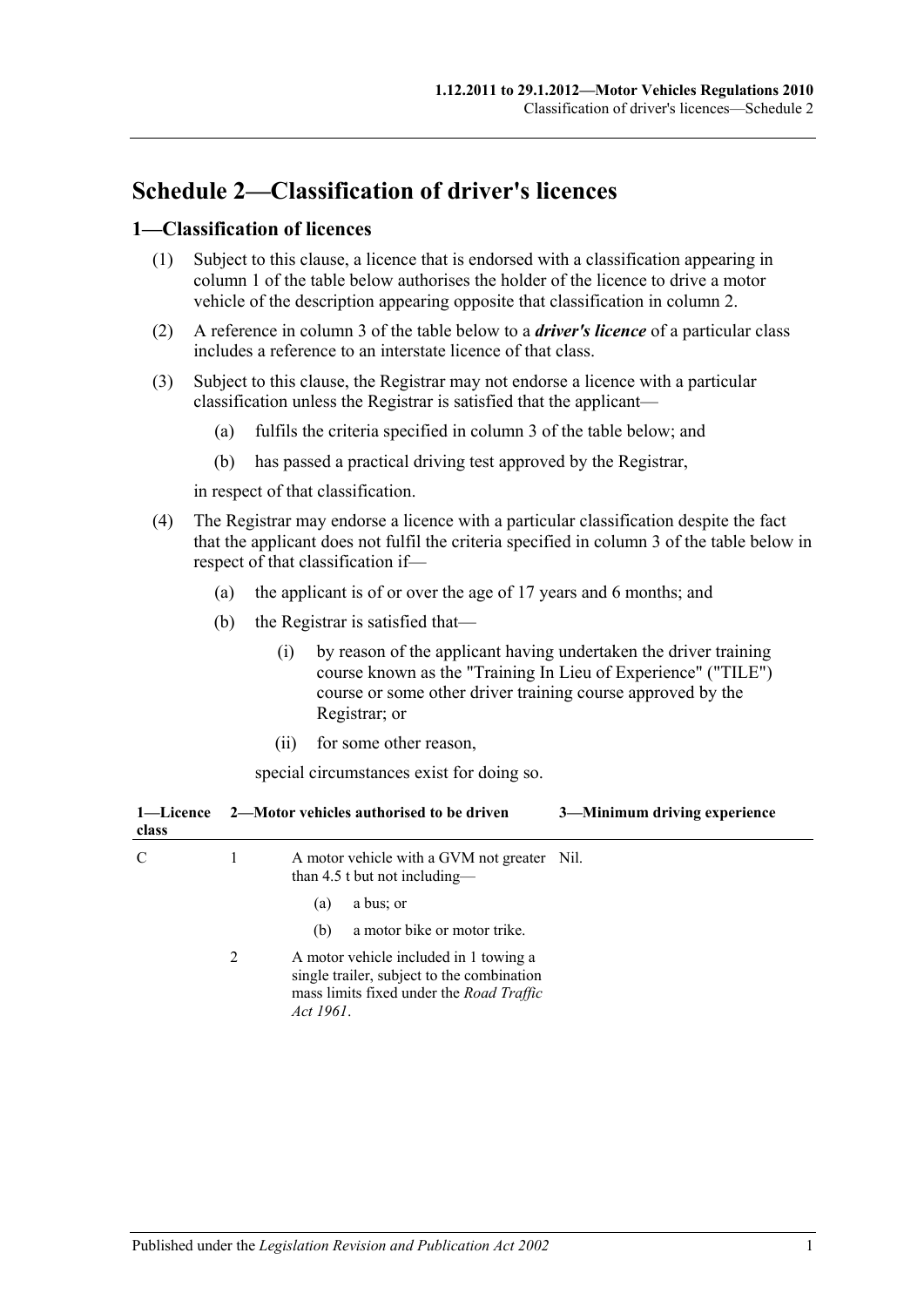#### **Motor Vehicles Regulations 2010—1.12.2011 to 29.1.2012**

Schedule 2—Classification of driver's licences

| 1-Licence<br>class |                | 2-Motor vehicles authorised to be driven                                                                                                                                                                     | 3-Minimum driving experience                                                                                  |                                                                                                                      |  |
|--------------------|----------------|--------------------------------------------------------------------------------------------------------------------------------------------------------------------------------------------------------------|---------------------------------------------------------------------------------------------------------------|----------------------------------------------------------------------------------------------------------------------|--|
| LR                 | 1              | A motor vehicle authorised to be driven<br>by a licence of the preceding class.                                                                                                                              |                                                                                                               | The applicant must have held a driver's<br>licence endorsed with the classification                                  |  |
|                    | 2              | A motor vehicle with a GVM greater<br>than $4.5$ t but not greater than $8$ t.                                                                                                                               |                                                                                                               | C for at least 1 year.                                                                                               |  |
|                    | 3              | A bus with a GVM not greater than 8 t.                                                                                                                                                                       |                                                                                                               |                                                                                                                      |  |
|                    | $\overline{4}$ | A motor vehicle included in 2 or 3<br>towing a single trailer, subject to the<br>combination mass limits fixed under the<br>Road Traffic Act 1961.                                                           |                                                                                                               |                                                                                                                      |  |
| MR                 | 1              | A motor vehicle authorised to be driven<br>by a licence of a preceding class.                                                                                                                                | The applicant must have held a driver's<br>licence endorsed with the classification<br>C for at least 1 year. |                                                                                                                      |  |
|                    | 2              | A motor vehicle with 2 axles and a GVM<br>greater than 8 t.                                                                                                                                                  |                                                                                                               |                                                                                                                      |  |
|                    | 3              | A motor vehicle included in 2 towing a<br>single trailer (other than a semi-trailer)<br>with a GVM not greater than 9 t, subject<br>to the combination mass limits fixed<br>under the Road Traffic Act 1961. |                                                                                                               |                                                                                                                      |  |
|                    | $\overline{4}$ | A special purpose vehicle with a GVM<br>not greater than 15 t.                                                                                                                                               |                                                                                                               |                                                                                                                      |  |
| HR                 | 1              | A motor vehicle authorised to be driven<br>by a licence of a preceding class.                                                                                                                                |                                                                                                               | The applicant must have held—                                                                                        |  |
|                    | $\overline{2}$ | A motor vehicle (including an articulated<br>bus but not including any other<br>articulated motor vehicle) with 3 or more                                                                                    | (a)                                                                                                           | a driver's licence endorsed<br>with the classification C for at<br>least 2 years; or                                 |  |
|                    |                | axles and a GVM greater than 8 t.                                                                                                                                                                            | (b)                                                                                                           | a driver's licence endorsed<br>with the classification LR or                                                         |  |
|                    | 3              | A motor vehicle included in 2 towing a<br>single trailer (other than a semi-trailer)<br>with a GVM not greater than 9 t, subject<br>to the combination mass limits fixed<br>under the Road Traffic Act 1961. |                                                                                                               | MR for at least 1 year.                                                                                              |  |
| HC                 | 1              | A motor vehicle authorised to be driven<br>by a licence of a preceding class.                                                                                                                                | The applicant must have held a driver's<br>licence endorsed with the classification                           |                                                                                                                      |  |
|                    | $\overline{2}$ | A prime mover to which is attached a<br>single semi-trailer (whether or not any<br>unladen converter dolly or low loader<br>dolly is also attached).                                                         |                                                                                                               | MR or HR for at least 1 year.                                                                                        |  |
|                    | 3              | A rigid motor vehicle to which is<br>attached a single trailer with a GVM<br>greater than 9 t (whether or not any<br>unladen converter dolly or low loader<br>dolly is also attached).                       |                                                                                                               |                                                                                                                      |  |
| МC                 | 1              | Any motor vehicle or combination of<br>motor vehicles except a motor bike or<br>motor trike.                                                                                                                 |                                                                                                               | The applicant must have held a driver's<br>licence endorsed with the classification<br>HC or HR for at least 1 year. |  |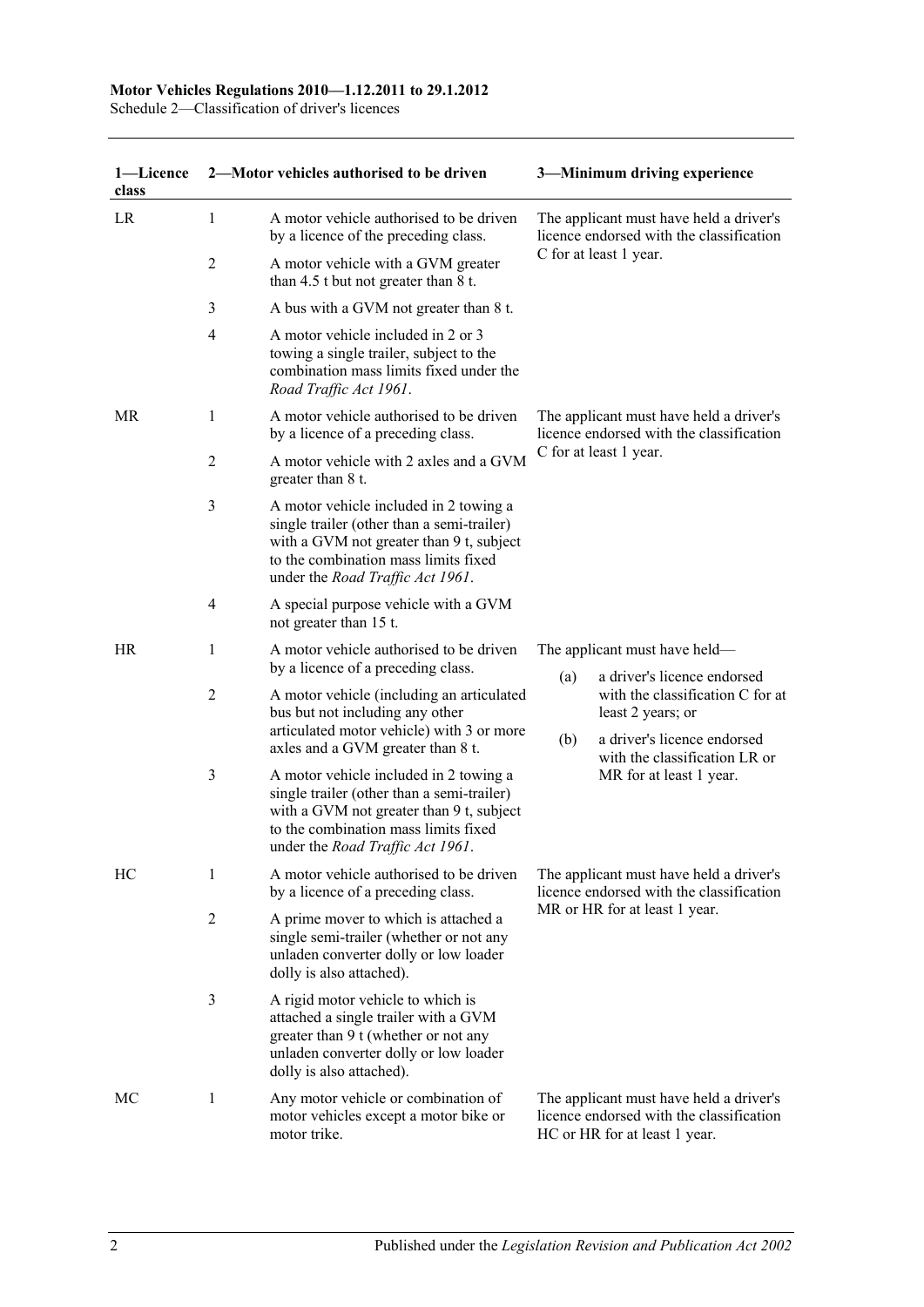Classification of driver's licences—Schedule 2

| 1—Licence<br>class |     | 2—Motor vehicles authorised to be driven                                                                             | 3—Minimum driving experience                                                                                       |
|--------------------|-----|----------------------------------------------------------------------------------------------------------------------|--------------------------------------------------------------------------------------------------------------------|
| R-DATE             |     | A motor bike or motor trike that—                                                                                    | Nil.                                                                                                               |
|                    | (a) | has an engine capacity not<br>exceeding 660 mL and a power<br>to weight ratio not exceeding<br>150 kW per tonne; and |                                                                                                                    |
|                    | (b) | is of a kind approved from time<br>to time by the Registrar by<br>notice in the Gazette.                             |                                                                                                                    |
| R                  |     | Any motor bike or motor trike.                                                                                       | The applicant must have held a driver's<br>licence endorsed with the classification<br>R-DATE for at least 1 year. |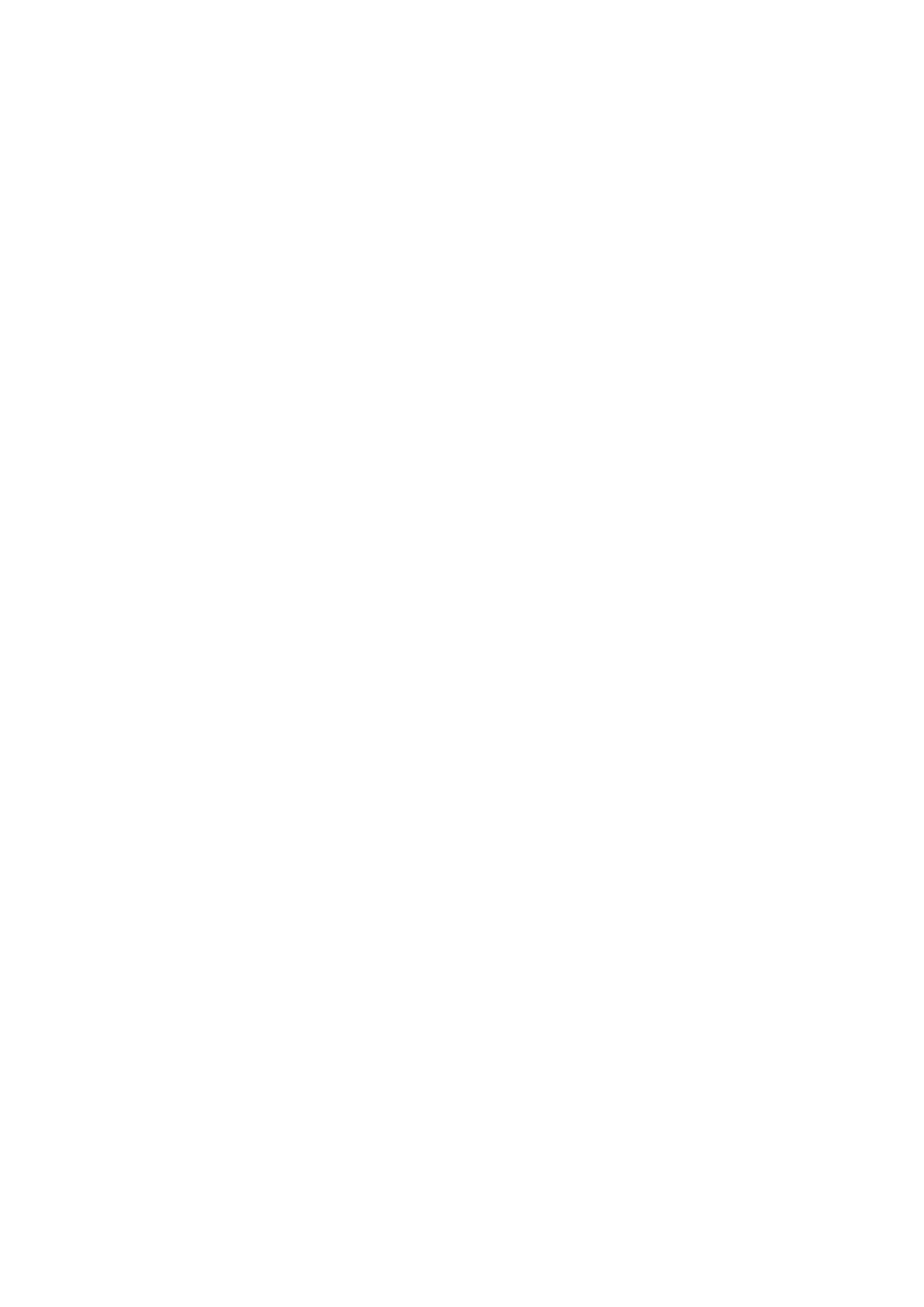# **Schedule 3—Conditions of driver's licences and learner's permits**

### **1—Endorsement of conditions of licences and permits**

Where a provision of the Act requires a condition imposed on a licence or learner's permit to be endorsed on the licence or permit, the condition is sufficiently endorsed if—

- (a) full particulars of the condition are endorsed on the front of the licence or permit; or
- (b) in the case of a condition set out in column 1 of the table below—the front of the licence or permit is endorsed with the letter appearing opposite in column 2; or
- (c) in the case of a condition recorded on the register and advised in writing by the Registrar to the holder of the licence or permit—the front of the licence or permit is endorsed with the letter "X"; or
- (d) in the case of a condition imposed by a court—the front of the licence or permit is endorsed with the letter "Y".

| 1-Condition                                                                                                                                                     |                                                                                                                                                                                          | 2—Letter |  |
|-----------------------------------------------------------------------------------------------------------------------------------------------------------------|------------------------------------------------------------------------------------------------------------------------------------------------------------------------------------------|----------|--|
| The holder of the licence or permit is permitted to drive only a motor<br>vehicle that is fitted with automatic transmission.                                   | $\mathsf{A}$                                                                                                                                                                             |          |  |
| The holder of the licence or permit is permitted to drive only a motor<br>vehicle that is fitted with automatic or synchromesh transmission.                    | B                                                                                                                                                                                        |          |  |
| trike that-                                                                                                                                                     | The holder of the licence is permitted to drive only a motor bike or motor                                                                                                               | E        |  |
| (a)                                                                                                                                                             | has an engine capacity not exceeding 660 mL and a power to<br>weight ratio not exceeding 150 kW per tonne; and                                                                           |          |  |
| (b)                                                                                                                                                             | is of a kind approved from time to time by the Registrar by notice<br>in the Gazette.                                                                                                    |          |  |
| The holder of the permit is permitted to drive only a motor bike or motor<br>trike that-                                                                        | <b>R-DATE</b>                                                                                                                                                                            |          |  |
| (a)                                                                                                                                                             | has an engine capacity not exceeding 660 mL and a power to<br>weight ratio not exceeding 150 kW per tonne; and                                                                           |          |  |
| (b)                                                                                                                                                             | is of a kind approved from time to time by the Registrar by notice<br>in the Gazette.                                                                                                    |          |  |
| The holder of the licence or permit is permitted to drive only a motor<br>vehicle fitted with an alcohol interlock.                                             | Ι                                                                                                                                                                                        |          |  |
| The holder of the licence or permit must, at all times while driving, wear<br>glasses or contact lenses prescribed by a medical practitioner or<br>optometrist. | S                                                                                                                                                                                        |          |  |
|                                                                                                                                                                 | The holder of the licence or permit is permitted to drive only a bus or truck<br>T<br>that is fitted with automatic transmission.                                                        |          |  |
|                                                                                                                                                                 | The holder of the licence or permit is permitted to drive only a motor<br>vehicle that is modified as recorded on the register and advised in writing<br>by the Registrar to the holder. | V        |  |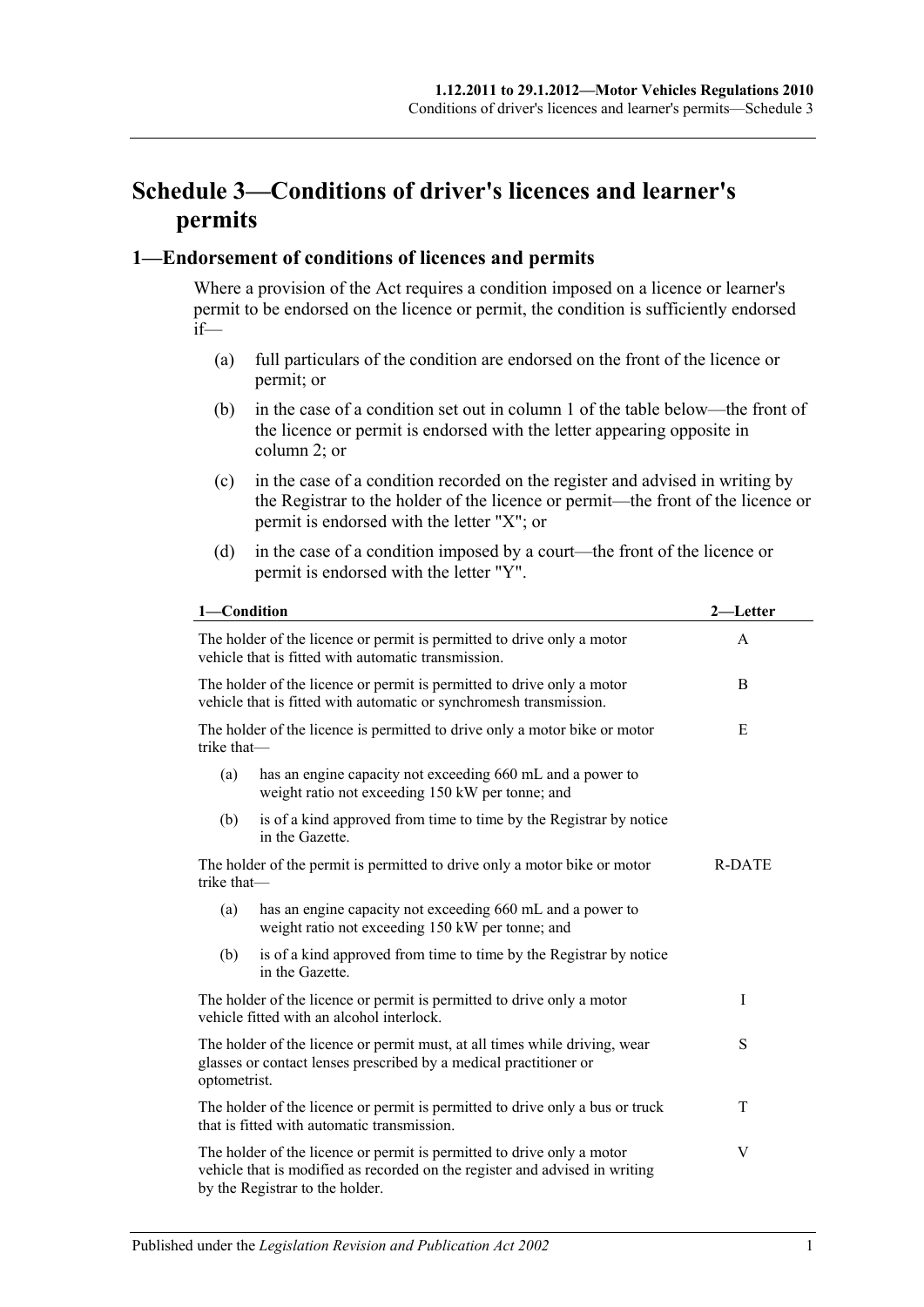Schedule 3—Conditions of driver's licences and learner's permits

| 1—Condition                                                               | 2—Letter |
|---------------------------------------------------------------------------|----------|
| The holder of the licence or permit is permitted to drive a motor vehicle |          |
| only if the concentration of alcohol present in the holder's blood is 0.  |          |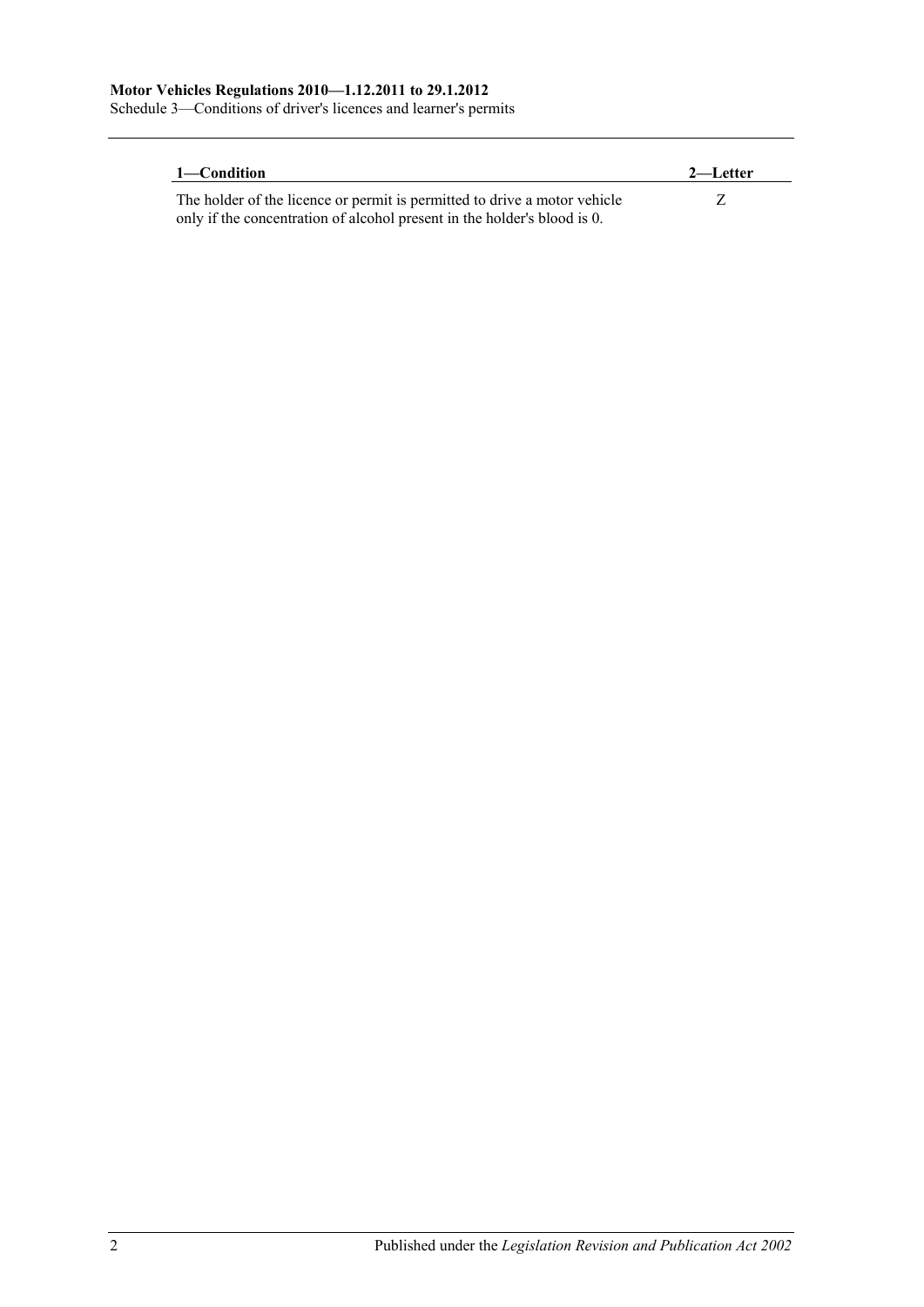# **Schedule 4—Demerit points Part 1—Demerit points within the national scheme**

## **1—Offences against** *Road Traffic Act 1961*

| <b>Section</b> | Description of offence against Road Traffic Act 1961                                                                                                                                                    | <b>Demerit</b><br>points |
|----------------|---------------------------------------------------------------------------------------------------------------------------------------------------------------------------------------------------------|--------------------------|
| 40I(2)         | Engaging in conduct in contravention of direction of authorised officer or<br>police officer to move vehicle to specified location                                                                      | 3                        |
| 40J(3)         | Engaging in conduct in contravention of direction of authorised officer or<br>police officer to move vehicle or do anything else reasonably required by<br>officer to avoid causing harm or obstruction | 3                        |
| 79B(2)         | Being the owner of a vehicle that appears from evidence obtained through the<br>operation of a photographic detection device to have been involved in the<br>commission of a prescribed offence         |                          |
|                | Contravention where the owner is a natural person and the prescribed offence<br>in which the vehicle appears to have been involved is an offence against 1 of<br>the following Australian Road Rules:   |                          |
|                | r 20—Speeding                                                                                                                                                                                           |                          |
|                | Exceeding applicable speed-limit on length of road-                                                                                                                                                     |                          |
|                | by less than 15 km/h                                                                                                                                                                                    | 1                        |
|                | by 15 km/h or more but less than 30 km/h                                                                                                                                                                | 3                        |
|                | by 30 km/h or more                                                                                                                                                                                      | 4                        |
|                | $r 56(1)$ -Failing to stop for red traffic light                                                                                                                                                        | 3                        |
|                | $r 56(2)$ -Failing to stop for red traffic arrow                                                                                                                                                        | 3                        |
|                | $r 59(1)$ -Proceeding through red traffic light                                                                                                                                                         | 3                        |
|                | r 60-Proceeding through red traffic arrow                                                                                                                                                               | 3                        |
|                | $r 123(a)$ —Entering level crossing while warning lights are operating                                                                                                                                  | 3                        |
| 82(1)          | Speeding                                                                                                                                                                                                |                          |
|                | Exceeding speed-limit while passing school bus-                                                                                                                                                         |                          |
|                | by less than 15 km/h                                                                                                                                                                                    | 1                        |
|                | by 15 km/h or more but less than 30 km/h                                                                                                                                                                | 3                        |
|                | by 30 km/h or more                                                                                                                                                                                      | 4                        |
| 91(3)          | Failing to comply with direction of ferry operator                                                                                                                                                      | 3                        |
| 164A(1)        | Contravening or failing to comply with provision of Act                                                                                                                                                 |                          |
|                | Contravention of or failure to comply with-                                                                                                                                                             |                          |
|                | s 45-Driving without due care or attention etc                                                                                                                                                          | 3                        |
|                | s $83(1)(a)$ —Speeding while passing emergency vehicle                                                                                                                                                  |                          |
|                | Exceeding 40 km/h while passing an emergency vehicle-                                                                                                                                                   |                          |
|                | by less than 15 km/h                                                                                                                                                                                    | 1                        |
|                | by 15 km/h or more but less than 30 km/h                                                                                                                                                                | 3                        |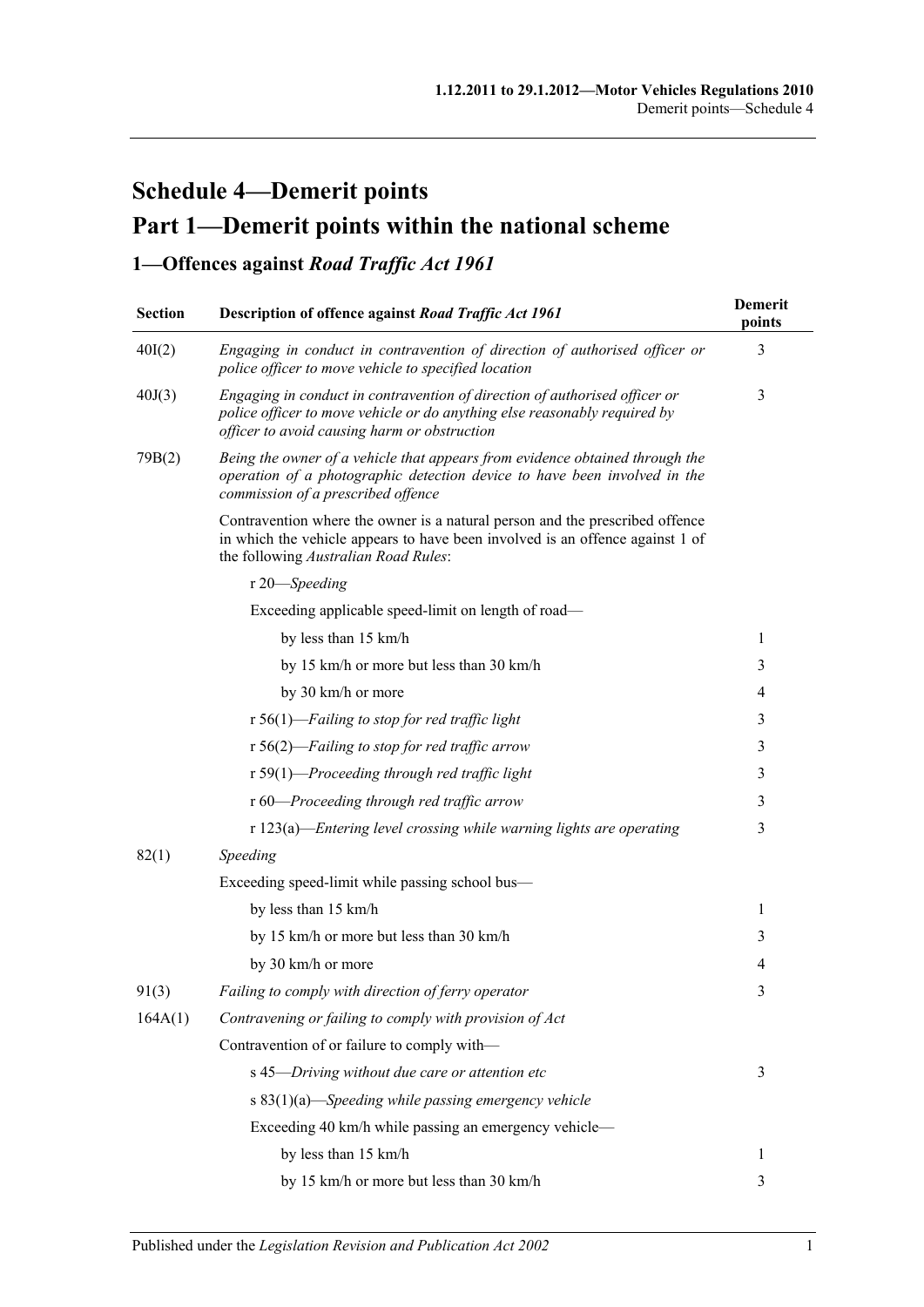Schedule 4—Demerit points

| <b>Section</b> | Description of offence against Road Traffic Act 1961                                              | <b>Demerit</b><br>points |
|----------------|---------------------------------------------------------------------------------------------------|--------------------------|
|                | by 30 km/h or more                                                                                | 4                        |
|                | s $83(1)(b)$ —Speeding while passing emergency vehicle                                            |                          |
|                | Exceeding lesser speed required to avoid endangering person while<br>passing an emergency vehicle |                          |
|                | s 145(6)—Driving contrary to terms of defect notice                                               |                          |

## **2—Offences against** *Australian Road Rules*

| Rule   | <b>Description of offence against Australian Road Rules</b>                         | <b>Demerit</b><br>points |
|--------|-------------------------------------------------------------------------------------|--------------------------|
| $20\,$ | Speeding                                                                            |                          |
|        | Exceeding applicable speed-limit on length of road-                                 |                          |
|        | by less than 15 km/h                                                                | $\mathbf{1}$             |
|        | by 15 km/h or more but less than 30 km/h                                            | 3                        |
|        | by 30 km/h or more                                                                  | $\overline{4}$           |
| 27(1)  | Failing to keep left when starting left turn (from other than multi-lane road)      | $\overline{2}$           |
| 28(1)  | Failing to keep within left lane when starting left turn on multi-lane road         | $\overline{2}$           |
| 29(1)  | Failing to make left turn as indicated by turn line                                 | $\overline{2}$           |
| 31(1)  | Starting right turn incorrectly (from other than multi-lane road)                   | $\sqrt{2}$               |
| 32(1)  | Failing to keep within right lane when starting right turn on multi-lane road       | $\overline{2}$           |
| 33(1)  | Making right turn at intersection incorrectly                                       | $\overline{2}$           |
| 34(1)  | Making hook turn at "hook turn only" sign incorrectly                               | $\overline{2}$           |
| 37     | Starting U-turn without clear view etc                                              | $\overline{2}$           |
| 38     | Failing to give way when making U-turn                                              | $\mathfrak{Z}$           |
| 39(1)  | Making U-turn contrary to "no U-turn sign" at break in dividing strip               | 2                        |
| 39(2)  | Making U-turn contrary to "no U-turn sign" on length of road                        | $\overline{2}$           |
| 40     | Making U-turn at intersection with traffic lights and no "U-turn permitted"<br>sign | $\overline{2}$           |
| 41     | Making U-turn at intersection without traffic lights where "no U-turn" sign         | $\overline{2}$           |
| 42     | Starting U-turn at intersection from incorrect position                             | $\overline{2}$           |
| 46(1)  | Failing to give left change of direction signal before turning left                 | $\overline{2}$           |
| 48(1)  | Failing to give right change of direction signal before turning right               | 2                        |
| 53(1)  | Failing to give stop signal before stopping or suddenly slowing                     | $\overline{2}$           |
| 53(2)  | Failing to give sufficient warning of stopping                                      | $\overline{2}$           |
| 53(3)  | Failing to give stop signal while slowing                                           | $\overline{2}$           |
| 56(1)  | Failing to stop for red traffic light                                               | $\mathfrak{Z}$           |
| 56(2)  | Failing to stop for red traffic arrow                                               | 3                        |
| 57(1)  | Failing to stop for yellow traffic light                                            | 3                        |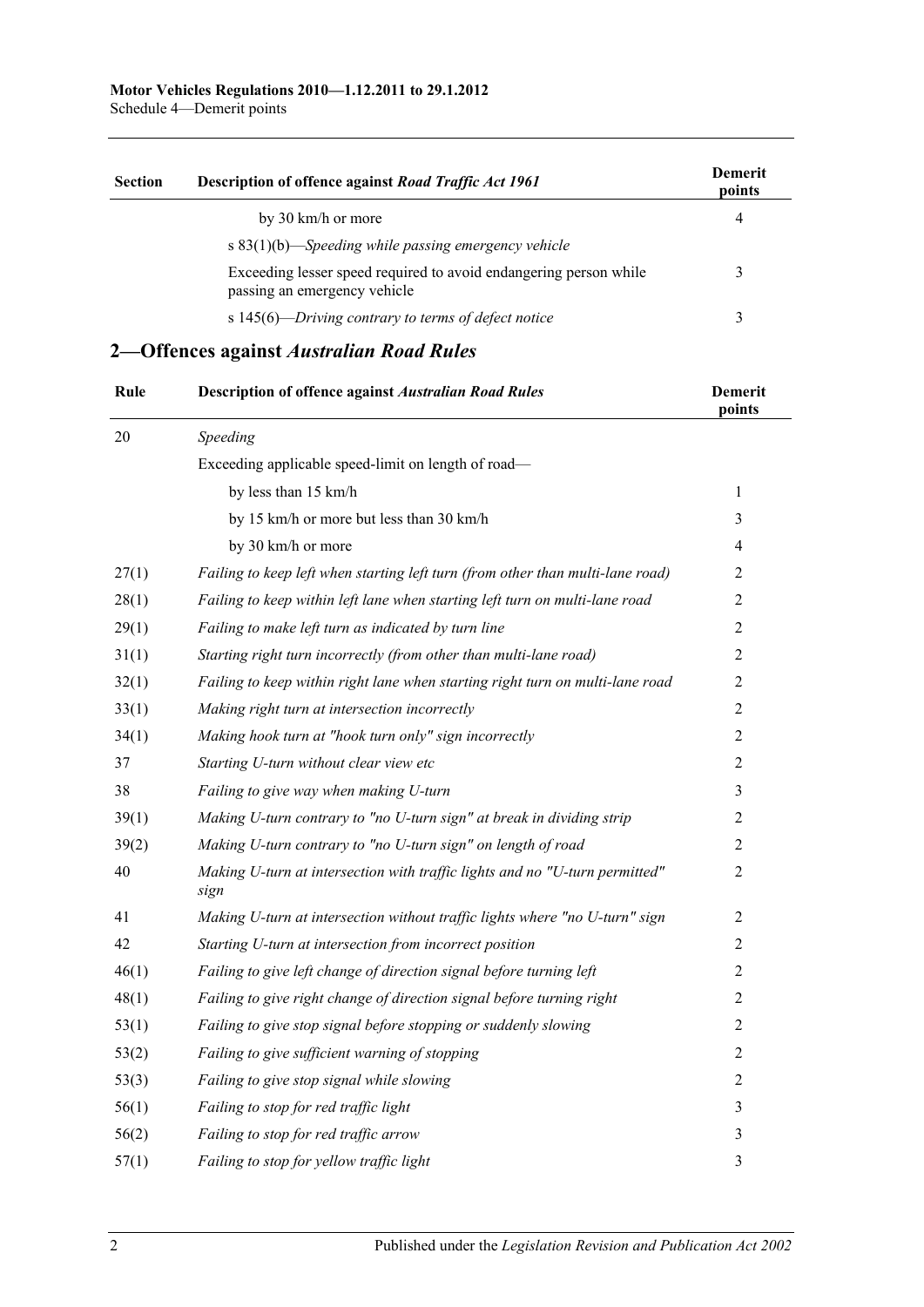| Rule  | <b>Description of offence against Australian Road Rules</b>                                                                        | <b>Demerit</b><br>points |
|-------|------------------------------------------------------------------------------------------------------------------------------------|--------------------------|
| 57(2) | Failing to stop for yellow traffic arrow                                                                                           | 3                        |
| 59(1) | Proceeding through red traffic light                                                                                               | 3                        |
| 60    | Proceeding through red traffic arrow                                                                                               | 3                        |
| 61(2) | Failing to stop at intersection when traffic lights or arrows change to yellow<br>or red                                           | 3                        |
| 62(1) | Failing to give way when turning at intersection with traffic lights                                                               | 3                        |
| 63(2) | Failing to give way at intersection with traffic lights not operating or only<br>partly operating—where traffic light-stop sign    | 3                        |
| 63(3) | Failing to give way at intersection with traffic lights not operating or only<br>partly operating—where no traffic light-stop sign | 3                        |
| 64    | Failing to give way at flashing yellow traffic arrow at intersection                                                               | 3                        |
| 65(2) | Failing to give way at marked foot crossing (except at intersection) with<br>flashing yellow traffic light                         | 3                        |
| 66(1) | Failing to stop for twin red lights (except at level crossing)                                                                     | 3                        |
| 66(4) | Proceeding after stopping for twin red lights (except at level crossing)                                                           | 3                        |
| 67(1) | Failing to stop and give way at stop sign or stop line at intersection without<br>traffic lights                                   | 3                        |
| 68(1) | Failing to stop and give way at stop sign or stop line at other place                                                              | 3                        |
| 69(1) | Failing to give way at give way sign or give way line at intersection (except<br>roundabout)                                       | 3                        |
| 70    | Failing to give way at give way sign at bridge or length of narrow road                                                            | 3                        |
| 71(1) | Failing to give way at give way sign or give way line at other place                                                               | 3                        |
| 72(1) | Failing to give way at intersection (except T-intersection or roundabout)                                                          | 3                        |
| 73(1) | Failing to give way at T-intersection                                                                                              | 3                        |
| 74(1) | Failing to give way when entering road from road-related area or adjacent<br>land                                                  | 3                        |
| 75(1) | Failing to give way when entering road-related area or adjacent land from<br>road                                                  | 3                        |
| 76(1) | Moving into path of tram travelling in tram lane etc                                                                               | 3                        |
| 76(2) | Failing to move out of path of tram travelling in tram lane etc                                                                    | 3                        |
| 77(1) | Failing to give way to bus                                                                                                         | 3                        |
| 78(1) | Moving into path of police or emergency vehicle                                                                                    | 3                        |
| 78(2) | Failing to move out of path of police or emergency vehicle                                                                         | 3                        |
| 79(1) | Failing to give way to police or emergency vehicle                                                                                 | 3                        |
| 80(1) | Driving near children's crossing at speed at which driver cannot stop safely                                                       | 3                        |
| 80(2) | Failing to stop at children's crossing                                                                                             | 3                        |
| 80(3) | Failing to obey hand-held stop sign at children's crossing                                                                         | 3                        |
| 80(4) | Proceeding while pedestrian on children's crossing                                                                                 | 3                        |
| 81(1) | Driving near pedestrian crossing at speed at which driver cannot stop safely                                                       | 3                        |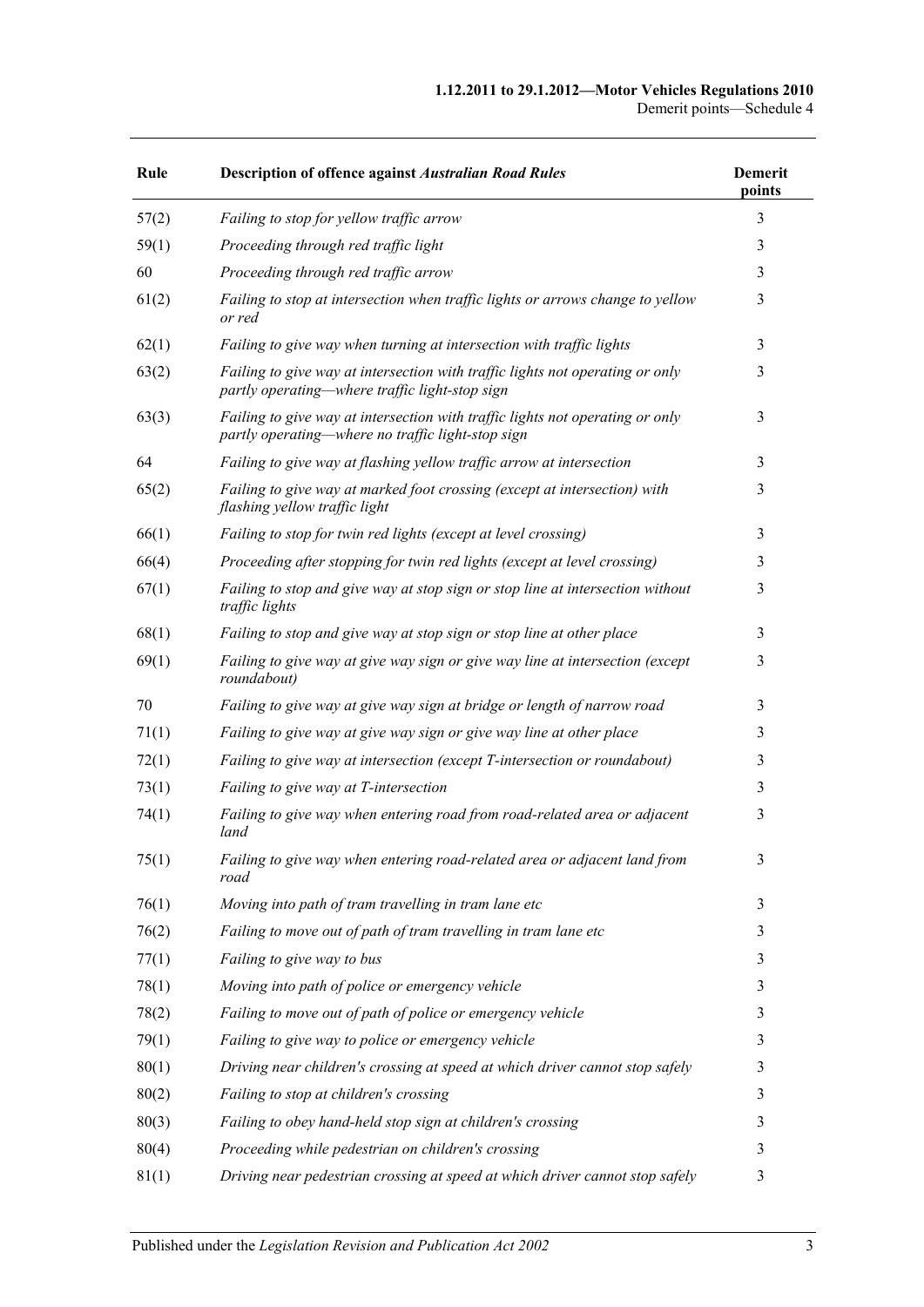#### **Motor Vehicles Regulations 2010—1.12.2011 to 29.1.2012**

Schedule 4—Demerit points

| Rule   | <b>Description of offence against Australian Road Rules</b>                                                      | <b>Demerit</b><br>points |
|--------|------------------------------------------------------------------------------------------------------------------|--------------------------|
| 81(2)  | Failing to give way at pedestrian crossing                                                                       | 3                        |
| 82     | Overtaking or passing vehicle at children's crossing or pedestrian crossing                                      | 3                        |
| 83     | Failing to give way to pedestrian in shared zone                                                                 | 3                        |
| 84(1)  | Failing to give way when driving through break in dividing strip                                                 | 3                        |
| 85     | Failing to give way on painted island                                                                            | 3                        |
| 86(1)  | Failing to give way in median turning bays                                                                       | 3                        |
| 87(1)  | Failing to give way when moving from side of road                                                                | 3                        |
| 87(3)  | Failing to give way when moving from median strip parking area                                                   | 3                        |
| 88(1)  | Failing to turn left at intersection with "left turn only" sign                                                  | $\overline{c}$           |
| 88(2)  | Failing to turn left when in left lane at intersection with "left lane must turn<br>left" sign                   | 2                        |
| 89(1)  | Failing to turn right at intersection with "right turn only" sign                                                | $\overline{2}$           |
| 89(2)  | Failing to turn right when in right lane at intersection with "right lane must<br>turn right" sign               | $\overline{c}$           |
| 90     | Turning at intersection with "no turn" sign                                                                      | $\overline{2}$           |
| 91(1)  | Turning left at intersection or other place with "no left turn" sign                                             | 2                        |
| 91(2)  | Turning at intersection or other place with "no right turn" sign                                                 | $\overline{c}$           |
| 93(1)  | Driving or overtaking on bridge or length of road where "no overtaking or<br>passing" sign applies               | $\overline{c}$           |
| 94     | Overtaking on bridge with "no overtaking on bridge" sign                                                         | $\overline{c}$           |
| 101(1) | Failing to stop before hand-held stop sign                                                                       | 3                        |
| 101(2) | Proceeding after stopping for hand-held stop sign                                                                | 3                        |
| 112(2) | Failing to give required left change of direction signal before entering<br>roundabout                           | 2                        |
| 112(3) | Failing to continue left change of direction signal while on roundabout                                          | 2                        |
| 113(2) | Failing to give required right change of direction signal before entering<br>roundabout                          | $\overline{c}$           |
| 113(3) | Failing to continue right change of direction signal while in roundabout                                         | 2                        |
| 114(1) | Failing to give way when entering roundabout                                                                     | 3                        |
| 114(2) | Failing to give way to tram when driving in roundabout                                                           | 3                        |
| 115(1) | Failing to drive in roundabout to left of central traffic island                                                 | 2                        |
| 117(1) | Failing to give left change of direction signal when changing marked lanes<br>or lines of traffic in roundabout  | $\overline{c}$           |
| 117(2) | Failing to give right change of direction signal when changing marked lanes<br>or lines of traffic in roundabout | 2                        |
| 118(1) | Failing to give left change of direction signal when leaving roundabout                                          | 2                        |
| 121    | Failing to stop and give way at stop sign at level crossing                                                      | 3                        |
| 122    | Failing to give way at give way sign or give way line at level crossing                                          | 3                        |
| 123    | Entering level crossing when train or tram approaching etc                                                       | 3                        |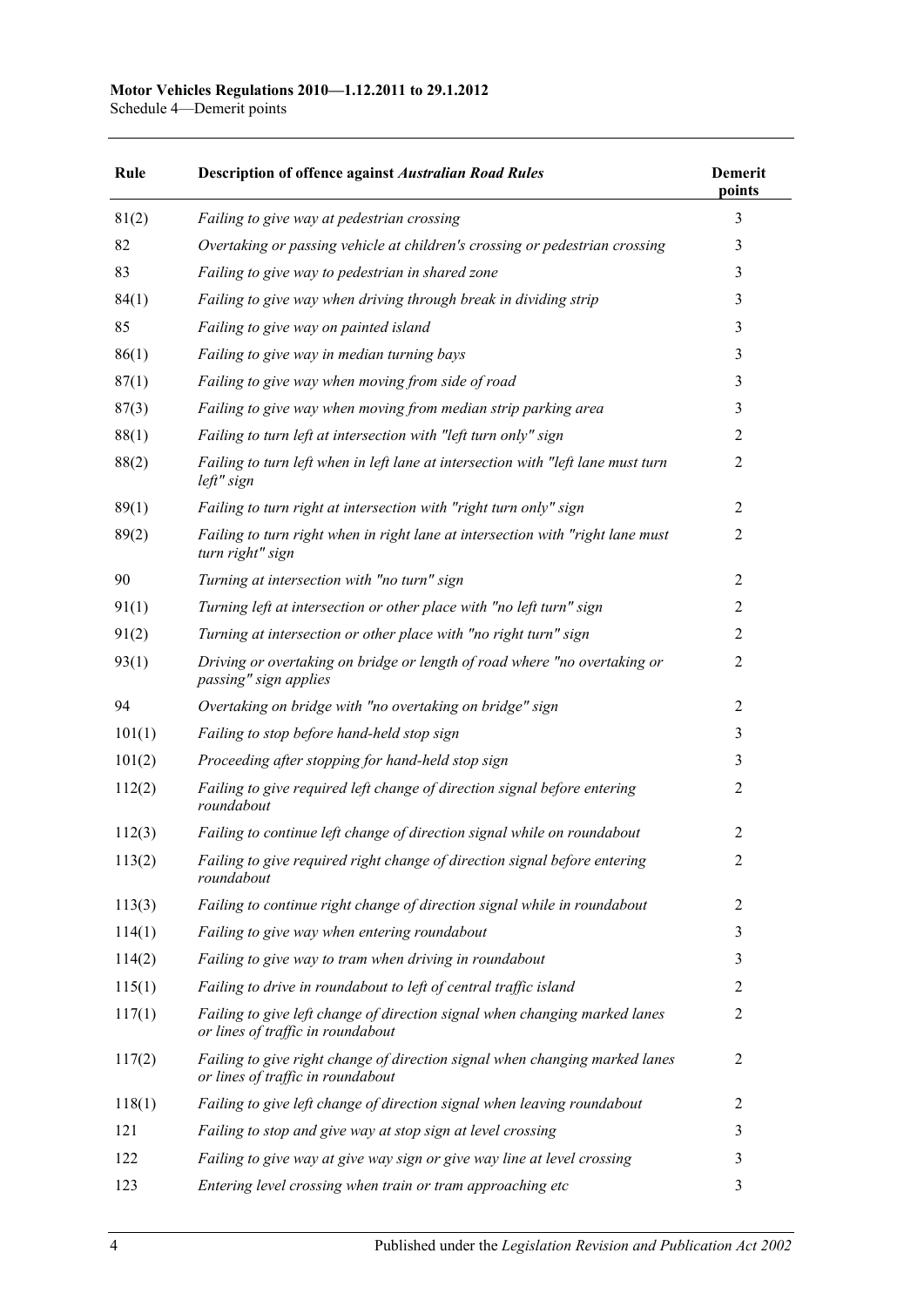#### **1.12.2011 to 29.1.2012—Motor Vehicles Regulations 2010** Demerit points—Schedule 4

| Rule    | <b>Description of offence against Australian Road Rules</b>                                                  | <b>Demerit</b><br>points |
|---------|--------------------------------------------------------------------------------------------------------------|--------------------------|
| 126     | Failing to keep safe distance behind other vehicle                                                           | 1                        |
| 127(1)  | Failing to keep required minimum distance behind long vehicle                                                | 1                        |
| 129(1)  | Failing to keep to far left side of road                                                                     | 2                        |
| 130(2)  | Driving in right lane on certain multi-lane roads                                                            | 2                        |
| 131     | Failing to keep to left of oncoming vehicle                                                                  | $\overline{2}$           |
| 132(1)  | Failing to keep to left of centre of road                                                                    | $\overline{2}$           |
| 132(2)  | Failing to keep to left of dividing line-                                                                    |                          |
|         | if dividing line is formed by 2 parallel continuous lines                                                    | 3                        |
|         | if dividing line is any other dividing line                                                                  | $\overline{c}$           |
| 135(1)  | Failing to keep to left of median strip                                                                      | 3                        |
| 140     | Overtaking when not safe to do so                                                                            | $\overline{2}$           |
| 141(1)  | Driver overtaking to left of other vehicle                                                                   | $\overline{c}$           |
| 142(1)  | Overtaking to right of vehicle turning right                                                                 | 2                        |
| 143(1)  | Passing or overtaking to left of turning left vehicle displaying "do not<br>overtake turning vehicle" sign   | $\overline{2}$           |
| 143(1A) | Passing or overtaking to left of vehicle displaying "do not overtake turning<br>vehicle" sign                | 2                        |
| 143(2)  | Passing or overtaking to right of turning right vehicle displaying "do not<br>overtake turning vehicle" sign | 2                        |
| 144     | Failing to keep safe distance when overtaking                                                                | 2                        |
| 148(1)  | Failing to give way when moving from one marked lane to another marked<br>lane                               | 3                        |
| 148(2)  | Failing to give way when moving from one line of traffic to another line of<br>traffic                       | 3                        |
| 149     | Failing to give way when lines of traffic merge into single line of traffic                                  | 3                        |
| 152(1)  | Driving in marked lane to which overhead lane control device<br>applies-failing to comply with rule          | 3                        |
| 155(1)  | Driving in tram lane                                                                                         | 3                        |
| 160(2)  | Passing or overtaking to right of tram not at or near far left side of road                                  | 2                        |
| 160(3)  | Passing or overtaking left turning etc tram not at or near far left side of road                             | 2                        |
| 161(2)  | Passing or overtaking to left of tram at or near the left side of road                                       | 2                        |
| 161(3)  | Passing or overtaking tram turning right or giving right change of direction<br>signal                       | $\overline{2}$           |
| 162(1)  | Driving past safety zone                                                                                     | 3                        |
| 163(1)  | Driving past rear of stopped tram                                                                            | 3                        |
| 164(1)  | Failing to give way to pedestrians crossing road near stopped tram                                           | 3                        |
| 215(1)  | Failing to use lights when driving at night or in hazardous weather<br>conditions                            | 1                        |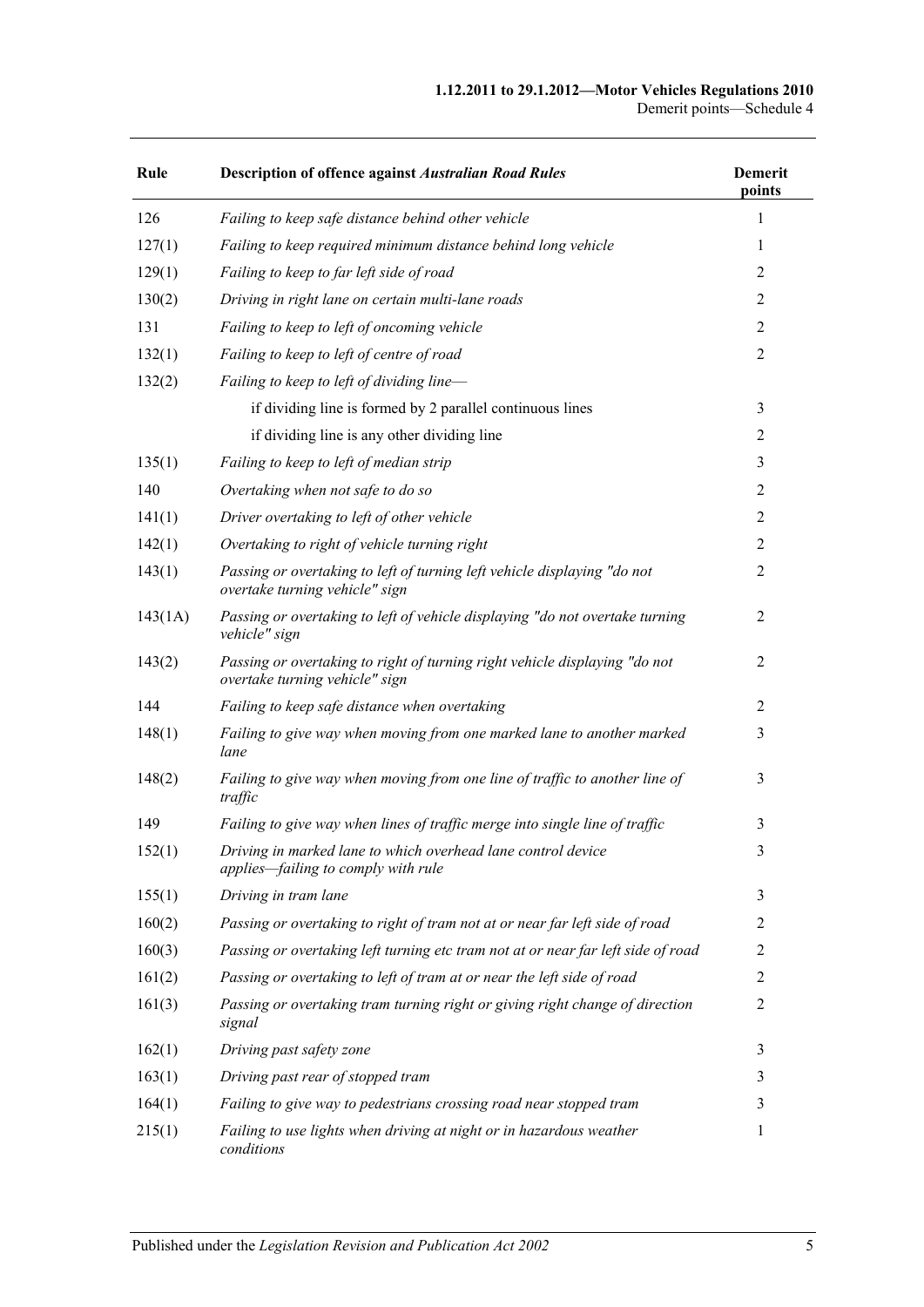| Rule   | <b>Description of offence against Australian Road Rules</b>                                                                  | <b>Demerit</b><br>points |
|--------|------------------------------------------------------------------------------------------------------------------------------|--------------------------|
| 216(1) | Failing to use lights when towing vehicle at night or in hazardous weather<br>conditions                                     | 1                        |
| 218(1) | Using headlights on high-beam                                                                                                | 1                        |
| 219    | Using lights to dazzle other road users                                                                                      | 1                        |
| 264(1) | Failing to wear seatbelt-driver                                                                                              | 3                        |
| 266(1) | Failing to ensure passengers under 16 years old are restrained and seated in<br>accordance with rule-                        |                          |
|        | driver who is a person referred to in section $98B(1)(a)(i)$ or (ii) of<br>(a)<br>the Motor Vehicles Act 1959                | 3                        |
|        | all other drivers<br>(b)                                                                                                     | see clause 5             |
| 270(1) | Riding motor bike without wearing helmet or with passenger not wearing<br>helmet                                             | 3                        |
| 281    | Failing to stop for red B light-bus driver                                                                                   | 3                        |
| 282    | Failing to stop for yellow B light-bus driver                                                                                | 3                        |
| 284    | Proceeding after stopping for red or yellow B light-bus driver                                                               | 3                        |
| 286(2) | Proceeding when white B light or white traffic arrow no longer<br>showing-bus driver proceeding before entering intersection | 3                        |
| 286(3) | Proceeding when white B light or white traffic arrow no longer<br>showing—bus driver failing to leave intersection           | 3                        |
| 288(4) | Driving on path—failing to give way                                                                                          | 3                        |
| 289(2) | Driving on nature strip-failing to give way                                                                                  | 3                        |
| 300(1) | Using mobile phone while driving vehicle                                                                                     | 3                        |
| 304(1) | Failing to obey direction of police officer or authorised person                                                             | 3                        |

### **3—Offences against** *Road Traffic (Heavy Vehicle Driver Fatigue) Regulations 2008*

|       | Regulation Description of offence against Road Traffic (Heavy Vehicle Driver<br><b>Fatigue) Regulations 2008</b> | <b>Demerit</b><br>points |
|-------|------------------------------------------------------------------------------------------------------------------|--------------------------|
| 6(1)  | Driving while fatigued                                                                                           | 3                        |
| 16(3) | <i>Failing to comply with regulation <math>16(3)</math>—standard hours for solo drivers:</i>                     |                          |
|       | severe risk offence                                                                                              | 3                        |
|       | critical risk offence                                                                                            | 4                        |
| 17(3) | Failing to comply with regulation $17(3)$ —standard hours for solo drivers<br>(buses):                           |                          |
|       | severe risk offence                                                                                              | 3                        |
|       | critical risk offence                                                                                            | 4                        |
| 19(3) | <i>Failing to comply with regulation <math>19(3)</math>—standard hours for two-up drivers:</i>                   |                          |
|       | severe risk offence                                                                                              | 3                        |
|       | critical risk offence                                                                                            | 4                        |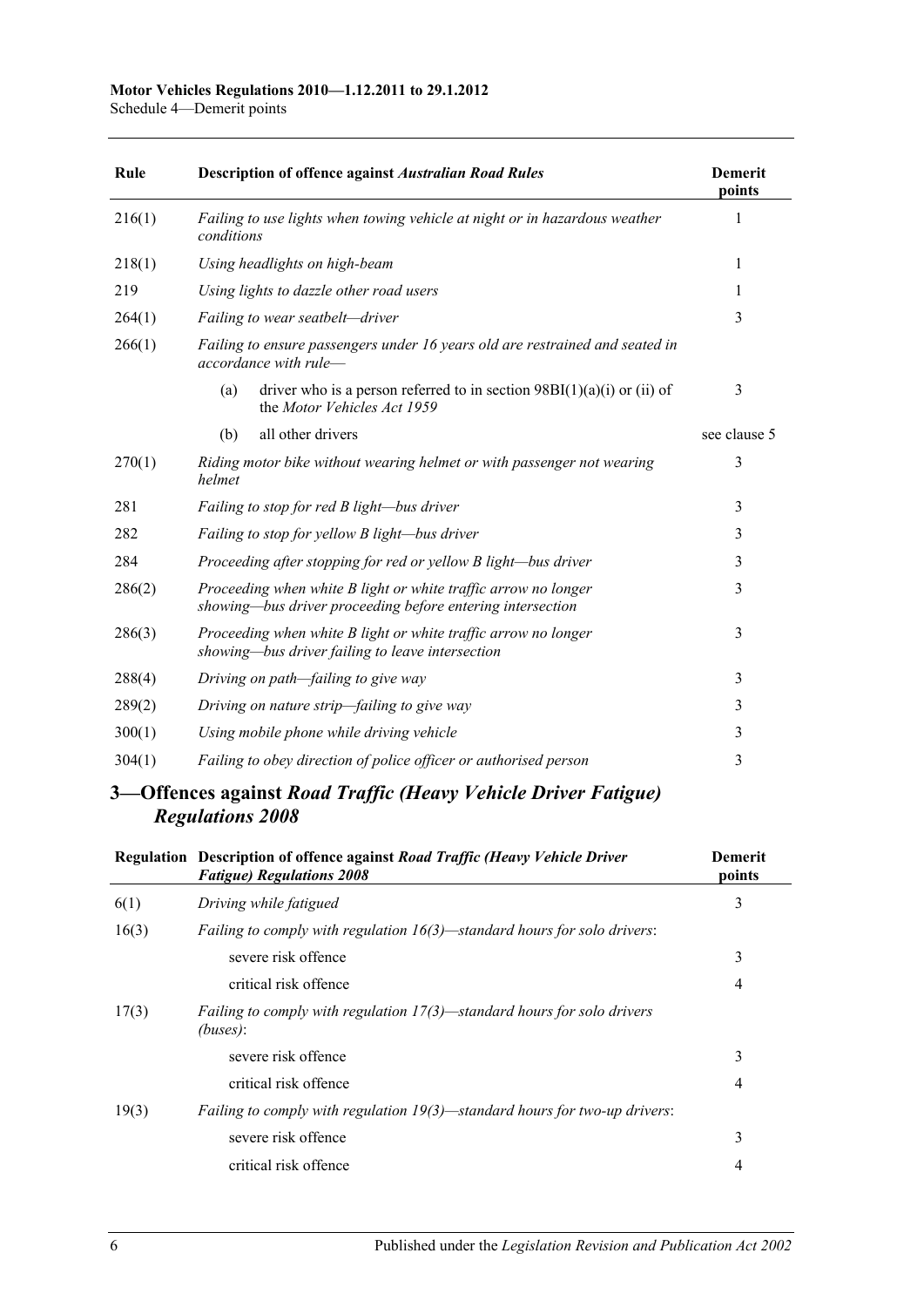|       | Regulation Description of offence against Road Traffic (Heavy Vehicle Driver<br><b>Fatigue) Regulations 2008</b>            | <b>Demerit</b><br>points |
|-------|-----------------------------------------------------------------------------------------------------------------------------|--------------------------|
| 21(3) | Failing to comply with regulation $21(3)$ —solo drivers under BFM<br><i>accreditation:</i>                                  |                          |
|       | severe risk offence                                                                                                         | 3                        |
|       | critical risk offence                                                                                                       | 4                        |
| 23(3) | Failing to comply with regulation $23(3)$ —two-up drivers under BFM<br><i>accreditation:</i>                                |                          |
|       | severe risk offence                                                                                                         | 3                        |
|       | critical risk offence                                                                                                       | 4                        |
| 24(3) | Failing to comply with regulation 24(3)—drivers under AFM accreditation:                                                    |                          |
|       | severe risk offence                                                                                                         | 3                        |
|       | critical risk offence                                                                                                       | $\overline{4}$           |
| 25(3) | Failing to comply with regulation $25(3)$ —offences related to AFM outer<br>limits:                                         |                          |
|       | severe risk offence                                                                                                         | 3                        |
|       | critical risk offence                                                                                                       | $\overline{4}$           |
| 62(2) | Failing to comply with regulation $62(2)$ —offences relating to work time and<br>rest time under work/rest hours exemption: |                          |
|       | severe risk offence                                                                                                         | 3                        |
|       | critical risk offence                                                                                                       | $\overline{4}$           |
|       |                                                                                                                             |                          |

# **Part 2—Demerit points peculiar to South Australia**

## **4—Offences against** *Road Traffic Act 1961*

| <b>Section</b> | Description of offence against Road Traffic Act 1961                                                                                                                                           | <b>Demerit</b><br>points |
|----------------|------------------------------------------------------------------------------------------------------------------------------------------------------------------------------------------------|--------------------------|
| 40H(5)         | Engaging in conduct in contravention of direction of authorised officer or<br>police officer to stop vehicle, or not move it, or not interfere with vehicle or<br><i>its equipment or load</i> | 3                        |
| 43(1)          | Failing to stop and give assistance immediately after accident involving<br>injury or death                                                                                                    | 5                        |
| 44B(3)         | Misuse of motor vehicle                                                                                                                                                                        | $\overline{4}$           |
| 45A            | Excessive speed                                                                                                                                                                                | 6                        |
| 46(1)          | Driving recklessly or at speed or in manner dangerous to public                                                                                                                                | 6                        |
| 47(1)          | Driving or attempting to put vehicle in motion while under influence of<br><i>liquor or drug</i>                                                                                               | 6                        |
| 47B(1)         | Driving whilst having prescribed concentration of alcohol in blood:                                                                                                                            |                          |
|                | Contravention involving less than 0.08 g of alcohol in 100 mL of blood                                                                                                                         | $\overline{4}$           |
|                | Contravention involving $0.08$ g or more but less than $0.15$ g of alcohol<br>in 100 mL of blood                                                                                               | 5                        |
|                | Contravention involving 0.15 g or more of alcohol in 100 mL of blood                                                                                                                           | 6                        |
| 47BA(1)        | Driving while a prescribed drug is in oral fluid or blood                                                                                                                                      | 4                        |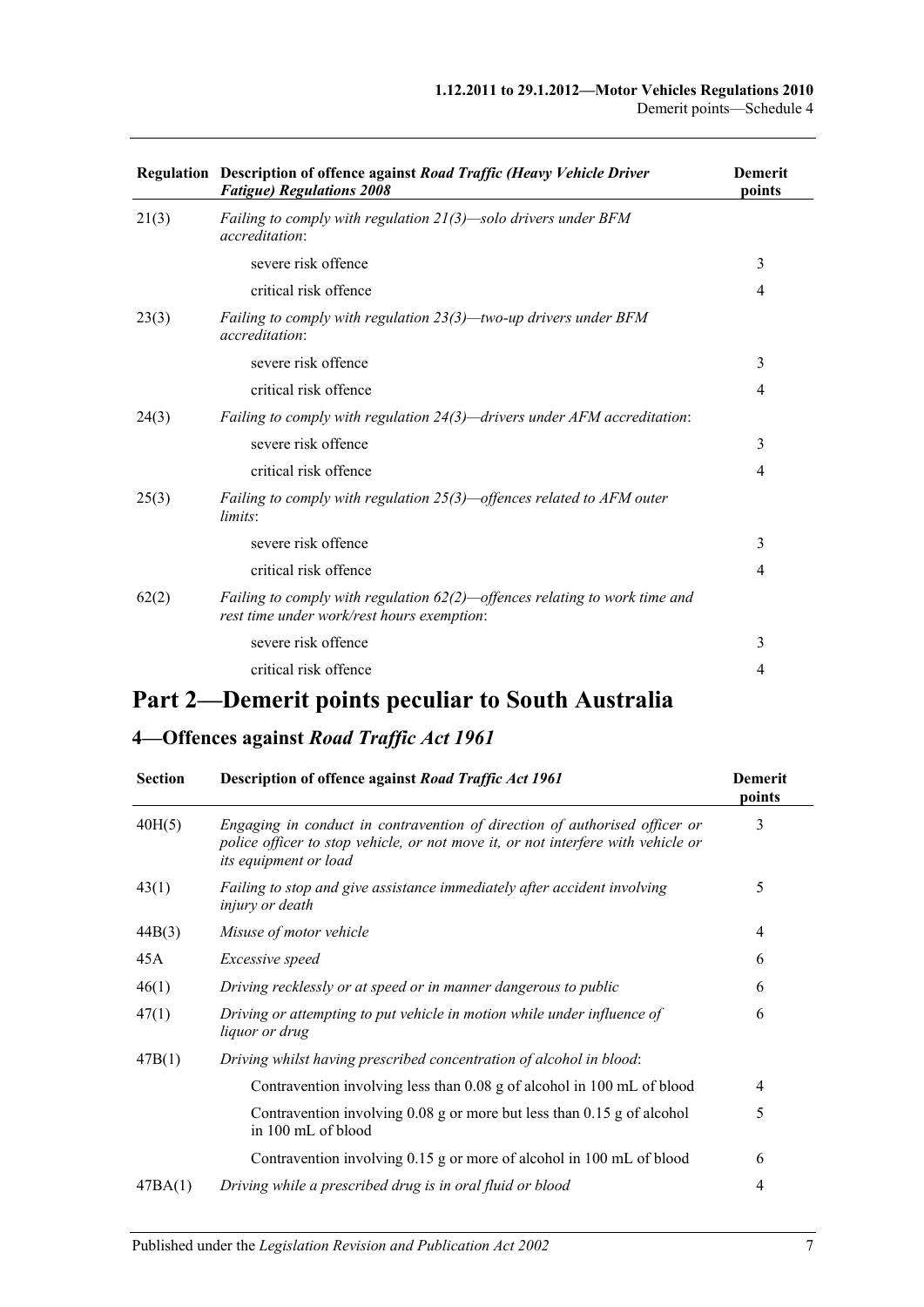**Section Description of offence against** *[Road Traffic Act](http://www.legislation.sa.gov.au/index.aspx?action=legref&type=act&legtitle=Road%20Traffic%20Act%201961) 1961* **Demerit points** 47E(3) *Refusing or failing to comply with direction of police officer in relation to alcotest or breath analysis* 6 47EAA(9) *Refusing or failing to comply with direction of police officer in relation to drug screening test, oral fluid analysis or blood test* 6 47I(14) *Refusing or failing to comply with request to submit to taking of sample of blood* 6 79B(2) *Being the owner of a vehicle that appears from evidence obtained through the operation of a photographic detection device to have been involved in the commission of a prescribed offence* Contravention where the owner is a natural person and the prescribed offence in which the vehicle appears to have been involved is an offence against 1 of the following provisions of the *[Road Traffic \(Road Rules—Ancillary and](http://www.legislation.sa.gov.au/index.aspx?action=legref&type=subordleg&legtitle=Road%20Traffic%20(Road%20Rules%E2%80%94Ancillary%20and%20Miscellaneous%20Provisions)%20Regulations%201999)  [Miscellaneous Provisions\) Regulations](http://www.legislation.sa.gov.au/index.aspx?action=legref&type=subordleg&legtitle=Road%20Traffic%20(Road%20Rules%E2%80%94Ancillary%20and%20Miscellaneous%20Provisions)%20Regulations%201999) 1999*: r 9A(1)—*Speeding while driving road train* Exceeding prescribed speed limit (road trains) by less than  $15 \text{ km/h}$  1 by 15 km/h or more but less than  $30 \text{ km/h}$  3 by 30 km/h or more 4 r 9A(2)—*Speeding while driving road train* Exceeding 40 km/h speed limit by less than 15 km/h 1 by 15 km/h or more but less than 30 km/h 3 by  $30 \text{ km/h}$  or more  $4$ 164A(1) *Contravening or failing to comply with provision of Act* Contravention of or failure to comply with s 110—*Failing to keep whole of vehicle on sealed surface when driving on sealed road* 3

#### **5—Offences against** *Australian Road Rules*

| Rule   | <b>Description of offence against Australian Road Rules</b>                                             | <b>Demerit</b><br>points |
|--------|---------------------------------------------------------------------------------------------------------|--------------------------|
| 28(1A) | Failing to use slip lane when starting left turn on multi-lane road                                     | 2                        |
| 28(2A) | Bicycle rider starting left turn on multi-lane road from incorrect position in<br>bicycle storage area  | 2                        |
| 32(2A) | Bicycle rider starting right turn on multi-lane road from incorrect position in<br>bicycle storage area | 2                        |
| 46(4)  | Failing to stop giving left change of direction signal after turning left                               | 2                        |
| 48(4)  | Failing to stop giving right change of direction signal after turning right                             | 2                        |
| 51     | Using direction indicator lights when not permitted                                                     | $\mathcal{L}$            |
| 57(3)  | Failing to leave intersection showing yellow traffic light or arrow                                     | 3                        |
| 60A(1) | Proceeding through bicycle storage area before red traffic light                                        | 3                        |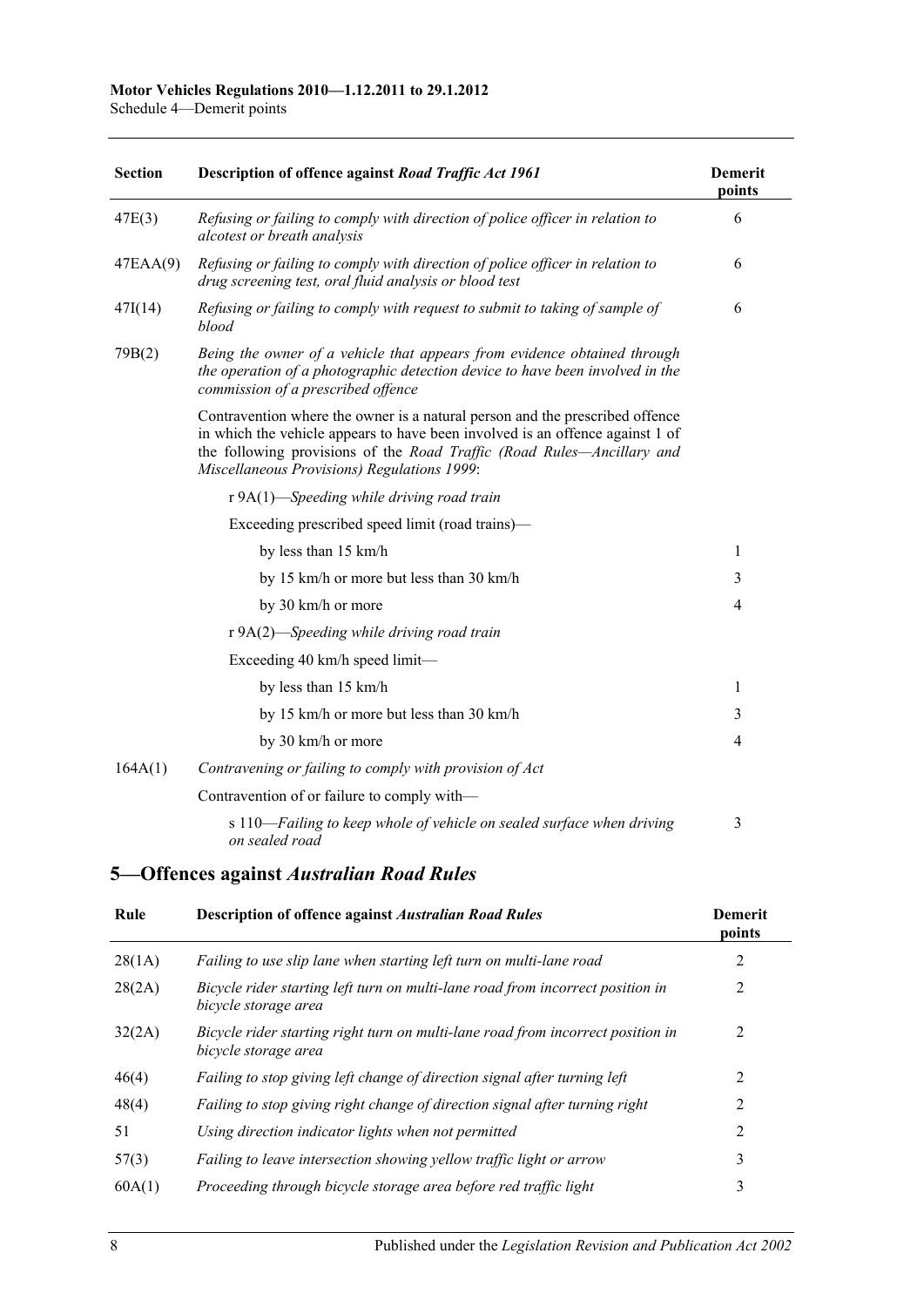#### **1.12.2011 to 29.1.2012—Motor Vehicles Regulations 2010** Demerit points—Schedule 4

| Rule    | <b>Description of offence against Australian Road Rules</b>                                                                        | <b>Demerit</b><br>points |
|---------|------------------------------------------------------------------------------------------------------------------------------------|--------------------------|
| 60A(2)  | Proceeding through bicycle storage area before red traffic arrow                                                                   | 3                        |
| 61(5)   | Failing to leave intersection when traffic lights or arrows change to yellow or<br>red                                             | 3                        |
| 92(1)   | Failing to drive in direction indicated by traffic lane arrows                                                                     | 3                        |
| 95(1)   | Driving in emergency stopping lane                                                                                                 | 3                        |
| 96(1)   | Stopping on area of road marked with keep clear marking                                                                            | 3                        |
| 97(1)   | Driving on length of road where "road access" sign applies                                                                         | 3                        |
| 98(1)   | Driving in wrong direction on length of road where "one-way" sign applies                                                          | 3                        |
| 99(1)   | Failing to drive to left of "keep left" sign                                                                                       | 3                        |
| 99(2)   | Failing to drive to right of "keep right" sign                                                                                     | 3                        |
| 100     | Driving past "no entry" sign                                                                                                       | 3                        |
| 101A(1) | Driving on safety ramp or arrester bed                                                                                             | 3                        |
| 102(1)  | Driving past "clearance" or "low clearance" sign                                                                                   | 3                        |
| 103(1)  | Driving past "bridge load limit (gross mass)" or "gross load limit"<br>sign—vehicle exceeding gross mass indicated by sign         | 3                        |
| 103(2)  | Driving past "bridge load limit (mass per axle group)" sign—vehicle axle<br>group carrying mass exceeding mass indicated by sign   | 3                        |
| 104(1)  | Driving past "no trucks" sign—vehicle GVM exceeding permitted mass                                                                 | 3                        |
| 104(2)  | Driving truck past "no trucks" sign—vehicle or combination exceeding<br>permitted length                                           | 3                        |
| 104(3)  | Driving truck past "no trucks" sign where no mass or length indicated                                                              | 3                        |
| 105     | Failing to enter area indicated by "trucks must enter" sign                                                                        | 3                        |
| 106(1)  | Driving bus past "no buses" sign—bus exceeding mass indicated by sign                                                              | 3                        |
| 106(2)  | Driving bus past "no buses" sign—bus exceeding length indicated by sign                                                            | 3                        |
| 106(3)  | Driving bus past "no buses sign" where no mass or length indicated                                                                 | 3                        |
| 107     | Failing to enter area indicated by "buses must enter" sign                                                                         | 3                        |
| 108(1)  | Failing to drive truck or bus in low gear on length of road where "trucks and<br>buses low gear" sign applies                      | 3                        |
| 111(1)  | Failing to enter roundabout from multi-lane road or road with 2 or more lines<br>of traffic travelling in same direction correctly | 3                        |
| 116     | Failing to obey traffic lane arrows when driving in or leaving roundabout                                                          | 3                        |
| 118(2)  | Failing to stop left change of direction signal after leaving roundabout                                                           | $\overline{c}$           |
| 119     | Failing to give way by rider of bicycle or animal to vehicle leaving<br>roundabout                                                 | 3                        |
| 124     | Failing to leave level crossing as soon as safe to do so                                                                           | 3                        |
| 128     | Entering blocked intersection                                                                                                      | 3                        |
| 128A    | Entering blocked crossing                                                                                                          | 3                        |
| 132(2A) | Making U-turn across certain dividing lines                                                                                        | 3                        |
| 136     | Driving in wrong direction on one-way service road                                                                                 | 2                        |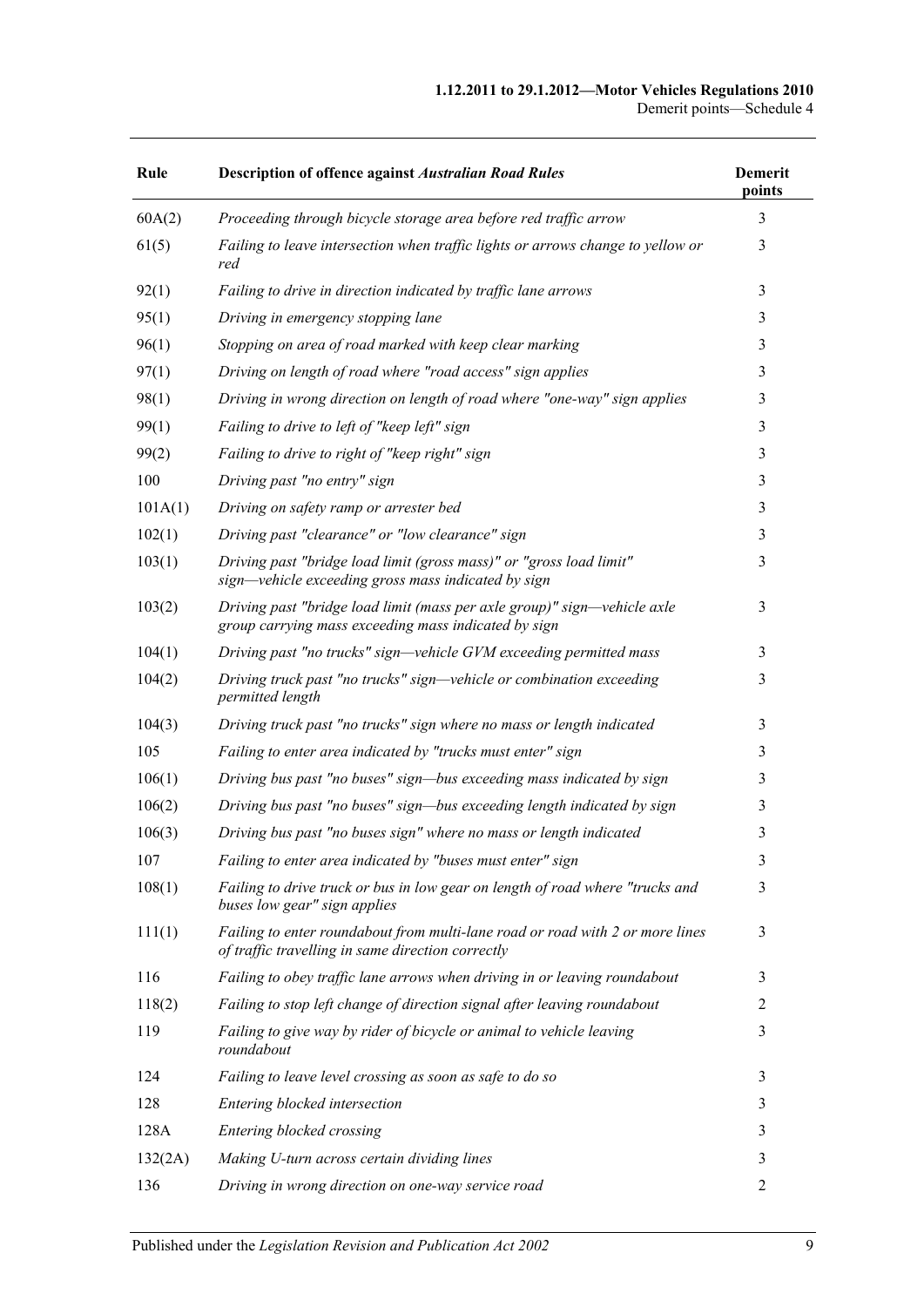Schedule 4—Demerit points

| Rule    | <b>Description of offence against Australian Road Rules</b>                                                                                                | <b>Demerit</b><br>points |
|---------|------------------------------------------------------------------------------------------------------------------------------------------------------------|--------------------------|
| 141(2)  | Bicycle rider overtaking to left of vehicle turning left                                                                                                   | 2                        |
| 145     | Increasing speed while being overtaken                                                                                                                     | 2                        |
| 146(1)  | Failing to drive within single marked lane                                                                                                                 | 3                        |
| 146(2)  | Failing to drive within single line of traffic                                                                                                             | 3                        |
| 148A    | Failing to give way when diverging left or right within marked lane                                                                                        | 3                        |
| 151(1)  | Riding motor bike or bicycle alongside more than 1 other rider on non<br>multi-lane road                                                                   | 3                        |
| 151(2)  | Riding motor bike or bicycle alongside more than 1 other rider in marked<br>lane                                                                           | 3                        |
| 151(4)  | Riding motor bike or bicycle more than 1.5 m from another rider                                                                                            | 3                        |
| 155A(1) | Driving in tramway                                                                                                                                         | 3                        |
| 247A(1) | Bicycle rider failing to enter bicycle storage area correctly at intersection<br>with red traffic light or arrow                                           | $\overline{2}$           |
| 247B(1) | Bicycle rider failing to give way when entering bicycle storage area                                                                                       | 3                        |
| 247B(2) | Bicycle rider in bicycle storage area on multi-lane road failing to give way to<br>motor vehicles in certain lanes when traffic lights are green or yellow | 3                        |
| 260(1)  | Failing to stop bicycle for red bicycle crossing light                                                                                                     | 3                        |
| 260(2)  | Proceeding after stopping for red bicycle crossing light-proceeding before<br>light changes etc                                                            | 3                        |
| 261(1)  | Failing to stop bicycle for yellow bicycle crossing light                                                                                                  | 3                        |
| 262(1)  | Bicycle rider proceeding when bicycle crossing lights change-failing to<br>cross in accordance with rule                                                   | 3                        |
| 265(1)  | Failing to wear seatbelt, and be seated, in accordance with rule-passenger<br>16 years old, or older                                                       | 3                        |
| 265(3)  | Failing to ensure passengers 16 years old or older are wearing seatbelts, and<br>are seated, in accordance with rule-                                      |                          |
|         | failure in relation to 1 such passenger                                                                                                                    | 3                        |
|         | failure in relation to more than 1 such passenger                                                                                                          | 5                        |
| 266(1)  | Failing to ensure passengers under 16 years old are restrained and seated in<br>accordance with rule-                                                      |                          |
|         | driver who is a person referred to in section $98BI(1)(a)(i)$ or (ii) of the<br>Motor Vehicles Act 1959                                                    | see clause 2             |
|         | all other drivers-                                                                                                                                         |                          |
|         | failure in relation to 1 such passenger<br>(a)                                                                                                             | 3                        |
|         | failure in relation to more than 1 such passenger<br>(b)                                                                                                   | 5                        |
| 268(1)  | Travelling in or on part of motor vehicle not designed primarily for carriage<br>of passengers or goods                                                    | 3                        |
| 268(2)  | Travelling in or on part of motor vehicle designed primarily for carriage of<br>goods unless enclosed and seatbelt fitted                                  | 3                        |
| 268(3)  | Travelling in or on motor vehicle with part of body outside window or door                                                                                 | 3                        |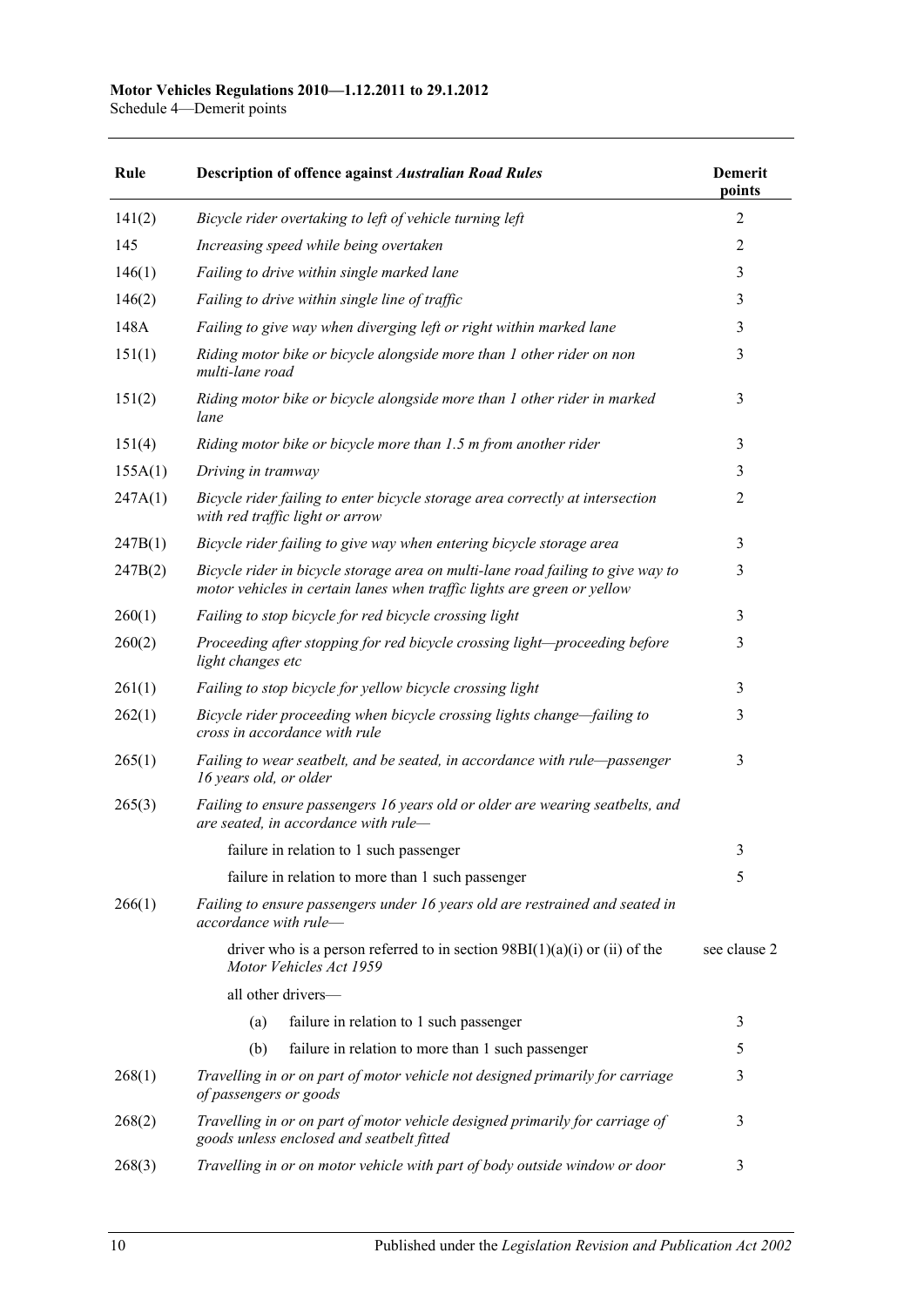| Rule    | <b>Description of offence against Australian Road Rules</b>                                                                                   | <b>Demerit</b><br>points |
|---------|-----------------------------------------------------------------------------------------------------------------------------------------------|--------------------------|
| 268(4)  | Driving motor vehicle with part of passenger's body outside window or door                                                                    | 3                        |
| 268(4A) | Driving motor vehicle with passenger in or on part of vehicle not designed<br>primarily for carriage of passengers or goods                   | 3                        |
| 268(4B) | Driving motor vehicle with passenger in or on part of vehicle designed<br>primarily for carriage of goods unless enclosed and seatbelt fitted | 3                        |
| 269(3)  | Creating hazard by opening door of vehicle, leaving door open etc                                                                             | 3                        |
| 270(2)  | Passenger on motor bike failing to wear helmet                                                                                                | 3                        |
| 274     | Failing to stop for red T light-tram driver                                                                                                   | 3                        |
| 275     | Failing to stop for yellow T light-tram driver                                                                                                | 3                        |
| 277     | Proceeding after stopping for red or yellow T light-tram driver                                                                               | 3                        |
| 279(2)  | Proceeding when white T light or white traffic arrow no longer<br>showing—tram driver proceeding before entering intersection                 | 3                        |
| 279(3)  | Proceeding when white T light or white traffic arrow no longer<br>showing-tram driver failing to leave intersection                           | 3                        |
| 287(1)  | Driver involved in crash failing to give required particulars                                                                                 | 3                        |
| 288(1)  | Driving on path                                                                                                                               | 3                        |
| 289(1)  | Driving on nature strip                                                                                                                       | 3                        |
| 292     | Driving or towing vehicle carrying insecure or overhanging load                                                                               | 3                        |
| 298     | Driving motor vehicle towing trailer with person in trailer                                                                                   | 3                        |

## **6—Offences against** *Road Traffic (Road Rules—Ancillary and Miscellaneous Provisions) Regulations 1999*

|       | Regulation Description of offence against Road Traffic (Road Rules—Ancillary and<br><b>Miscellaneous Provisions) Regulations 1999</b> | <b>Demerit</b><br>points |
|-------|---------------------------------------------------------------------------------------------------------------------------------------|--------------------------|
| 9A(1) | Speeding while driving road train                                                                                                     |                          |
|       | Exceeding prescribed speed limit (road trains)—                                                                                       |                          |
|       | by less than 15 km/h                                                                                                                  | 1                        |
|       | by 15 km/h or more but less than 30 km/h                                                                                              | 3                        |
|       | by 30 km/h or more                                                                                                                    | 4                        |
| 9A(2) | Speeding while driving road train                                                                                                     |                          |
|       | Exceeding $40 \text{ km/h}$ speed-limit—                                                                                              |                          |
|       | by less than 15 km/h                                                                                                                  | 1                        |
|       | by 15 km/h or more but less than 30 km/h                                                                                              | 3                        |
|       | by 30 km/h or more                                                                                                                    | 4                        |
| 33(1) | Learner or P1 driver using mobile phone while driving vehicle                                                                         | 3                        |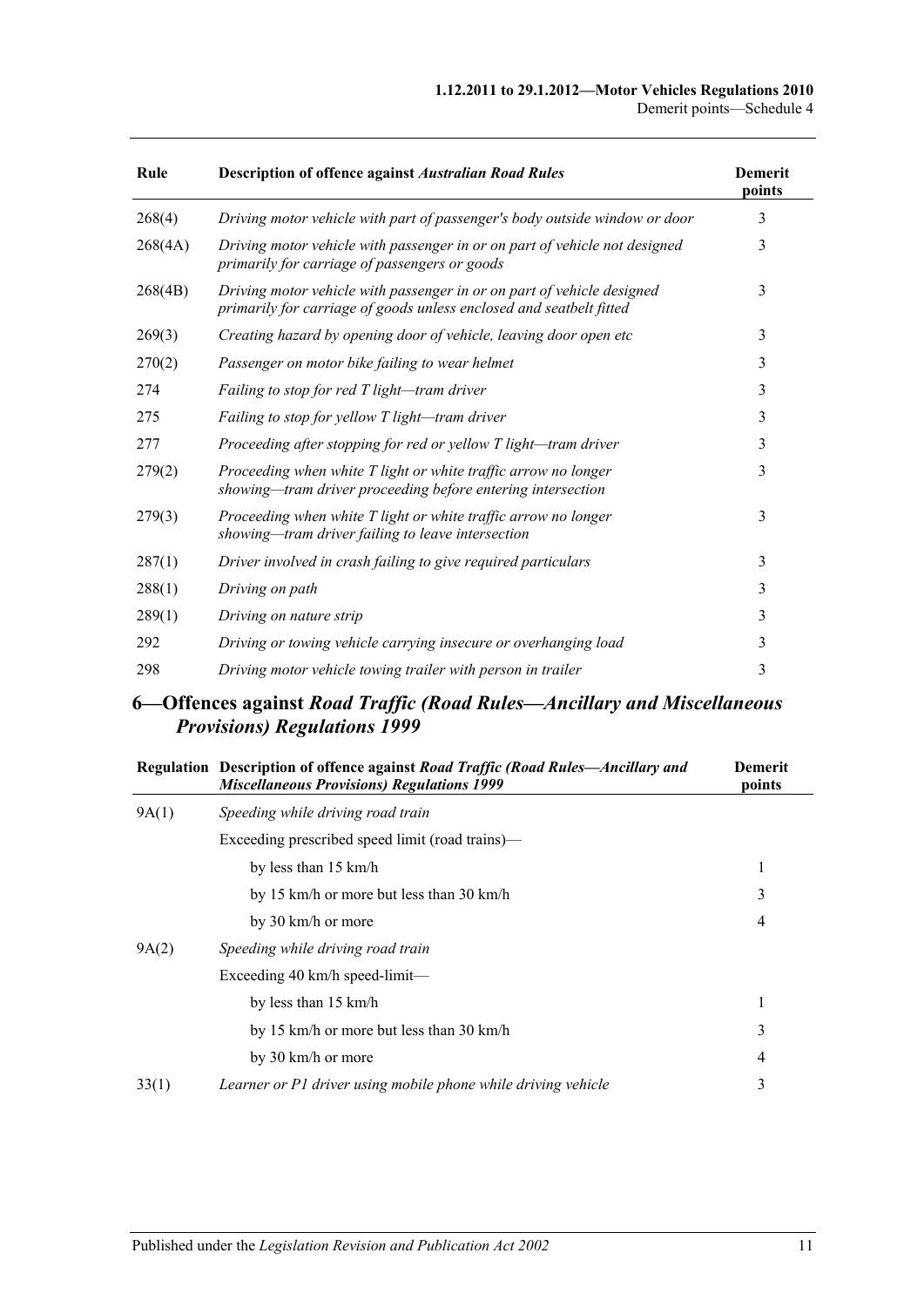# **7—Offences against** *Motor Vehicles Act 1959*

| <b>Section</b> | Description of offence against Motor Vehicles Act 1959                                                                                                   | <b>Demerit</b><br>points |
|----------------|----------------------------------------------------------------------------------------------------------------------------------------------------------|--------------------------|
| 75A(15)(a)     | Holder of learner's permit driving motor bike on road while no L plate<br>affixed to bike in accordance with regulations                                 | 2                        |
| 75A(15)(b)     | Holder of learner's permit driving motor vehicle (other than motor bike) on<br>road while L plates not affixed to vehicle in accordance with regulations |                          |
|                | no L plates affixed to vehicle in accordance with regulations                                                                                            | 2                        |
| 81A(15)(a)     | Holder of P1 licence driving motor bike on road while no P plate affixed to<br>bike in accordance with regulations                                       | 2                        |
| 81A(15)(b)     | Holder of P1 licence driving motor vehicle (other than motor bike) on road<br>while P plates not affixed to vehicle in accordance with regulations       |                          |
|                | no P plates affixed to vehicle in accordance with regulations                                                                                            | $\mathfrak{D}$           |
| 81A(16)        | Holder of P1 or P2 licence under the age of 25 years driving high powered<br>vehicle                                                                     | 3                        |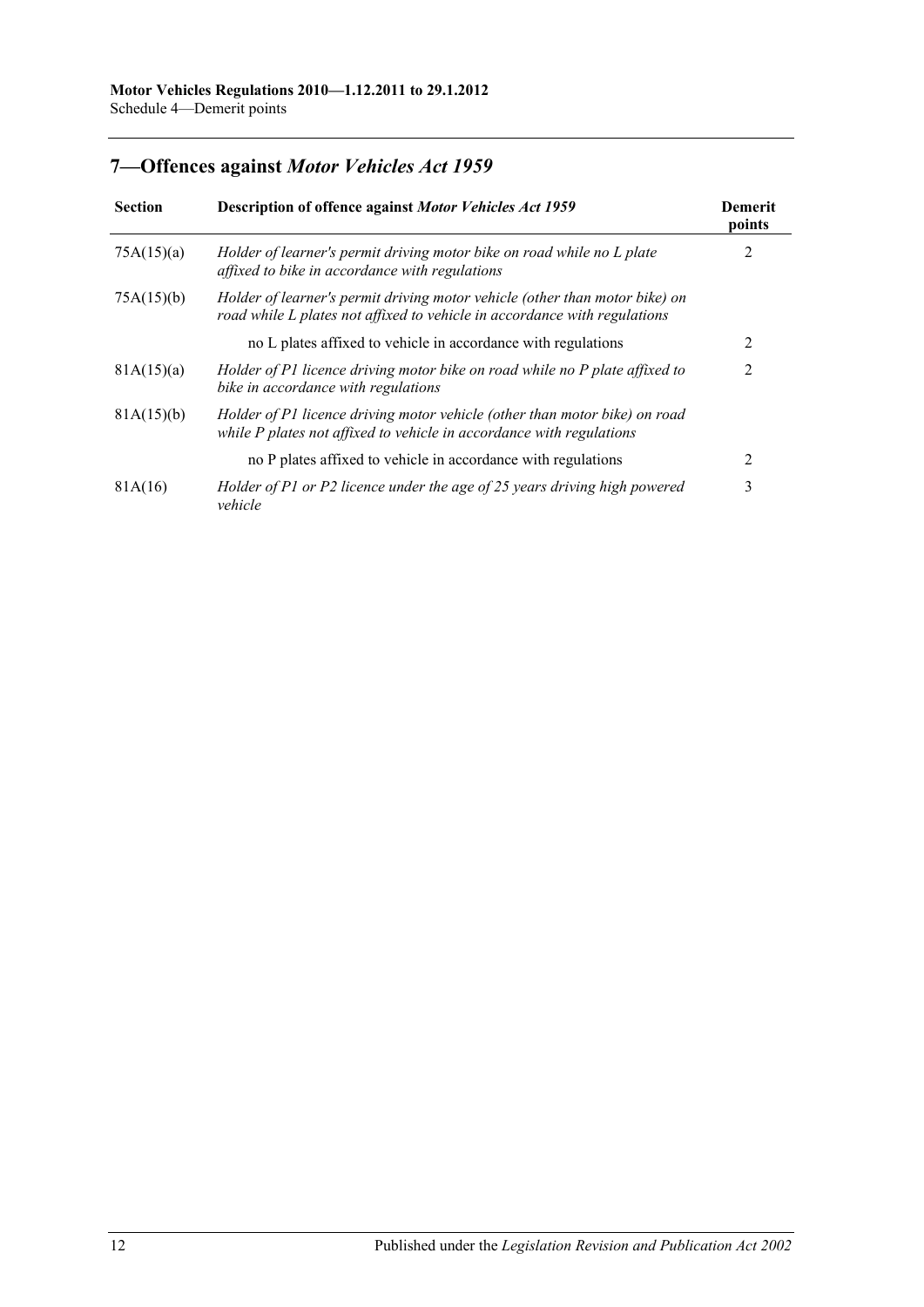# **Schedule 5—Expiation fees**

# **1—Offences against** *Motor Vehicles Act 1959*

| <b>Section</b> | Description of offence against Motor Vehicles Act 1959                                                                                                                                                                                          | Fee   |
|----------------|-------------------------------------------------------------------------------------------------------------------------------------------------------------------------------------------------------------------------------------------------|-------|
| 9(1)           | Driving unregistered motor vehicle on road or causing<br>unregistered motor vehicle to stand on road                                                                                                                                            | \$315 |
| 9(3)           | Being owner of unregistered motor vehicle driven or found<br>standing on road                                                                                                                                                                   | \$315 |
| 16(9)          | Driving motor vehicle without carrying permit under section 16<br>of Act                                                                                                                                                                        | \$115 |
| 16(11)         | Contravening condition of permit under section 16 of Act                                                                                                                                                                                        | \$96  |
| 43A(3)         | Causing or permitting unregistered heavy vehicle to be driven on<br>road                                                                                                                                                                        | \$315 |
| 43A(7)         | Failing to carry temporary configuration certificate in vehicle or<br>to produce it for inspection by police officer or authorised officer                                                                                                      | \$47  |
| 47(1)          | Driving, or causing to stand, motor vehicle not bearing number<br>plates                                                                                                                                                                        | \$582 |
| 47(1a)         | Being registered owner or registered operator of motor vehicle<br>driven, or caused to stand, in contravention of section $47(1)$ of<br>Act                                                                                                     | \$582 |
| 47A(7)         | Driving motor vehicle to which is attached number plates in<br>respect of which a declaration under section $47A(2)$ of Act has<br>been made without relevant agreement under section $47A(4)$                                                  | \$582 |
| 47B(2)         | Selling or supplying number plates without approval of Minister                                                                                                                                                                                 | \$582 |
| 47C(3)         | Failing to comply with direction of Registrar under<br>section $47C(2)$ of Act to return number plates                                                                                                                                          | \$263 |
| 47D(1)(a)      | Driving, or causing to stand, motor vehicle to which is attached<br>number plate bearing number other than number allotted to<br>vehicle                                                                                                        | \$582 |
| 47D(1)(b)      | Driving, or causing to stand, motor vehicle to which is attached<br>number plate altered, defaced, mutilated or added to                                                                                                                        | \$582 |
| 47D(1)(c)      | Driving, or causing to stand, motor vehicle to which is attached<br>colourable imitation of number plate                                                                                                                                        | \$582 |
| 47D(1)(d)      | Without lawful excuse, having in possession number plate or<br>article resembling number plate                                                                                                                                                  | \$582 |
| 47D(2)         | Being registered owner or registered operator of motor vehicle<br>driven, or caused to stand, in contravention of section $47D(1)$ of<br>Act                                                                                                    | \$582 |
| 48(3)          | Driving, or causing to stand, registered heavy vehicle not<br>carrying registration label (or amended registration label) issued<br>for vehicle or carrying registration label not in conformity with<br>section 48 of Act or these regulations | \$115 |
| 48(3a)         | Being registered owner or registered operator of heavy vehicle<br>driven, or caused to stand, in contravention of section 48(3) of<br>Act                                                                                                       | \$115 |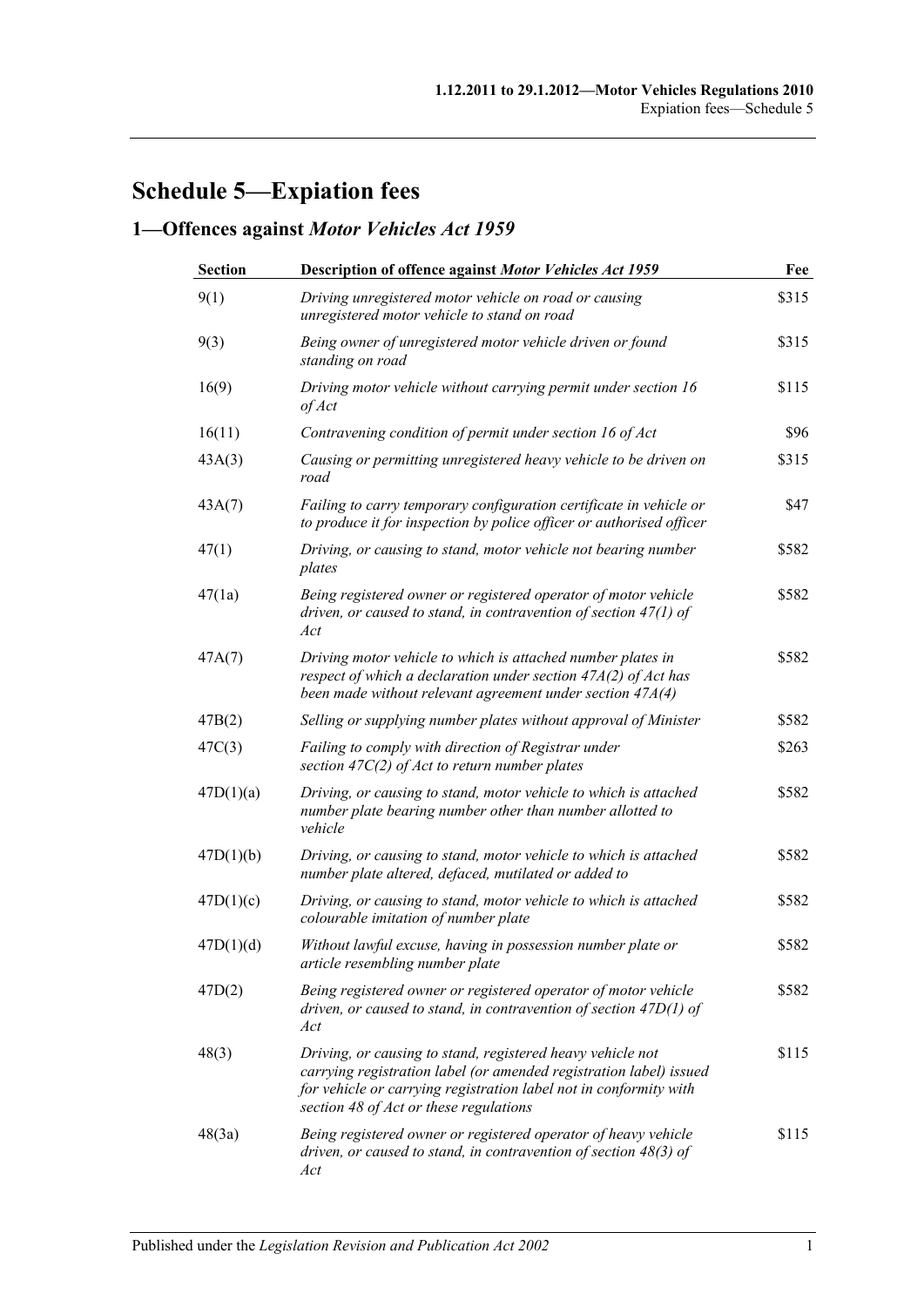| <b>Section</b> | Description of offence against Motor Vehicles Act 1959                                                                                                                                                             | Fee   |
|----------------|--------------------------------------------------------------------------------------------------------------------------------------------------------------------------------------------------------------------|-------|
| 53(1)(a)       | Driving, or causing to stand, motor vehicle on which is affixed<br>registration label, or in which is carried permit, no longer in<br>force or issued in respect of another vehicle                                | \$112 |
| 53(1)(b)       | Driving, or causing to stand, motor vehicle on which is affixed<br>registration label, or in which is carried permit, that has been<br>altered, defaced, mutilated or added to                                     | \$112 |
| 53(1)(c)       | Driving, or causing to stand, motor vehicle on which is affixed<br>colourable imitation of registration label or in which is carried<br>colourable imitation of permit                                             | \$112 |
| 53(1)(d)       | Without lawful excuse, having in possession registration label,<br>permit or article resembling registration label or permit                                                                                       | \$112 |
| 53(1a)         | Being registered owner or registered operator of motor vehicle<br>driven, or caused to stand, in contravention of section $53(1)$ of<br>Act                                                                        | \$112 |
| 56(b)(ii)      | Failing to lodge notice of transfer of ownership of motor vehicle<br>within 14 days after transfer                                                                                                                 | \$220 |
| 66(2)          | If motor vehicle to which trade plates are affixed is driven other<br>than for a prescribed purpose stated in application for issue of<br>the plates, being driver or person to whom plates were issued            | \$112 |
| 71B(2)         | Failure by person to whom replacement number plate, trade plate<br>or prescribed document or duplicate registration label issued to<br>return found or recovered original plate, document or label to<br>Registrar | \$112 |
| 72A(2)         | Acting as qualified supervising driver while having prescribed<br>concentration of alcohol in blood or prescribed drug in oral fluid<br>or blood                                                                   | \$228 |
| 74(1)          | Driving motor vehicle without currently holding appropriate<br>licence or learner's permit                                                                                                                         | \$400 |
| 75A(14)        | Contravening condition of learner's permit                                                                                                                                                                         | \$307 |
| 75A(15)(a)     | Holder of learner's permit driving motor bike on road while no<br>L plate affixed to bike in accordance with regulations                                                                                           | \$307 |
| 75A(15)(b)     | Holder of learner's permit driving motor vehicle (other than<br>motor bike) on road while L plates not affixed to vehicle in<br>accordance with regulations-                                                       |       |
|                | only 1 L plate affixed to vehicle in accordance with<br>regulations                                                                                                                                                | \$179 |
|                | no L plates affixed to vehicle in accordance with regulations                                                                                                                                                      | \$307 |
| 81(4)          | Contravening condition endorsed on licence or permit under<br>section 81 of Act                                                                                                                                    | \$307 |
| 81A(13)        | Contravening condition of provisional licence                                                                                                                                                                      | \$307 |
| 81A(15)(a)     | Holder of P1 licence driving motor bike on road while no P plate<br>affixed to bike in accordance with regulations                                                                                                 | \$307 |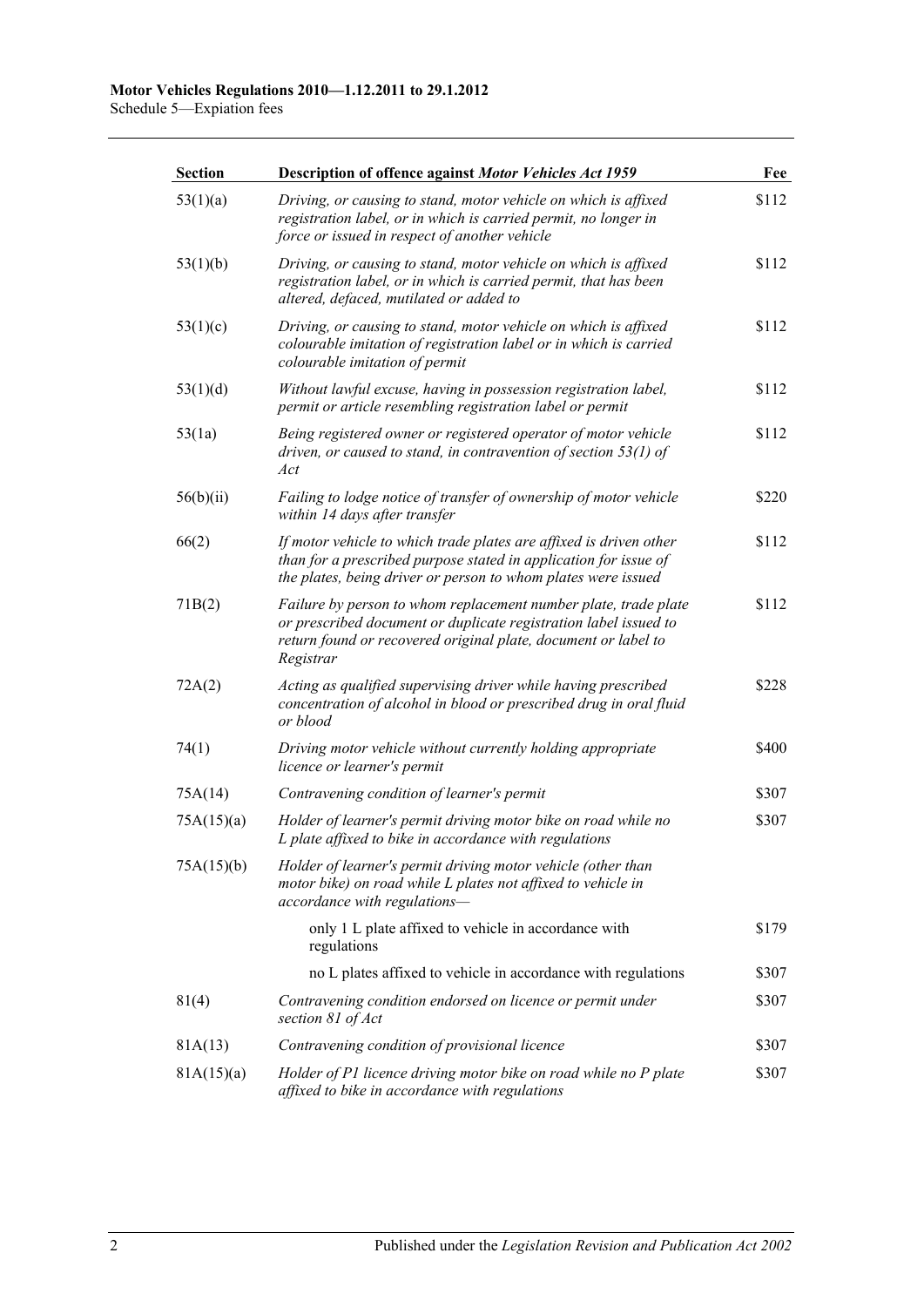| <b>Section</b> | Description of offence against Motor Vehicles Act 1959                                                                                                                                  | Fee                                                    |
|----------------|-----------------------------------------------------------------------------------------------------------------------------------------------------------------------------------------|--------------------------------------------------------|
| 81A(15)(b)     | Holder of P1 licence driving motor vehicle (other than motor<br>bike) on road while P plates not affixed to vehicle in accordance<br>with regulations-                                  |                                                        |
|                | only 1 P plate affixed to vehicle in accordance with<br>regulations                                                                                                                     | \$179                                                  |
|                | no P plates affixed to vehicle in accordance with regulations                                                                                                                           | \$307                                                  |
| 81A(16)        | Holder of P1 or P2 licence under the age of 25 years driving a<br>high powered vehicle                                                                                                  | \$307                                                  |
| 81AB(5)        | Contravening condition of probationary licence                                                                                                                                          | \$307                                                  |
| 81B(3)         | Failing to comply with requirement made by Registrar                                                                                                                                    |                                                        |
|                | failure to attend lecture                                                                                                                                                               | \$98                                                   |
| 96(1)          | Failing to produce licence or learner's permit on request of<br>police officer                                                                                                          | \$165                                                  |
| 97A(3)         | Failing to carry or produce licence while driving under<br>section 97A of Act                                                                                                           | \$165                                                  |
| 98AAA(1)       | Failing to carry or produce licence while driving heavy vehicle                                                                                                                         | \$165                                                  |
| 98AAB          | Failing to carry or produce probationary licence, provisional<br>licence or learner's permit while driving                                                                              | \$165                                                  |
| 102(1)         | Driving uninsured motor vehicle on road or causing uninsured<br>motor vehicle to stand on road                                                                                          | \$582                                                  |
| 102(2)         | Being owner of uninsured motor vehicle driven or found standing<br>on road                                                                                                              | \$582                                                  |
| 136(1)         | Failing to notify Registrar of change of name or residence of<br>natural person who is registered owner or registered operator of<br>motor vehicle or holds licence or learner's permit | \$162                                                  |
| 136(2)         | Failing to notify Registrar of change of name or principal place<br>of business of natural person who holds trade plates                                                                | \$162                                                  |
| 136(2a)        | Failing to notify Registrar of change of principal place of<br>business of body corporate that is registered owner or registered<br>operator of motor vehicle or holds trade plates     | \$162                                                  |
| 136(2b)        | Failing to notify Registrar of change of garage address of motor<br>vehicle                                                                                                             | \$162                                                  |
| 136(2c)        | Failing to notify Registrar of change of registered operator of<br>motor vehicle                                                                                                        | \$162                                                  |
| 136(2d)        | Failing to notify Registrar of change of postal address                                                                                                                                 | \$162                                                  |
| 143(1)         | Causing or permitting another person to do or omit to do<br>anything in contravention of Act or regulations                                                                             |                                                        |
|                | causing or permitting commission of expiable offence                                                                                                                                    | the expiation<br>fee prescribed<br>for the<br>expiable |

expiable offence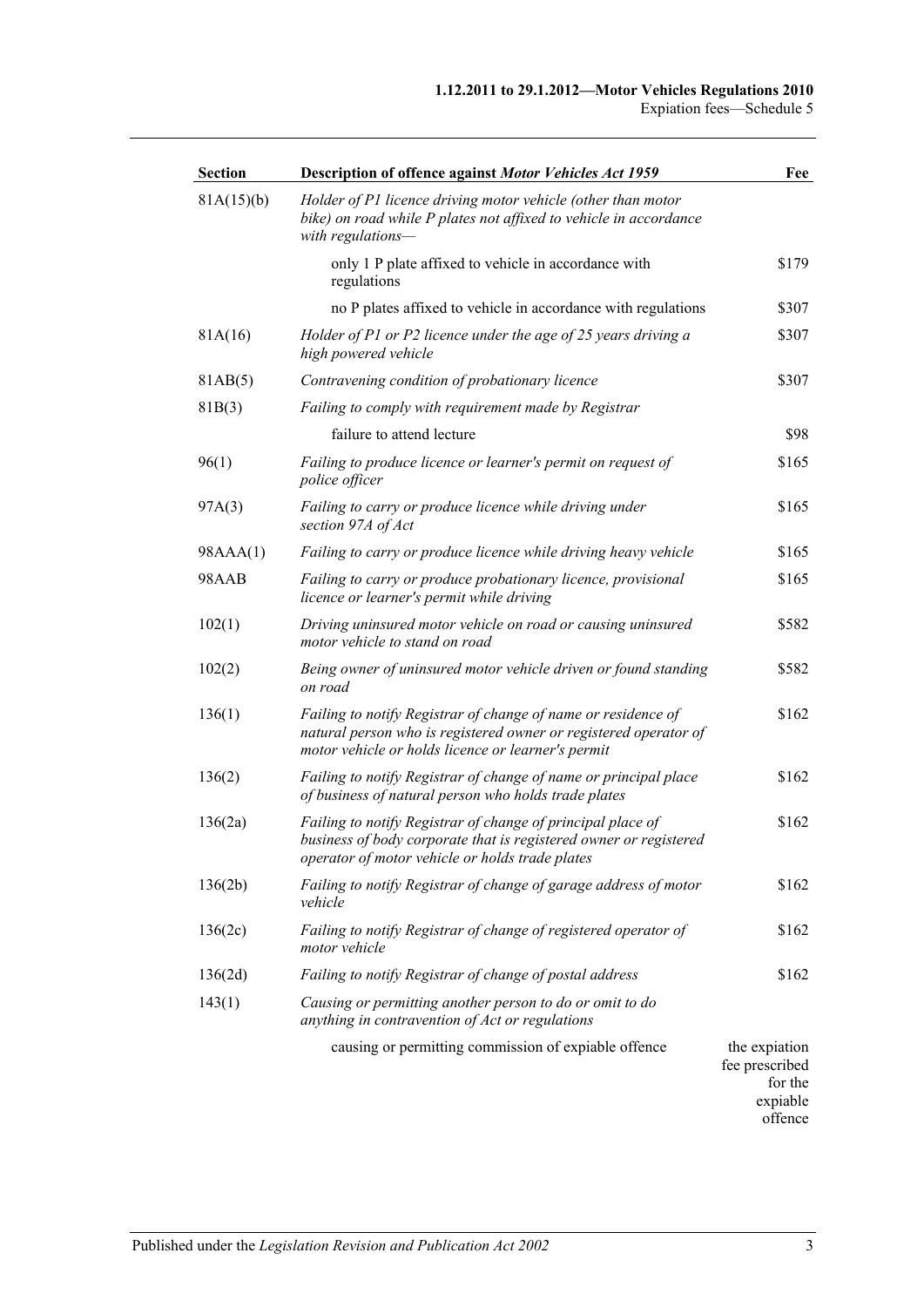# **2—Offences against these regulations**

| Regulation | Description of offence against these regulations<br>Driving motor vehicle on road while number plate or trade plate<br>obscured or distorted by device or substance |       |
|------------|---------------------------------------------------------------------------------------------------------------------------------------------------------------------|-------|
| 36(1)      |                                                                                                                                                                     |       |
| 36(4)      | Driving motor vehicle on road while number plate on bike rack<br>obscured or distorted by device or substance                                                       | \$400 |
| 55E        | Failing to carry or produce certificate of exemption while driving<br>a high powered vehicle                                                                        | \$179 |
| 74(7)      | Contravening or failing to comply with requirements of<br>regulation concerning written-off vehicle notices or notification                                         |       |
|            | alleged offence not committed in the course of a trade or<br>business                                                                                               | \$266 |
| 75(1)      | Driving written-off vehicle to or from place other than place<br>specified in regulation                                                                            |       |
|            | alleged offence not committed in the course of a trade or<br>business                                                                                               | \$266 |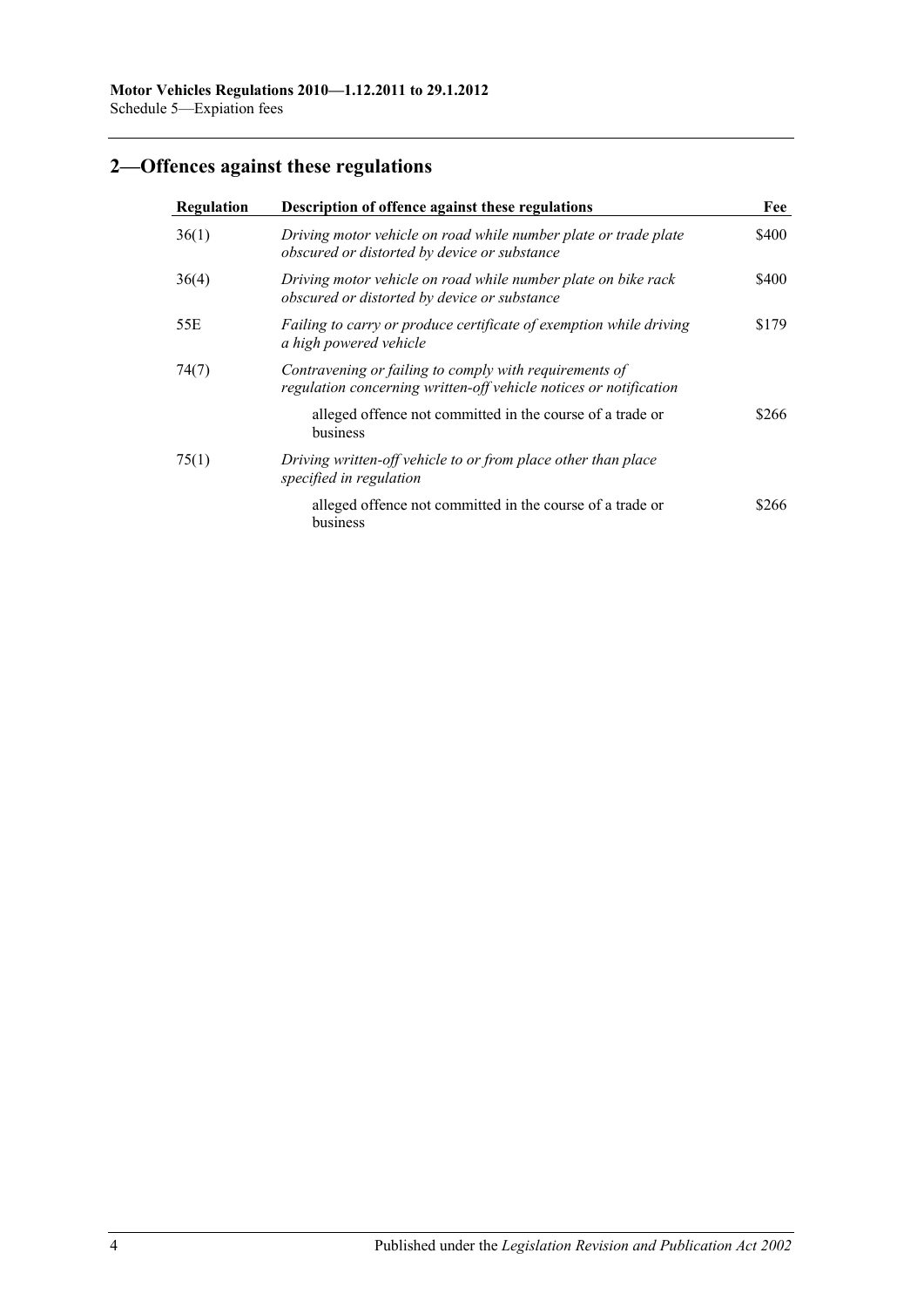# **Schedule 6—Transitional provisions Part 2—Transitional provisions**

### **2—Transitional provision relating to licence classifications**

(1) A licence in force immediately before 1 November 1998 that is endorsed with 1 or more of the classifications set out in column 1 of the table below will be taken for all purposes to be a licence endorsed with the corresponding classification or classifications appearing opposite in column 2.

| 1-Old classification       | 2-Corresponding new classification |
|----------------------------|------------------------------------|
| CAR                        | $\mathbf C$                        |
| $\mathop{\rm LT}\nolimits$ | MR                                 |
| HT                         | HR                                 |
| ${\rm LA}$                 | $\rm HC$                           |
| HA                         | HC                                 |
| $\mathbf{DA}$              | $\rm MC$                           |
| RT                         | $\rm MC$                           |
| <b>BIKE-DATE</b>           | <b>R-DATE</b>                      |
| <b>BIKE</b>                | $\mathbf R$                        |
| ${\bf SB}$                 | LR                                 |
| $\rm LB$                   | MR                                 |
| $\rm HB$                   | HR                                 |
| $\mathbf{A}\mathbf{B}$     | $\rm{HR}$                          |

- <span id="page-100-0"></span>(2) The Registrar is required to remove each endorsement on a licence in force immediately before 1 November 1998 relating to any of the classifications set out in column 1 of the table above and to substitute, in each case, the appropriate endorsement relating to the corresponding new classification as set out in column 2 of that table.
- (3) The Registrar may comply with the obligation imposed by [subclause](#page-100-0) (2) over such period of time as the Registrar considers practicable.

### **3—Transitional provision relating to licence conditions**

(1) A licence or learner's permit in force immediately before 1 November 1998 that is endorsed with 1 or more of the conditions set out in column 1 of the table below will be taken for all purposes to be a licence or learner's permit endorsed with the corresponding condition or conditions appearing opposite in column 2.

| 1—Old condition | 2—Corresponding new condition |
|-----------------|-------------------------------|
| -B              | A                             |
| C               |                               |
| $\mathbf{F}$    |                               |
| G               |                               |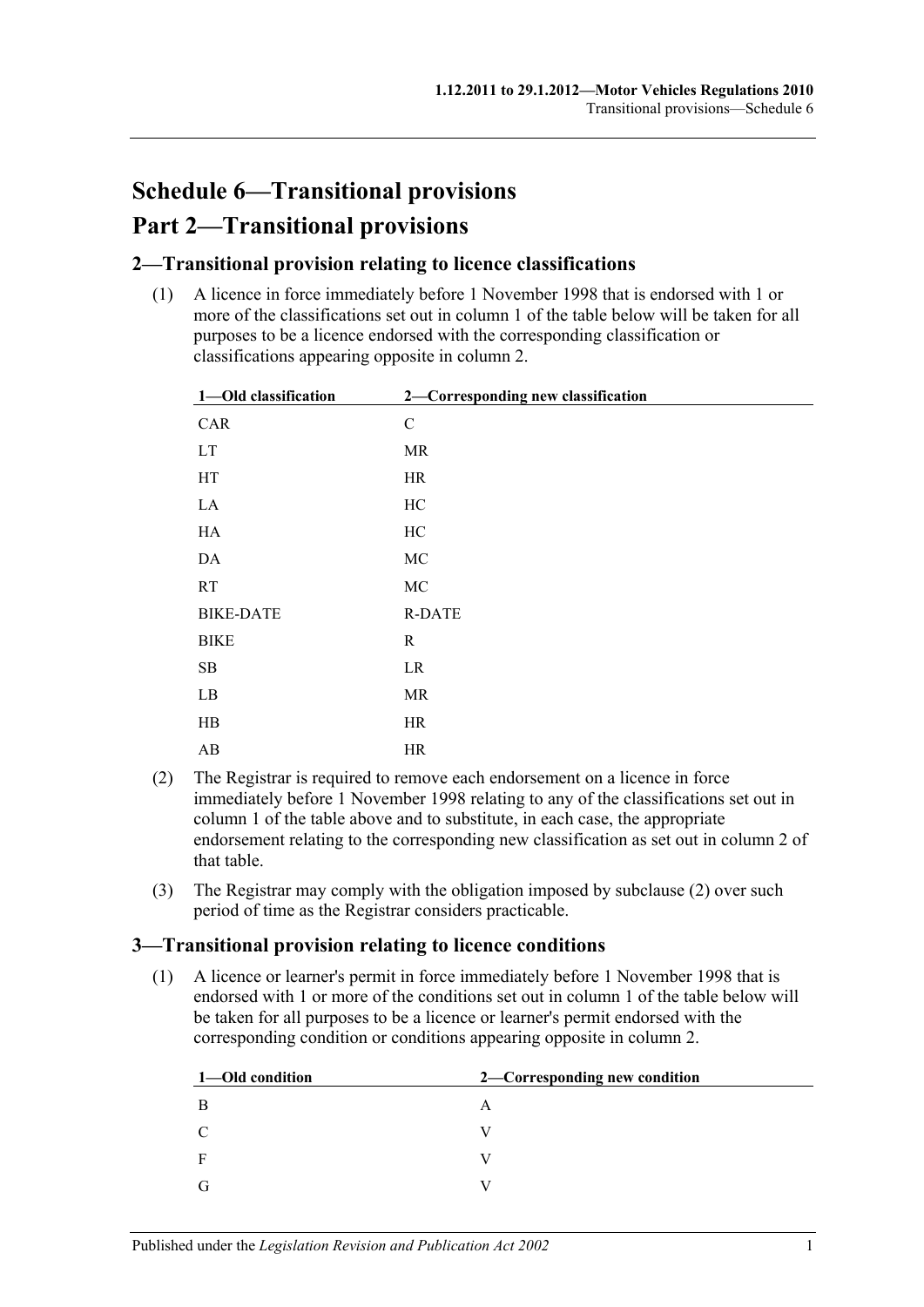| 1-Old condition | 2-Corresponding new condition |
|-----------------|-------------------------------|
| K               | V                             |
| M               | X                             |
| $\mathbf{P}$    | No new condition              |
| Q               | X                             |
| S               | S                             |
| T               | T                             |
| V               | T                             |
| W               | B                             |
| Z               | Y                             |

- <span id="page-101-0"></span>(2) The Registrar is required to remove each endorsement on a licence or learner's permit in force immediately before 1 November 1998 relating to any of the conditions set out in column 1 of the table above and to substitute, in each case, the appropriate endorsement relating to the corresponding new condition as set out in column 2 of that table.
- (3) The Registrar may comply with the obligation imposed by [subclause](#page-101-0) (2) over such period of time as the Registrar considers practicable.

### <span id="page-101-1"></span>**4—Transitional provisions relating to certain licences**

- (1) A person who, immediately before 14 November 2005, was the holder of a driver's licence endorsed with the classification R-DATE is authorised, while the holder of that licence, to drive—
	- (a) a motor bike or motor trike that has an engine capacity not exceeding 250 millilitres; or
	- (b) a motor bike or motor trike that—
		- (i) has an engine capacity not exceeding 660 millilitres and a power to weight ratio not exceeding 150 kilowatts per tonne; and
		- (ii) is of a kind approved from time to time by the Registrar by notice in the Gazette.
- (2) A person who, immediately before 14 November 2005, was the holder of a learner's permit endorsed with the letters "R-DATE" is authorised, while the holder of a driver's licence endorsed with the classification R-DATE, to drive a motor bike or motor trike of a kind referred to in [subclause](#page-101-1) (1).
- (3) A person who, immediately before 14 November 2005, was the holder of a driver's licence subject to a condition endorsed on the licence with the letter "E", is authorised, while the holder of that licence, to drive a motor bike or motor trike of a kind referred to in [subclause](#page-101-1) (1).
- (4) A person who, immediately before 14 November 2005, was the holder of a learner's permit endorsed with the letters "R-DATE", is authorised, while the holder of that permit, to drive a motor bike or motor trike of a kind referred to in [subclause](#page-101-1) (1).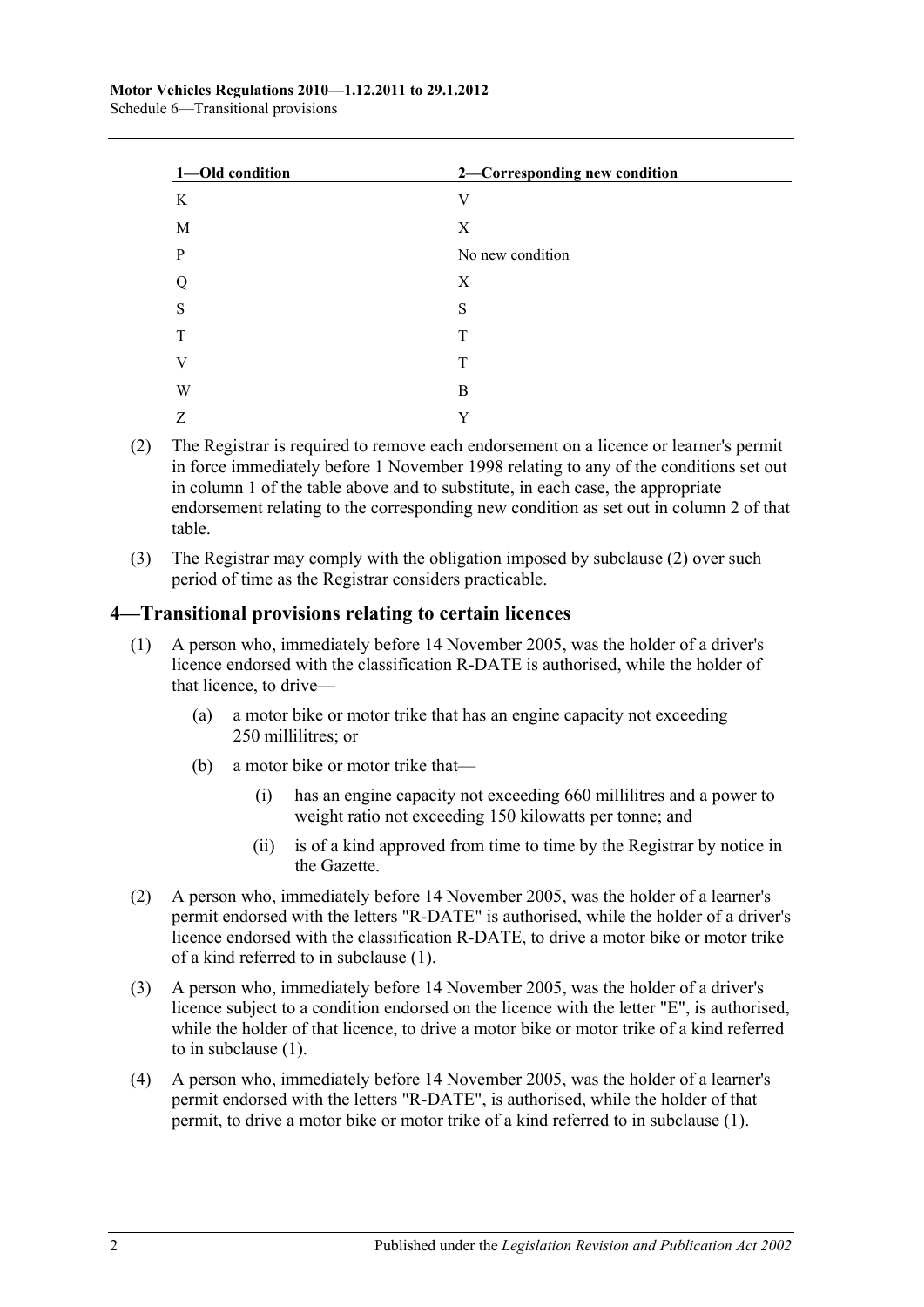# **Legislative history**

### **Notes**

• This version is comprised of the following:

| Part 1     | 1.7.2011  |
|------------|-----------|
| Part 2     | 1.12.2011 |
| Part 3     | 1.8.2011  |
| Part 4     | 14.7.2011 |
| Part 5     | 10.6.2010 |
| Part 6     | 14.7.2011 |
| Part 7     | 1.7.2010  |
| Part 8     | 1.7.2011  |
| Part 9     | 1.7.2011  |
| Schedule 1 | 1.7.2011  |
| Schedule 2 | 10.6.2010 |
| Schedule 3 | 10.6.2010 |
| Schedule 4 | 1.8.2011  |
| Schedule 5 | 1.7.2011  |
| Schedule 6 | 14.7.2011 |
|            |           |

- Variations of this version that are uncommenced are not incorporated into the text.
- Please note—References in the legislation to other legislation or instruments or to titles of bodies or offices are not automatically updated as part of the program for the revision and publication of legislation and therefore may be obsolete.
- Earlier versions of these regulations (historical versions) are listed at the end of the legislative history.
- For further information relating to the Act and subordinate legislation made under the Act see the Index of South Australian Statutes or www.legislation.sa.gov.au.

### **Legislation revoked by principal regulations**

The *Motor Vehicles Regulations 2010* revoked the following:

*Motor Vehicles Regulations 1996*

### **Principal regulations and variations**

| Year No  | Reference               | Commencement                                                                                                  |
|----------|-------------------------|---------------------------------------------------------------------------------------------------------------|
| 2010 30  | Gazette 6.5.2010 p1727  | 15.5.2010 except Sch 4 cl 5 item relating to<br>r 265(3) of Australian Road Rules-1.7.2010:<br>r <sub>2</sub> |
| 2010 92  | Gazette 10.6.2010 p2786 | $1.7.2010:$ r 2                                                                                               |
| 2010 94  | Gazette 10.6.2010 p2823 | $10.6.2010$ : r 2                                                                                             |
| 2010 151 | Gazette 17.6.2010 p3098 | $1.7.2010$ : r 2                                                                                              |

New entries appear in bold.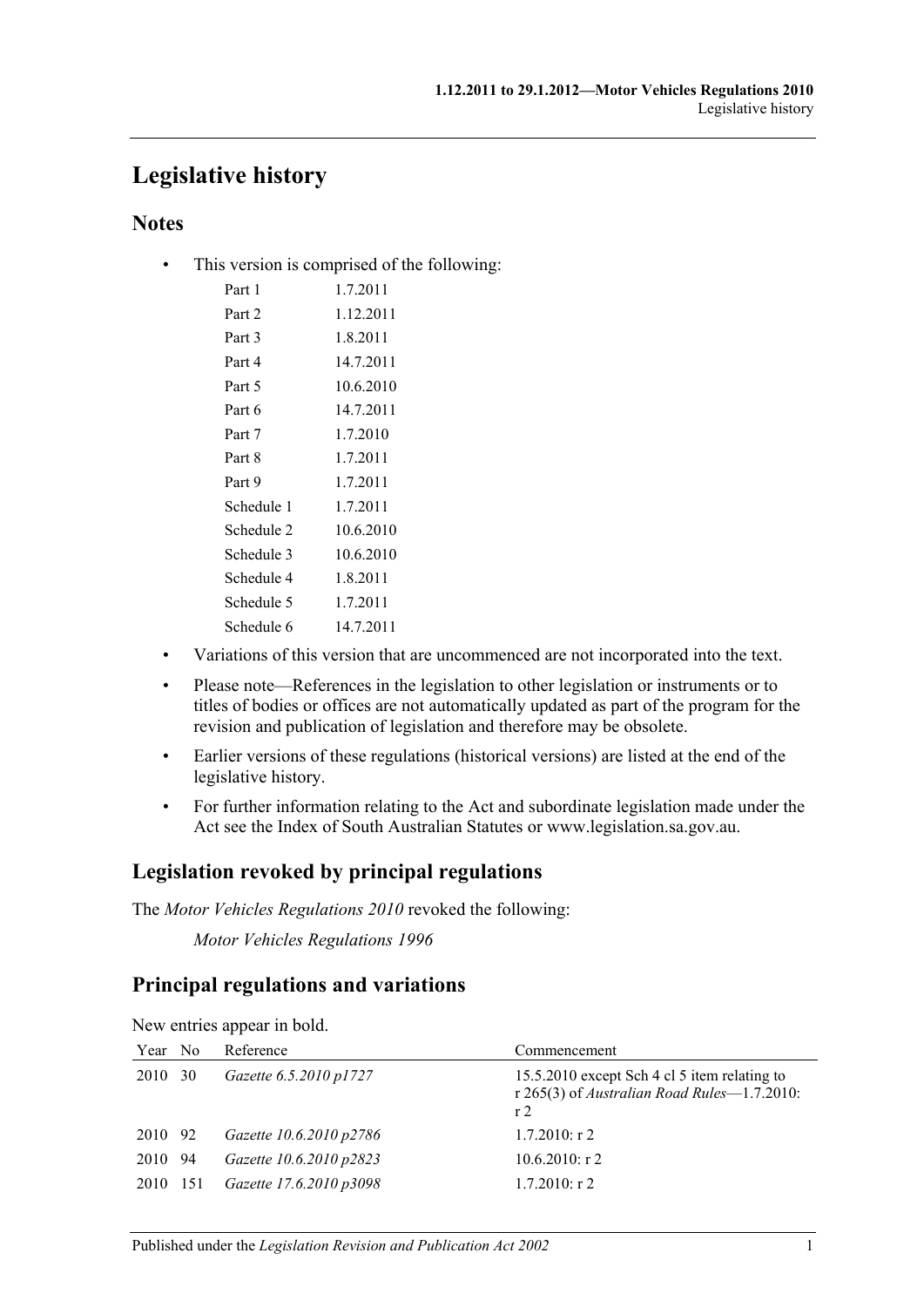| 2010     | 159 | Gazette 24.6.2010 p3224  | 1.7.2010 (r 21(1) comes into operation 1.7.2010<br>immediately after Sch 4 cl 5 item relating to<br>rule 265(3) of <i>Australian Road Rules</i> ); rr<br>$4-20$ , $21(2)$ & $22-4.9.2010$ : r 2 |
|----------|-----|--------------------------|-------------------------------------------------------------------------------------------------------------------------------------------------------------------------------------------------|
| 2010 202 |     | Gazette 26.8.2010 p4605  | $1.9.2010$ : r 2                                                                                                                                                                                |
| 2010 230 |     | Gazette 25.11.2010 p5406 | $25.11.2010:$ r 2                                                                                                                                                                               |
| 2010     | 233 | Gazette 25.11.2010 p5412 | $25.11.2010:$ r 2                                                                                                                                                                               |
| 2010 254 |     | Gazette 9.12.2010 p5588  | $9.12.2010$ : r 2                                                                                                                                                                               |
| 2011 5   |     | Gazette 27.1.2011 p303   | $27.5.2011:$ r 2                                                                                                                                                                                |
| 2011     | 10  | Gazette 27.1.2011 p314   | $27.1.2011:$ r 2                                                                                                                                                                                |
| 2011     | 31  | Gazette 29.4.2011 p1292  | $1.7.2011:$ r 2                                                                                                                                                                                 |
| 2011     | 102 | Gazette 9.6.2011 p2164   | 1.7.2011 immediately after $31/2011$ : r 2                                                                                                                                                      |
| 2011     | 121 | Gazette 9.6.2011 p2273   | $9.6.2011:$ r 2                                                                                                                                                                                 |
| 2011     | 185 | Gazette 14.7.2011 p3079  | $1.8.2011:$ r 2                                                                                                                                                                                 |
| 2011     | 186 | Gazette 14.7.2011 p3081  | $14.7.2011:$ r 2                                                                                                                                                                                |
| 2011 244 |     | Gazette 1.12.2011 p4763  | 1.12.2011: r2                                                                                                                                                                                   |
| 2011     | 277 | Gazette 15.12.2011 p5054 | $30.1.2012$ : r 2                                                                                                                                                                               |
|          |     |                          |                                                                                                                                                                                                 |

## **Provisions varied**

New entries appear in bold.

| Entries that relate to provisions that have been deleted appear in italics. |  |  |  |  |  |
|-----------------------------------------------------------------------------|--|--|--|--|--|
|-----------------------------------------------------------------------------|--|--|--|--|--|

| Provision                                      | How varied                                                     | Commencement |
|------------------------------------------------|----------------------------------------------------------------|--------------|
| Pt1                                            |                                                                |              |
| r2                                             | omitted under Legislation Revision and<br>Publication Act 2002 | 25.11.2010   |
| r <sub>3</sub>                                 |                                                                |              |
| r3(1)                                          |                                                                |              |
| current<br>registration details<br>certificate | inserted by $31/2011$ r $4(1)$                                 | 1.7.2011     |
| high powered<br>vehicle exemption              | inserted by $159/2010 \text{ r } 4(1)$                         | 4.9.2010     |
| L plate                                        | inserted by $159/2010$ r 4(2)                                  | 4.9.2010     |
| prescribed event                               | inserted by $233/2010$ r 4                                     | 25.11.2010   |
| P plate                                        | inserted by $159/2010$ r 4(3)                                  | 4.9.2010     |
| certificate                                    | registration details inserted by $31/2011$ r 4(2)              | 1.7.2011     |
| r 3A                                           | inserted by 159/2010 r 5                                       | 4.9.2010     |
| Pt 2                                           |                                                                |              |
| r <sub>7</sub>                                 | substituted by 233/2010 r 5                                    | 25.11.2010   |
| r11A                                           | inserted by $31/2011$ r 5                                      | 1.7.2011     |
| r12A                                           | inserted by 244/2011 r 4                                       | 1.12.2011    |
| r25                                            |                                                                |              |
| r 25(3)–(5)                                    | inserted by 244/2011 r 5                                       | 1.12.2011    |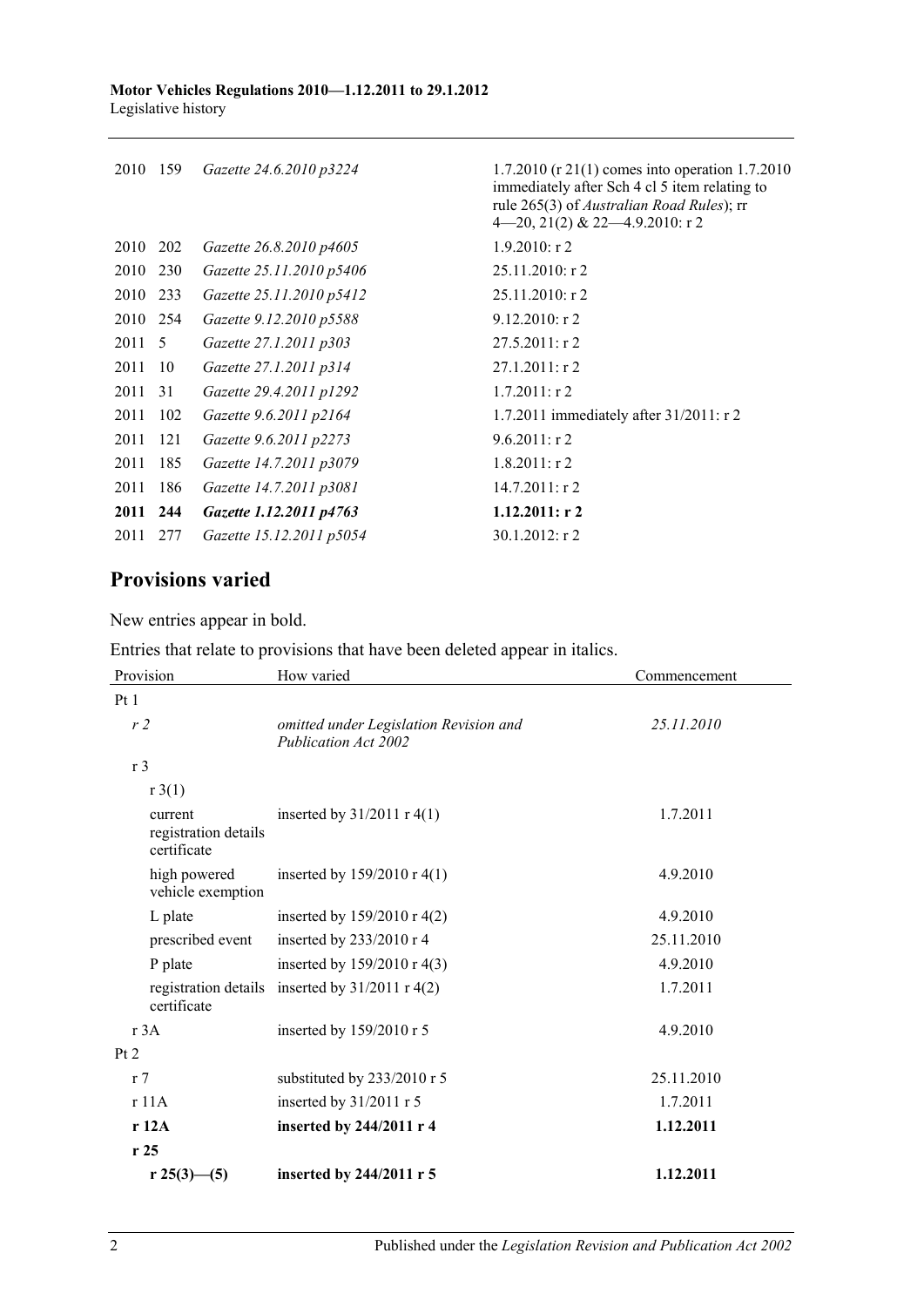| r27               |                                              |            |
|-------------------|----------------------------------------------|------------|
| r 27(3)           | inserted by 244/2011 r 6                     | 1.12.2011  |
| r 29              |                                              |            |
| r 29(1)           | r 29 redesignated as r 29(1) by 233/2010 r 6 | 25.11.2010 |
| $r 29(2)$ and (3) | inserted by 233/2010 r 6                     | 25.11.2010 |
| r 34              | substituted by 31/2011 r 6                   | 1.7.2011   |
| r 35              |                                              |            |
| $r 35(2)$ and (3) | varied by 31/2011 r 7                        | 1.7.2011   |
| r 35(4)           | inserted by 159/2010 r 6                     | 4.9.2010   |
| rr 35A and 35B    | inserted by 31/2011 r 8                      | 1.7.2011   |
| r 36              |                                              |            |
| $r \, 36(1)$      | varied by 92/2010 r 4(1)                     | 1.7.2010   |
| $r \, 36(4)$      | varied by 92/2010 r 4(2)                     | 1.7.2010   |
| Pt <sub>3</sub>   |                                              |            |
| r 40              | varied by 185/2011 r 4                       | 1.8.2011   |
| Pt 4              |                                              |            |
| r 47              |                                              |            |
| r 47(1)           | varied by 159/2010 r 7                       | 4.9.2010   |
| r 47A             | inserted by 254/2010 r 4                     | 9.12.2010  |
| r 50              |                                              |            |
| r 50(1)           | varied by 159/2010 r 8                       | 4.9.2010   |
| r 51              |                                              |            |
| r 51(1)           | varied by 159/2010 r 9                       | 4.9.2010   |
| r <sub>52</sub>   | substituted by 159/2010 r 10                 | 4.9.2010   |
| r <sub>53</sub>   | deleted by 159/2010 r 10                     | 4.9.2010   |
| r 54              | varied by 159/2010 r 11                      | 4.9.2010   |
| r 55              |                                              |            |
| r 55(1)           | varied by 159/2010 r 12                      | 4.9.2010   |
| r 55A             | inserted by 159/2010 r 13                    | 4.9.2010   |
| r 55AB            | inserted by 254/2010 r 5                     | 9.12.2010  |
| rr 55B-55D        | inserted by 159/2010 r 13                    | 4.9.2010   |
| rr 55E-55H        | inserted by 254/2010 r 6                     | 9.12.2010  |
| r 56              |                                              |            |
| r 56(1)           | varied by 159/2010 r 14(1)                   | 4.9.2010   |
| r 56(2)           | substituted by 159/2010 r 14(2)              | 4.9.2010   |
| r 56A             | inserted by 159/2010 r 15                    | 4.9.2010   |
|                   | substituted by 186/2011 r 4                  | 14.7.2011  |
| r <sub>57</sub>   |                                              |            |
| r 57(1)           | varied by 159/2010 r 16(1), (2)              | 4.9.2010   |
| r 59              | varied by 159/2010 r 17                      | 4.9.2010   |
| Pt 6              |                                              |            |
| r 69              | substituted by 186/2011 r 5                  | 14.7.2011  |
| Pt 7              |                                              |            |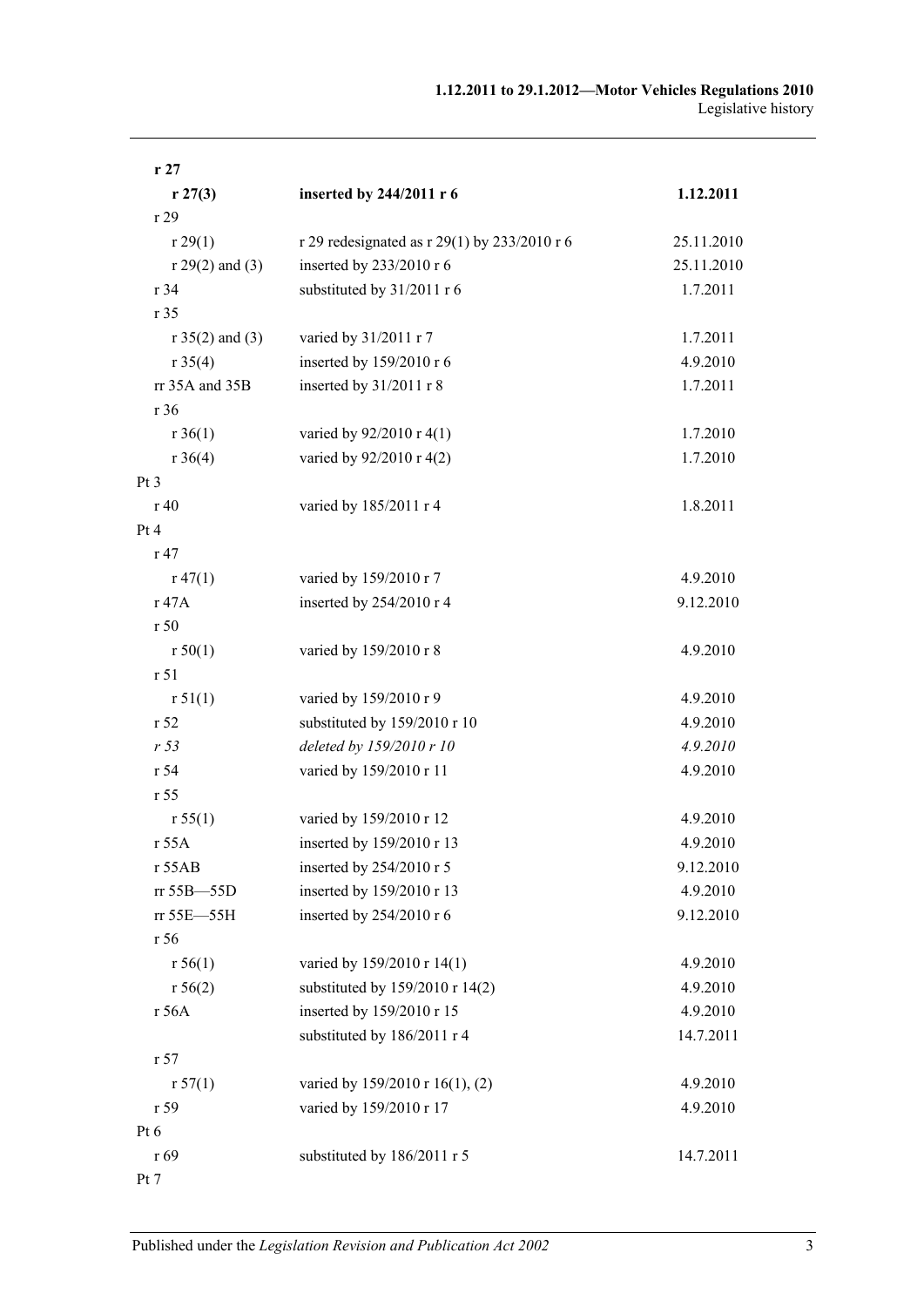#### **Motor Vehicles Regulations 2010—1.12.2011 to 29.1.2012** Legislative history

| r 74                                     |                                    |            |
|------------------------------------------|------------------------------------|------------|
| r 74(7)                                  | varied by 92/2010 r 5              | 1.7.2010   |
| r 75                                     |                                    |            |
| r 75(1)                                  | varied by 92/2010 r 6              | 1.7.2010   |
| Pt 8                                     |                                    |            |
| r 76                                     |                                    |            |
| r76(2)                                   | varied by 159/2010 r 18            | 4.9.2010   |
| r76(2a)                                  | inserted by $10/2011$ r $4(1)$     | 27.1.2011  |
|                                          | substituted by 31/2011 r 9         | 1.7.2011   |
| r76(4)                                   | substituted by $10/2011$ r 4(2)    | 27.1.2011  |
| r 79A                                    | inserted by 151/2010 r 4           | 1.7.2010   |
| r 83                                     | varied by 159/2010 r 19            | 4.9.2010   |
| Pt9                                      |                                    |            |
| r 90A                                    | inserted by 31/2011 r 10           | 1.7.2011   |
| r 93A                                    | inserted by 230/2010 r 4           | 25.11.2010 |
| r 94A                                    | inserted by 31/2011 r 11           | 1.7.2011   |
| r 98                                     |                                    |            |
| r98(6)                                   | varied by 10/2011 r 5(1), (2)      | 27.1.2011  |
| $r98(8)$ and $(9)$                       | inserted by $10/2011$ r $5(3)$     | 27.1.2011  |
| r 99A                                    | inserted by 31/2011 r 12           | 1.7.2011   |
| r 100                                    |                                    |            |
| r 100(1)                                 | varied by 92/2010 r 7              | 1.7.2010   |
| Sch 1 before                             | substituted by 94/2010 r 4         | 10.6.2010  |
| substitution by 121/2011                 |                                    |            |
| $cl$ $22A$                               | inserted by 159/2010 r 20          | 4.9.2010   |
| $cl$ 42                                  |                                    |            |
| cl 42(2)                                 | varied by 202/2010 r 4             | 1.9.2010   |
| Sch 1                                    | substituted by 121/2011 r 4        | 9.6.2011   |
| Sch 1                                    |                                    |            |
| cl <sub>6</sub> A                        | inserted by 31/2011 r 13           | 1.7.2011   |
| Sch 4                                    |                                    |            |
| cl <sub>2</sub>                          | varied by $5/2011$ r $4(1)$ —(5)   | 27.5.2011  |
| cl 4                                     | varied by 185/2011 r 5(1)          | 1.8.2011   |
| cl 5                                     | varied by 159/2010 r 21(1)         | 1.7.2010   |
|                                          | varied by 5/2011 r 4(6), (7)       | 27.5.2011  |
| cl <sub>6</sub>                          | varied by 5/2011 r 4(8)            | 27.5.2011  |
|                                          | varied by 185/2011 r 5(2)          | 1.8.2011   |
| cl 7                                     | inserted by 159/2010 r 21(2)       | 4.9.2010   |
| Sch 5 before<br>substitution by 102/2011 | substituted by $92/2010$ r 8       | 1.7.2010   |
| cl1                                      | varied by 159/2010 r 22(1), (2)    | 4.9.2010   |
|                                          | varied by 254/2010 r 7(1)          | 9.12.2010  |
|                                          | varied by $31/2011$ r $14(1)$ -(5) | 1.7.2011   |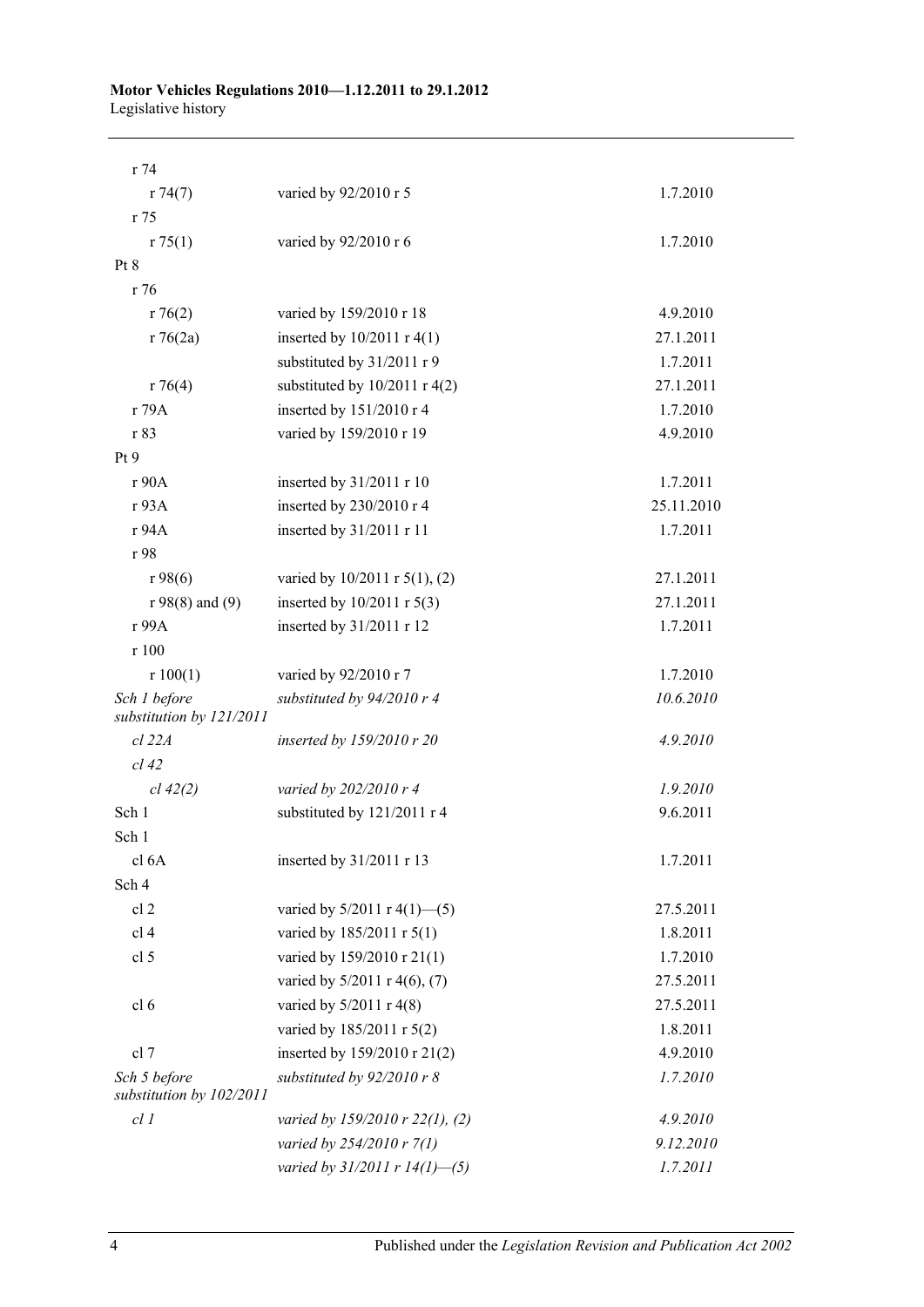| cl 2  | varied by $254/2010 r 7(2)$                                    | 9.12.2010 |
|-------|----------------------------------------------------------------|-----------|
| Sch 5 | substituted by 102/2011 r 4                                    | 1.7.2011  |
| Sch 6 |                                                                |           |
| PtI   | omitted under Legislation Revision and<br>Publication Act 2002 | 14.7.2011 |
| Pt 2  |                                                                |           |
| cl 4  | inserted by $186/2011$ r 6                                     | 14.7.2011 |

### **Transitional etc provisions associated with regulations or variations**

### *Motor Vehicles (Fees) Variation Regulations 2010 (No 94 of 2010)*

#### **5—Transitional provision**

- (1) The fees prescribed in respect of the issue or renewal of a driver's licence or registration of a motor vehicle by Schedule 1 of the *[Motor Vehicles Regulations](http://www.legislation.sa.gov.au/index.aspx?action=legref&type=subordleg&legtitle=Motor%20Vehicles%20Regulations%202010) 2010*, as substituted by these regulations, apply where the issue or renewal is to take effect on or after 1 July 2010.
- (2) All other fees prescribed in Schedule 1 of the *[Motor Vehicles Regulations](http://www.legislation.sa.gov.au/index.aspx?action=legref&type=subordleg&legtitle=Motor%20Vehicles%20Regulations%202010) 2010*, as substituted by these regulations, apply from 1 July 2010.
- (3) Despite regulation 4—
	- (a) the fees prescribed in respect of the issue or renewal of a driver's licence or registration of a motor vehicle by Schedule 1 of the *[Motor Vehicles](http://www.legislation.sa.gov.au/index.aspx?action=legref&type=subordleg&legtitle=Motor%20Vehicles%20Regulations%202010)  [Regulations](http://www.legislation.sa.gov.au/index.aspx?action=legref&type=subordleg&legtitle=Motor%20Vehicles%20Regulations%202010) 2010*, as in force immediately before the commencement of these regulations, continue to apply where the issue or renewal is to take effect before 1 July 2010; and
	- (b) all other fees prescribed by Schedule 1 of the *[Motor Vehicles](http://www.legislation.sa.gov.au/index.aspx?action=legref&type=subordleg&legtitle=Motor%20Vehicles%20Regulations%202010)  [Regulations](http://www.legislation.sa.gov.au/index.aspx?action=legref&type=subordleg&legtitle=Motor%20Vehicles%20Regulations%202010) 2010*, as in force immediately before the commencement of these regulations, continue to apply until 1 July 2010.

#### *Motor Vehicles (Fees) Variation Regulations 2011 (No 121 of 2011)*

#### **5—Transitional provision**

- (1) The fees prescribed in respect of the issue or renewal of a driver's licence or registration of a motor vehicle by Schedule 1 of the *[Motor Vehicles Regulations](http://www.legislation.sa.gov.au/index.aspx?action=legref&type=subordleg&legtitle=Motor%20Vehicles%20Regulations%202010) 2010*, as substituted by these regulations, apply where the issue or renewal is to take effect on or after 1 July 2011.
- (2) All other fees prescribed in Schedule 1 of the *[Motor Vehicles Regulations](http://www.legislation.sa.gov.au/index.aspx?action=legref&type=subordleg&legtitle=Motor%20Vehicles%20Regulations%202010) 2010*, as substituted by these regulations, apply from 1 July 2011.
- (3) Despite regulation 4—
	- (a) the fees prescribed in respect of the issue or renewal of a driver's licence or registration of a motor vehicle by Schedule 1 of the *[Motor Vehicles](http://www.legislation.sa.gov.au/index.aspx?action=legref&type=subordleg&legtitle=Motor%20Vehicles%20Regulations%202010)  [Regulations](http://www.legislation.sa.gov.au/index.aspx?action=legref&type=subordleg&legtitle=Motor%20Vehicles%20Regulations%202010) 2010*, as in force immediately before the commencement of these regulations, continue to apply where the issue or renewal is to take effect before 1 July 2011; and